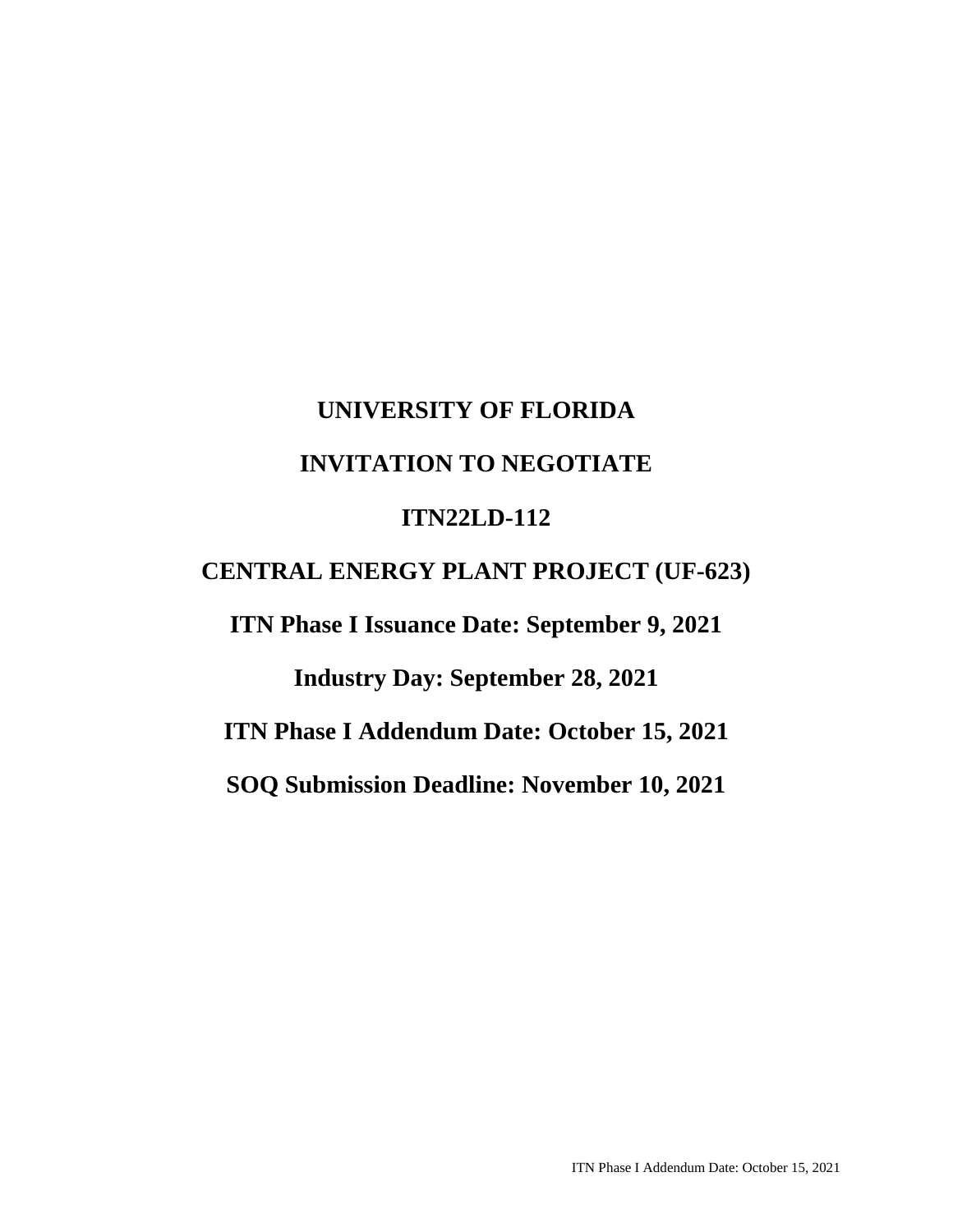## UNIVERSITY OF FLORIDA CENTRAL ENERGY PLANT PROJECT

## **TABLE OF CONTENTS**

## Page

| Section 1.        |  |
|-------------------|--|
| 1.1               |  |
| 1.2               |  |
| 1.3               |  |
| 1.4               |  |
| 1.5               |  |
| Section 2.        |  |
| 2.1               |  |
| 2.2               |  |
| 2.3               |  |
| 2.4               |  |
| 2.5               |  |
| Section 3.        |  |
| 3.1               |  |
| 3.2               |  |
| 3.3               |  |
| 3.4               |  |
| 3.5               |  |
| 3.6               |  |
| <b>Section 4.</b> |  |
| 4.1               |  |
| 4.2               |  |
| 4.3               |  |
| Section 5.        |  |
| 5.1               |  |
| 5.2               |  |
| 5.3               |  |
| 5.4               |  |
| Section 6.        |  |
| 6.1               |  |
| 6.2               |  |
| 6.3               |  |
| Section 7.        |  |
| 7.1               |  |
| 7.2               |  |
| 7.3               |  |
| 7.4               |  |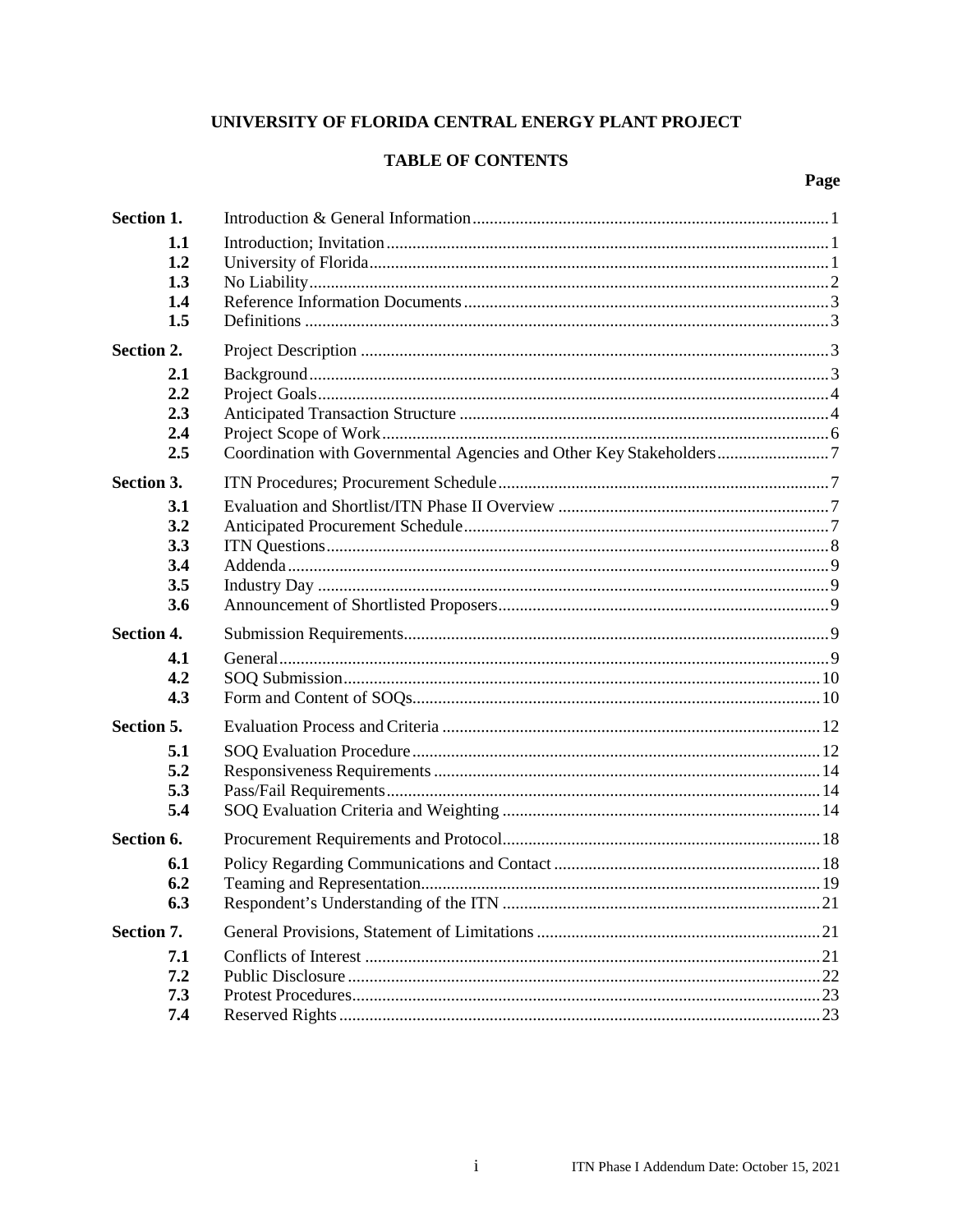#### APPENDIX A DEFINITIONS

#### APPENDIX B SUBMITTAL REQUIREMENTS

Volume 1 Introduction and Administration

Volume 2 Technical

Volume 3 Financial

#### APPENDIX C FORMS

Form A – Transmittal Letter

Form B – Information Regarding Major Participants

Form C – Certification

Form D – Certification of Responsiveness; Pass/Fail Requirements

Form E – ITN Questions

Form F-1 – Key Personnel Resume Form

Form F-2 – Key Personnel References

Form G-1 –Project Development Qualifications

Form G-2 – Technical Qualifications – Construction

Form G-3 – Technical Qualifications – Design

Form G-4 – Technical Qualifications – O&M

Form G-5 – Technical References

Form H-1 – Equity Member Experience

Form H-2 – Equity Member Investment Track Record

Form H-3 – Equity Member References

Form H-4 – Financial Officer Certificate

APPENDIX D MAP OF THE PROJECT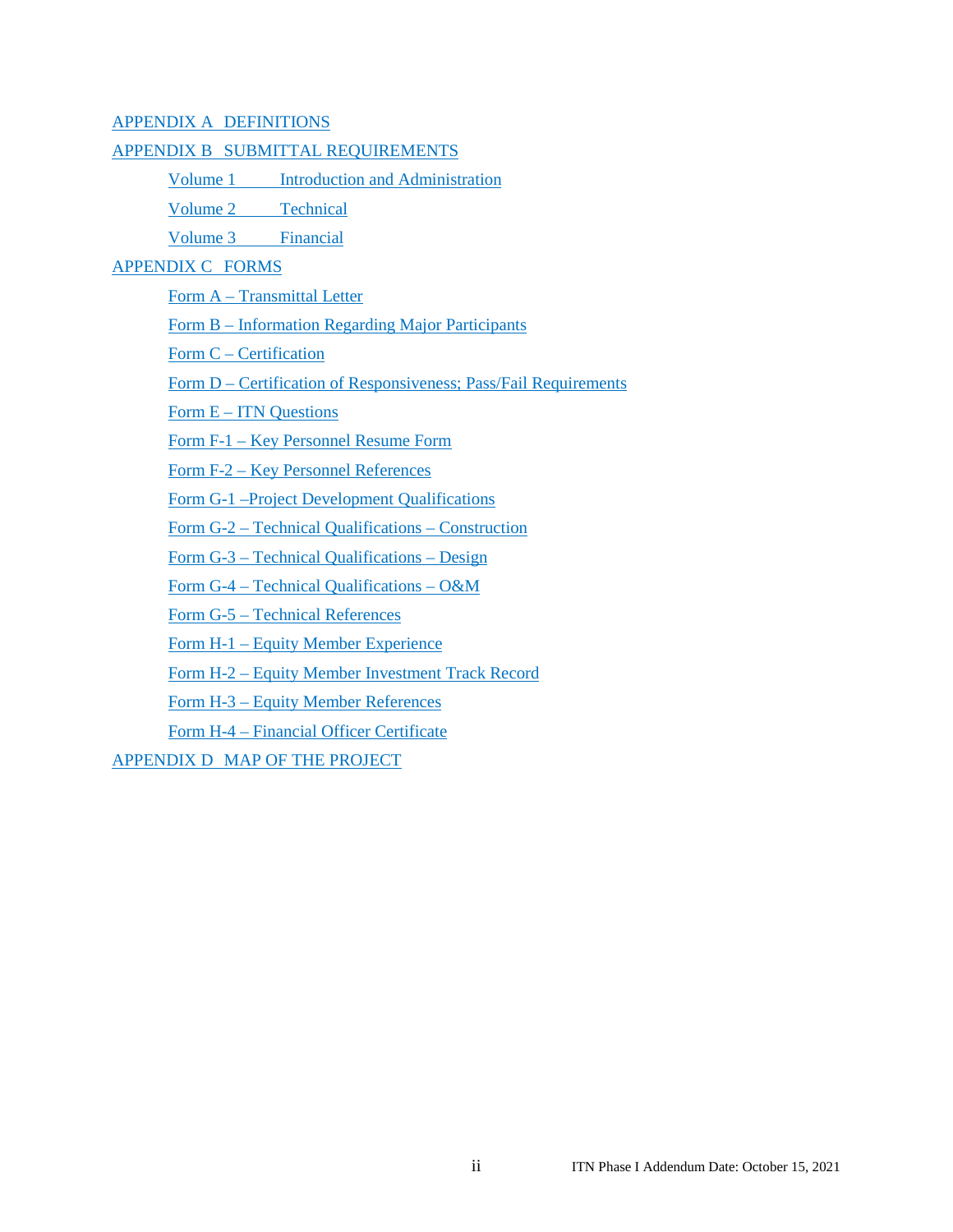## **Section 1. Introduction & General Information**

#### **1.1 Introduction; Invitation**

The University of Florida (the "University") is procuring the Project (as defined below) pursuant to this ITN22LD-112 and the State University System of Florida, Board of Governors, Public-Private Partnership Guidelines (for Capital Outlay Projects), dated as of the revised version, March 28, 2019, as may be further amended (the "Guidelines").

The University requests Statements of Qualification ("SOQs") for the purpose of shortlisting Respondents (as defined below) that demonstrate the technical, financial, operations and maintenance capacity required to deliver the Project under the terms of an anticipated public-private-partnership agreement (the "Project Agreement"). The "Project" consists of (a) the design, construction, financing, operation and maintenance of a proposed campus central energy plant to be located on Gale Lemerand Drive (the "Central Energy Plant" or "CEP"), which will provide steam, chilled water and electricity to the University's Gainesville campus and infrastructure ancillary thereto; (b) the construction and financing of a proposed new South District thermal piping distribution loop located in the University's South District to be built with the goal of improving chilled water and steam delivery to campus and hospital facilities (the "Thermal Piping Distribution Loop") and (c) the construction and financing of a proposed electrical substation adjacent to the CEP and related electrical distribution system upgrades and adjacent thermal utilities (the "Mowry Road Substation"), to be known collectively as the Central Energy Plant Project (UF-623). The Project is not anticipated to cover any components of the University's utility system beyond those enumerated above.

A map of the Project can be found in Appendix D. A website describing the Project is located at https://www.facilitiesservices.ufl.edu/information/central-energy-plant-project/.

The University welcomes technical concepts and approaches that may (a) reduce the total capital investment requirements; (b) reduce O&M and total life cycle costs for the Project; (c) incorporate applicable renewable energy technologies; (d) improve resiliency and reduce environmental impacts of the Project; and/or (e) further the University's broader academic and research goals, such as the integration of artificial intelligence.

Companies, teams, joint bidders, joint ventures, partnerships or consortia submitting SOQs in response to this ITN Phase I (each, a "Respondent") will be evaluated by the University based on the Evaluation Criteria set forth in this ITN Phase I. After reviewing the SOQ submissions, the University will identify certain Respondents (each, a "Shortlisted Proposer") that may be invited to submit a proposal in response to the subsequently issued ITN Phase II, as the second step in the procurement. In addition to the reserved rights set forth in Section 7.4, the University reserves the right not to award any or all of the components of the Project.

## **1.2 University of Florida**

The University is a state-supported land-grant comprehensive research university with student enrollment exceeding 57,800 students. It is the oldest university in the State of Florida (the "State"), the only member of the prestigious Association of American Universities in the State and one of only 63 members in North America. The University is also recognized by the Carnegie Commission on Higher Education as one of the nation's leading research universities and is ranked as the #6 public university in America by *US News and World Report*. It is one of twelve universities within the State University System.

The University traces its origins to the acquisition of the private Kingsbury Academy in Ocala by the Statefunded East Florida Seminary in 1853. The seminary was moved to Gainesville following the Civil War and was consolidated with the State's land-grant Florida Agriculture College, then located in Lake City, to become the University of Florida in Gainesville in 1905. While highly recognized for its achievements in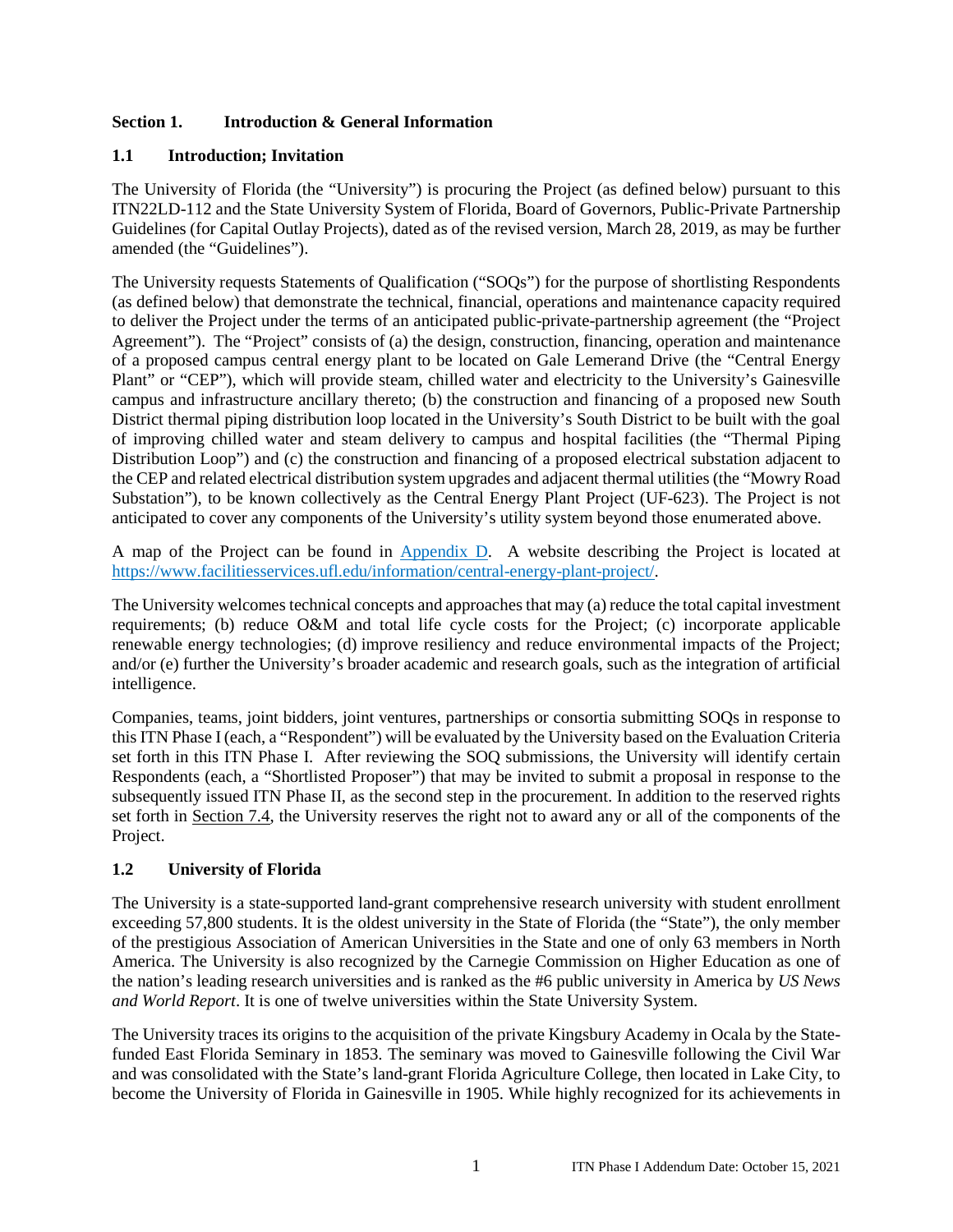research and academic programs at the graduate and professional levels, the University also is dedicated to excellence in its undergraduate programs. The student body has the highest academic ranking in the State and is among the highest-ranking public universities in the nation. The University is among the nation's most comprehensive universities because it offers a range of academic and research programs on its campus. The University has 16 colleges and more than 190 interdisciplinary research and education centers, bureaus, and institutes.

The University's schools, medical center, athletic, arts and agricultural facilities are located on a contiguous ~2,000-acre main campus in Gainesville. Additionally, the University has facilities across the State serving the University of Florida Institute of Food and Agricultural Sciences ("UF/IFAS"), its agriculture and environmental sciences arm, including the College of Agricultural and Life Sciences, the Florida Cooperative Extension Service, and the Florida Agricultural Experiment Station. Faculty and student scholars from various academic programs provide research and development services in numerous areas of State, national and global interest. Almost 100 undergraduate degree programs are offered and the graduate school coordinates over 200 graduate degree programs throughout the University's colleges and schools. Professional post-baccalaureate degrees are offered in law, dentistry, medicine, pharmacy, and veterinary medicine.

The University's main campus has over 1,000 buildings containing approximately 20.5 million gross square feet. These facilities have a book value of more than \$1 billion with a replacement value of more than \$2.5 billion. Of these buildings, more than 200 have classrooms and laboratories. Within the past decade, over 40 major buildings have been completed. Additionally, UF/IFAS maintains extension offices in each of State's 67 counties, and several other facilities across the State. The University's arts facilities include The Florida Museum of Natural History, which is among the top ten natural history museums in the nation and number one in the southeast, the Harn Museum of Art, the Phillips Center for Performing Arts, and the University Art Gallery. Other notable facilities include the second largest academic computing center in the south, one of the nation's few self-contained intensive care hyperbaric chambers for treating neardrowning victims, a materials measuring system with helium refrigerators which, along with only two others in the world, have recorded the closest temperature to absolute zero, a 100-kilowatt training and research reactor, the largest coastal engineering wave tank in the southeast, the second largest research facility in the southeast, a world-class cast-bell carillon, a 74-rank Aeolian Skinner organ and HiPerGator, one of the 25 most powerful supercomputers in the world. Open spaces, small ponds, picnic areas, shady nooks, and an 81-acre wildlife sanctuary lake, Lake Alice, on the main campus provide opportunities to enjoy State's year-round outdoor life.

Also located on the University's campus are facilities for the University's intercollegiate athletics program. The University competes in the Southeastern Conference, and have a long history of success in a variety of men's and women's sports. Notable facilities include the 12<sup>th</sup> largest college football stadium in the United States, Ben Hill Griffin Stadium (commonly referred to as The Swamp), Florida Stadium for baseball which just completed its inaugural season, the Stephen O'Connell Center for basketball and other indoor sports and University functions and numerous other facilities. Contiguous to the academic campus are the facilities of Shands Teaching Hospital and Clinics, including adult, pediatric, cancer and neurological hospitals and other medical facilities. The University is currently rated AA+ by Standard and Poor's Global Ratings and Aa2 from Moody's Investor Services.

## **1.3 No Liability**

Neither the University, nor any of its staff, trustees, officials, members, advisors, consultants, contractors, vendors, or agents or representatives make, or shall be deemed to have made, any representation or warranty, express or implied, as to the accuracy, reliability or completeness of the information contained herein or in any information otherwise provided, whether orally or in writing, other than such representations or warranties expressly stated as such in subsequent, duly-issued procurement documents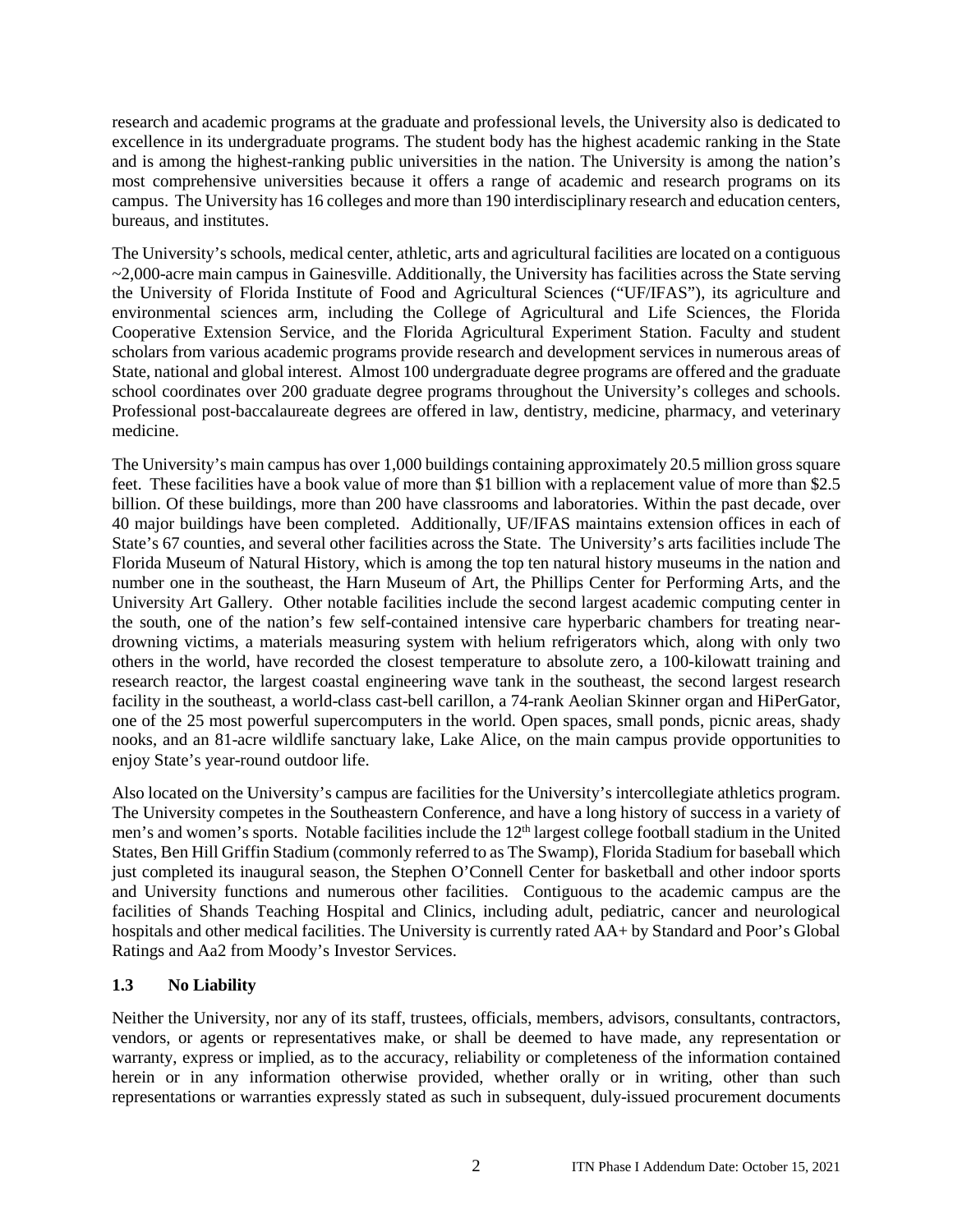or in the Project Agreement. Neither the receipt of the ITN, nor any information contained herein or supplied herewith or subsequently communicated to any Person, whether orally or in writing, in connection with the Project involving the University or its representatives, advisors, or consultants shall constitute, or be interpreted as constituting, the giving of financial, legal, technical or other advice. The ITN does not purport to contain all of the information that a Respondent may need or desire to make an investment decision.

All prospective Respondents are strongly advised to seek their own independent financial, legal, tax, insurance, accounting, technical, and other advice.

The issuance of the ITN does not constitute, and none of the information set forth herein constitutes, a formal offer to enter into a contract for the Project, nor does the ITN obligate the University or any other entity to proceed with the Project.

All expenses for preparing and submitting SOQs and other responses are the sole cost of the Respondent submitting the response. The University shall not assume, or be deemed to have assumed, any obligations, responsibilities or liabilities, fiscal or otherwise, to reimburse all or part of the costs incurred or alleged to have been incurred by or on behalf of parties considering a response to or responding to this ITN Phase I, or any subsequent ITN Phase II.

Upon receipt, all submittals will become the property of the University.

## **1.4 Reference Information Documents**

During ITN Phase II process, the University anticipates making certain reference information documents regarding the Project and other relevant operations information available to Shortlisted Proposers via a data room to be created by the University. Unless specifically indicated otherwise, the information provided to Shortlisted Proposers will be issued for information purposes only and is being provided solely for use by Shortlisted Proposers to assist them in analyzing the potential opportunity and Project described herein.

## **1.5 Definitions**

Capitalized terms used in this ITN Phase I and not otherwise defined shall have the meanings given in Appendix A.

## **Section 2. Project Description**

#### **2.1 Background**

The University's education, research, agricultural, athletic and business-related functions all rely on an intricate arrangement of energy generation, chillers, boilers, and utility distribution. The existing infrastructure that serves the University's campus consists of a complex arrangement of utility systems comprised of ten chilled water plants, miles of underground steam and chilled water distribution piping, 16 campus electrical distribution substations, dozens of miles of electrical distribution feeders, a wastewater treatment plant and a central cogeneration facility (the last of which is owned and operated by Duke Energy Florida, LLC ("Duke Energy") and is referred to as the "Duke Energy Facility").

The Duke Energy Facility has been in operation for 25 years and is the primary source of steam for the campus. The Duke Energy Facility is not directly connected to the University's electrical distribution system. The University is a retail electricity customer of Duke Energy and takes delivery for all electricity to the campus via grid-connected substations. The Duke Energy Facility is approaching the end of its service life and subsequent contract expiration in 2027. In addition, the related infrastructure systems that produce chilled water and deliver thermal energy and distribute electricity throughout the campus requires upgrade and expansion. The existing utility system distribution capacity is insufficient to meet the needs of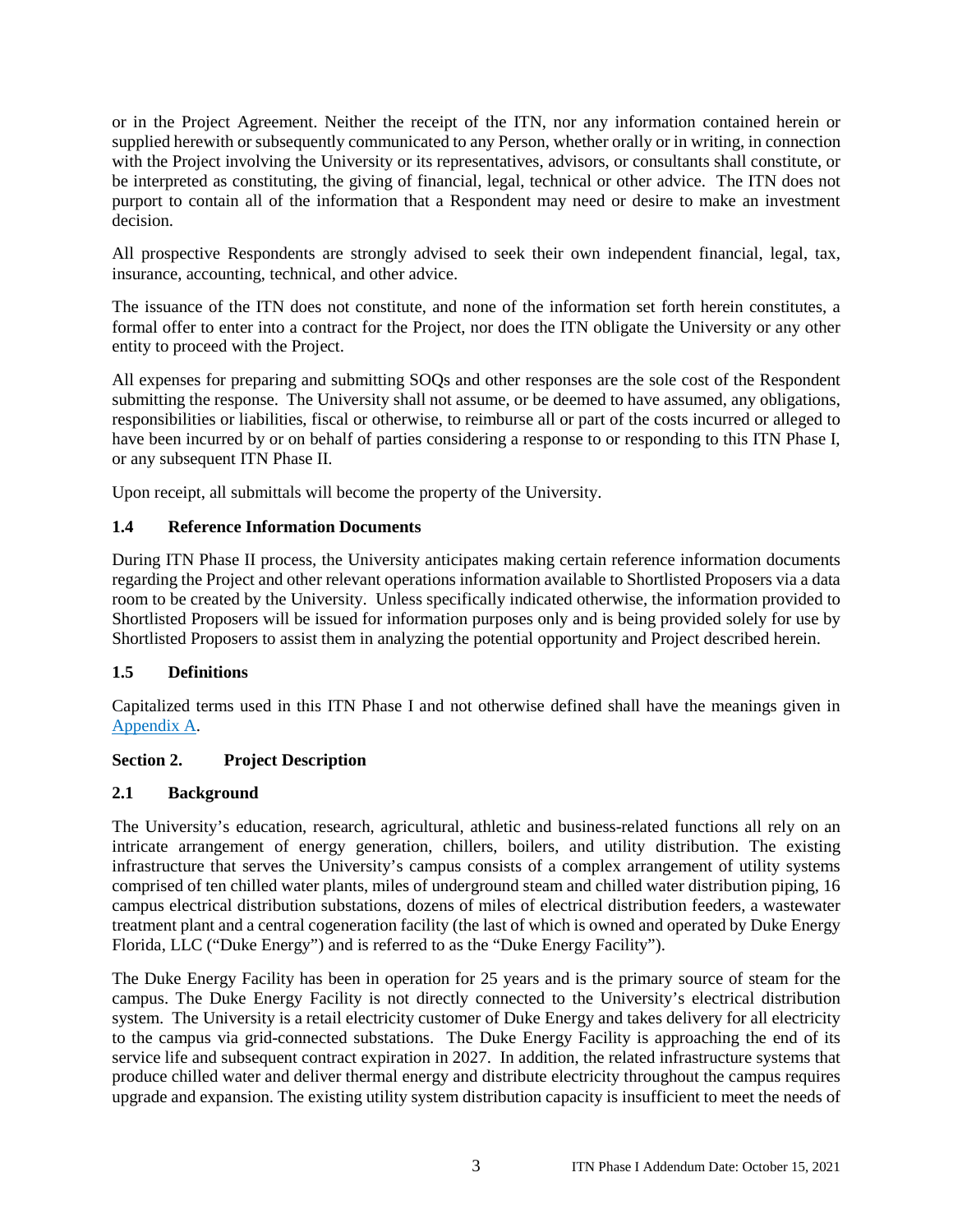the growing campus and lacks the redundancy for reliable operations. The campus also has no source of islandable power generation to support critical operations in the event of a grid outage or failure.

The University has invested the past three years exploring numerous infrastructure alternatives, defining improvement solutions, and formulating a strategy to develop the next generation of campus utilities to reliably meet the needs of the University.

#### **2.2 Project Goals**

The University has identified the following specific goals for the Project:

(a) Completing the necessary investment in Project infrastructure to ensure no interruption in necessary utility service to support the University's operations;

(b) Achieving steam generation independence for the main campus by 2027;

(c) Ensuring the utility infrastructure makes progress towards reducing the University's carbon footprint as described in detail in its "UF Sustainability in Energy Conservation & Climate Change Implementation Plan" and also allows for further carbon reduction in the future, including the integration of renewable energy technologies;

(d) Completing the Project with efficient delivery pricing that encompasses O&M and life cycle cost savings;

(e) Providing a centralized source of dispatchable and resilient electrical generation to support the operation of critical campus facilities in the event of a utility grid outage;

(f) Achieving savings for the Project compared against the University's projected resources available for the Project, which may come through lower ongoing availability payments and/or an upfront payment to the University evidencing the achieved savings;

(g) Providing opportunities to utilize the CEP and associated equipment to enhance the educational experience of the University's students, which may be done through tours of the CEP, data collection associated with CEP operations and performance or other interactive programs that allow students to better understand the internal workings of district energy systems;

(h) Having the Project be a model in the industry, including the inclusion of artificial intelligence and state of the art diagnostics tools to maximize plant and system efficiencies;

(i) Enabling the Project to take advantage of technological advances in the future; and

(j) Supporting the University's commitment to diversity, equity and inclusion and fostering a positive work environment.

#### **2.3 Anticipated Transaction Structure**

#### 2.3.1 Anticipated Contract Structure

Upon selection of the Developer, the University anticipates that it will enter into the Project Agreement with the Developer for the development and delivery of the Project. The Project Agreement will set forth, among other things, the obligations of the University and the Developer with respect to (a) the development, design, construction, financing, operation and maintenance of the CEP and (b) the construction and financing of both the Thermal Piping Distribution Loop and the Mowry Road Substation. The term of the Project Agreement is anticipated to be approximately 25-35 years following financial close, which will be more specifically set forth in the ITN Phase II.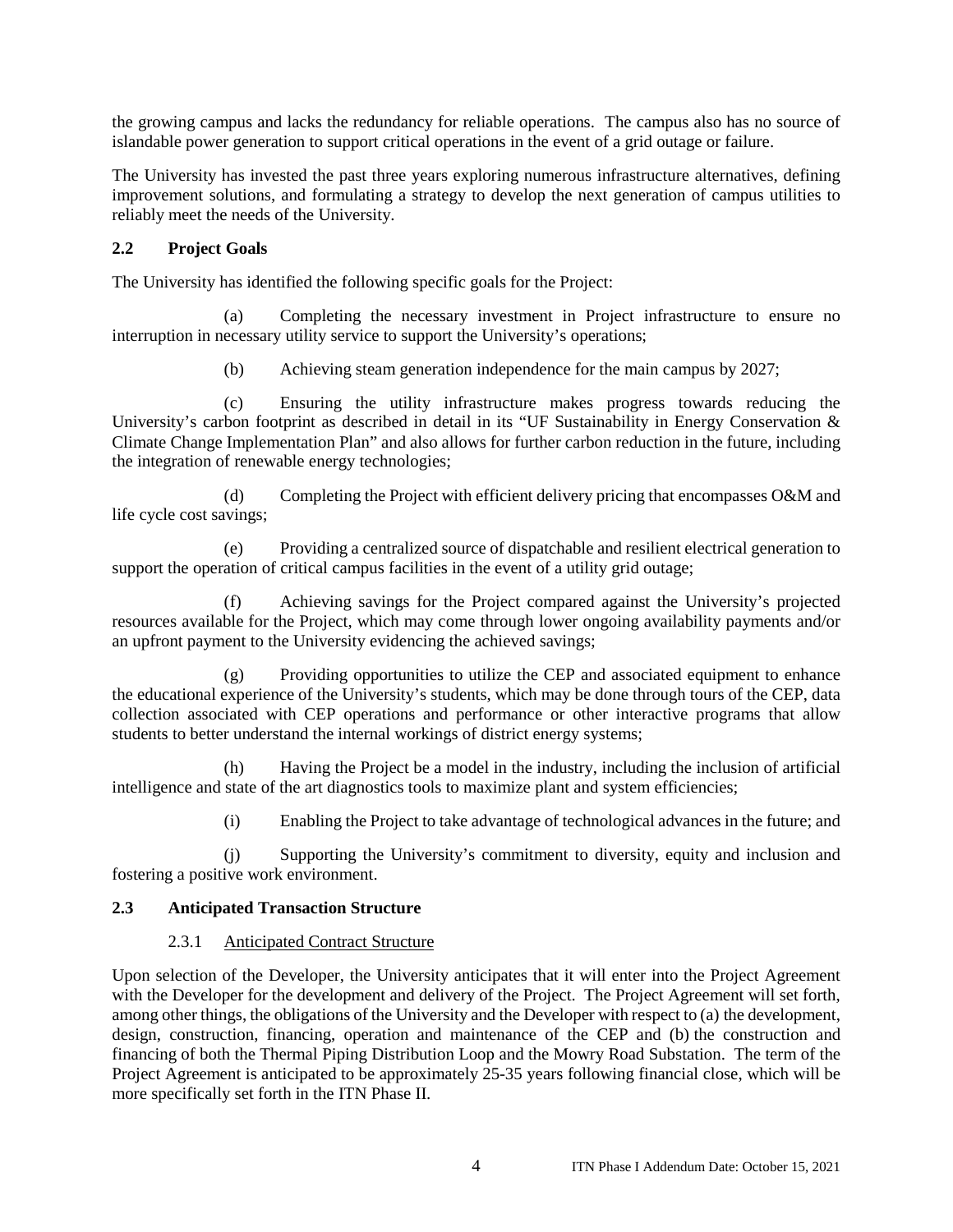The information regarding the Project's contractual and financial structure in this ITN Phase I reflects the Project terms, scope, and structure anticipated by the University at the time of this ITN Phase I. The University reserves the right to modify these anticipated terms based on its ongoing analysis of the technical, financial, and other issues relating to the Project. The University will communicate any modifications made during the Procurement Process in accordance with this ITN Phase I. Although the University anticipates utilizing a combination of DBFOM and BF contract structures as described in this ITN Phase I, the ITN Phase II will also allow Shortlisted Proposers to propose potential changes to the Project terms, scope, and contractual structure (which may include an energy performance contract model or other approaches) that may be accepted if the proposed approach can better meet the University's goals and objectives.

## 2.3.2 Design and Construction

The Developer will design and construct the CEP and construct each of the Thermal Piping Distribution Loop and the Mowry Road Substation in accordance with the Project Agreement and the technical provisions set forth in the ITN Phase II (the "Technical Provisions"), and in compliance with applicable federal, state and local laws, regulations and policies, all as more specifically set forth in the ITN Phase II and the Project Agreement.

## 2.3.3 Financing

As currently envisioned, the Developer is expected to be solely responsible for providing all necessary financing for the Project, whether through debt, equity, other financial products or any combination thereof. All proposed financing structures must be without recourse to the University. The University expects all or a substantial portion of the capital to be financed through debt and equity provided by the Developer, although the University retains the right to provide funding for certain elements of the Project. Further details regarding the financing scope shall be set forth in the ITN Phase II.

## 2.3.4 Operation and Maintenance

The Developer shall be responsible for the operation, and routine and life-cycle maintenance ("O&M") of the CEP, which for the avoidance of doubt is anticipated to exclude the Thermal Piping Distribution Loop and Mowry Road Substation. The Developer will perform such O&M in accordance with the Project Agreement and the Technical Provisions, and in compliance with applicable federal, state and local laws, regulations and policies. The Developer will operate the new CEP on a continuous year-round basis to provide reliable power, steam, and chilled water to service the utility demands of the campus. While the University does not currently expect that any University employees will be transferred to the Developer, the University does expect that the Developer will staff the CEP with sufficient, appropriate, and professional staff that will, in addition to ensuring the efficient and effective operation of the CEP, enhance cooperation and coordination with the University, contribute to the University's culture of professionalism and education, and understand and respect the unique higher education environment in which they are working.

## 2.3.5 Compensation Structure

As currently envisioned, upon completion of the Project, the Developer will be compensated via availability payments from the University commencing as project elements are completed through the end of the term of the Project Agreement. The availability payments are anticipated to be substantially fixed at financial close, with adjustments for inflation, pass-through of commodity costs, and other limited circumstances. The University retains the right to offer milestone payments which will be clarified in the ITN Phase II. A customary performance-based deduction regime and risk sharing will be included in the Project Agreement associated with the CEP. The University expects to achieve cost savings versus its internal projected available resources for the Project, and may elect to receive those savings through an upfront payment from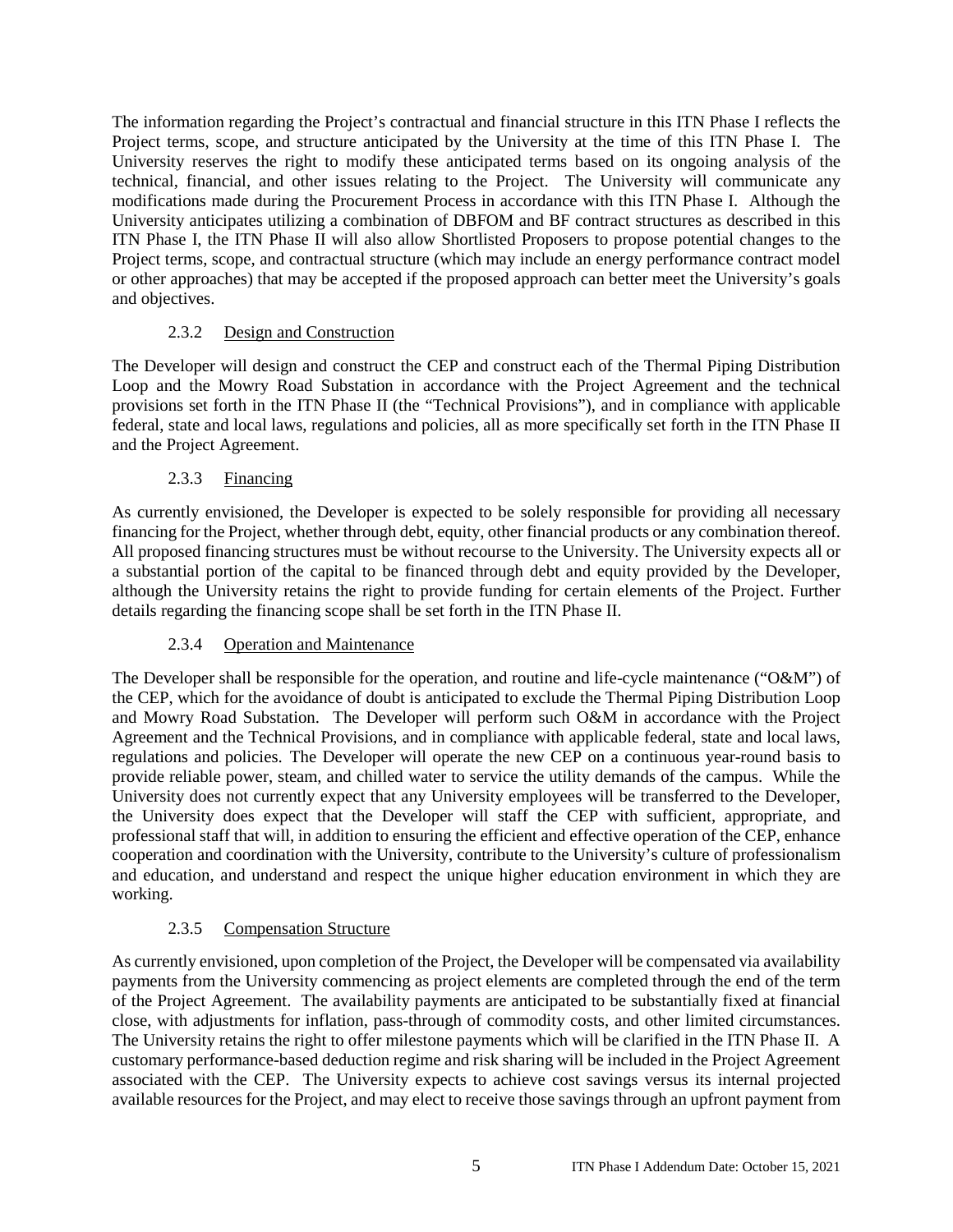the Developer to the University, and/or a lower ongoing post-construction reduction in availability payments from the University to the Developer so as to allow the University to share in the cost savings generated by the Project over time. Further details regarding the compensation structure shall be set forth in the ITN Phase II.

## **2.4 Project Scope of Work**

## 2.4.1 Central Energy Plant

The Developer's scope will include the design, construction, financing, operation and maintenance of the Central Energy Plant. The CEP shall be capable of continuously supporting campus operation by delivering 100% of the steam demand required for campus operations, generating electricity efficiently through a combined heat and power ("CHP") / combined cycle power plant, and producing chilled water to supply cooling to campus buildings, interconnected with other existing University operated chiller plants.

The site of the CEP is on the existing Gale Lemerand commuter parking lot located on Gale Lemerand Drive just west of the University's Water Reclamation Facility.

The Developer shall be responsible to complete the design for the CEP in accordance with the basis of design documentation and the Technical Provisions. The scope of the CEP is expected to include: (a) a combined cycle power plant that will be capable of producing up to 230,000 pounds of steam per hour for campus distribution and approximately 50 MW of net electricity capacity for direct service of the campus; (b) chilled water production that is expected to include 25,000 tons of cooling using water-cooled centrifugal chillers capable of distributing 42°F chilled water to campus and a cooling tower integrated with the building structure that also support the steam turbine condenser and balance of plant equipment; (c) connection of the main steam piping for the campus, extending from the CEP to the existing tunnel connection; and (d) a new condensate receiver and pumping station.

The building that will house the CEP is expected to consist of a new two-story structure, which will include programmed space for office and administrative use and general site improvements. The CEP will also include a University-operated controls command center to allow monitoring and operation of campus utility systems and a classroom area for use by academic departments.

For the avoidance of doubt, the Project scope of work does not include the lease, sale or monetization of any existing University utility facilities.

## 2.4.2 Thermal Piping Distribution Loop

The Developer's scope will include the construction and financing of the Thermal Piping Distribution Loop, which will include new direct bury chilled water supply and return as well as steam distribution and return distribution pipes within the south district of the campus. During the ITN Phase II process, the University shall provide the Developer with 100% design documentation which the Developer will use to construct the Thermal Piping Distribution Loop. Extensive phasing and utility interconnection requirements will also be detailed in the design documentation to be provided to the Developer.

## 2.4.3 Mowry Road Substation

The Developer's scope will include the construction and financing of the Mowry Road Substation. The scope of the Mowry Road Substation is expected to include: (a) three new 69kV stepdown transformers adjacent to an existing Duke Energy substation a new substation to be located in the equine research pasture north of the existing Gainesville Substation located near 2310 Archer Road, connecting to a new University substation to be constructed just west of the new CEP building on Gale Lemerand; (b) certain electrical and communications distribution conduit, cables and other related infrastructure; and (c) chilled water supply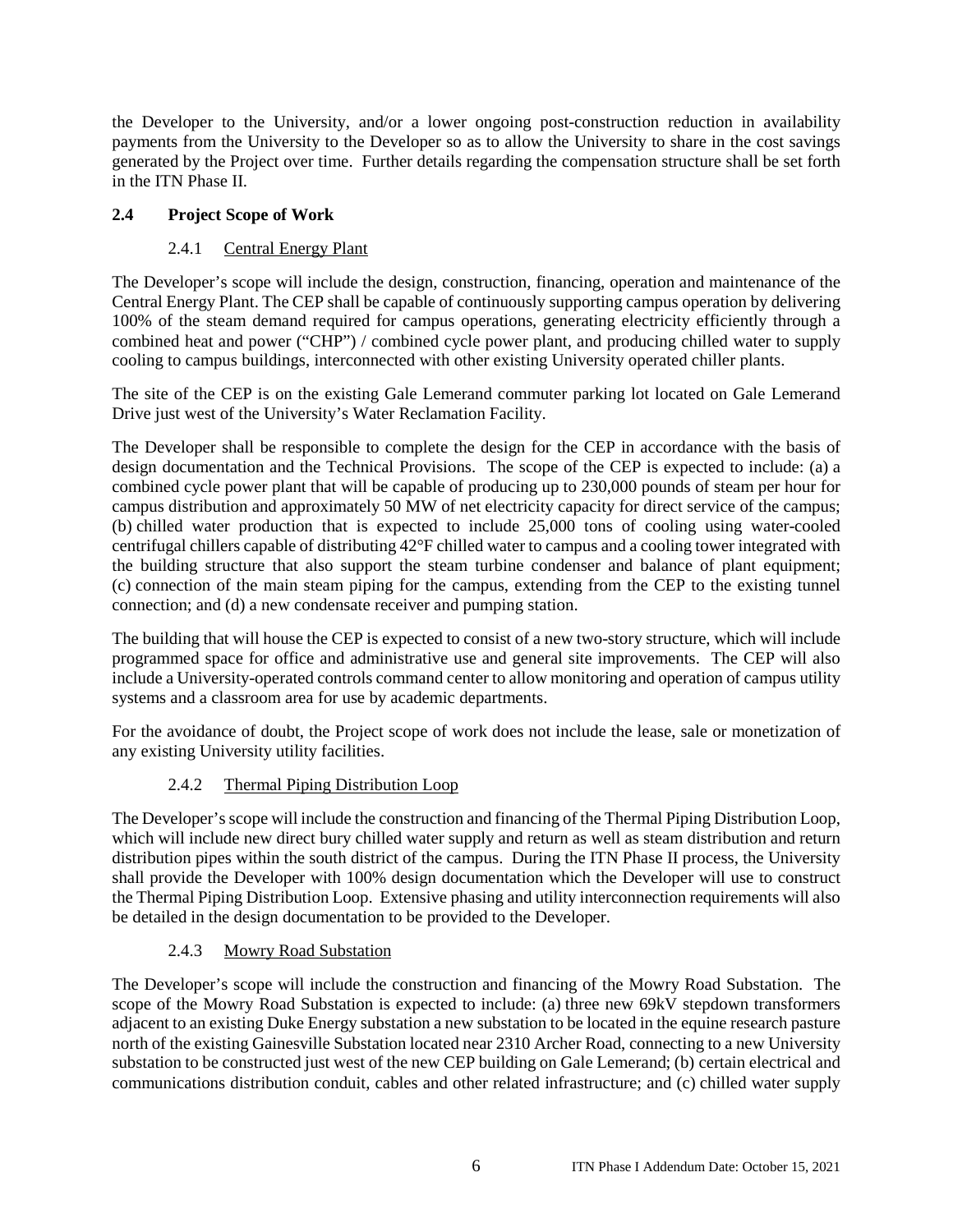and return distribution pipes. During the ITN Phase II process, the University shall provide the Developer with 100% design documentation which the Developer will use to construct the Mowry Road Substation.

## **2.5 Coordination with Governmental Agencies and Other Key Stakeholders**

The Developer will play an active role in coordinating and/or leading the work with relevant government agencies and key stakeholders, with the University providing assistance and cooperation in such efforts. The ITN Phase II will set forth the University's and the Developer's respective obligations for interactions with other governmental agencies and stakeholders, including but not limited to students, faculty, staff, and alumni.

## **Section 3. ITN Procedures; Procurement Schedule**

## **3.1 Evaluation and Shortlist/ITN Phase II Overview**

The University will evaluate the SOQs it receives in response to this ITN Phase I according to the process and criteria outlined in Section 5 and will establish a shortlist of those Respondents that are considered most qualified to receive and respond to the ITN Phase II. Following the selection of Shortlisted Proposers, the University intends to release a draft version of ITN Phase II to the Shortlisted Proposers for review and comment. The draft ITN Phase II will include instructions to Shortlisted Proposers, the Technical Provisions, the Project Agreement, and other Project documents and reference information documents. Following one or more rounds of Shortlisted Proposer review and comment, the final ITN Phase II will be issued. Further details of the ITN Phase II process will be made available to the Shortlisted Proposers following the shortlisting announcement. Following an evaluation of the Proposals that are received in response to the final ITN Phase II based on the evaluation criteria set forth in the ITN Phase II, the University intends to select the top scoring Shortlisted Proposer and offer such party the opportunity to negotiate and enter into a final Project Agreement with the University.

## **3.2 Anticipated Procurement Schedule**

Although not binding, the following timetable outlines the anticipated procurement schedule for the transaction. The timing and sequence of events resulting from this ITN Phase I may vary and shall ultimately be determined the University, in its sole discretion.

| <b>Action</b>                               | <b>Date</b>                     |  |
|---------------------------------------------|---------------------------------|--|
| Issue ITN Phase I                           | September 9, 2021               |  |
| <b>Industry Day</b>                         | September 28, 2021 at 1:30 p.m. |  |
| <b>ITN Questions Deadline</b>               | October 1, 2021                 |  |
| Issue ITN Phase I Addendum                  | October 15, 2021                |  |
| <b>ITN Questions Response Date</b>          | October 15, 2021                |  |
| SOQ Submission Deadline and opening of SOQs | November 10, 2021 at 2:00 p.m.  |  |
| Announcement of Shortlisted Proposers       | December 2021                   |  |
| Issue initial Draft ITN Phase II            | January 2022                    |  |
| Issue Final ITN Phase II                    | June 2022                       |  |
| Proposal Submission Deadline                | September 2022                  |  |
| Selection of Developer                      | October 2022                    |  |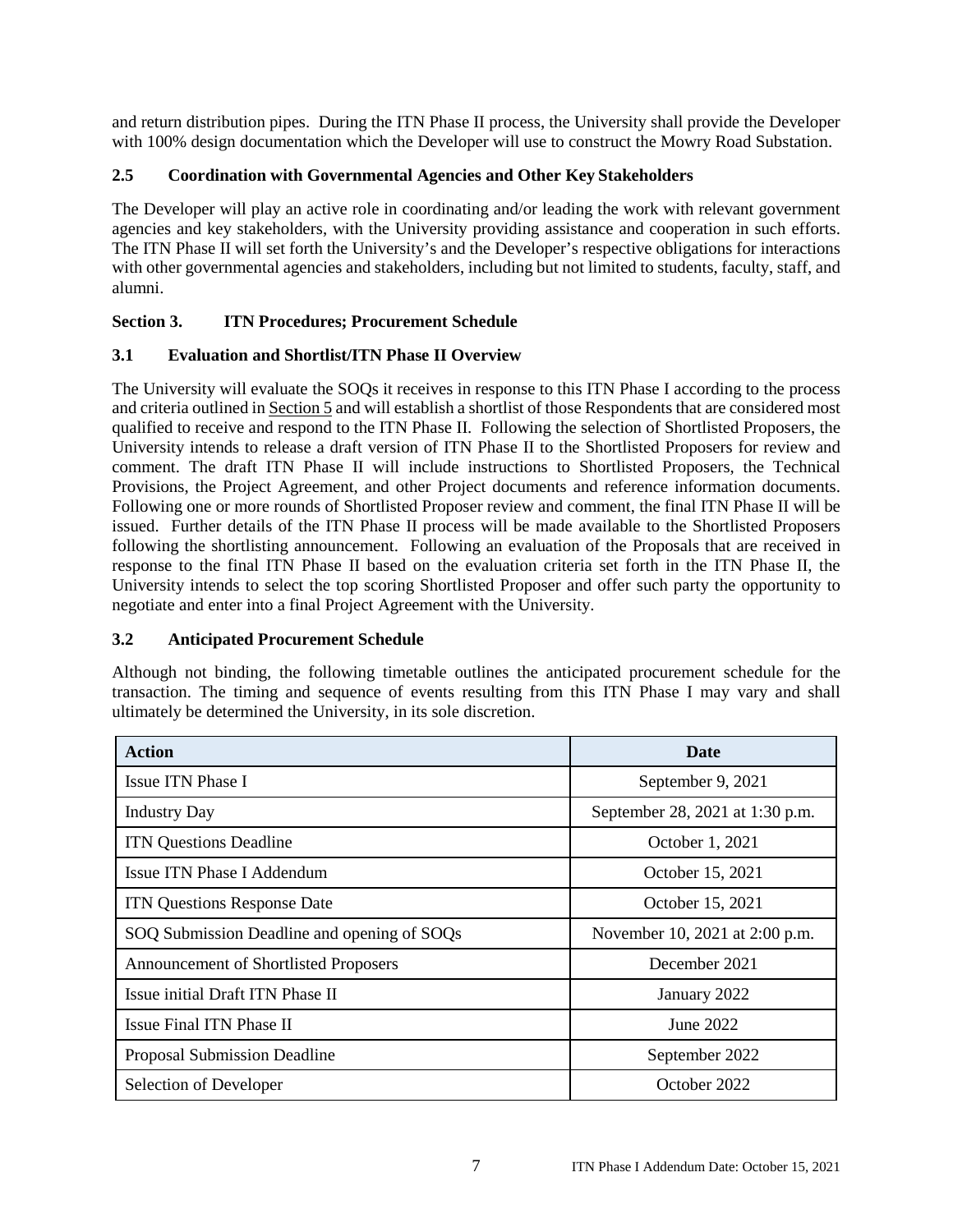Changes to the anticipated schedule shall be communicated to prospective respondents in accordance with Section 6.1 of this ITN Phase I.

#### **3.3 ITN Questions**

Respondents shall be responsible for requesting written clarification or interpretation of any perceived mistake, discrepancy, deficiency, ambiguity, error or omission contained in this ITN Phase I, or of any provision which a Respondent fails to understand. Respondents may submit comments, questions, and requests for written clarification or additional information or interpretation (or to propose correction of errors) regarding the Project, this ITN Phase I, Project-related documents or communications provided by or on behalf of the University ("ITN Questions"), and the University intends, but reserves the right not to, respond to the same as set forth below. By submitting SOQs, Respondents acknowledge and agree that the University's responses will not be considered part of the ITN, nor will they be relevant in interpreting any of the foregoing, or be binding upon the University unless reflected in an addendum to this ITN Phase I.

ITN Questions are to be directed, in writing (via email), to the University's Procurement Office (the "Procurement Office") as follows:

> University of Florida Procurement Services 971 Elmore Drive Gainesville, FL 32611-5250 Attn: Lisa S. Deal Telephone No: 352-392-1331 E-mail Address: UFCEP-Project@ufl.edu

ITN Questions shall be submitted on  $\overline{Form E - ITN$  Questions in English (in Microsoft Word®) via email to the University to the Procurement Office. No hard copy, other electronic transmission, telephone, or oral requests will be considered. Questions from a Respondent should be submitted only by a Respondent's Authorized Representative, and must (a) clearly indicate in the subject line "Central Energy Plant Project – ITN Phase I Questions – [Respondent Name]", and (b) include the requestor's name, address, telephone and email, and the Respondent that it represents.

The University reserves the right to not consider ITN Questions not meeting the following requirements: (i) be sequentially numbered; (ii) specifically reference the relevant section of this ITN Phase I, unless such request is of general application (in which case the request for clarification shall so note); and (iii) not identify the Respondent's (or any of its proposed Team member's) identity in the body of the ITN Question, expressly or implicitly. Questions of general application are allowed, but discouraged, and Respondents are requested to be as specific as possible in offering the ITN Questions.

ITN Questions must indicate whether the question is a Category 1, 2 or 3 question:

- "Category 1" means a potential "go/no-go" issue that, if not resolved in an acceptable fashion, may preclude the Respondent from submitting a SOQ;
- "Category 2" means an issue that, if not resolved in an acceptable fashion, will significantly affect value for money or, taken together with the entirety of other issues, may preclude the Respondent from submitting a SOQ; and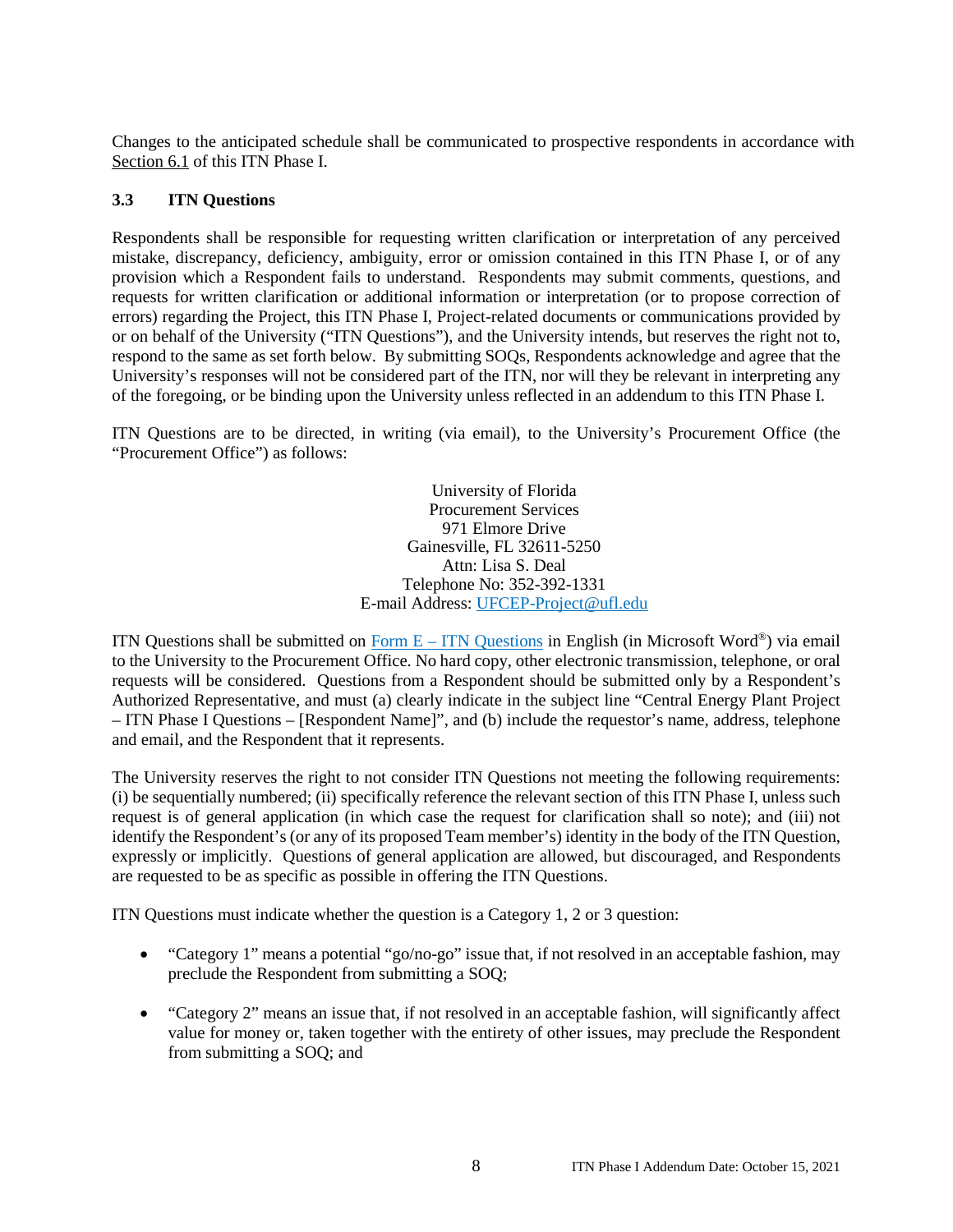"Category 3" means an issue that is minor in nature, a clarification, a comment concerning a conflict between documents or within a document, etc. or a question about the ITN process generally.

The University will not accept ITN Questions marked as "confidential," "proprietary," or otherwise intended to protect the response to the submitting Respondent or preclude the University from addressing the ITN Question, should it so choose, by revising this ITN Phase I by addendum. The University reserves the right to disseminate, by any medium, further guidance regarding submission and treatment of ITN Questions. The University may rephrase ITN Questions as it deems appropriate, may consolidate similar ITN Questions, and may include ITN Questions it develops. The University may issue multiple sets of responses at different times during the Procurement Process.

The University responses to ITN Questions will likely be provided through an addendum to this ITN Phase I; provided, however, the University may elect, in its sole discretion, to respond specifically in writing to ITN Questions, which will be delivered to all Respondents or posted to the University's procurement services website at: https://procurement.ufl.edu/vendors/schedule-of-bids/ (the "Procurement Website").

Respondents are encouraged to submit ITN Questions as soon as possible following issuance of this ITN Phase I or any addendum, bearing in mind the deadlines set forth in Section 3.2.

## **3.4 Addenda**

The University reserves the right to revise this ITN Phase I by issuing addenda to this ITN Phase I at any time before the SOQ Submission Deadline. The University anticipates posting all addenda to this ITN Phase I to the Procurement Website by the ITN Questions Response Date set forth in Section 3.2. Prospective Respondents are solely and exclusively responsible for checking the Procurement Website for such updates. The University will not be bound by, and Respondents shall not rely on, any oral communication or representation regarding this ITN Phase I or any written communication except to the extent that it is contained in this ITN Phase I or in an addendum to this ITN Phase I.

## **3.5 Industry Day**

The University shall host a virtual industry day (the "Industry Day") on the date and at the time set forth in Section 3.2. Additional details on the Industry Day will be posted on the Procurement Website prior to the Industry Day.

## **3.6 Announcement of Shortlisted Proposers**

The University shall announce the Shortlisted Proposers on the date set forth in Section 3.2 via a post to the Procurement Website.

## **Section 4. Submission Requirements**

## **4.1 General**

The University expects SOQs submitted in response to this ITN Phase I to provide at a minimum the information required by this ITN Phase I so as to allow the University to evaluate each Respondent based on the criteria set forth herein. SOQs shall be submitted exclusively in the English language inclusive of English units of measure, and cost terms in United States of America dollar denominations. Respondents will not be allowed to alter SOOs after the SOO Submission Deadline unless approved, in writing, by the University. The University will not be responsible for errors, omissions, inaccuracies or incomplete statements in a SOQ.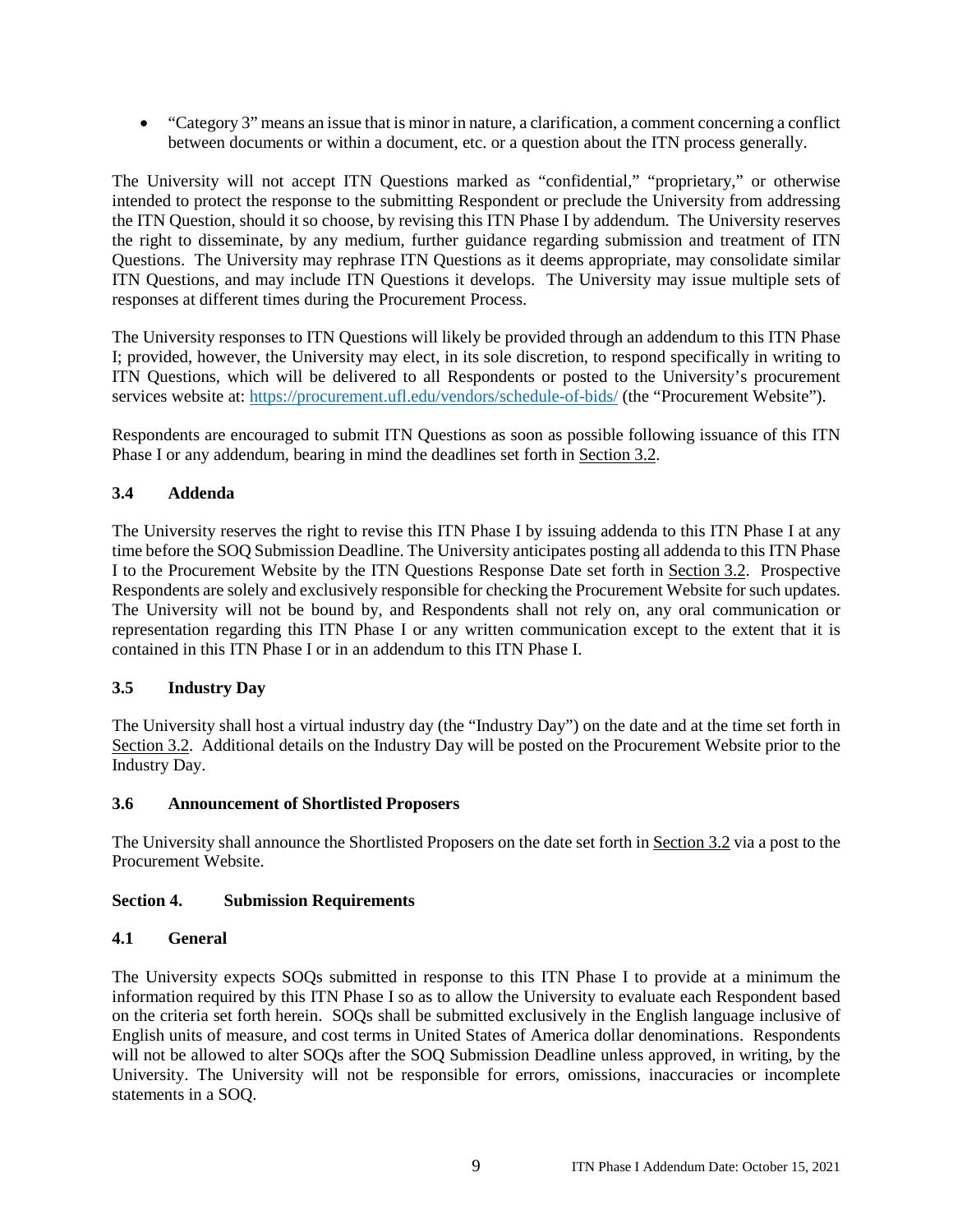## **4.2 SOQ Submission**

#### 4.2.1 SOQ Submission Deadline and Delivery Instructions

SOQs must be delivered sealed and addressed to:

University of Florida Procurement Services 971 Elmore Drive Gainesville, FL 32611-5250 Central Energy Plant Project (UF 623) ITN22LD-112

prior to the date and time for the SOQ Submission Deadline set forth in Section 3.2.

Time is of the essence as relates to the SOQ Submission Deadline, and any SOQs received after the SOQ Submission Deadline will be rejected and not considered. The University shall not accept SOQs received by facsimile or email. Respondents are solely responsible for ensuring that the University receives their SOQs by the specified SOQ Submission Deadline. The University shall not be responsible for any delays in delivery.

Acknowledgment of receipt of the entire SOQ (i.e., all three required volumes) will be evidenced by a receipt, transmitted via email from the University to the Respondent's Authorized Representative email address identified in Form A (Transmittal Letter).

## 4.2.2 General SOQ Submission Requirements

A Respondent must submit its entire SOQ in separate, individually labeled volumes as follows:

[Respondent] – Statement of Qualifications for the Central Energy Plant Project – [Volume No.]

The outer carton of the SOQ must be sealed and must clearly and conspicuously display the Respondent, the Project name, the ITN number and due date and time as set forth in Section 3.2. Respondents shall name all files using only standard English (United States) alphabet characters, Arabic numerals, dash, underscore, or period.

## **4.3 Form and Content of SOQs**

#### 4.3.1 Contents

Submittal requirements are specified in Appendix B (Submittal Requirements). Respondents must include all information stipulated in Appendix B (Submittal Requirements) and elsewhere in this ITN Phase I, and the SOQ shall be organized in the manner and order set forth in Appendix B (Submittal Requirements).

Each volume of the SOQ shall be sub-divided and tabbed to correspond to the parts and section numbering set out in the relevant submittal requirements set forth in Appendix B (Submittal Requirements). Relevant forms are attached hereto in Appendix C (Forms).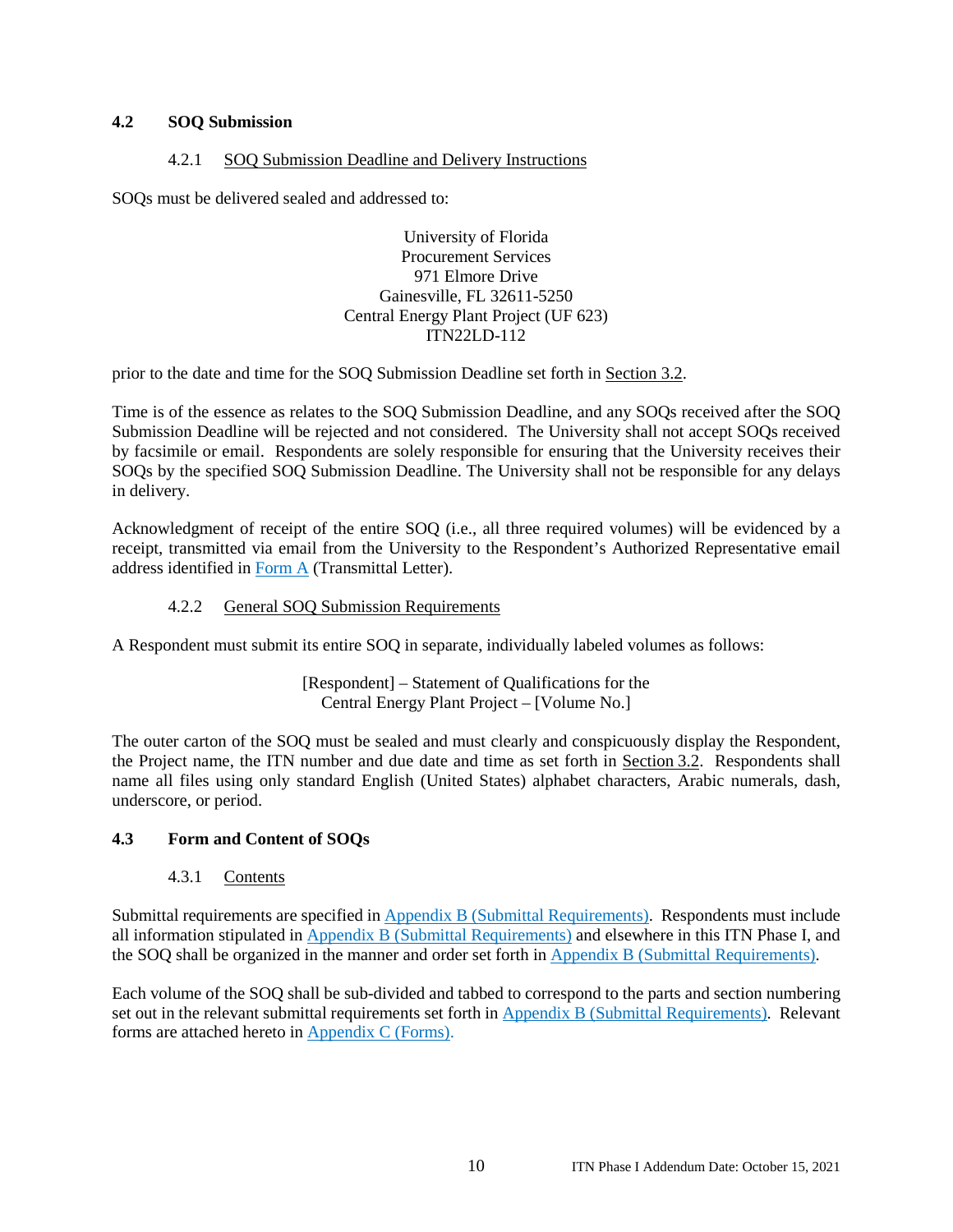#### 4.3.2 General Formatting Requirements

Each Respondent must submit:

(a) one original hard copy of its SOQ (which must contain the wet or electronic signature of the Respondent's Authorized Representative) and five hard copies of its SOQ (each of which shall be marked "Copy" and each of which shall be individually bound separate from the original) and five electronic copies of the entire SOQ on PC-compatible USB flash drives;

(b) one electronic file for each volume, in their entirety, unencrypted, not passwordprotected, in fully searchable PDF format, with no file to exceed 50 MB, with each volume labeled as set forth in Section 4.2.2; provided that Respondents may elect to submit financial statements in an encrypted (password protected) format, provided that no non-standard software is required to access the financial statements and the Respondent must inform the University via e-mail at the address provided in Section 3.3 with the password for the financial statements;

(c) electronic files in the native format prescribed (e.g., Microsoft® Word or Microsoft® Excel) for Form A, Form B, Form C, Form D, Form F-1, Form F-2, Form G-1, Form G-2, Form G-3, Form G-4, Form G-5, Form H-1, Form H-2, Form H-3, and Form H-4, with each file labeled: "[Respondent] – Central Energy Plant Project – [Form];" and

(d) if a Respondent includes confidential proprietary information or trade secrets in its SOQ, a redacted copy of its SOQ in both hard copy format as well as one separate, unencrypted, electronic copy that is also not password-protected, in fully searchable PDF format, labeled "[Respondent] – Central Energy Plant Project – [Copy of Non-Confidential Portion of SOQ]" that excludes any confidential proprietary information or trade secrets with one folder for each volume and no file within the folder to exceed 50 MB. The excluded confidential proprietary information or trade secrets should be replaced with "[Information Redacted]".

By submitting such documents using the Microsoft® Word or Microsoft® Excel format, the Respondent certifies that the native format of the form has not been altered other than to include the Respondent's content. If the University discovers a material change in the form, the University reserves the right in its sole discretion to accept, reject, or seek additional clarification regarding such submission.

Respondents must prepare SOQ submittals on 8-1/2" x 11" sized paper, double-sided, using binding tabs that will facilitate the distribution and evaluation of the SOQs. Respondents may include large charts such as organizational charts on 11" x 17" sized paper. SOQs should be printed when possible on paper containing a high level of post-consumer recycle content. Each volume of the SOQ must be divided into sections that are sequentially numbered in accordance with the numbering specified in the tables for Volumes 1, 2 and 3 of Appendix B (Submittal Requirements), with each section separated by a corresponding numbered but otherwise blank tabbed divider (which will not count towards any page limits). Except for tables and organizational charts, which Respondents may prepare using a minimum of 10-point font size, Respondents must prepare the SOQ using a minimum of 11-point font size. Printed lines may be single-spaced.

#### 4.3.3 Page Limits

All pages of the SOQ shall be sequentially numbered and shall not exceed 100 pages in whole, excluding Form B, Form C, Form D, Form H-4, the Surety Letter, the Equity Funding Letter(s) and any financial statements. Respondents are advised that some of the required documents have page limitations specified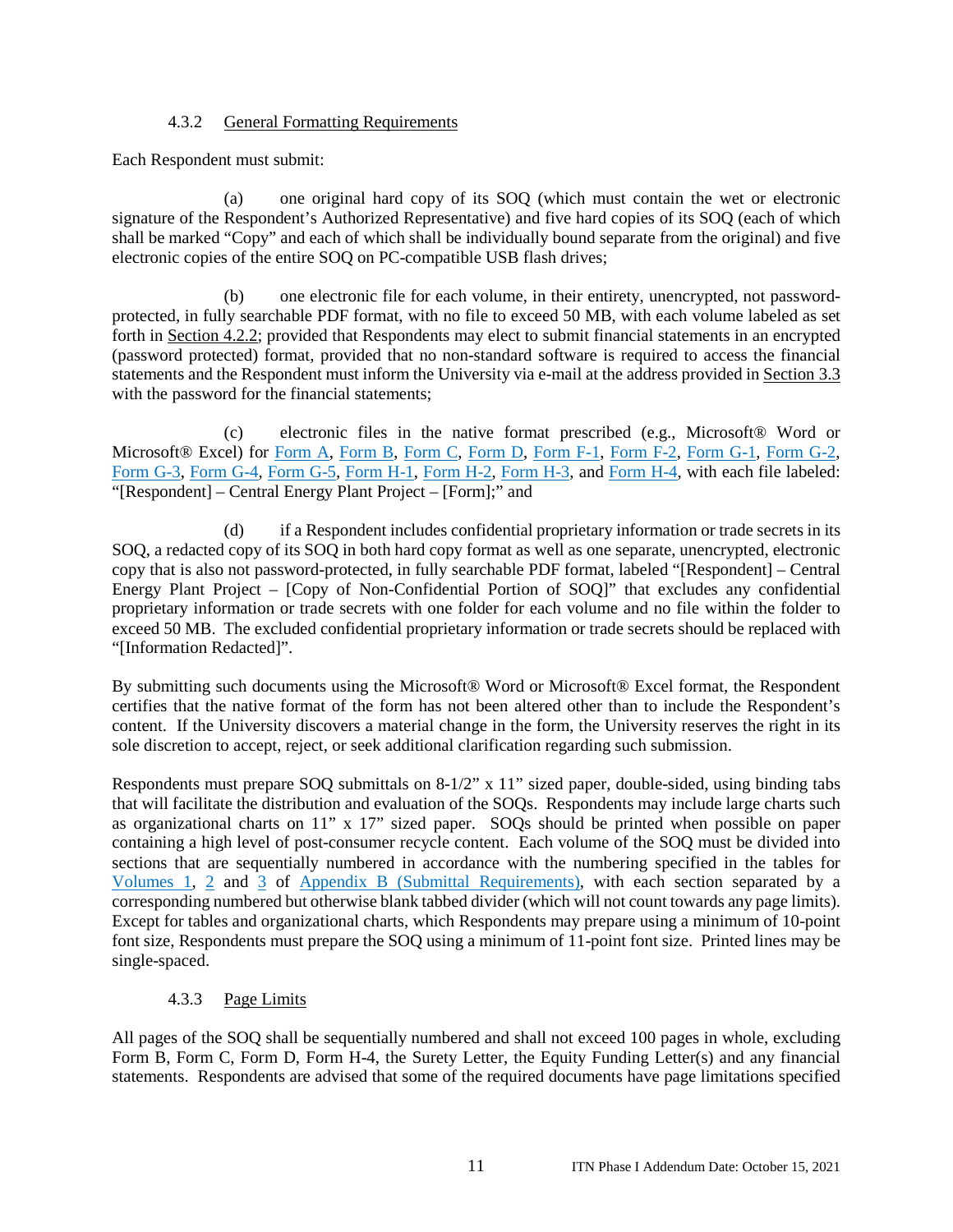in Appendix B (Submittal Requirements). The University may disregard documents not complying with page limitations.

## 4.3.4 Placeholders

If a Respondent does not include information or materials in its SOQ that are described in the relevant submittal requirements in Appendix B (Submittal Requirements) because the required information or materials are not applicable to that Respondent, the Respondent must include in the relevant section of its SOQ a statement to the following effect: "Section[s] [\_\_] of the Volume [1] [2] [3] Submittal Requirement[s] do[es] not apply because [Respondent to insert brief explanation]." The University reserves the right, in its sole discretion, to accept, reject, or seek additional clarification regarding any such assertion in its assessment of the responsiveness of the SOQ to requirements of this ITN Phase I.

## 4.3.5 References

This ITN Phase I requires Respondents to provide professional references as part of its SOQ. The University intends, but does not commit, to contact the references included within each Respondent's SOQ. Respondents may not include University references to satisfy the requirements under this ITN Phase I. Certain of the forms to this ITN Phase I require submission of a minimum and maximum number of references.

## 4.3.6 SOQ Responsiveness to ITN Phase I

Respondents shall limit the information included in their SOQs to information requested by or otherwise responsive to this ITN Phase I. Respondents should develop SOQs to address the project-specific submittal requirements of this ITN Phase I and should not submit standard corporate brochures and marketing materials in a SOQ. Any information included in a SOQ in contravention of this Section 4.3.6 will not be reviewed or considered by the University (except with respect to any applicable page limit).

## **Section 5. Evaluation Process and Criteria**

## **5.1 SOQ Evaluation Procedure**

## 5.1.1 General Overview

The University shall, at the date and time specified in Section 3.2, open all SOQs. The University will allow interested parties to attend such opening for purposes of identifying which Respondents have responded. The University will make no immediate decision at such time, and there will be no disclosure of any information contained in any SOQ until the earlier of (i) the time the University provides notice of a final decision or intended decision or (ii) 30 days after the submission of the final reply at the end of ITN Phase II, whichever occurs earlier, at which time the SOQs become public record. When multiple solicitations have been scheduled to open at the same date and time, the University will open solicitations that have interested individuals present in sequential order by solicitation number. If only one SOQ is received, the University may delay the opening in order to determine why other Respondents did not respond and to encourage other Respondents to respond.

The SOQ evaluation process will generally proceed as follows: (a) an initial review of each SOQ for (i) responsiveness to this ITN Phase I, (ii) conformance to the instructions set forth in this ITN Phase I regarding organization and format, and (iii) nonconformities, irregularities and apparent clerical mistakes that are unrelated to the substantive content of the SOQ; (b) a determination of whether the SOQ passes all of the pass/fail criteria; (c) review and qualitative evaluation of the SOQs in conformance with the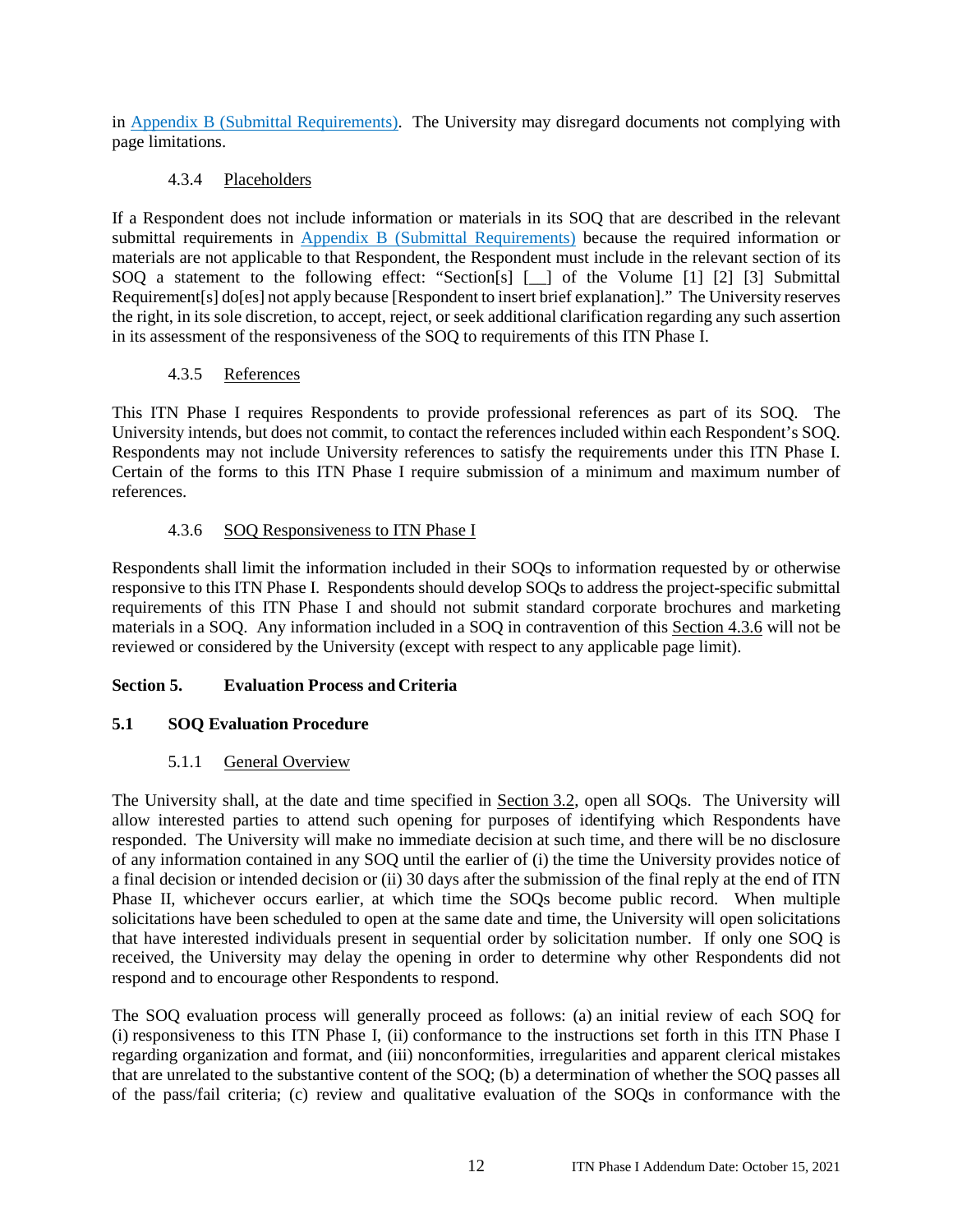Evaluation Criteria set forth in Section 5.4, resulting in a score for each SOQ; and (d) ranking of the SOQs and selection of the Shortlisted Proposers that are considered most qualified to respond to an ITN Phase II for the Project.

The University anticipates forming one or more committees to review and evaluate the SOQs in accordance with the below criteria. Evaluations of SOQs are subject to the sole discretion of the University (excepting that, for the avoidance of doubt, the University's evaluations of SOQs may be informed by assistance from professional and other advisors as the University may designate). The University will make the final determination of the Shortlisted Proposers, as it deems appropriate, in its sole discretion, and in the best interests of the Project and the University.

By submitting its SOQ, each Respondent acknowledges and agrees that the evaluation and scoring of SOQs, and the ranking of Respondents for shortlisting purposes, in each case, involves the qualitative judgement and discretion of the University. By submitting its SOQ, Respondents acknowledge that such exercises of qualitative judgment and discretion include specifically the University's discretion to determine that failures to disclose fully requested information; incomplete, inaccurate, vague, misleading, or nonresponsive submissions; and conditional or qualified submissions (e.g., "as of today," and "we do not maintain information in the manner solicited," etc.) may deem the SOQ as non-responsive or otherwise garner a lower score in the evaluation of the SOQ.

## 5.1.2 Clarifications and Waivers

The University may, at any time during its evaluation of a SOQ, in its sole discretion, submit written questions or requests for clarification to the Respondent regarding its SOQ or related matters (including requesting a Respondent to verify or certify certain aspects of its SOQ), or visit facilities and clients associated with the Respondent or its Team members that are mentioned in its SOQ.

If the University submits a written question or request for clarification, the Respondent must respond within the time period specified in the clarification request. The University reserves the right not to accept any responses to such written questions or requests for clarification submitted after expiration of the time period specified in the University's request. Respondents are solely responsible for ensuring that the University receives their responses by the specified time and date.

All questions or requests for clarifications from the University to a Respondent will be communicated separately to each Respondent via email to the Respondent's Authorized Representative. Each Respondent shall respond to such questions via email to the Procurement Office.

## 5.1.3 Right to Exclude

The University may, at any time and in its sole discretion, cease evaluating a SOQ and exclude the applicable Respondent from further consideration in the procurement if the University determines, in its sole discretion, that:

(a) the SOQ is not responsive, whether or not the University submitted any request for clarification under Section 5.1.2, and notwithstanding that the initial evaluation did not identify the subject nonresponsive portion of the SOQ;

(b) the SOQ failed to satisfy one or more of the "pass/fail" criteria set forth in Section 5.3, notwithstanding whether the initial evaluation identified the relevant failure; or

(c) the SOQ contains a material misrepresentation.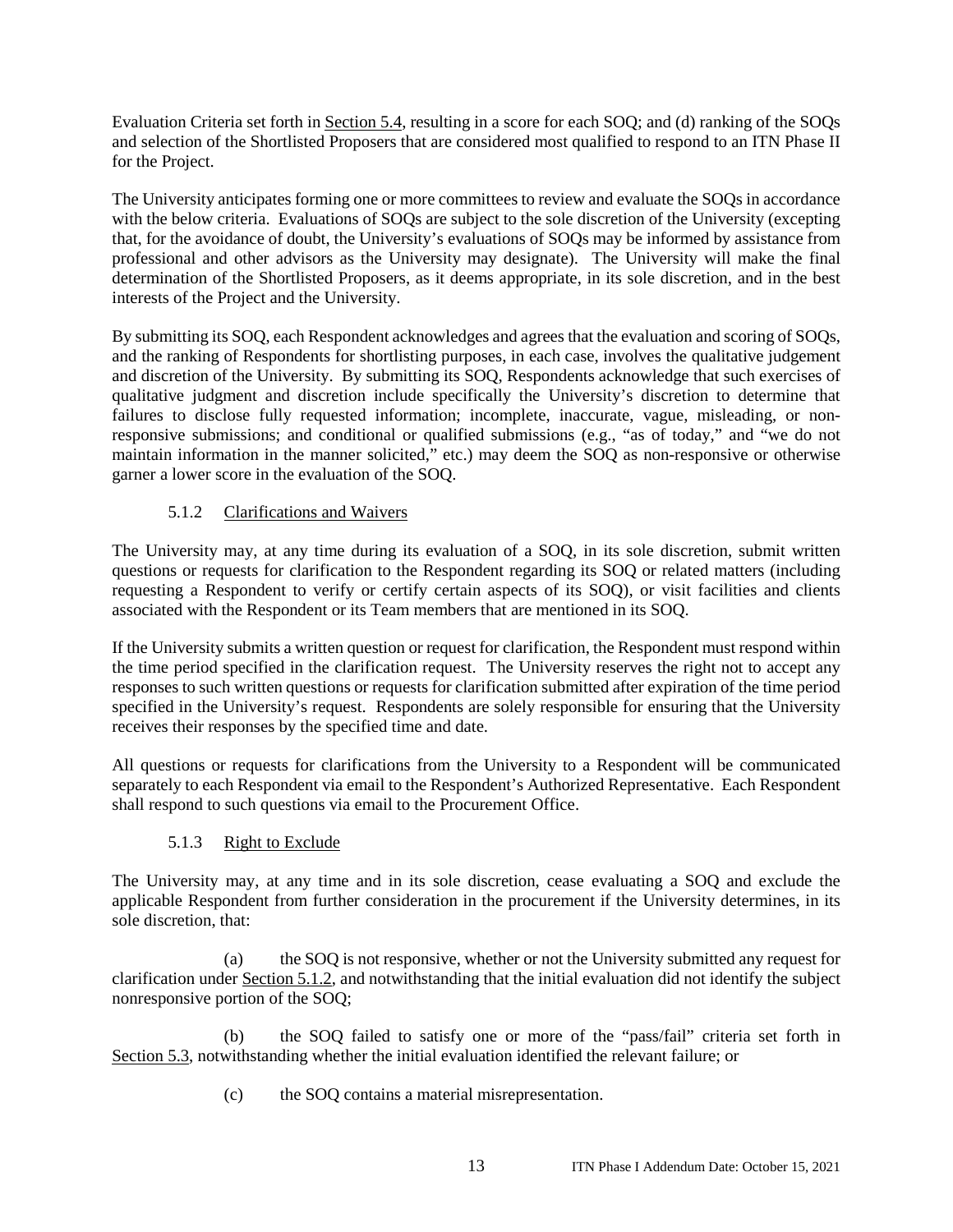#### **5.2 Responsiveness Requirements**

Each SOQ will first be reviewed for responsiveness. A Respondent must submit a responsive SOQ to be evaluated against the pass/fail criteria. Responsiveness consists in the SOQ containing all of the Volume 1 Information, Volume 2 Information, and Volume 3 Information (including all completed forms). In order for a SOQ to be evaluated under Sections 5.3 and 5.4, it must:

(a) Be received by the University no later than the SOQ Submission Deadline; and

(b) Contain an executed Form A (Transmittal Letter) in accordance with the requirements of Volume 1, which includes the express, written commitments required therein.

In the context of any technical, immaterial nonconformity, minor informalities or apparent clerical mistakes in a SOQ, the University reserves the right, in its sole discretion, to:

- (i) waive the nonconformity, minor informality or mistake;
- (ii) allow the Respondent to cure the nonconformity, minor informality or mistake;

(iii) consider the nonconformity, minor informality or mistake in the scoring of the SOQ; or

(iv) exclude the relevant SOQ from further evaluation.

#### **5.3 Pass/Fail Requirements**

Without limiting the requirements pertaining to the content, organization, assembly, and format outlined above, the University will evaluate each SOQ that complies with the responsiveness requirements set forth in Section 5.2 based upon the following pass/fail criteria:

(a) Neither the Respondent nor any Major Participant or Key Personnel is currently disqualified, removed, debarred, or suspended from performing or bidding on work for the University, the State or any other state or territory of the United States, or any governmental entity, instrumentality or authority; and

(b) The information disclosed in Form  $\Gamma$  (Certification) and/or in response to Section 5.2 does not, in the University's sole determination, materially and adversely affect the Respondent's responsibility, including its integrity and ability to carry out the Project responsibilities potentially allocated to it.

A Respondent must obtain a "pass" on all pass/fail administrative items in order for its SOQ to be evaluated qualitatively under Section 5.4.

## **5.4 SOQ Evaluation Criteria and Weighting**

## 5.4.1 Evaluation Categories and Criteria

Due to the technical and financial complexity of the Project, a Proposer must have direct proven experience with the successful execution of projects of a similar nature to that envisioned herein. For this reason, the University shall evaluate and score each SOQ in accordance with the following: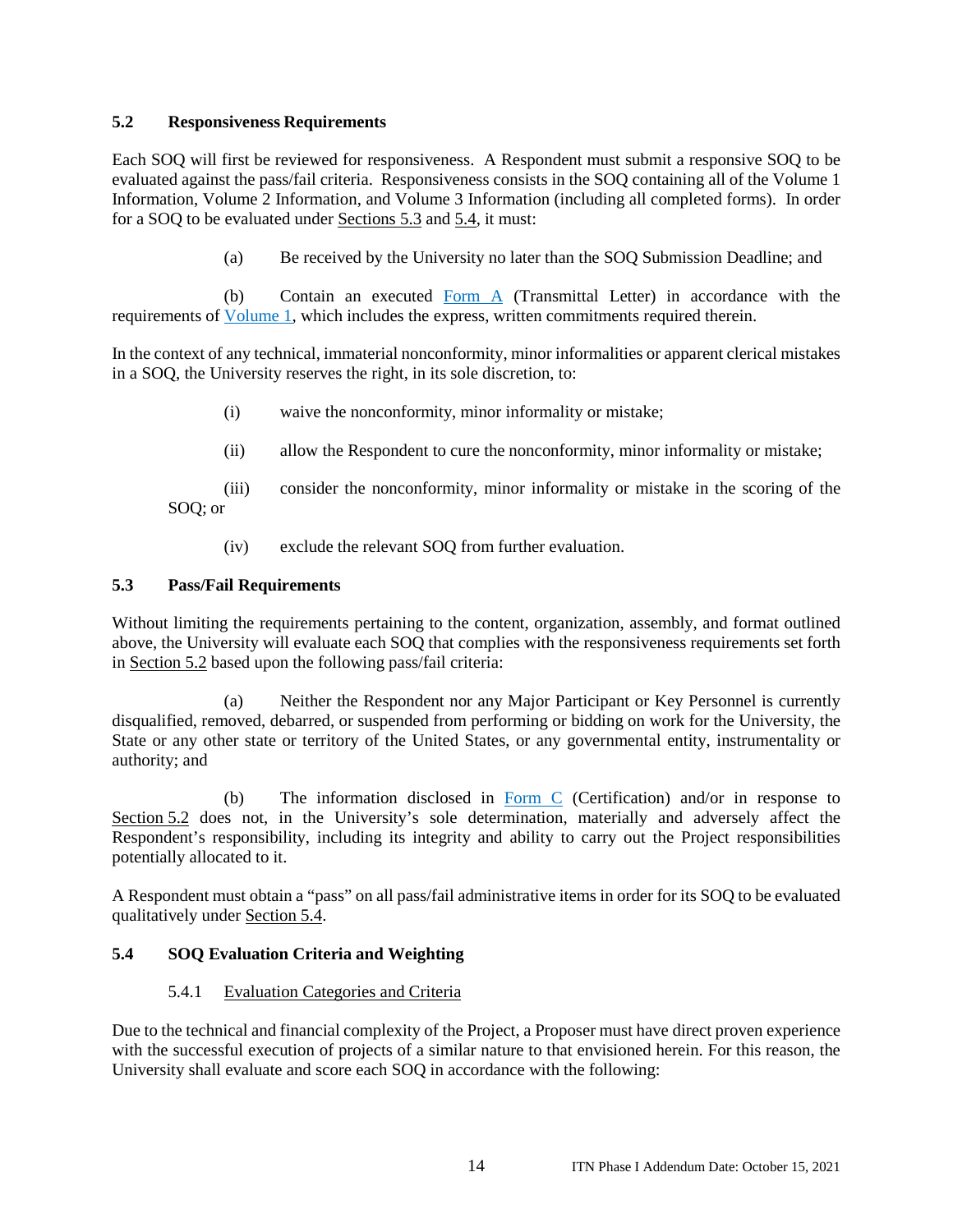| <b>Evaluation Categories</b>                                                                        | <b>Max Points</b> |
|-----------------------------------------------------------------------------------------------------|-------------------|
| <b>Technical Experience and Capability</b>                                                          | 600               |
| Engineering-Procurement-Construction ("EPC") and/or Design-Build<br>Experience and Capability (300) |                   |
| Operations and Maintenance Experience and Capability (300)                                          |                   |
| <b>Financial Experience and Capability</b>                                                          | 300               |
| <b>Project Development Understanding and Approach</b>                                               | 100               |
| <b>Total</b>                                                                                        | 1.000             |

#### 5.4.2 Technical Experience and Capability (600 points maximum)

The University will evaluate each Respondent's technical experience and capability in accordance with the following criteria:

## (a) Design and Construction Experience and Capability (300 points maximum)

(i) *Design and Construction Experience*: The extent and depth of the experience of the Respondent and its Major Participants with the delivery, design and construction of CHP projects, combined cycle power plants, cogeneration facilities, district energy systems and energy projects of similar size, scope, and complexity, other heating and cooling systems, thermal piping distribution systems, and electric substations, in each case particularly to serve university campus settings. This will include considerations such as the design and construction of similar utility infrastructure, track record of cost and schedule compliance, general design and construction experience and expertise, past performance, references, etc.

(ii) *Design and Construction Capability*: The extent and depth of the technical capability of the Respondent and its Major Participants in, amongst others, the following areas:

(A) Expertise and capability with regard to the design, construction, commissioning, start-up, and performance testing of newly constructed CHP projects, combined cycle power plants, cogeneration facilities, district energy systems and electric substations;

(B) Expertise and capability with regard to the development of complex distribution networks while managing construction in public rights-ofway, coordinating with utilities, communicating and coordinating with adjacent property stakeholders, while navigating a public university setting, etc;

(C) Track record of designing and delivering sustainable energy conservation and efficiency measures for university cogeneration facilities and managing evolving technologies;

(D) Experience with design and construction on alternative finance and delivery projects;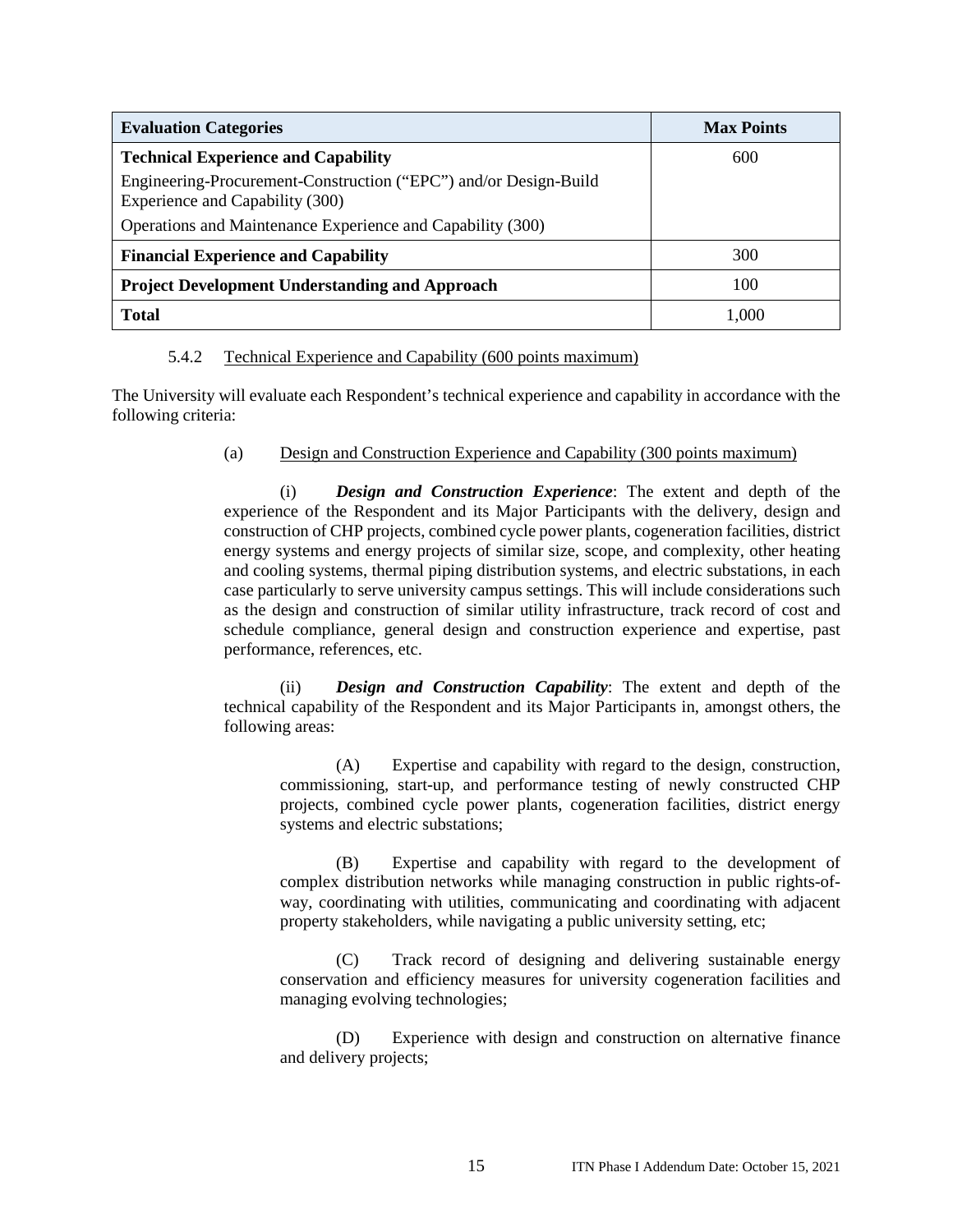(E) Expertise and capability with regard to designing and constructing cogeneration capable of islanding (micro grid) research, health care, housing, and shelter in place, district heating and cooling systems, and electric substations project particularly to serving university research campus settings;

(F) Experience minimizing interruptions and managing and mitigating impacts across multiple stakeholders during construction;

(G) Experience with system design and construction that provides system availability, reliability and resiliency for existing customers and to meet future demand projections;

(H) Track-record of integrating construction requirements with longterm operations, maintenance and lifecycle replacement requirements for CHP projects, combined cycle power plants, cogeneration facilities and district energy systems;

(I) Provision of value-added, innovative solutions to design and technical challenges on relevant Projects;

(J) Successful experience with the application of codes and standards associated with equipment, plant design, network design, and installation.

(K) Demonstrated record of safety and security / capability to abide by all applicable health and safety standards, required contractor permits and professional licenses; and

(L) Expertise and capability with regard to management of construction risk and ability to manage complex constructability issues.

#### (b) Operations and Maintenance Experience and Capability (300 points maximum)

(i) *O&M Experience*: The extent and depth of the experience of the Respondent and its Major Participants with the O&M of critical components of CHP projects, combined cycle power plants, cogeneration facilities, district energy systems and other heating and cooling systems similar to those that will be constructed and installed as part of the Project, in each case particularly to serve university campus settings. This will include considerations such as experience with the O&M of CHP projects, combined cycle power plants, cogeneration facilities, district energy systems, other heating and cooling systems (including routine operations and maintenance, equipment inspections, preventative maintenance programs, environmental permitting compliance, system enhancements and upgrades, major repairs, technology management, etc.) and with lowcarbon emission equipment and processes.

(ii) *O&M Capability:* The extent and depth of the technical capability of the Respondent and its Major Participants in, amongst others, the following areas:

(A) O&M of CHP projects, combined cycle power plants, cogeneration facilities, district energy systems, other heating and cooling systems on projects involving central plants;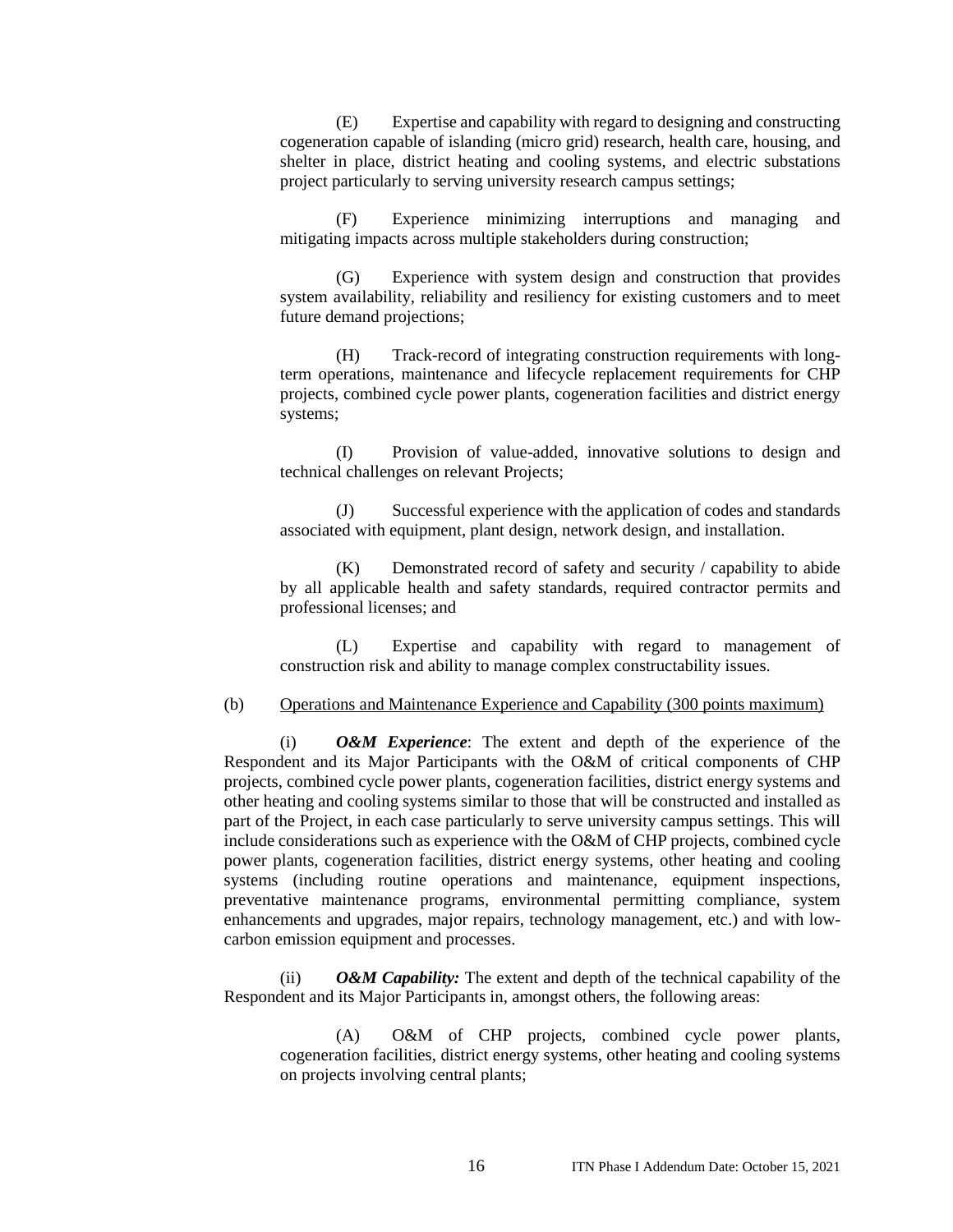(B) Commitment to achieving the highest standards of customer service and satisfaction, including relevant experience, qualifications, and programs designed to ensure customer satisfaction;

(C) Expertise in engineering standards, specifications, policies, practices and processes as they relate to CHP projects, combined cycle power plants, cogeneration facilities, district energy systems and electric substations;

(D) Proven track-record of environmental health and safety compliance at similar facilities; and experience in emergency response support.

(E) Experience performing O&M on a long-term basis for an energy system, encompassing overall management of O&M activities required for their safe functioning, including monitoring and inspection of infrastructure/equipment, strategic planning of routine maintenance works and lifecycle works and seasonal maintenance;

(F) Plan, develop and implement multi-year lifecycle replacement and service management system plans and network monitoring programs (in consultation with project sponsors, users and regulatory agencies) while taking into account end-of-term considerations for asset condition and transfer while managing scheduled and non-scheduled rehabilitation of CHP components;

(G) Experience with academic collaboration, working laboratories, and educational opportunities for students;

(H) Deliver routine event detection and user support services and developing emergency response plans; and

(I) Perform maintenance and modifications resulting in improvements in efficiency, reliability, environmental impact and economic performance of the facilities.

#### 5.4.3 Financial Experience and Capability (300 points maximum)

The University will evaluate each Respondent's financial experience and capability in accordance with the following criteria:

(a) Respondent's or Equity Members' experience in investing equity and/or structuring financing sources to obtain firm financing commitments for proposals, and achieving financial close, on schedule or earlier, for projects of a similar size, scope and complexity using a diverse range of financial products (including bank loans, taxable and tax-exempt bonds, government credit assistance programs, letters of credit and other financing sources);

Respondent's or Equity Members' experience managing projects of a similar size, scope and complexity through completion of construction and post-construction;

(c) Respondent's overall financial strength and capability to carry out the Project responsibilities potentially allocated to it, as evidenced by the financial statements of the Respondent, Equity Members, Lead Construction Contractor, Lead Construction Contractor Members, the level of support and financial statements of any Guarantor, bank or financial institution and information contained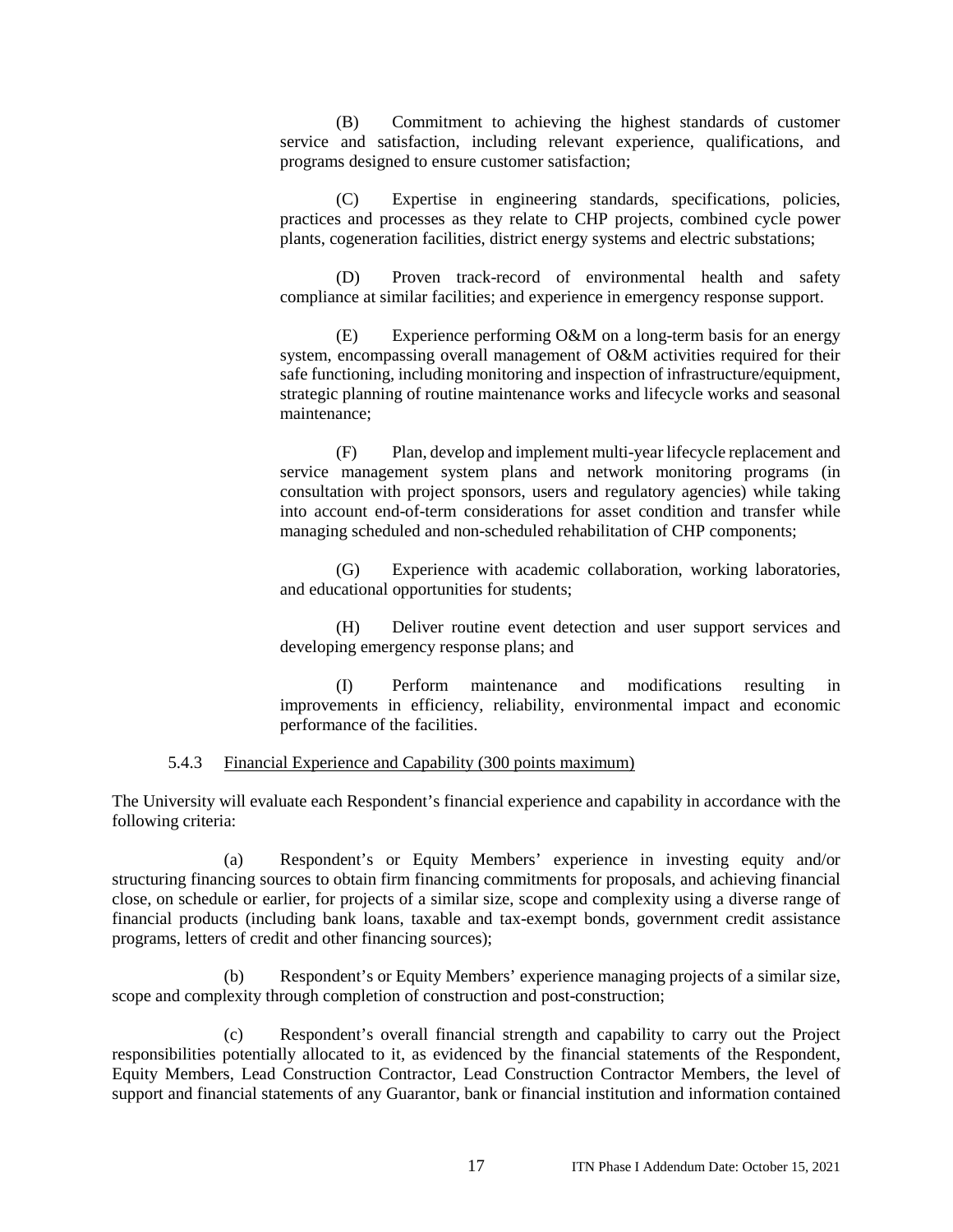in the Financial Officer Certificates and Surety Letter provided in accordance with the submittal requirements set forth in Appendix B (Submittal Requirements);

(d) Respondent demonstrates, in the University's sole determination, that the Respondent is capable of obtaining performance bond(s) and/or letters of credit that comply with the requirements under Volume 3 – Financial; and

Equity Members demonstrate, in the University's sole determination, that each Equity Member has the financial capacity to finance the Project (both DBFOM and build-finance elements), as evidenced by the financial statements, Equity Funding Letter(s), Financial Officer Certificate, and other information required under Volume 3 – Financial.

Projects referenced above that evidence Equity Members' financing experience will merit higher scores if they satisfy more than one of the following criteria: (i) the Equity Member held a controlling ownership interest in the project company; (ii) the project reached financial close; (iii) the financed project was an alternative finance and delivery structure (DBFOM concession or similar); and/or (iv) the compensation structure was based on an availability payment structure.

#### 5.4.4 Project Development Understanding and Approach (100 points maximum)

The University will evaluate each Respondent's Project Development Understanding and Approach in accordance with the following criteria as demonstrated through its written statement describing the Respondent's Project Development Understanding and Approach and Form G-1:

(a) Respondent's understanding of the issues specific to the Project and any challenges that the Project may face in addressing them, including risks relating to developing the Project;

(b) Respondent's understanding of the University's goals and objectives for the

Project;

(c) the extent to which the Project Development Understanding and Approach demonstrates a sound approach and comprehensive understanding of: (i) key Project functions; (ii) effective management of design, procurement and construction; and (iii) integration of design, construction and O&M to ensure the Project that will achieve the expected levels of maintainability, life cycle performance and handback condition;

(d) Respondent's plan with respect to the engagement of governmental agencies and stakeholders; and

the extent to which the Project Development Understanding and Approach demonstrates a sound approach to the procurement and management of subcontractors.

## **Section 6. Procurement Requirements and Protocol**

## **6.1 Policy Regarding Communications and Contact**

Respondents must conduct the preparation of their SOQs with professional integrity and free of brokering and lobbying activities. Except as specifically permitted by this ITN Phase I, Respondents, Major Participants, and their respective agents and consultants are not permitted to contact or communicate either directly or indirectly regarding the subject matter of this ITN Phase I, with: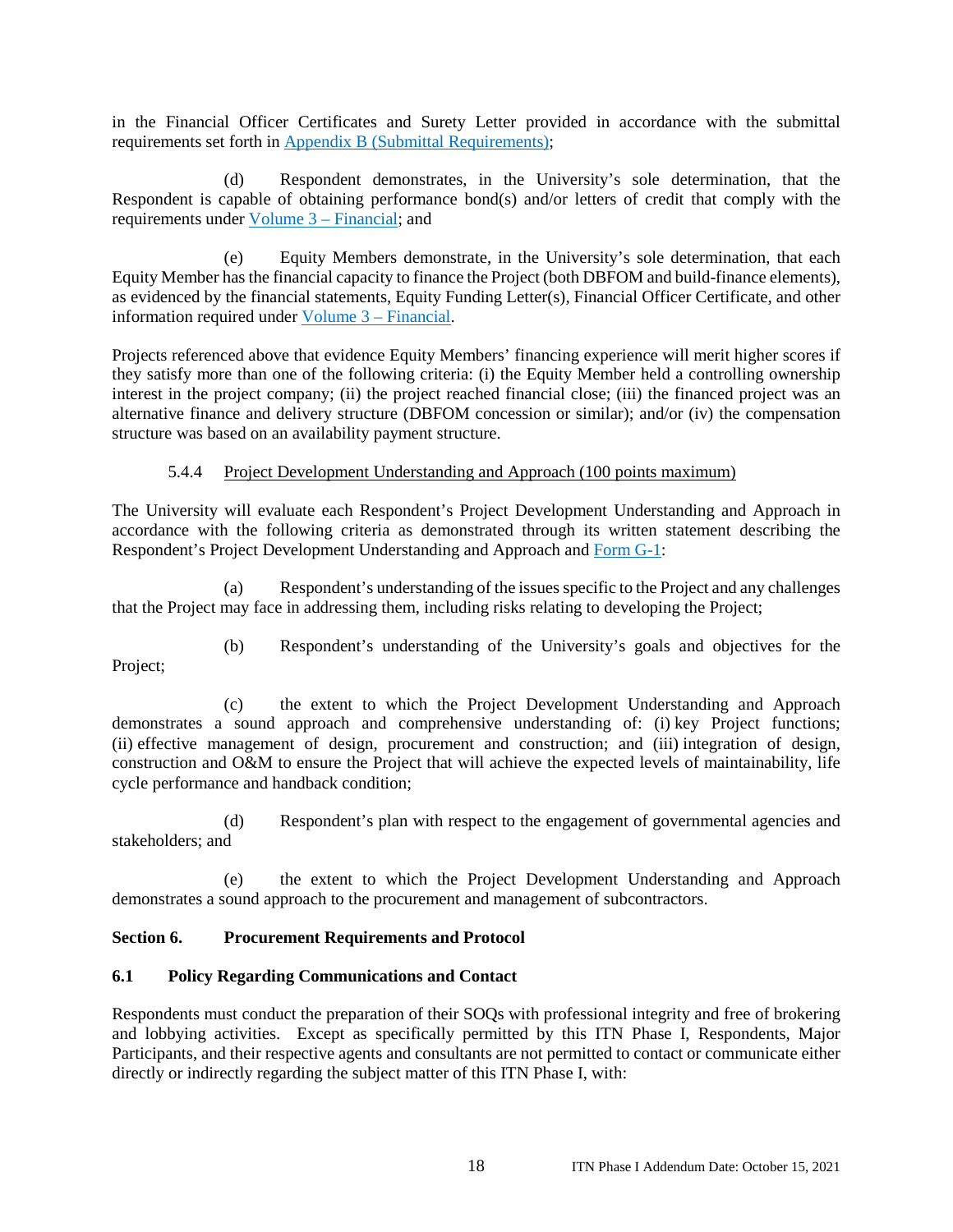(a) The University's staff, trustees, officials, members, advisors, consultants, contractors, vendors, or agents or representatives; or

(b) Any officials, members, advisors, consultants, contractors, vendors, or agents or representatives of the State University System of Florida, Board of Governors.

Any verified allegation that a Respondent or Major Participant or an agent or consultant of the foregoing has attempted to, or has made such contact or otherwise attempted to influence the evaluation, ranking and selection of Shortlisted Proposers may be cause for the University, in its discretion, to disqualify the Respondent from submitting a SOQ, to disqualify the Major Participant from participating in a Respondent's Team, to disallow any such agent or consultant from further participation with the Respondent's Team, or to discontinue further consideration of such Respondent and to return its SOQ.

Following the selection of the Shortlisted Proposers, the University may permit certain communications and contacts. The ITN Phase II and other written communications from the University will specify the rules and parameters of such permitted contacts and communications. To the extent that any Respondent or Major Participant intends at any time to initiate contact with the general public, other agencies or authorities regarding the Project, the nature and substance of such intended contact must be approved in writing by the University prior to the commencement of such activities.

#### **6.2 Teaming and Representation**

#### 6.2.1 Right to Form Team

For the purposes of this procurement and the subsequent execution of any contractual agreements, an individual or company, together with other individuals and/or companies, may form a bidding consortium (each, a "Team").

#### 6.2.2 Participation on More Than One Respondent Team

To ensure a fair and competitive Procurement Process, Major Participants and Key Personnel are prohibited from participating, in any capacity, on more than one Team during the course of the Procurement Process. A violation of this rule shall cause the immediate disqualification of the Teams sharing any Major Participants and/or Key Personnel, as well as of the individual and/or firm(s) involved. The foregoing prohibition does not apply to any member of a Respondent's Team that is not a Major Participant or a Key Personnel. If a Respondent is not shortlisted as part of the evaluation process set forth in this ITN Phase I, participants on the unsuccessful Team (including Major Participants and Key Personnel) are thereafter free to participate on Shortlisted Proposer teams, subject to the requirements of Section 7.1 regarding conflicts of interest.

#### 6.2.3 Authorized Representative Designation

In the event a Respondent is a consortium, the Team must designate on Form A one of its members as the Team leader ("Authorized Representative"). The Authorized Representative shall act as the contact point for the Team and shall be authorized by all other Team members to act on their behalf for purposes of the procurement.

## 6.2.4 Changes in Respondent Team Following SOQ Submission

If, following submission of a SOQ, a Shortlisted Proposer seeks to change the composition of its Key Personnel or Major Participants (including additions to a Shortlisted Proposer's Team), the Shortlisted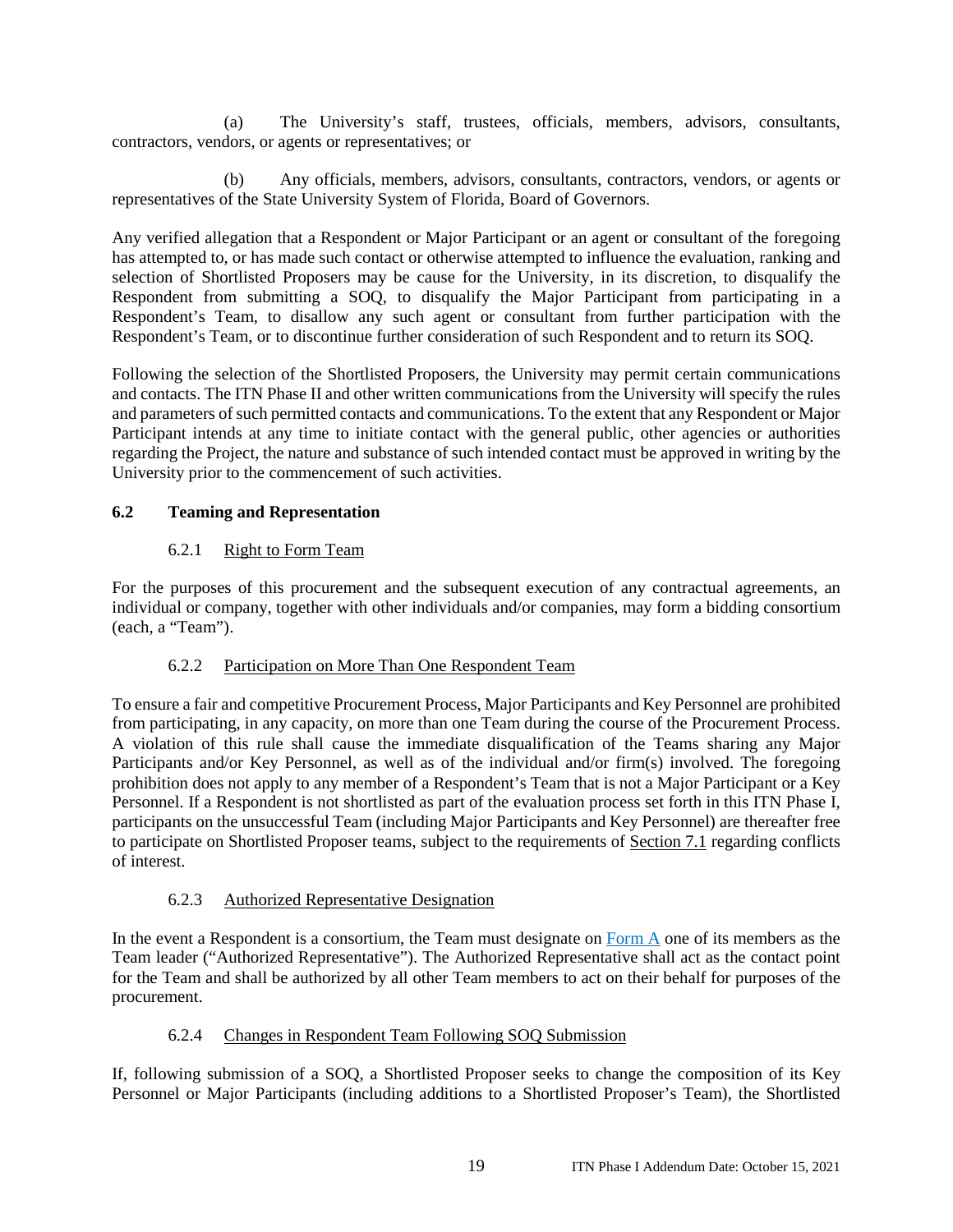Proposer must provide the University with sufficient details of the proposed change and obtain the University's written approval to the proposed change. The University may, in its sole discretion, accept, reject or seek additional information regarding a Shortlisted Proposer's request and expects to base its decision on whether:

Section 7.1;

(a) the change results in actual or potential organizational conflicts of interest under

(b) the Shortlisted Proposer as a whole still meets the minimum criteria contained in this ITN Phase I;

(c) the change renders the Shortlisted Proposer's Team less qualified, unqualified, or prevented from qualification to develop, operate or maintain the Project; or

(d) the University would still have shortlisted the Respondent if such change had occurred before the Shortlisted Proposer submitted its SOQ.

For the avoidance of doubt, (a) no proposed new Key Personnel may be affiliated with an entity that is and (b) no proposed added or replacement Major Participant may be, in each case, then-currently disqualified, removed, debarred, or suspended from performing or bidding on work for the University, the State or any other state or territory of the United States, or any governmental entity, instrumentality or authority.

If a Shortlisted Proposer seeks to add or change one or more new Key Personnel or Major Participants, the proposed new member or individual must provide all of the information that is required in this ITN Phase I regarding Key Personnel or Major Participants of a Respondent's Team (including, for example, that any proposed new or additional Key Personnel or Major Participant has necessary licenses or any other requirement, as of the dates required under this ITN Phase I, and specifically not as of the date of the Shortlisted Proposer's request).

While the University recognizes that Respondents may be impacted by personnel availability and scheduling conflicts, Respondents are urged to designate and proffer as Key Personnel and Major Participants only those individuals they reasonably believe will be available for, and they intend to assign to work in, the relevant Key Personnel or Major Participant role. By listing parties as Key Personnel or Major Participants, the Respondent agrees to make the individuals listed in its SOQ available to complete work under the Project Agreement at whatever level the Project requires, within the framework of obligations for such Key Personnel or Major Participant set forth in this ITN Phase I, the ITN Phase II, and/or the Project Agreement. Key Personnel or Major Participant changes without the University's prior approval may result in disqualification of the Respondent or the Shortlisted Proposer.

## 6.2.5 Collusion Prohibited

In connection with the ITN, Respondent collusion with other Respondents or employees thereof, or with any employee of the University, is prohibited and may result in Respondent disqualification. Any attempt by the Respondent, whether successful or not, to subvert or skirt the principles of open and fair competition may result in Respondent disqualification. Such disqualification and/or cancellation shall be at no fault or liability whatsoever to the University.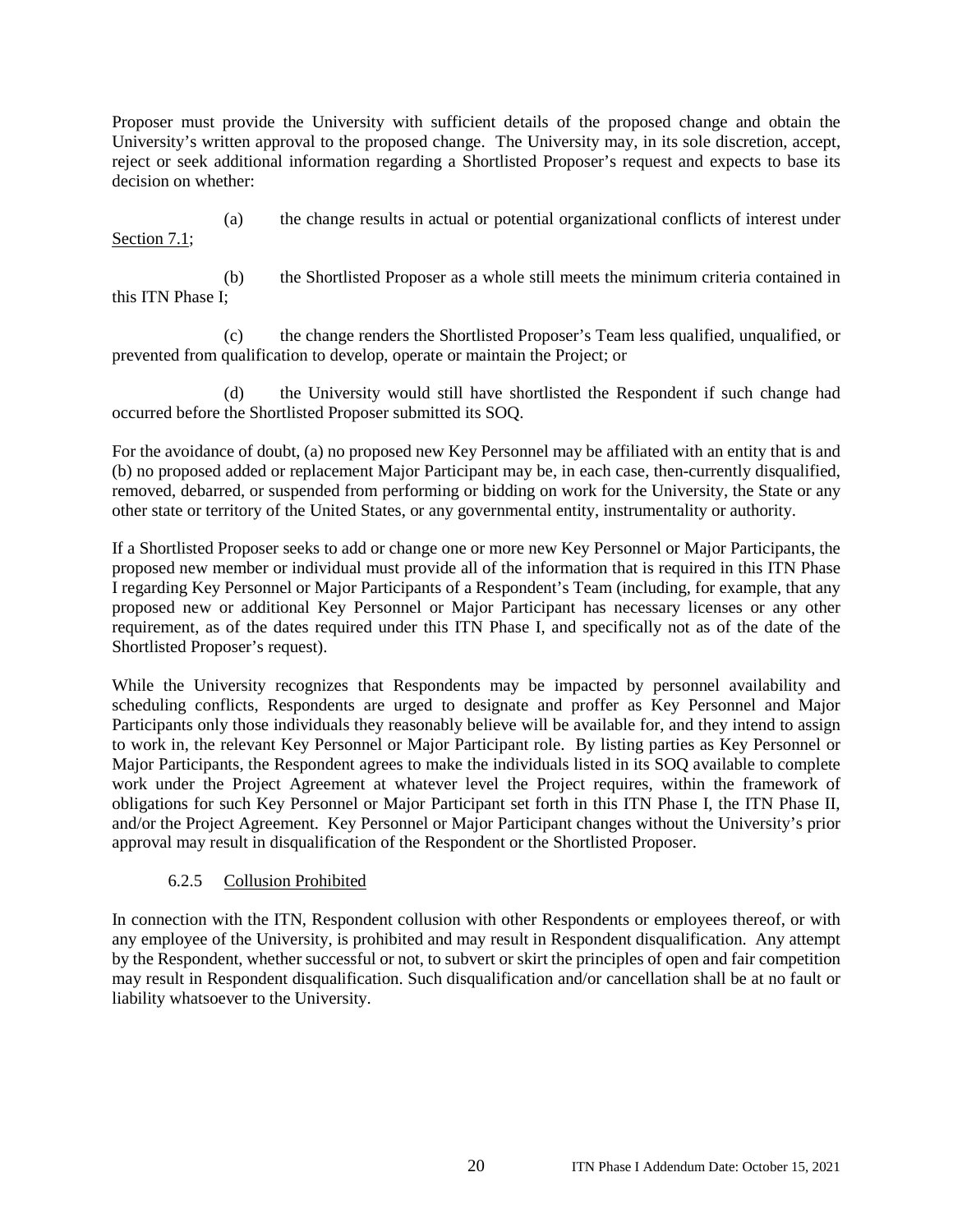#### **6.3 Respondent's Understanding of the ITN**

In responding to this ITN Phase I, the Respondent accepts the responsibility fully to understand the ITN in its entirety, and in detail, including making any inquiries to the University as necessary to gain such understanding.

#### **Section 7. General Provisions, Statement of Limitations**

#### **7.1 Conflicts of Interest**

#### 7.1.1 General

Respondents are required to abide by Florida state law. Respondents are advised that the University's guidelines in this ITN Phase I are intended to augment applicable state law. Such applicable law will also apply to Teams and teaming and may preclude certain firms and their entities from participating on a Team. Respondents are advised to thoroughly review this Section 7.1 and other provisions of this ITN Phase I prior to SOQ submission to ensure compliance with the conflicts of interest policy for this ITN Phase I.

By submitting its SOQ, each Respondent agrees that, if an organizational conflict of interest is thereafter discovered, the Respondent must make an immediate and full written disclosure to the University that includes a description of the action that the Respondent has taken or proposes to take to avoid or mitigate such conflicts. If an organizational conflict of interest that the Respondent knew or should have known about but failed to disclose is determined to exist during the procurement, the University may, at its discretion, disqualify the Respondent. If an organizational conflict of interest that the Respondent knew or should have known about but failed to disclose is discovered by the University and the Respondent subsequently enters into the Project Agreement, the University may, at its sole discretion, terminate the Project Agreement.

#### 7.1.2 University-Determined Conflicts of Interest

Other than as set forth in the ITN, each Respondent is prohibited from teaming with, receiving any advice from, or discussing any aspect of the Project or the procurement of the Project with any person or entity with an organizational conflict of interest, including, but not limited to:

- (a) Goldman Sachs & Co., LLC;
- (b) Jacobs Engineering Group Inc.;
- (c) Ballard Spahr LLP;
- (d) KPMG, LLP;
- (e) Bryant Miller Olive P.A.;
- (f) Gardner, Bist, Bowden, Dee, LaVia, Wright, Perry & Harper, P.A.; and
- (g) Affiliates of any of the above.

Such persons and entities are also prohibited from participating as a Major Participant or as a contractor, subcontractor, consultant, or subconsultant to any Major Participant.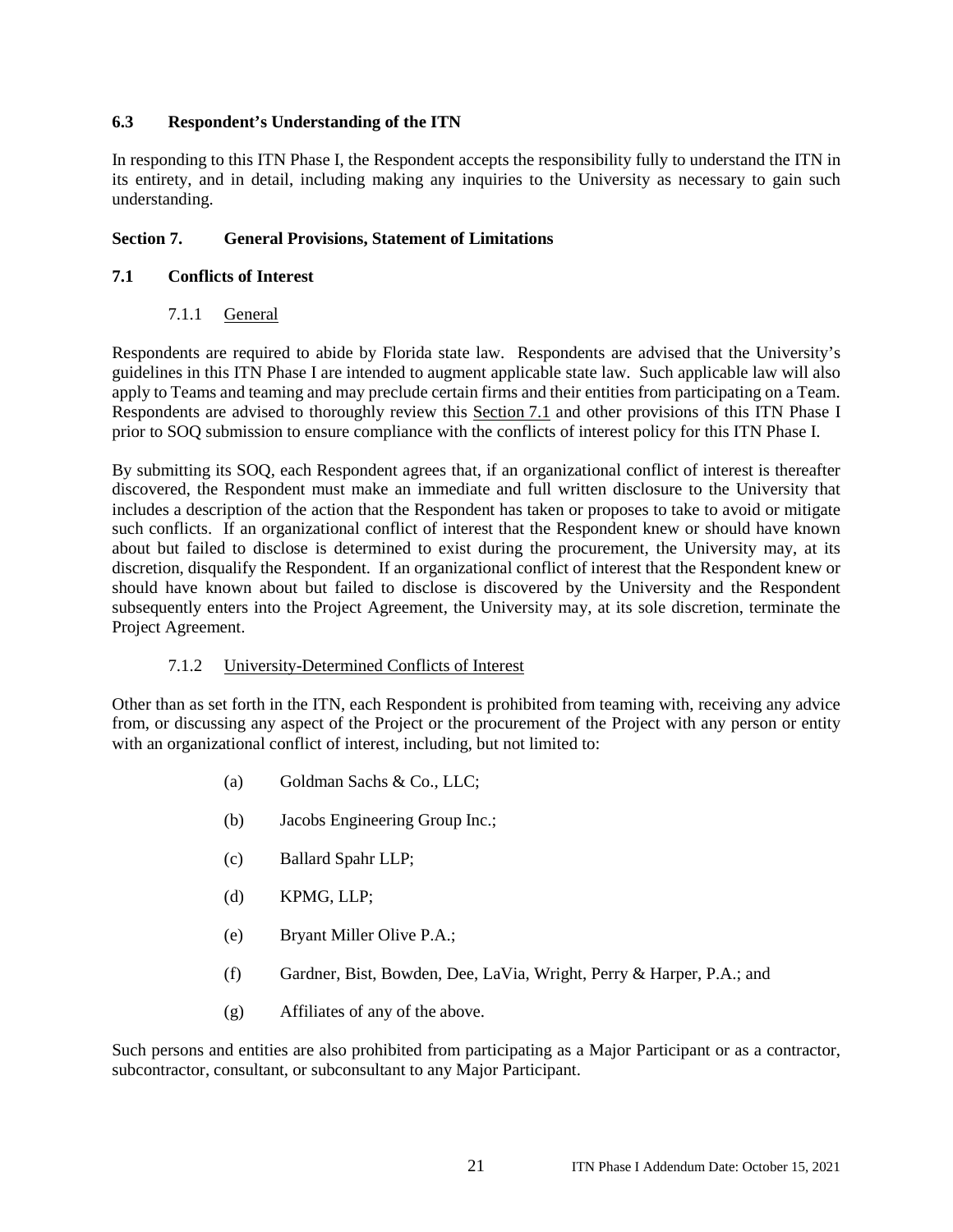#### 7.1.3 Potential Conflicts of Interest

As a general matter, any person or firm previously under contract with the University or the State in connection with the Project (including, without limitation, the preparation of preliminary plans, planning reports, or other project development products for the Project) may be able to participate on a Respondent's Team if such person or firm first submits a written request, accompanied by an opinion of legal counsel explaining that a conflict of interest does not exist, seeking a determination of no conflict from the University. The University will review requests for conflicts of interest determinations received from Respondents and the specific details to determine whether a conflict of interest exists or where the appearance of a conflict of interest exists with respect to the University's current and past contractor relationships.

No such person or firm may participate on a Team following submission of any such request until that person or firm receives written confirmation from the University that they may participate, or may conditionally participate on a Team. The University reserves the right to place conditions upon any such determination of no conflict to assure compliance with applicable state and University policies, and to serve the best interests of the procurement and the Project.

Upon written request, the University may grant exceptions to this policy only where the University determines that the person's or firm's involvement is in the best interest of the public and does not constitute an unfair advantage.

As part of any conflicts determination requests, Respondents shall provide information concerning any potential or apparent organizational conflicts of interest and disclose all relevant facts concerning any past, present, or currently planned interests that may present an organizational conflict of interest. Respondents shall state how its interests or those of any of its Team members, consultants, contractors, or subcontractors, including the interests of any chief executives, directors, or key personnel thereof, may result in, or could be viewed as, an organizational conflict of interest. At a minimum, the relevant information must include detailed information about the scope of services provided to the University, identification of the contract or basis for having provided such services, the names of the persons involved in providing such services (as relates to the Respondent), and the dates within which such services were performed (if not ongoing). The Respondent shall also expressly state how such prospective Team member's interests or those of any of its Team members, consultants, contractors or subcontractors, including the interests of any chief executives, directors or key personnel thereof, may result in, or could be viewed as, a conflict of interest.

## 7.1.4 Anti-Kickback

In compliance with FAR 52.203-7, the University has in place and follows procedures designed to prevent and detect violations of the Anti-Kickback Act of 1986 in its operations and direct business relationships.

## **7.2 Public Disclosure**

As an agency or subdivision of the State of Florida, the University is subject to Chapter 119, Florida Statutes, commonly known as the "Florida Public Records Law." Respondents submitting business or other information pursuant to the ITN should consult the Florida Public Records Law, the Florida Sunshine Law located at Chapter 286 of the Florida Statutes (the "Sunshine Law") and other implementing regulations concerning the release of such information to third parties pursuant to the Florida Public Records Law and the Sunshine Law, as this competitive solicitation is a public record. Any documents Respondents submit to the University in response to this competitive solicitation shall also become a public record after the time periods described below, and will similarly be subject to the Florida Public Records Law. As required by law, the University may respond to public records requests without providing Respondents whose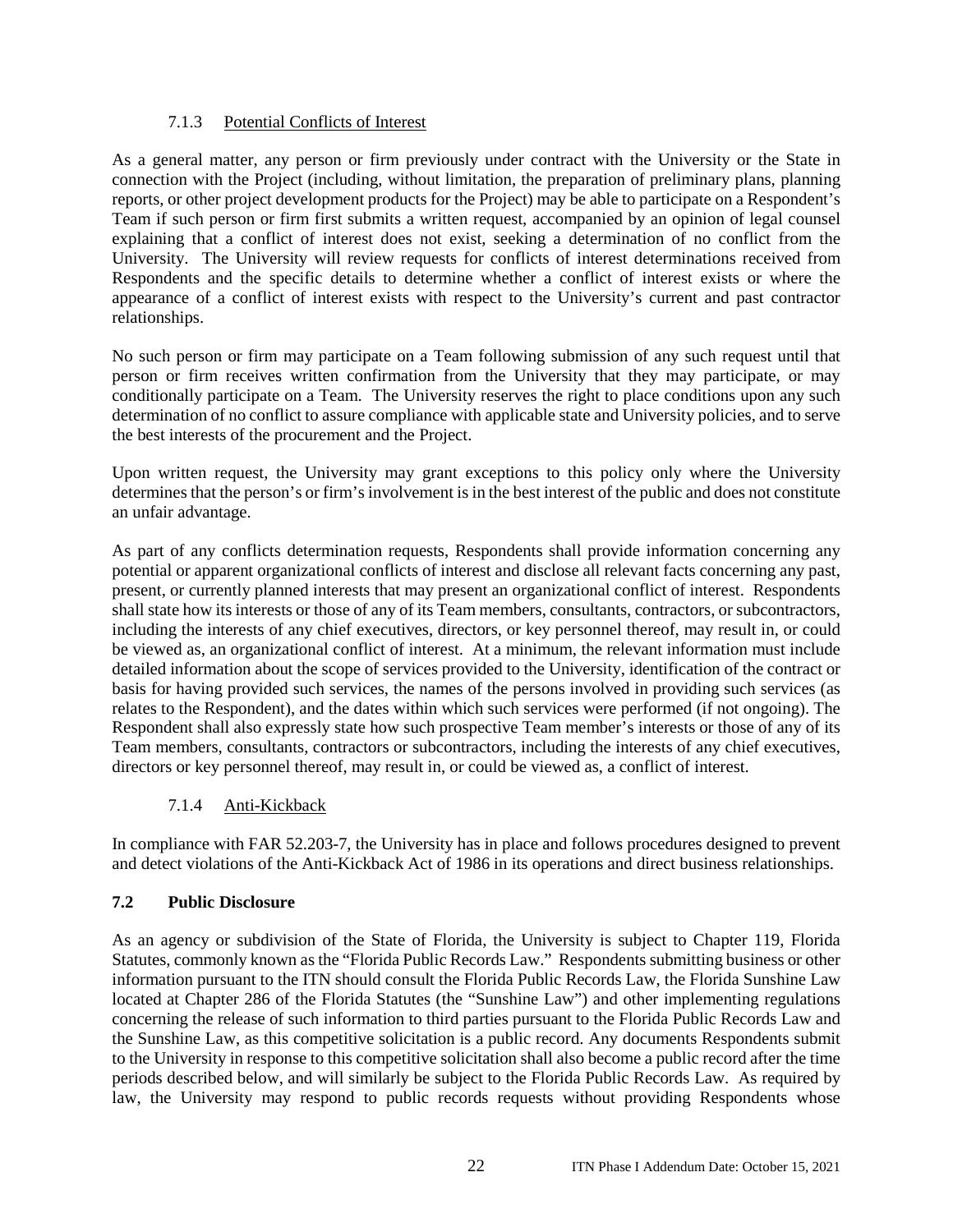documents have been requested any notice. Any such necessary disclosure of these documents or any other information pursuant to a public records request shall not be considered a breach of any confidentiality provisions.

A Respondent may be considered a contractor of a public agency as defined in §119.0701(1)(b), and may be required by law to keep and maintain public records related to its services; provide copies of, or allow inspection of, such public records to the University upon request; and ensure that exempt or confidential and exempt records are not disclosed except as authorized by law. Upon completion of the Agreement or performance of the services, the Respondent may transfer all public records related to the services to University, at no cost to University, or may keep such public records in accordance with the applicable state record retention requirements. If a Respondent chooses to transfer such records to University, such Respondent shall destroy any duplicate records in its possession that are exempt or confidential and exempt from disclosure.

THE UNIVERSITY CANNOT PROVIDE LEGAL ADVICE TO ANY RESPONDENT REGARDING ITS LEGAL DUTIES; HOWEVER, IF A RESPONDENT HAS QUESTIONS REGARDING THE APPLICATION OF THE FLORIDA PUBLIC RECORDS LAW TO THE RESPONDENT'S DUTY TO PROVIDE PUBLIC RECORDS RELATING TO THIS ITN PHASE I, CONTACT THE PROCUREMENT OFFICE.

All information submitted by Respondents that they consider confidential proprietary information or a trade secret (as defined in the Sunshine Law) and not releasable to third parties outside the University, and its staff, trustees, officials, members, advisors, consultants, contractors, vendors, or agents or representatives must be enclosed in a separate sealed envelope from the proposal and clearly and conspicuously so marked. Respondents shall be solely responsible for protecting their own trade secrets or confidential proprietary information and will be responsible for all costs associated with protecting such information from disclosure. The University has no duty to defend proprietary or confidential information from any public records request.

Sealed proposal responses received by the University pursuant to this ITN Phase I are exempt from the provisions of the Florida Public Law until the earlier of (i) the time the University provides notice of a final decision or intended decision or (ii) 30 days after the submission of the final reply at the end of ITN Phase II, whichever occurs earlier, the SOQs become public record.

## **7.3 Protest Procedures**

Any protest to a University decision or intended decision with regard to the ITN is subject to Florida Board of Governors' (BOG) Regulations 18.002 and 18.003. Any Respondent who files an action protesting a decision or intended decision shall post at the time of the filing the formal written protest, a bond, payable to the University, in an amount equal to the lesser of 10% of the estimated value of the Respondent's proposal or 10% of the University's estimated expenditure during the contract term or \$10,000. The bond shall be conditioned upon the payment of all costs which may be adjudged against the Respondent. In lieu of a bond, the University will accept a cashier's check or money order in the amount of the bond.

## **7.4 Reserved Rights**

In connection with the procurement described in the ITN, the University reserves any and all of the rights available to it under applicable law, which rights shall be exercisable by the University in its sole discretion. Such rights include the right to, with or without cause, and, with or without notice: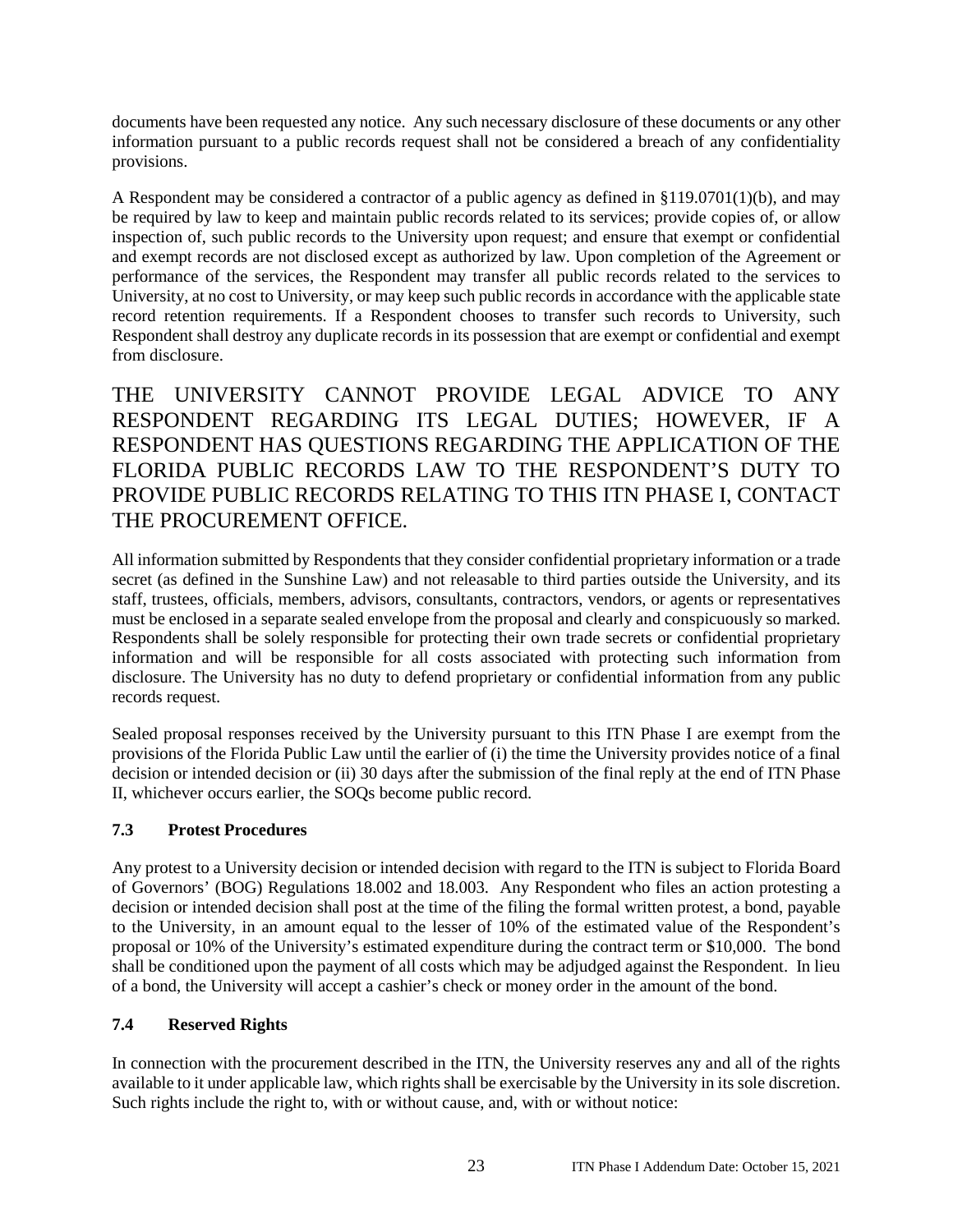(a) modify the Procurement Process, dates, Evaluation Criteria, evaluation methodology, Respondent responsibilities, or documentation described in this ITN for any reason or no reason;

(b) develop the Project in any manner that it, in its sole discretion, deems necessary or desirable, including by modifying the scope of the Project;

withdraw or cancel the ITN in whole or in part at any time prior to the execution by the University of the Project Agreement, without incurring any cost obligations (except as otherwise set forth in the ITN Phase II) or liabilities to the Respondent or any of the Team;

(d) issue a new invitation to negotiate after withdrawal or cancellation of the ITN;

(e) not issue an ITN Phase II;

(f) appoint additional evaluation teams to review SOQs and seek the assistance of outside technical, financial, legal and other experts and consultants;

(g) waive deficiencies in a SOQ, accept and review a non-conforming SOQ or permit clarifications or additional information to be submitted with respect to a SOQ;

(h) make independent calculations with respect to numbers and calculations submitted in a SOQ for purposes of their evaluation;

(i) hold meetings and interviews, and conduct discussions and correspondence, with one or more of the Respondents to seek an improved understanding of any information contained in a SOQ;

(j) require confirmation of information submitted by a Respondent, require additional information from a Respondent concerning its SOQ, or require additional evidence of qualifications to perform the work described in this ITN Phase I;

(k) seek or obtain data from any source that has the potential to improve the University's understanding and evaluation of such SOQ;

(l) terminate evaluations of SOQs received at any time;

(m) reject any and all SOQs, or any submittals, responses, or other documents received at any time;

(n) not select any Respondent as a Shortlisted Proposer;

add as a Shortlisted Proposer any Respondent that submitted a SOQ in order to replace a previously selected Shortlisted Proposer that withdraws or is disqualified from participation in this procurement;

(p) disqualify any Respondent that changes its SOQ without the University's approval;

(q) disqualify any Respondent or Proposer from the Procurement Process for violating any rules or requirements of the procurement specified in (i) the ITN, (ii) any other communication from the University, or (iii) applicable law;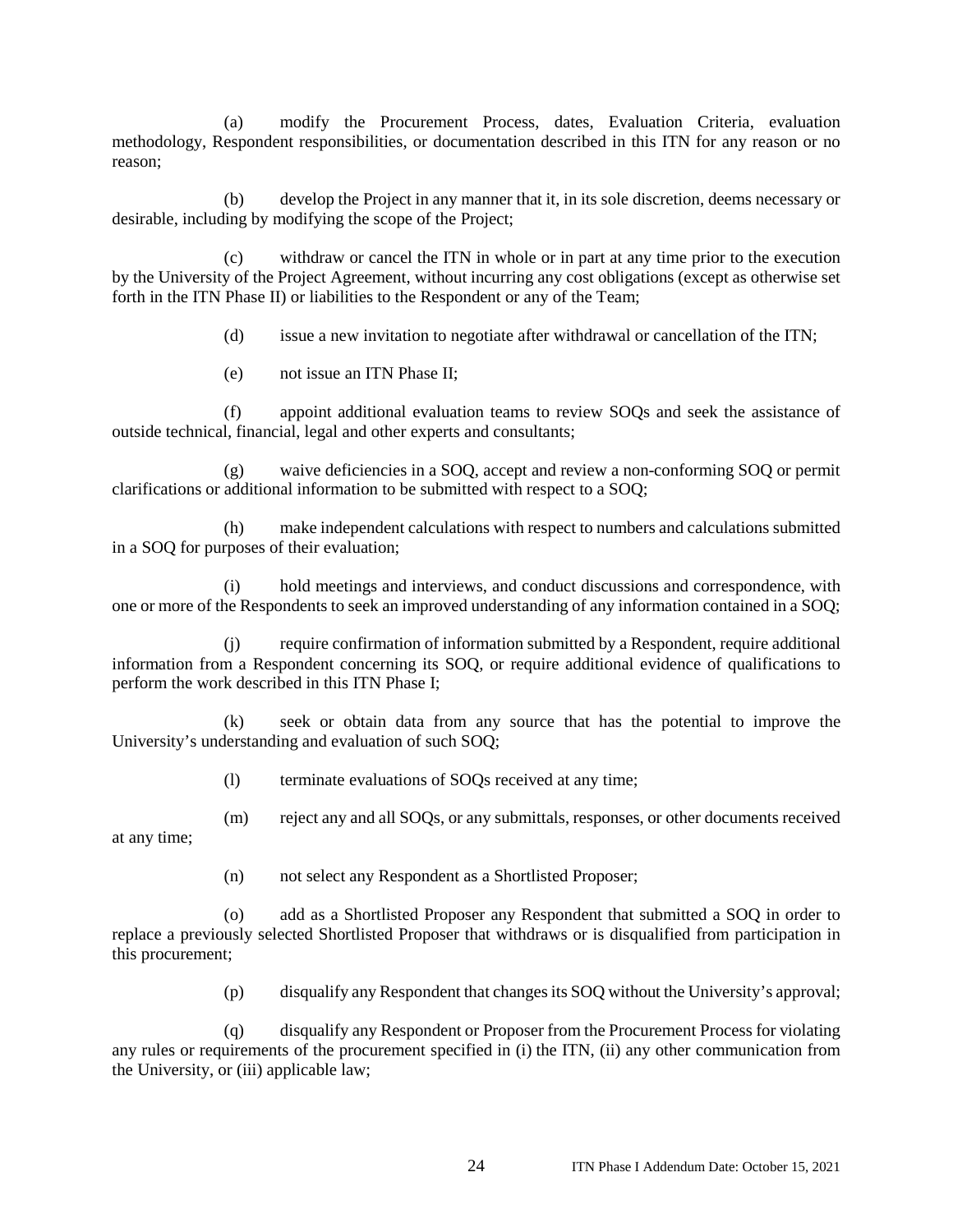(r) accept, reject or seek additional information regarding a Respondent's request to make any changes to its organization;

(s) issue addenda, supplements and modifications to this ITN Phase I;

(t) finance, design, develop, construct, operate or maintain some or all of the Project itself or through another state or a local government entity or entities, or adjust the terms or requirements thereof;

the ITN;

(u) disclose information submitted to the University as permitted by applicable law or

(v) exercise any other right reserved or afforded to the University under the ITN or applicable laws and regulations;

(w) exercise its discretion in relation to the matters that are the subject of the ITN as it considers necessary or expedient in the light of all circumstances prevailing at the time which the University considers to be relevant

- (x) modify electronic document file names; and
- (y) enforce any and all Respondent obligations, administrative and otherwise, set forth in the ITN.
	-

Without limiting any of the foregoing, and for the avoidance of doubt, this ITN Phase I does not commit the University to determine the Shortlisted Proposers, enter into the Project Agreement, or proceed with the procurement described in this ITN Phase I.

In no event will the University be bound by, or liable for, any obligations with respect to the Project until such time (if at all) as the Project Agreement has been executed by the University and, then, only to the extent provided in the Project Agreement.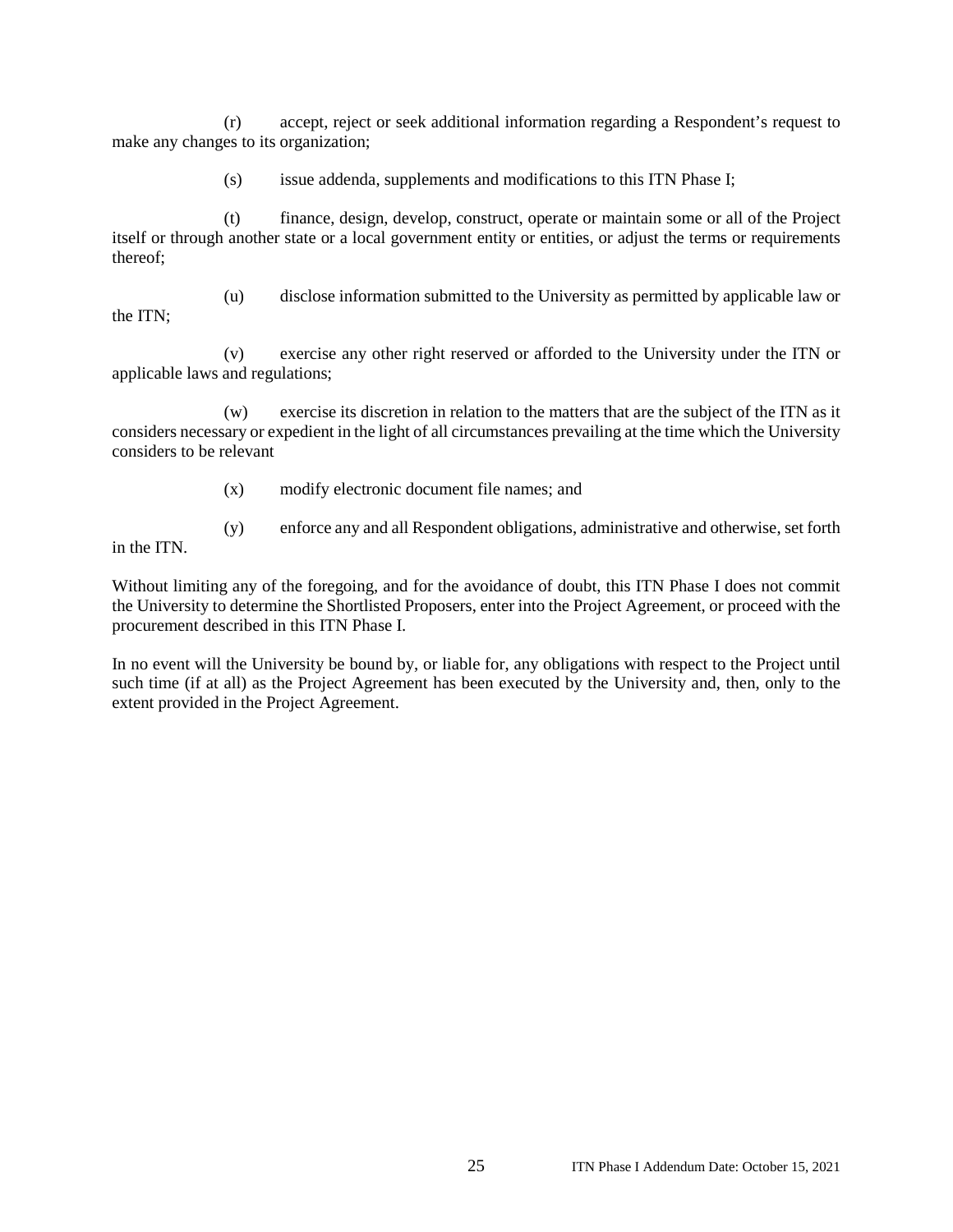#### **APPENDIX A**

#### **DEFINITIONS**

Except as stated otherwise herein and in this Appendix A, capitalized terms have the meanings ascribed in the Guidelines.

"**Affiliate**" means, with respect to any person, any entity which, directly or indirectly, through one or more intermediaries: (a) has a 25% or more voting or economic interest in such Person or (b) controls, is controlled by or is under common control with such Person.

In the case of an Equity Member, if the Equity Member is an investment fund, "**Affiliate**" includes such Equity Member's general partner and any other investment fund in which its general partner is an equity investor as a general partner.

"**Authorized Representative**" means the Team member duly designated in the SOQ as the designated leader and point of contact for the Team for purposes of the procurement, as set forth in Section 6.2.3 of this ITN Phase I.

"**Central Energy Plant**" or "**CEP**" has the meaning set forth in Section 1.1 herein.

"**CHP**" has the meaning set forth in Section 2.4.1 herein.

"**DBFOM**" means design-build-finance-operate-maintain.

"**Developer**" means the entity identified, or otherwise established, by the Successful Proposer to enter into the Project Agreement. The Developer shall deliver the Project in accordance with the Project Agreement.

"**Duke Energy**" has the meaning set forth in Section 2.1 herein.

"**Duke Energy Facility**" has the meaning set forth in Section 2.1 herein.

"**EPC**" has the meaning set forth in Section 5.4.1 herein.

"**Equity Funding Letter**" has the meaning set forth in Volume 3, Section 3.8 herein.

"**Equity Member**" means each member of a Respondent's Team that will contribute equity to the Developer as part of such Respondent's financing plan for the Project.

"**Evaluation Criteria**" means the criteria set forth in Section 5 that will be used to evaluate and rank the SOQs.

"**Florida Public Records Law**" has the meaning set forth in Section 7.2 herein.

"**Guarantor**" means each parent company or other entity (in either case, if any) that is nominated by the Respondent that would support and guarantee the obligations of an Equity Member, Lead Construction Contractor or Lead Construction Contractor Member or Lead O&M Contractor or Lead O&M Contractor Member.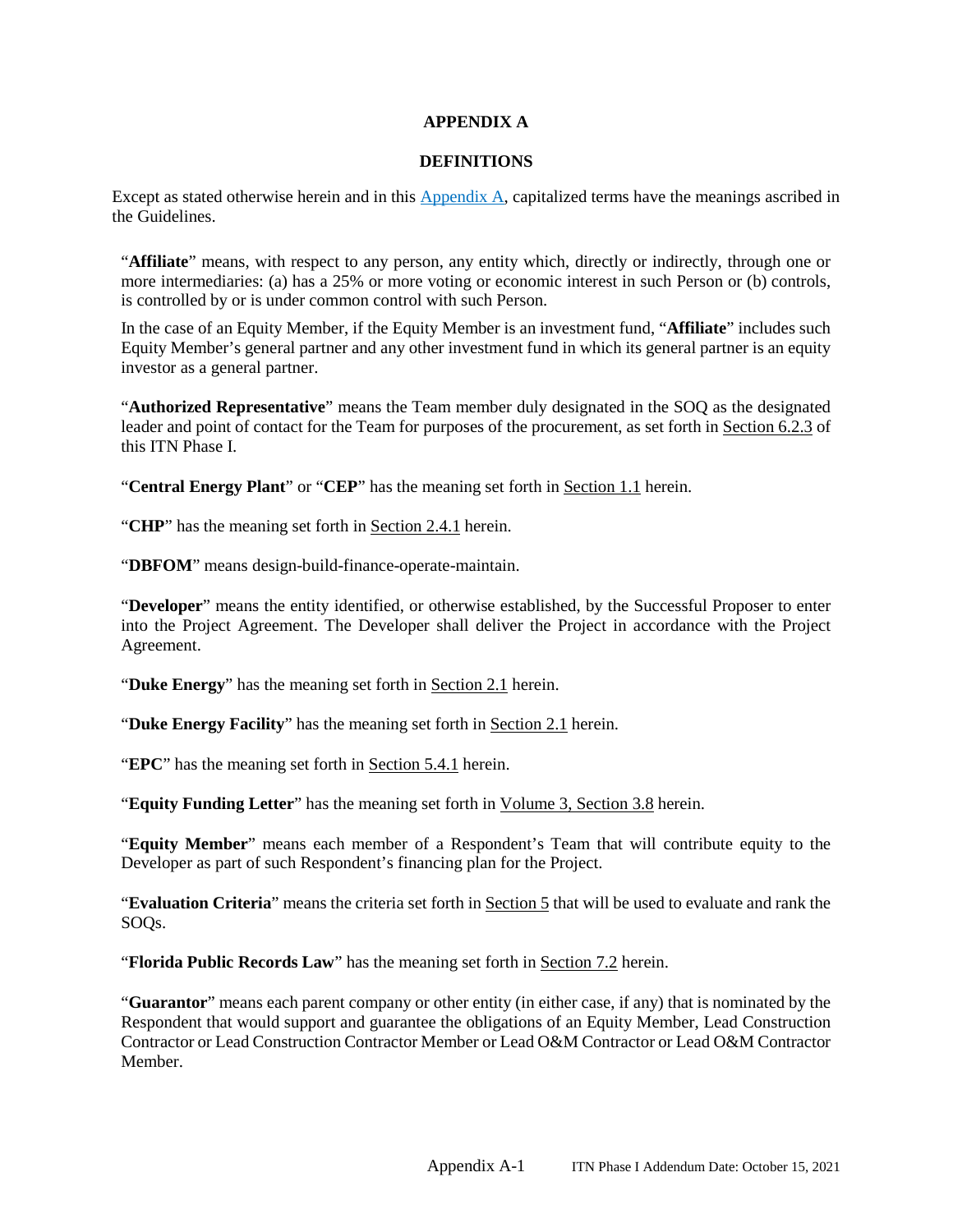"**Guidelines**" has the meaning set forth in Section 1.1 herein.

"**Industry Day**" has the meaning set forth in Section 3.5 herein.

"**Invitation to Negotiate**" or "**ITN**" means the Invitation to Negotiate and all applicable addenda, which may include both the ITN Phase I and the ITN Phase II.

"**ITN Phase I**" means this ITN Phase I and all applicable addenda.

"ITN Phase II" means the Phase II of the ITN that may be issued by the University to the Shortlisted Proposers and all applicable addenda, as set forth in Section 1.1 herein.

"**ITN Questions**" has the meaning set forth in Section 3.3 herein.

"Key Personnel" shall have the meaning set forth in Section 2.3 of Volume 2 (Technical) of Appendix B.

"**Lead Construction Contractor**" means the entity (whether a single incorporated entity or an incorporated or unincorporated joint venture) with primary responsibility for the performance of construction work for the Project.

"**Lead Construction Contractor Member**" means, where the Lead Construction Contractor is an incorporated or unincorporated joint venture, each member or joint venturer in the Lead Construction **Contractor** 

"**Lead Design Contractor**" means the entity (whether a single incorporated entity or an incorporated or unincorporated joint venture) with primary responsibility for preparation of the detailed plans and specifications for construction of the Project.

"**Lead Design Contractor Member**" means, where the Lead Design Contractor is an incorporated or unincorporated joint venture, each member or joint venturer in the Lead Design Contractor.

"**Lead O&M Contractor**" means the entity (whether a single incorporated entity or an incorporated or unincorporated joint venture) with primary responsibility for the O&M over the term of the Project Agreement.

"**Lead O&M Contractor Member**" means where the Lead O&M Contractor is an incorporated or unincorporated joint venture, each member or joint venture in the Lead O&M Contractor.

"**Major Participant**" means each of the following:

- (a) each Equity Member;
- (b) Lead Design Contractor;
- (c) each Lead Design Contractor Member (if any);
- (d) each Nominated Subconsultant (if any);
- (e) the Lead Construction Contractor;
- (f) each Lead Construction Contractor Member (if any);
- (g) the Lead O&M Contractor;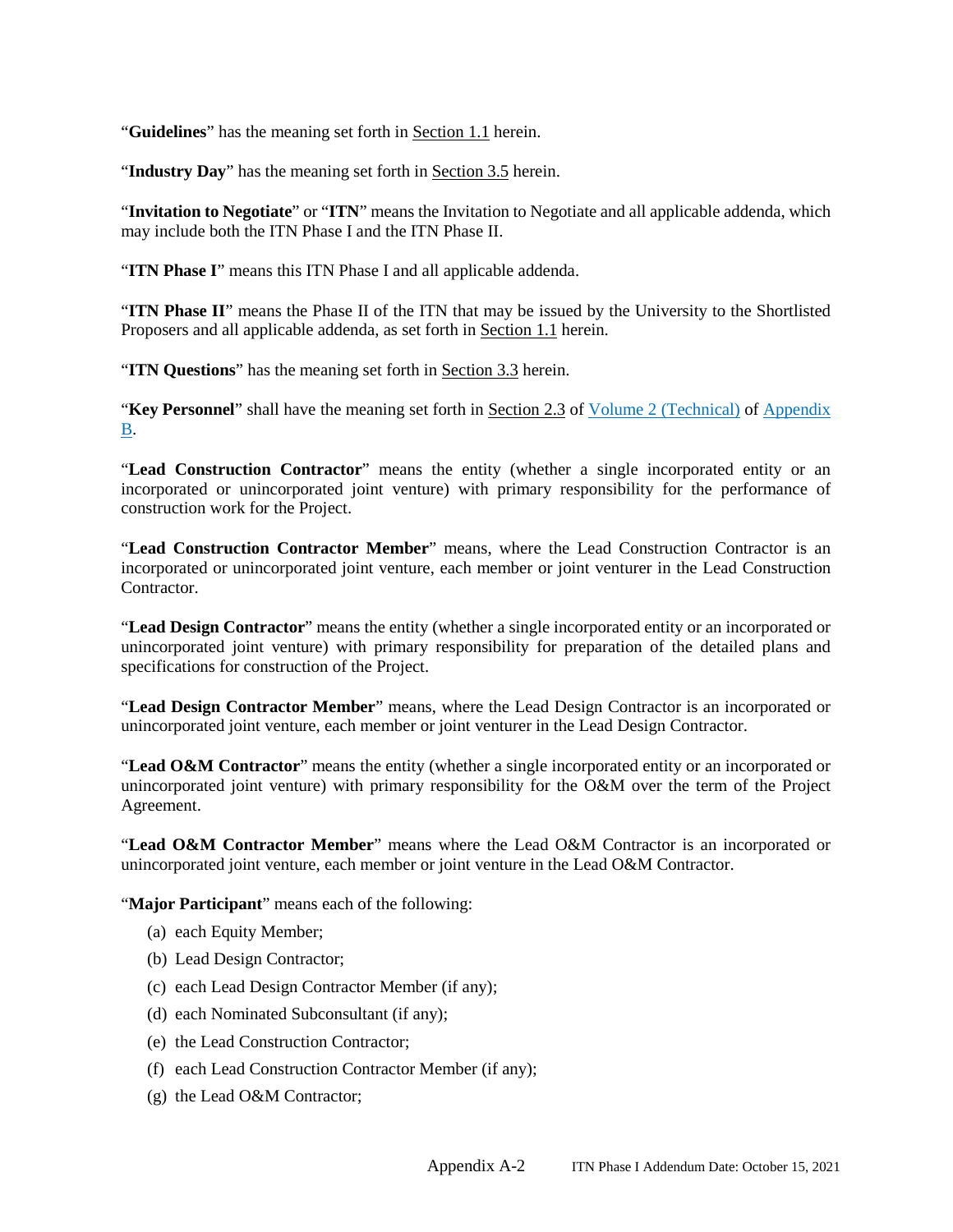- (h) each Lead O&M Contractor Member (if any);
- (i) each Nominated Subcontractor (if any); and
- (j) each Guarantor.

"**Mowry Road Substation**" has the meaning set forth in Section 1.1 herein.

"**Nominated Subconsultant**" means any subconsultant to the Lead Design Contractor identified by name in a Respondent's SOQ (and which is not otherwise captured by paragraphs (b) and (c) of the definition of Major Participant).

"**Nominated Subcontractor**" means any subcontractor to the Lead Construction Contractor or the Lead O&M Contractor identified by name in a Respondent's SOQ (and which is not otherwise captured by paragraphs (e), (f), (g) and (h) of the definition of Major Participant).

"**O&M**" has the meaning set forth in Section 2.3.4 herein.

"**P3**" means public-private partnership (i.e., design-build-finance, design-build-finance-maintain, design-build-finance-maintain (or –operate), design-build-finance-operate-maintain, design-buildoperate-maintain or other similar structure).

"**Person**" means an individual, a general or limited partnership, a joint venture, a corporation, a limited liability company, a trust, an unincorporated organization or a governmental authority.

"**Procurement Office**" has the meaning set forth in Section 3.3 herein.

"**Procurement Process**" means the procurement process to select a Successful Proposer to deliver the Project, as outlined in Section 5, which consists of ITN Phase I and ITN Phase II.

"**Procurement Website**" has the meaning set forth in Section 3.3 herein.

"**Project**" has the meaning set forth in Section 1.1 herein.

"**Project Agreement**" has the meaning set forth in Section 1.1 herein.

"**Proposal**" means a proposal submitted by a Proposer in response to the ITN Phase II.

"**Proposer**" any Team which submits a Proposal in response to the ITN Phase II in accordance with the process set forth in Section 5.1.1.

"**Respondent**" has the meaning set forth in **Section 1.1** herein.

"**Shortlisted Proposer**" has the meaning set forth in Section 1.1 herein.

"**SOQ Submission Deadline**" has the meaning set forth in Section 3.2 herein.

"**SOQs**" has the meaning set forth in Section 1.1 herein.

"**State**" has the meaning set forth in Section 1.2 herein.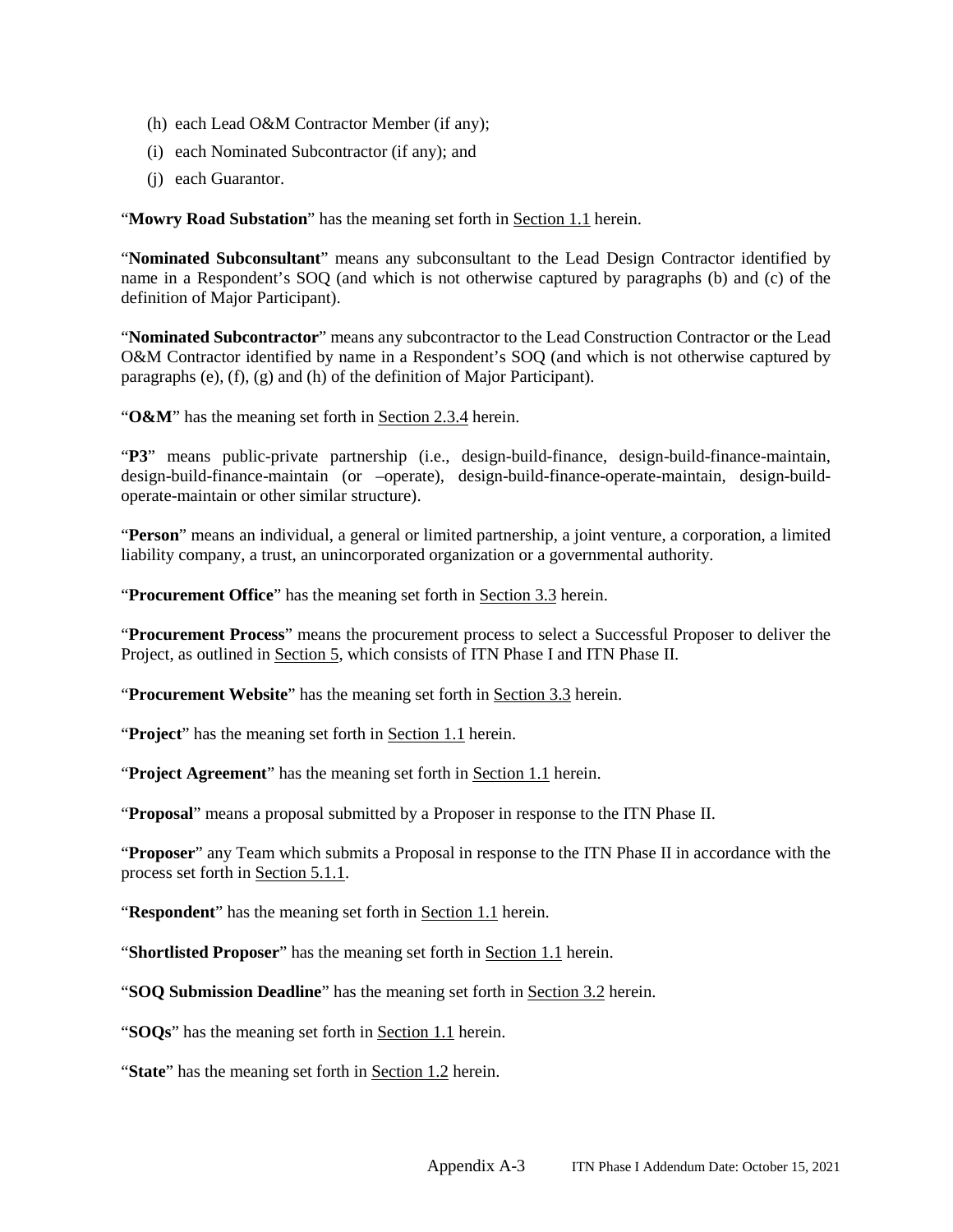"**Successful Proposer**" means the Shortlisted Proposer selected by the University, in accordance with the ITN Phase II, to deliver the Project.

"**Sunshine Law**" has the meaning set forth in **Section 7.2** herein.

"**Surety Letter**" has the meaning set forth in Volume 3, Section 3.7 herein.

"**Team**" has the meaning set forth in Section 6.2.1 herein.

"**Technical Provisions**" has the meaning set forth in Section 2.3.2 herein.

"**Thermal Piping Distribution Loop**" has the meaning set forth in Section 1.1 herein.

"**UF/IFAS**" has the meaning set forth in Section 1.2 herein.

"**University**" has the meaning set forth in Section 1.1 herein.

"**Volume 1 Information**" has the meaning set forth in the first paragraph of Volume 1.

"**Volume 2 Information**" has the meaning set forth in the first paragraph of Volume 2.

"**Volume 3 Information**" has the meaning set forth in the first paragraph of Volume 3.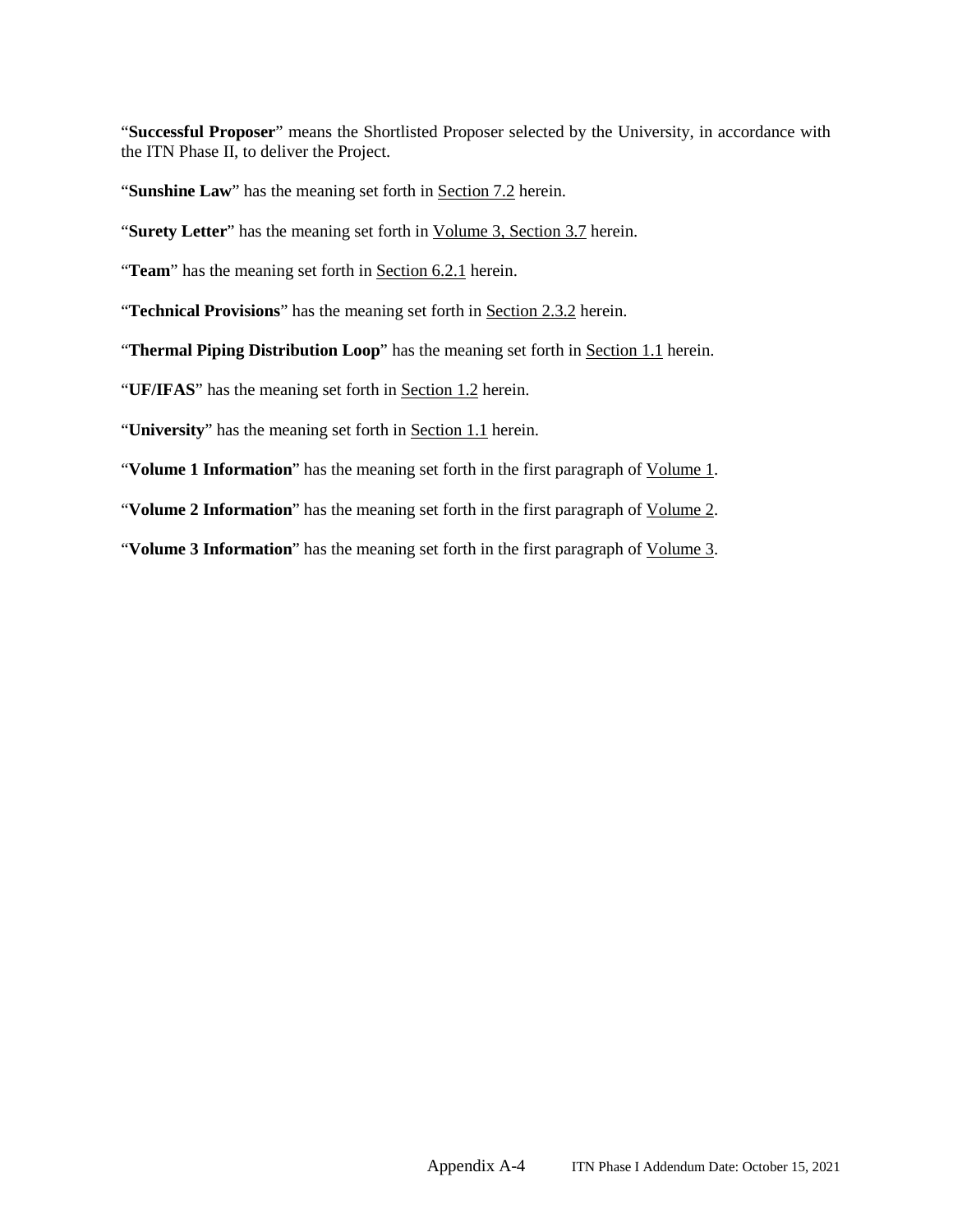## **APPENDIX B**

## **SUBMITTAL REQUIREMENTS**

- Volume 1 Introduction and Administration
- Volume 2 Technical
- Volume 3 Financial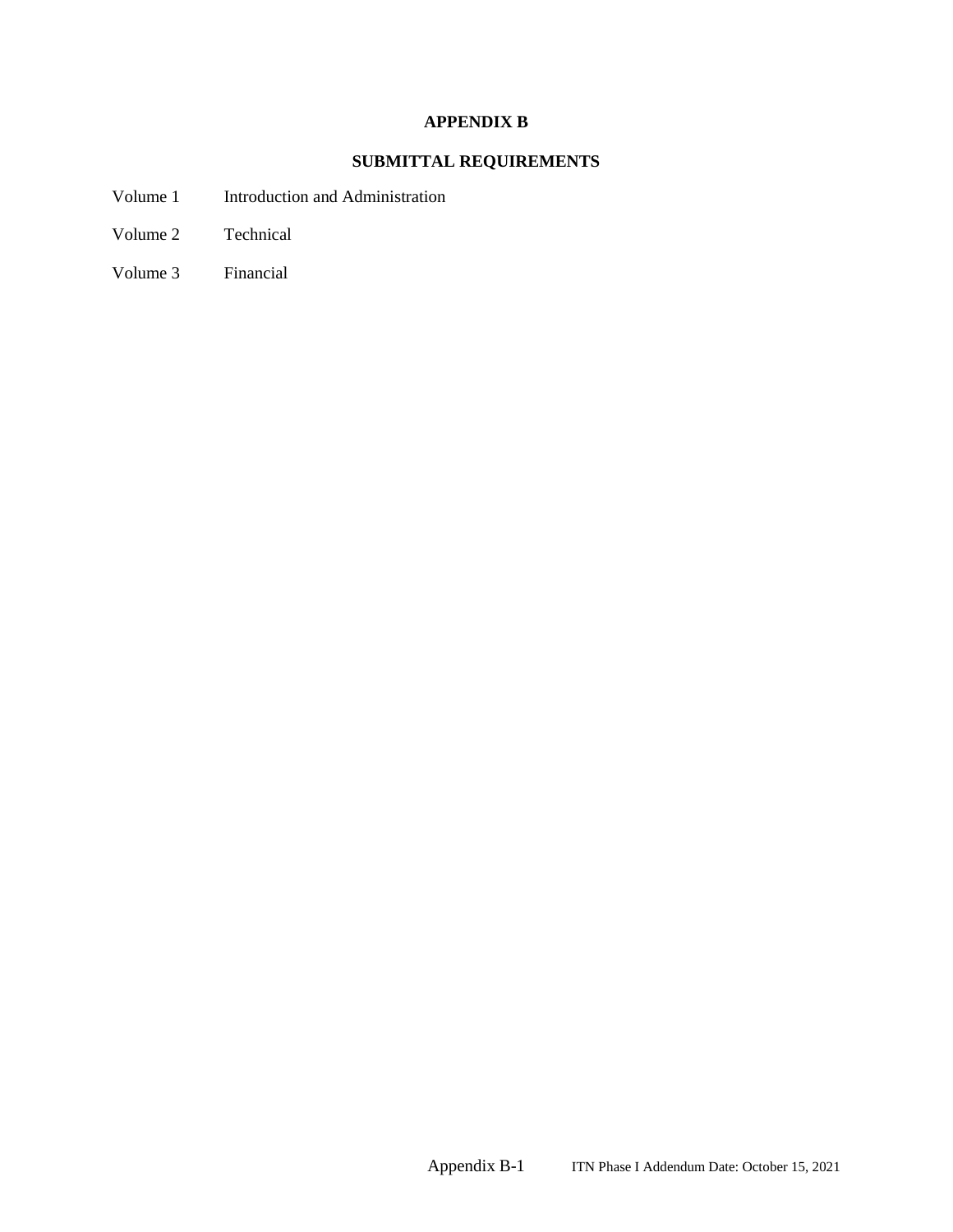#### **VOLUME 1**

#### **INTRODUCTION AND ADMINISTRATION**

The Respondent shall provide each SOQ component listed in the below table in Volume 1 ("**Volume 1 Information**").

| No. | <b>SOQ Component</b>                                                                         | Form   | <b>Page Limit</b> |
|-----|----------------------------------------------------------------------------------------------|--------|-------------------|
| 1.1 | Completed Form A (Transmittal Letter)                                                        | Form A | N/A               |
| 1.2 | Legal Structure                                                                              | N/A    | 2 pages           |
| 1.3 | Completed Form B (Information Regarding<br>Major<br>Participants) for each Major Participant | Form B | N/A               |
| 1.4 | Completed Form C (Certification) for each Major<br>Participant                               | Form C | N/A               |
| 1.5 | Completed Form D (Certification of Responsiveness;<br>Pass/Fail Requirements)                | Form D | N/A               |
| 1.6 | Project Development and Understanding                                                        | N/A    | 5 pages           |

#### **1.1 Completed Form A (Transmittal Letter)**

Form A (Transmittal Letter) completed in accordance with the instructions on the Form.

#### **1.2 Legal Structure**

Explain the proposed legal structure of the Respondent and the role of each key entity. Provide a legal structure annotated organizational chart identifying the Respondent's organization, including each Major Participant. Include in the chart the expected ownership share of each joint venture participant, if relevant. Respondents will be deemed to have acknowledged and agreed that participants of any joint venture must be jointly and severally liable to the University, and the ITN Phase II will require that Respondent joint venture organizational documents/agreement or otherwise expressly reflect the same.

The Respondent may elect to identify by name all, some or none of its anticipated construction subcontractors and design/engineering subconsultants within its submitted legal structure. Any subcontractor or subconsultant identified by Respondent by name within its submitted legal structure, or otherwise within its SOQ, shall be and be deemed to be a Nominated Subcontractor or Nominated Subconsultant (as applicable), and subject to all applicable requirements set forth hereunder. For each Nominated Subcontractor or Nominated Subconsultant, the Respondent must include the anticipated percentage of the work to be performed by such Nominated Subcontractor or Nominated Subconsultant. The Project documents will reflect a requirement for the Developer to enter into agreements with Nominated Subcontractors and Nominated Subconsultants.

The legal structure section must not exceed two pages.

## **1.3 Completed Form B (Information Regarding Major Participants)**

Form B (Information Regarding Major Participants) for each Major Participant completed in accordance with the instructions on the Form.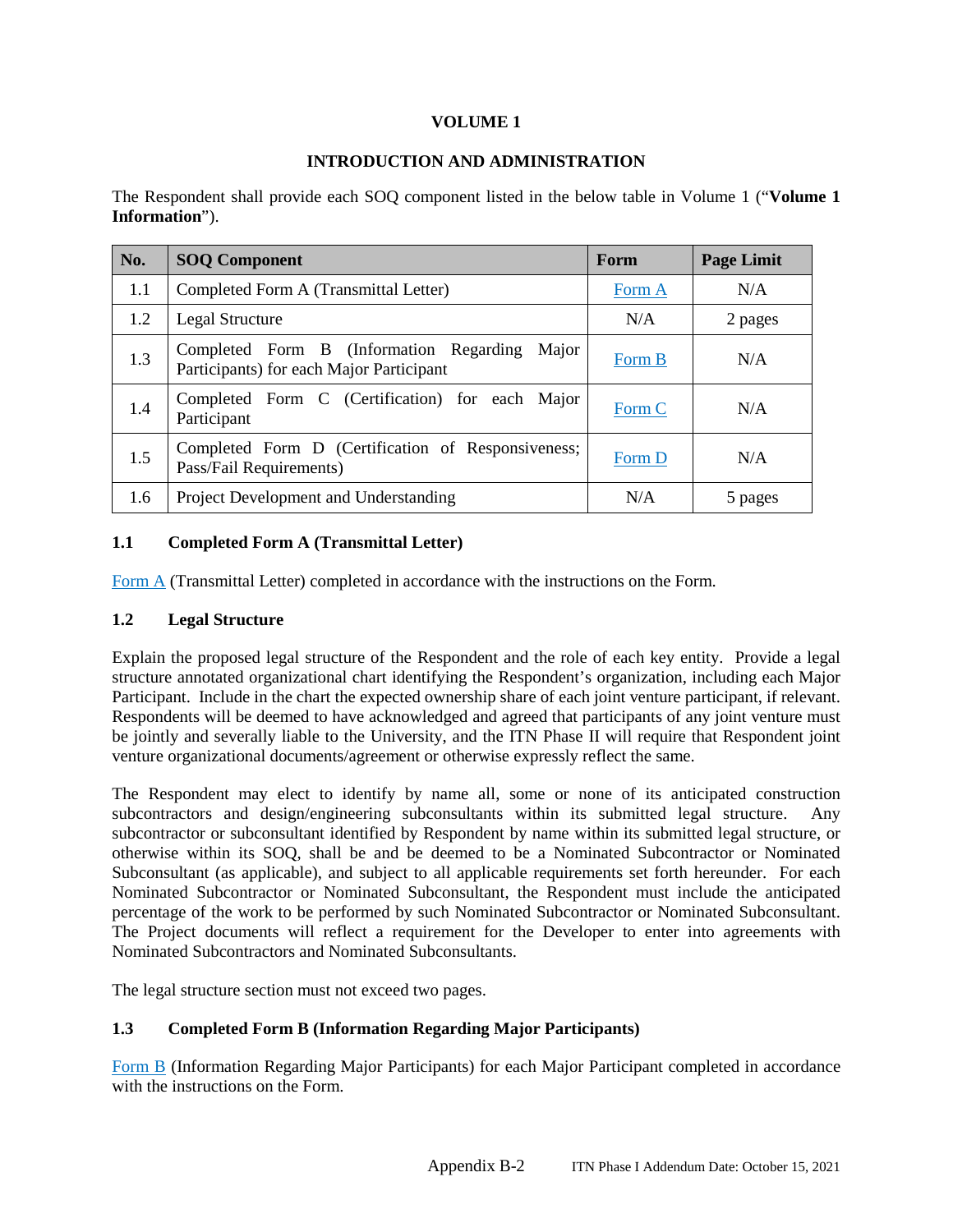#### **1.4 Completed Form C (Certification)**

Form C (Certification) for each Major Participant completed in accordance with the instructions on the Form. If a Major Participant is a joint venture, each member of the joint venture should submit a separate Form C.

#### **1.5 Completed Form D (Certification of Responsiveness; Pass/Fail Requirements)**

Form D (Certification of Responsiveness; Pass/Fail Requirements) completed in accordance with the instructions on the Form.

#### **1.6 Project Development Understanding and Approach**

A written statement of no more than five pages describing the Respondent's Project Development Understanding and Approach as described more fully in Section 5.4.4 of the ITN Phase 1.

#### **[End of Submittal Requirements for Volume 1]**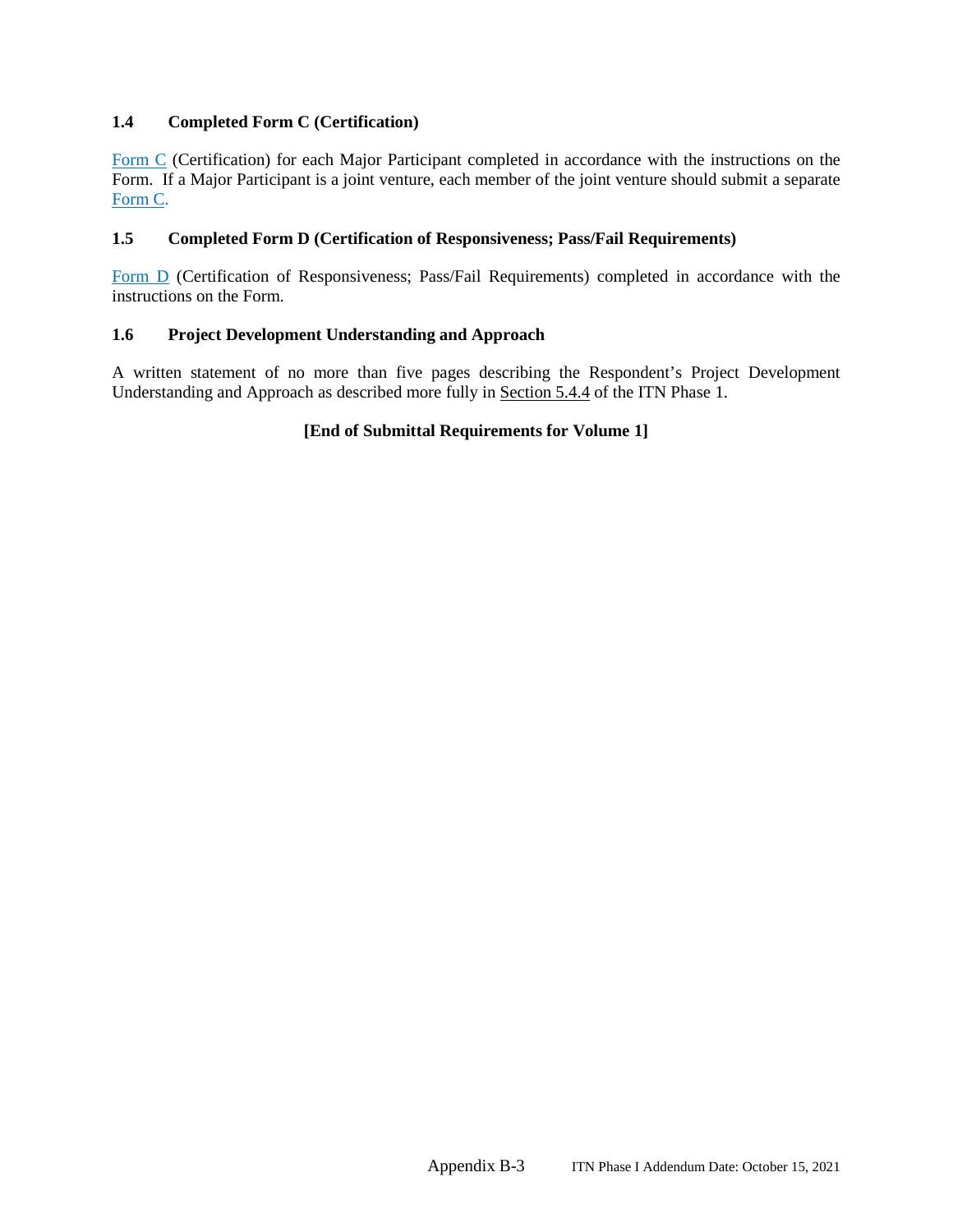#### **VOLUME 2**

#### **TECHNICAL**

The Respondent shall provide each SOQ component listed in the below table in Volume 2 ("**Volume 2 Information**").

| No.                                   | <b>SOQ Component</b>                                            | Form     | <b>Page Limit</b>                                                                   |  |  |  |
|---------------------------------------|-----------------------------------------------------------------|----------|-------------------------------------------------------------------------------------|--|--|--|
| <b>Part A – Legal Structure</b>       |                                                                 |          |                                                                                     |  |  |  |
| 2.1                                   | Legal Structure (copy of Volume 1, Section 1.2)                 | N/A      | 2 pages                                                                             |  |  |  |
| <b>Part B - Technical Information</b> |                                                                 |          |                                                                                     |  |  |  |
| 2.2                                   | <b>Organizational Chart</b>                                     | N/A      | 3 pages                                                                             |  |  |  |
| 2.3                                   | <b>Key Personnel Qualifications</b>                             | Form F-1 | 2 pages per resume<br>form                                                          |  |  |  |
| 2.4                                   | Key Personnel Commitment                                        | N/A      | 1 page per employer<br>or 2 pages where<br>more than one Key<br>Personnel is listed |  |  |  |
| 2.5                                   | Completed Form F-2 (Key Personnel References)                   | Form F-2 | N/A                                                                                 |  |  |  |
| 2.6                                   | Completed Form G-1 (Project Development<br>Qualifications)      | Form G-1 | N/A                                                                                 |  |  |  |
| 2.7                                   | Narrative Attachment to Form G-1                                | N/A      | 1 page per project                                                                  |  |  |  |
| 2.8                                   | Completed Form G-2 (Technical Qualifications -<br>Construction) | Form G-2 | N/A                                                                                 |  |  |  |
| 2.9                                   | Narrative Attachment to Form G-2                                | N/A      | 1 page per project                                                                  |  |  |  |
| 2.10                                  | Completed Form G-3 (Technical Qualifications –<br>Design)       | Form G-3 | N/A                                                                                 |  |  |  |
| 2.11                                  | Narrative Attachment to Form G-3                                | N/A      | 1 page per project                                                                  |  |  |  |
| 2.12                                  | Completed Form G-4 (Technical Qualifications -<br>O&M           | Form G-4 | N/A                                                                                 |  |  |  |
| 2.13                                  | Narrative Attachment to Form G-4                                | N/A      | 1 page per project                                                                  |  |  |  |
| 2.14                                  | Completed Form G-5 (Technical References)                       | Form G-5 | N/A                                                                                 |  |  |  |
| 2.15                                  | <b>Additional Information</b>                                   | N/A      | 3 pages                                                                             |  |  |  |

#### **Part A – Legal Structure**

## **2.1 Legal Structure (copy of Volume 1, Section 1.2)**

Include a copy of the legal structure section that is provided pursuant to Volume 1, Section 1.2 (Legal Structure). Such legal structure section will not be scored as part of Volume 2 (Technical).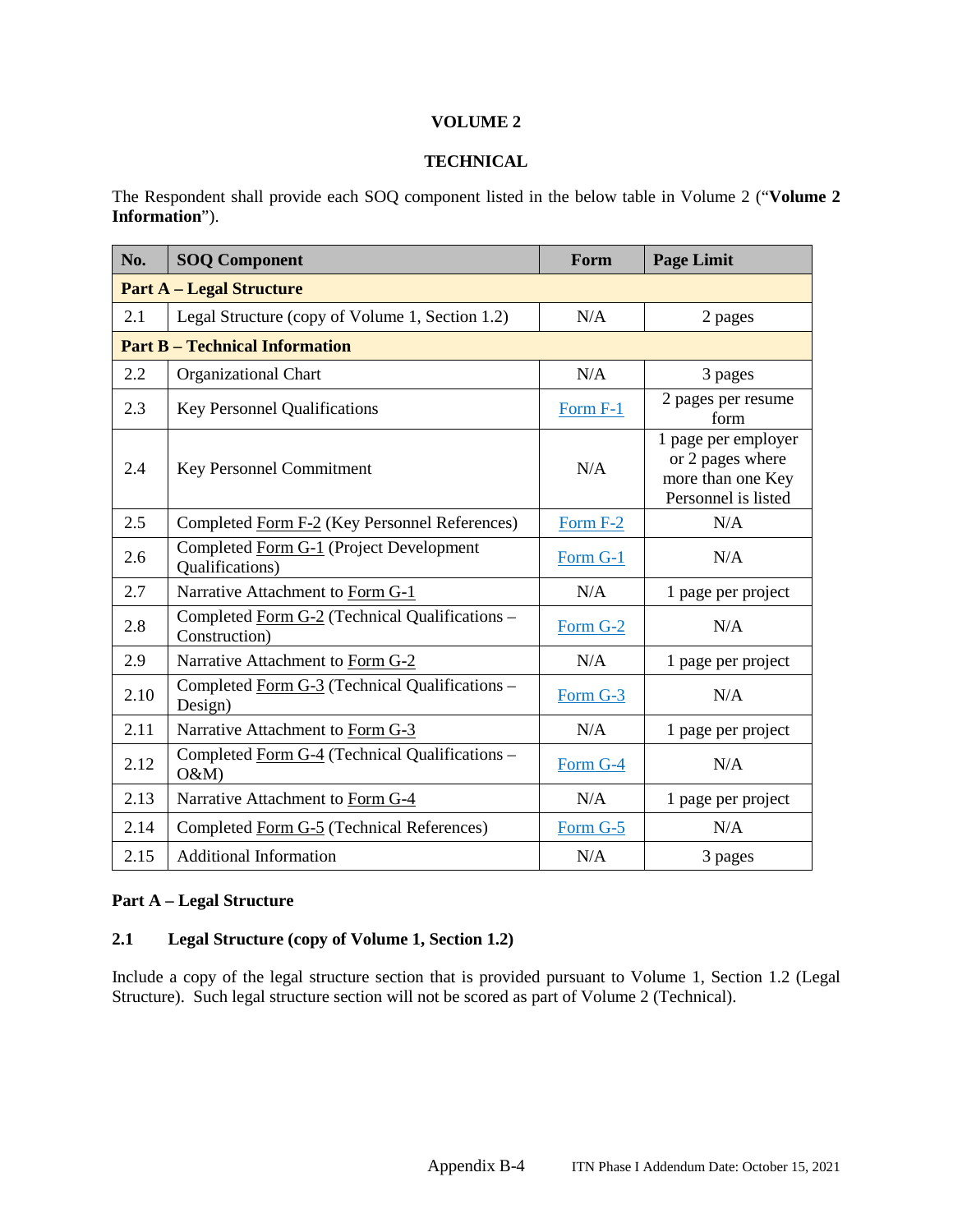## **Part B – Technical Information**

### **2.2 Organizational Chart**

An annotated organizational chart of not more than three pages in total for the Project that sets out the Respondent's structure and teaming arrangements, lists the Respondent's Key Personnel for the Project, the relationship between each of them in their respective roles and their reporting lines in managing, designing, constructing and O&M of the CEP and the managing and constructing of the Thermal Piping Distribution Loop and the Mowry Road Substation, in each case, consistent with the requirements pertaining to roles and relationships described in this ITN Phase I. The organizational chart must include, at a minimum, each of the Key Personnel.

## **2.3 Key Personnel Qualifications**

A resume form, conforming to Form F-1, of not more than two pages for the below listed key personnel ("Key Personnel"). Respondents must provide the information, and in the form sought, on Form F-1, at a minimum.

Partial years of experience will count for the duration presented and not be rounded-up to a full year. Responses to duration of experience on Form F-1 shall be in years and months.

Respondents must provide a different individual for each of the Key Personnel positions. Further information pertaining to the roles of Key Personnel will be set forth in the ITN Phase II. Respondents are advised that positions requiring a licensed professional engineer will ultimately require that the individual filling that position be a Florida-licensed professional engineer prior to the Proposal Submission Deadline, unless otherwise specified in this ITN Phase I.

| <b>Position</b>                          | Role                                                                                                                                                                        | <b>Minimum Qualification</b>                                                                                                                                                                                                                                                                                                                                                                                                                                                                                                                                            |  |  |
|------------------------------------------|-----------------------------------------------------------------------------------------------------------------------------------------------------------------------------|-------------------------------------------------------------------------------------------------------------------------------------------------------------------------------------------------------------------------------------------------------------------------------------------------------------------------------------------------------------------------------------------------------------------------------------------------------------------------------------------------------------------------------------------------------------------------|--|--|
| Developer's<br>Project<br><b>Manager</b> | Responsible to lead the Team.<br>Serves as the single point of contact<br>for all contract administration and<br>correspondence with the University<br>during Project term. | No less than four years in an executive<br>$\bullet$<br>position within an engineering firm,<br>construction contractor, P3 developer,<br>P3 investment firm or P3 special purpose<br>vehicle or similar project-specific<br>organization; and<br>no less than five cumulative years of<br>experience post-award that included<br>detailed design and construction in a<br>commercial or technical role in at least<br>one CHP project, combined cycle power<br>plant, cogeneration facility, district<br>energy plant, energy facility or similar<br>type of facility. |  |  |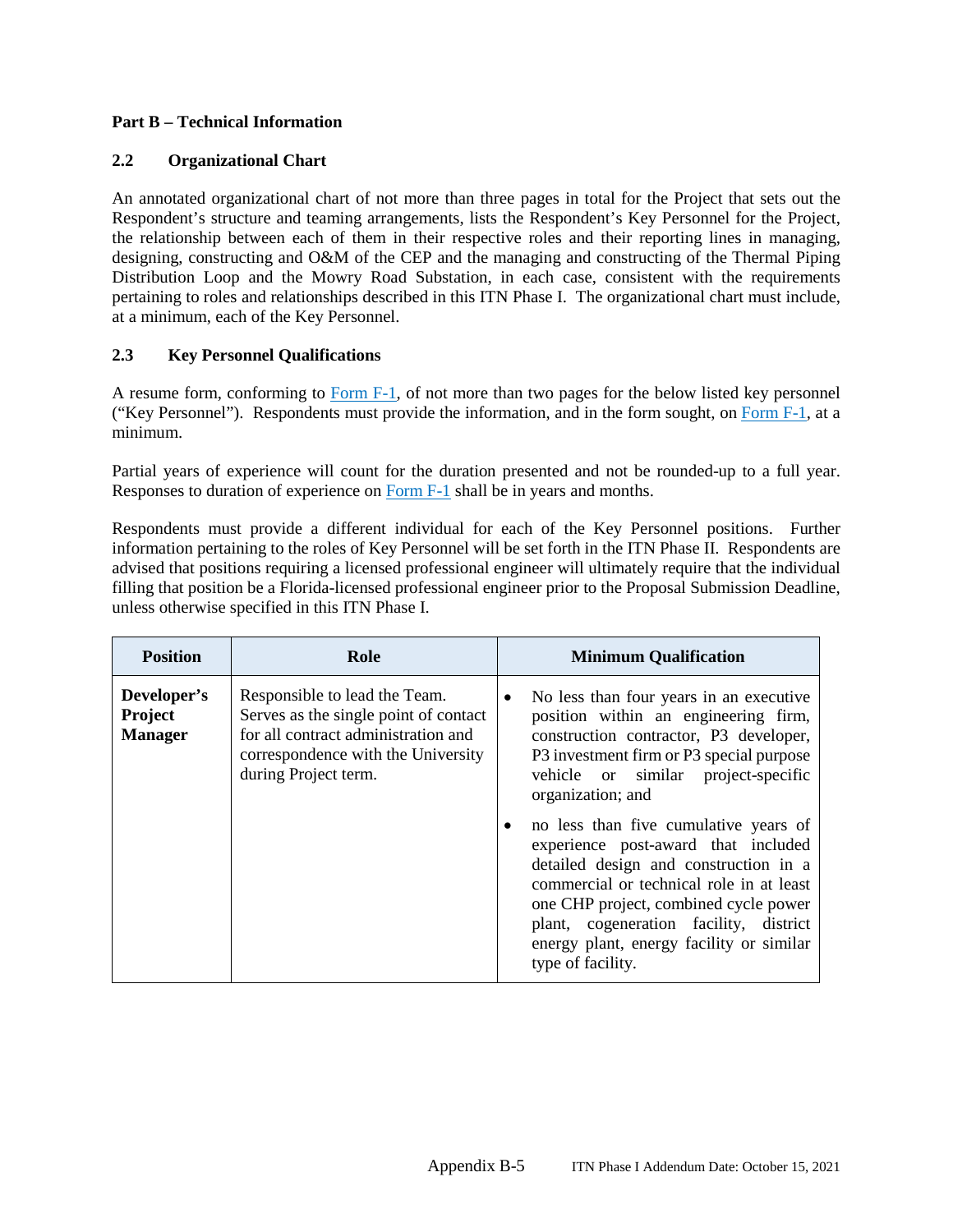| <b>Position</b>                                       | Role                                                                                                                                                                                                                                                                                                                                                                                                     | <b>Minimum Qualification</b>                                                                                                                                                                                                                                                                                                                                                                                                                                                                  |
|-------------------------------------------------------|----------------------------------------------------------------------------------------------------------------------------------------------------------------------------------------------------------------------------------------------------------------------------------------------------------------------------------------------------------------------------------------------------------|-----------------------------------------------------------------------------------------------------------------------------------------------------------------------------------------------------------------------------------------------------------------------------------------------------------------------------------------------------------------------------------------------------------------------------------------------------------------------------------------------|
| EPC/Design-<br><b>Build Project</b><br><b>Manager</b> | Responsible for management of the<br>design and construction for the<br>Project (with primary responsibility<br>for Project permitting and<br>schedule).                                                                                                                                                                                                                                                 | No less than 10 years of CHP or similar<br>$\bullet$<br>type of utility infrastructure project<br>management experience<br>project<br>as<br>manager; and<br>served as project manager on at least two<br>٠<br><b>CHP</b><br><b>or</b><br>similar<br>type<br>of<br>utility<br>of<br>similar<br>infrastructure<br>projects<br>complexity, size, and scope.                                                                                                                                      |
| <b>Construction</b><br><b>Manager</b>                 | Responsible for overseeing the day-<br>to-day construction operations,<br>including quality control, for the<br>Developer with primary<br>responsibility for construction<br>supervision and adherence to design<br>and construction specifications,<br>standards and requirements.                                                                                                                      | No less than 10 years of CHP or similar<br>$\bullet$<br>type of utility infrastructure construction<br>experience<br>superintendent,<br>as<br>$\rm{a}$<br>construction manager, or the functional<br>equivalent; and<br>served as a superintendent, construction<br>$\bullet$<br>manager, or the functional equivalent on<br>at least two CHP or similar type of utility<br>projects<br>similar<br>infrastructure<br>of<br>complexity, size, and scope.                                       |
| O&M<br><b>Manager</b>                                 | Responsible for all matters of the<br>operations and comprehensive<br>maintenance on the Project on<br>behalf of the Developer, including<br>safety, engineering, finance,<br>management and environmental<br>compliance, following service<br>commencement and interfacing<br>with the University. The O&M<br>Manager shall be actively involved<br>in informing the design from an<br>O&M perspective. | The individual proposed for this position<br>$\bullet$<br>must have no less than seven years'<br>experience in a management role on a<br>multi-year CHP or similar type of utility<br>infrastructure O&M program, including<br>experience on at least two CHP or similar<br>type of utility infrastructure projects of<br>similar complexity, size, and scope; and<br>the University's preference is that the<br>$\bullet$<br>O&M<br>Manager<br>licensed<br>be<br>a<br>professional engineer. |
| <b>Financing</b><br><b>Manager</b>                    | Responsible for financing of<br>Project.                                                                                                                                                                                                                                                                                                                                                                 | Experience in successfully structuring,<br>$\bullet$<br>receiving commitments, and achieving<br>financial close on a diverse range of<br>financing structures for projects of a<br>similar size, scope and complexity.                                                                                                                                                                                                                                                                        |

For purposes of this Section, the term "Key Personnel" may include contractors, agents or other designees of a Respondent, and is not intended to be limited strictly to employees of the Respondents.

## **2.4 Key Personnel Commitment**

An express, written statement addressed to the University and signed by an authorized officer of the entity employing the individual filling the Key Personnel role designated in the SOQ stating that the individual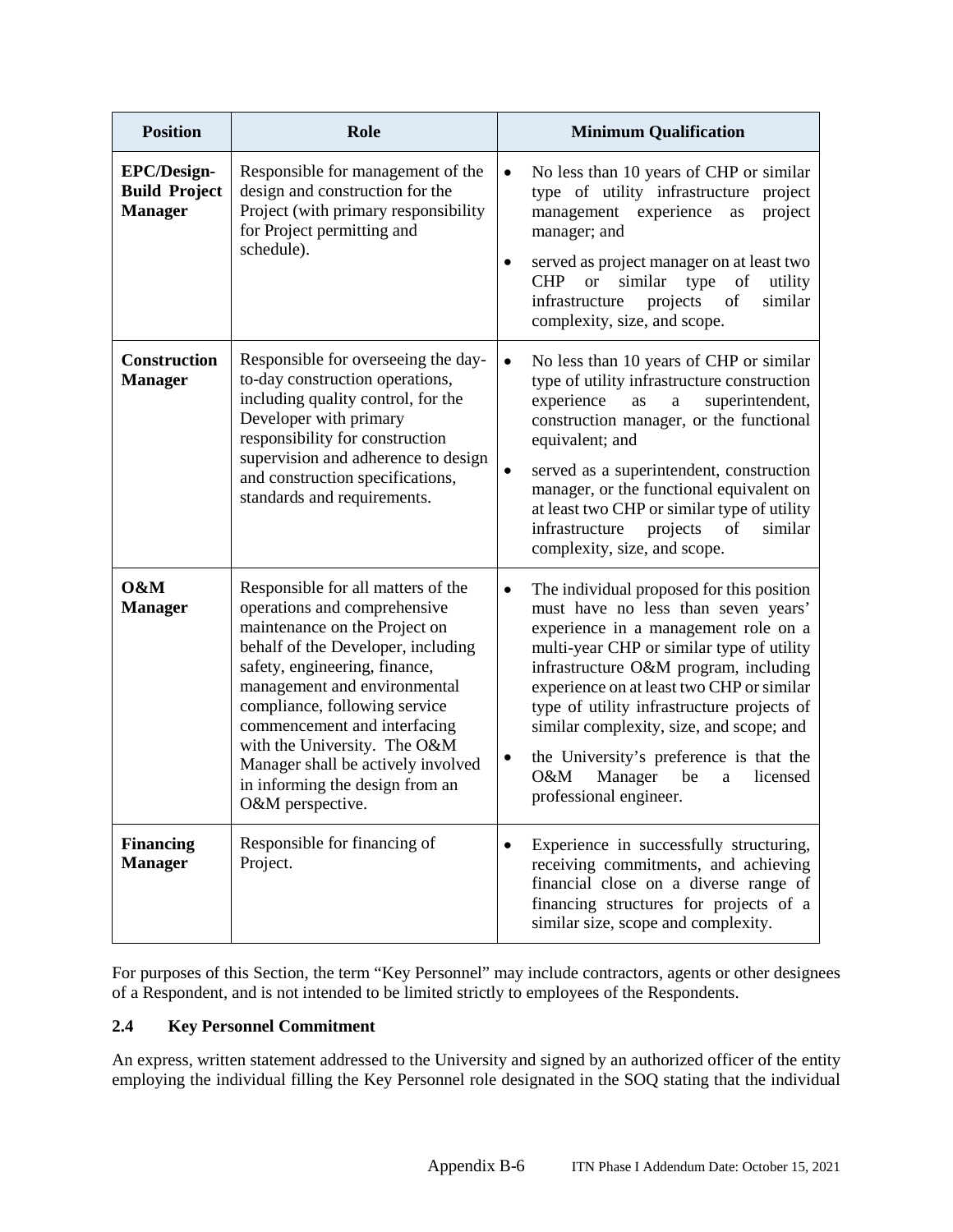will be co-located on the Project site during the times identified for such individual's position and committing such individual to the Key Personnel role listed in the table below.

The "Key Personnel Commitment" submittal must not exceed one page for each employer firm where an employer firm is providing a commitment for one Key Personnel only. The "Key Personnel Commitment" must not exceed two pages for each employer firm where an employer firm is providing a commitment for more than one Key Personnel.

| <b>Position</b>                                              | <b>Commitment</b>                                                                                                                                              |
|--------------------------------------------------------------|----------------------------------------------------------------------------------------------------------------------------------------------------------------|
| Developer's<br><b>Project Manager</b>                        | Position shall be a full-time position and shall be co-located beginning at<br>execution of the Project Agreement(s) through final acceptance of construction. |
| <b>EPC/Design-</b><br><b>Build Project</b><br><b>Manager</b> | Position shall be a full-time position and shall be co-located beginning at<br>execution of the Project Agreement(s) through final acceptance of construction. |
| <b>Construction</b><br><b>Manager</b>                        | Position shall be a full-time position and shall be co-located beginning at<br>execution of the Project Agreement(s) through final acceptance of construction. |
| <b>O&amp;M</b> Manager                                       | Position shall a full-time position and shall be co-located following completion<br>of the Project through handback of the Project to the University.          |
| <b>Financing</b><br><b>Manager</b>                           | Position shall a full-time position until financial close.                                                                                                     |

## **2.5 Completed Form F-2 (Key Personnel References)**

Form F-2 (Key Personnel References) completed in accordance with the instructions on the Form.

## **2.6 Completed Form G-1 (Project Development Qualification)**

Form G-1 (Project Development Qualifications) completed in accordance with the instructions on the Form.

## **2.7 Narrative Attachment to Form G-1**

A narrative description attachment to Form G-1 (Project Development Qualifications) that provides narrative descriptions for each project listed on Form G-1 (Project Development Qualifications). The narrative descriptions must not exceed one page per project. For each such project, the attachment must include a detailed narrative relating to the characteristics on Form G-1 (Project Development Qualifications).

## **2.8 Completed Form G-2 (Technical Qualifications – Construction)**

Form G-2 (Technical Qualifications – Construction) completed in accordance with the instructions on the Form.

## **2.9 Narrative Attachment to Form G-2**

A narrative description attachment to Form G-2 (Technical Qualifications – Construction) that provides narrative descriptions for each project listed on Form G-2 (Technical Qualifications – Construction). The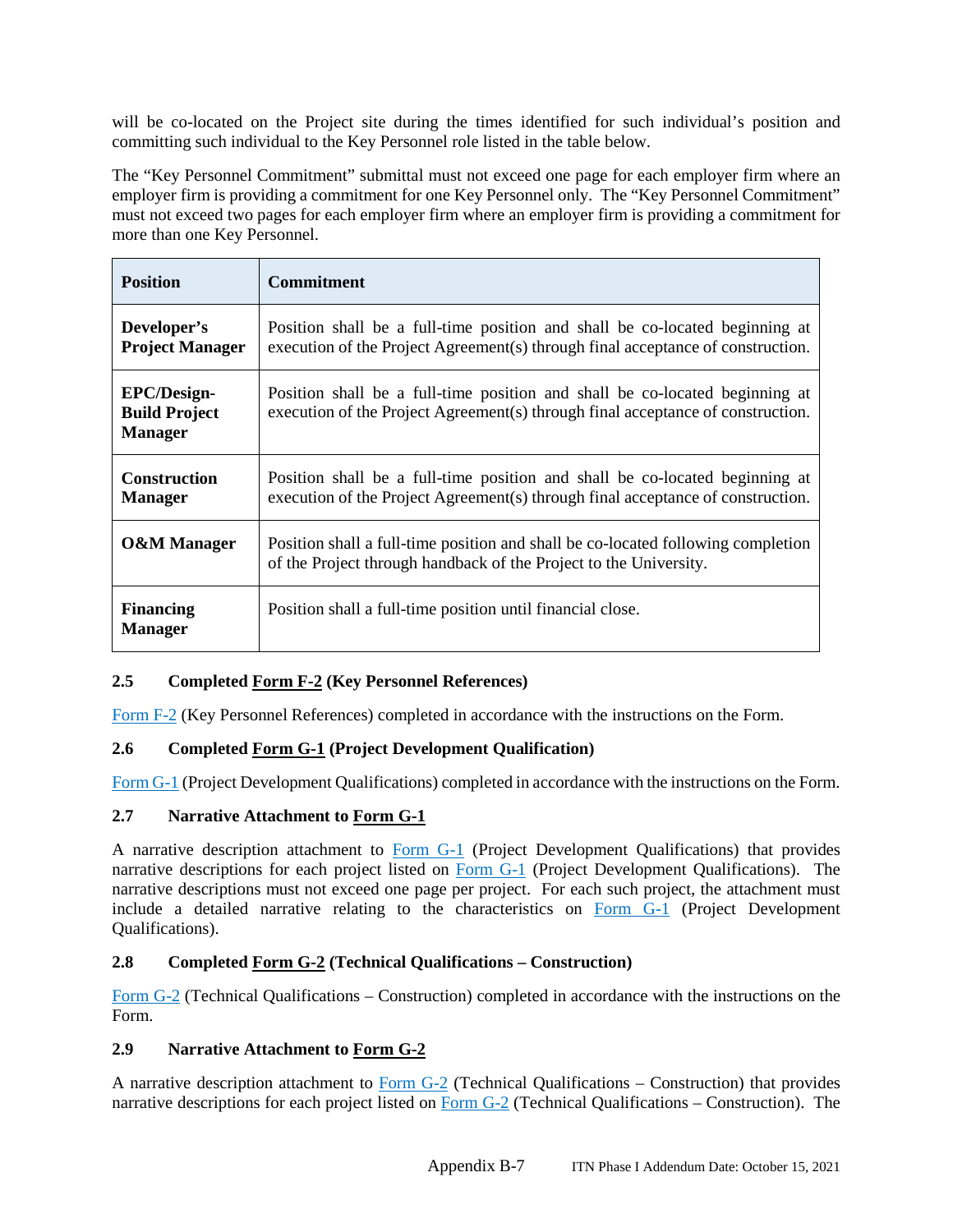narrative descriptions must not exceed one page per project. For each such project, the attachment must include a detailed narrative relating to the characteristics on Form G-2 (Technical Qualifications – Construction).

## **2.10 Completed Form G-3 (Technical Qualifications – Design)**

Form G-3 (Technical Qualifications – Design) completed in accordance with the instructions on the Form.

## **2.11 Narrative Attachment to Form G-3**

A narrative description attachment to Form G-3 (Technical Qualifications – Design) that provides narrative descriptions for each project listed on Form G-3 (Technical Qualifications – Design). The narrative descriptions must not exceed one page per project. For each such project, the attachment must include a detailed narrative relating to the characteristics on Form G-3 (Technical Qualifications – Design).

## **2.12 Completed Form G-4 (Technical Qualifications – O&M)**

Form G-4 (Technical Qualifications – O&M) completed in accordance with the instructions on the Form.

## **2.13 Narrative Attachment to Form G-4**

A narrative description attachment to Form G-4 (Technical Qualifications – O&M) that provides narrative descriptions for each project listed on Form  $G-4$  (Technical Qualifications – O&M). The narrative descriptions must not exceed one page per project. For each such project, the attachment must include a detailed narrative relating to the characteristics on Form G-4 (Technical Qualifications – O&M).

## **2.14 Completed Form G-5 (Technical References)**

Form G-5 (Technical References) completed in accordance with the instructions on the Form.

### **2.15 Additional Information**

A written statement of no more than three pages describing aspects of the Respondent's technical experience that is relevant in the context of this Project. Respondents should specifically:

- (a) Include project-specific narrative accounting of overall safety incidents (not necessarily each incident), whether serious or material, and Respondent's existing or planned safety protocols, devices, or other distinguishing features that have assured safe conduct of the work;
- (b) Address third-party stakeholder experience, and Respondent's existing or planned outreach or interaction protocols, devices, or other distinguishing features that have assured minimally disrupted conduct of the work on account of third-party encounters, handling of third-party issues, etc.; and
- (c) Include a description of past examples where Major Participants on the Respondent's Team have previously worked together on similar projects.

## **[End of Submittal Requirements for Volume 2]**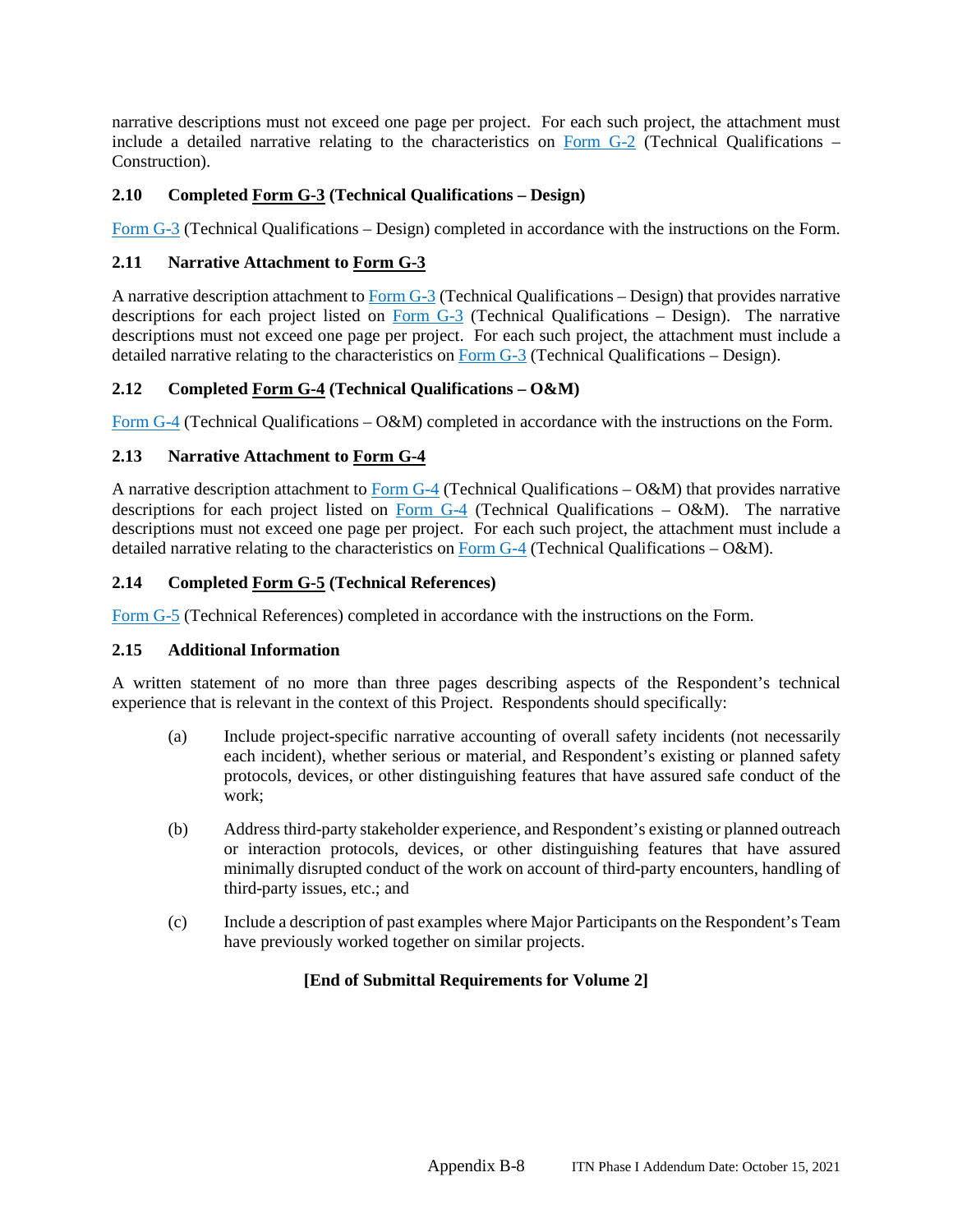### **VOLUME 3**

### **FINANCIAL**

The Respondent shall provide each SOQ component listed in the below table in Volume 3 ("**Volume 3 Information**").

| No.                                  | <b>SOQ Component</b>                                                     | Form       | <b>Page Limit</b>     |  |
|--------------------------------------|--------------------------------------------------------------------------|------------|-----------------------|--|
| <b>Part A – Legal Structure</b>      |                                                                          |            |                       |  |
| 3.1                                  | Legal Structure (copy of Volume 1, Section 1.2)                          | N/A        | 2 pages               |  |
|                                      | <b>Part B – Development and Financing Experience</b>                     |            |                       |  |
| 3.2                                  | Completed Form H-1 (Equity Member Experience)                            | Form H-1   | N/A                   |  |
| 3.3                                  | Narrative Attachment to Form H-1                                         | N/A        | 1 page per<br>project |  |
| 3.4                                  | Completed Form H-2 (Equity Member Investment Track<br>Record)            | Form $H-2$ | N/A                   |  |
| 3.5                                  | Completed Form H-3 (Equity Member References)                            | Form H-3   | N/A                   |  |
| 3.6                                  | Narrative Describing Respondent's Financial Experience<br>and Capability | N/A        | 3 pages               |  |
| <b>Part C</b> – Financial Capacity   |                                                                          |            |                       |  |
| 3.7                                  | <b>Surety Letter</b>                                                     | N/A        | N/A                   |  |
| 3.8                                  | Equity Funding Letter(s)                                                 | N/A        | N/A                   |  |
| 3.9                                  | Completed Form H-4 (Financial Officer Certificate)                       | Form H-4   | N/A                   |  |
| <b>Part D – Financial Statements</b> |                                                                          |            |                       |  |
| 3.10                                 | <b>Financial Statements</b>                                              | N/A        | N/A                   |  |

### **Part A – Legal Structure**

### **3.1 Legal Structure (copy of Volume 1, Section 1.2)**

Include a copy of the legal structure section that is provided pursuant to Volume 1, Section 1.2 (Legal Structure). Such legal structure section will not be scored as part of Volume 3 (Financial).

### **Part B – Development and Financing Experience**

### **3.2 Completed Form H-1 (Equity Member Experience)**

Form H-1 (Equity Member Experience) completed in accordance with the instructions on the Form.

### **3.3 Narrative Attachment to Form H-1**

A narrative description attachment to Form H-1 (Equity Member Experience) that provides narrative descriptions for each project listed on Form H-1 (Equity Member Experience). The narrative descriptions must not exceed one page per project. For each such project, the attachment must include a detailed narrative relating to the characteristics on Form H-1 (Equity Member Experience). For each project, the narrative should include at a minimum: (a) a description of the financial plan and the Equity Member's role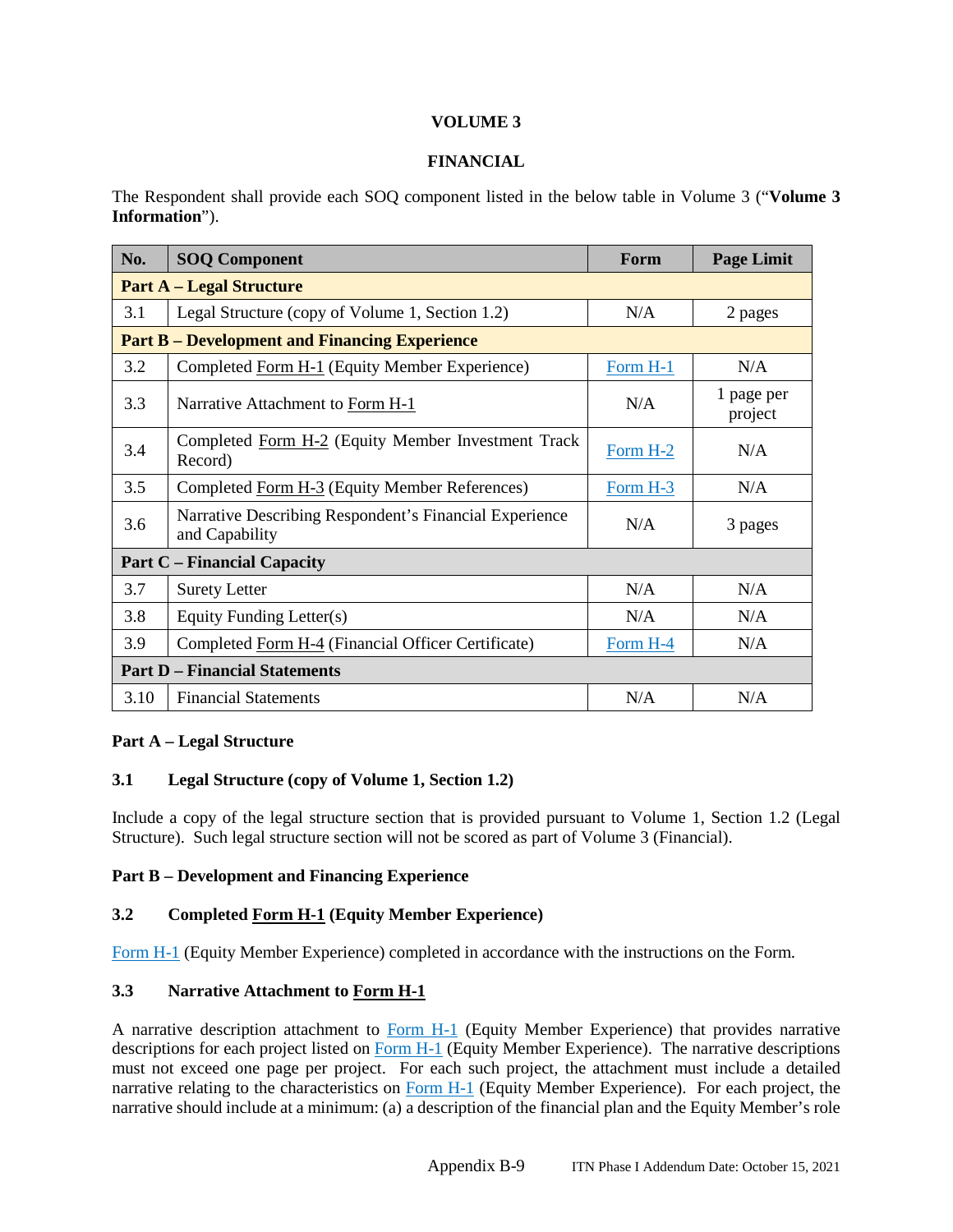in developing and executing it; (b) a description of the elements of the project that are relevant or similar to the Project and relevant to the Evaluation Criteria in this ITN Phase I; and (c) the Equity Member's role in supporting project development and commercial management of the project after financial close.

## **3.4 Completed Form H-2 (Equity Member Investment Track Record)**

Form H-2 (Equity Member Investment Track Record) completed in accordance with the instructions on the Form.

## **3.5 Completed Form H-3 (Equity Member References)**

Form H-3 (Equity Member References) completed in accordance with the instructions on the Form.

## **3.6 Narrative Describing Respondent's Financial Experience and Capability**

A narrative of no more than three pages describing the Respondent's approach to the financial experience and capability evaluation criteria as described more fully in Section 5.4.3 of the ITN Phase 1.

## **Part C – Financial Capacity**

### **3.7 Surety Letter**

(a) A letter from a surety duly authorized to do business in the State that satisfies the requirements of this Section 3.7 (the "**Surety Letter**").

### (b) **Minimum Requirements**:

- (i) The Surety Letter must:
	- (A) state without conditions or qualification that the Lead Construction Contractor is capable as of the date of the SOQ submission of obtaining a payment bond (or bonds) and a performance bond (or bonds), each in an aggregate stated amount of at least \$300 million for the Project; a letter stating that the relevant entity has "unlimited" bonding capacity is not acceptable; and
	- (B) be signed by a surety company providing such surety company must be rated at least "A" or better and "Class VIII" or better by A.M. Best and Company, and must be listed on Treasury Department Circular 570 (found at https://www.fiscal.treasury.gov/fsreports/ref/suretyBnd/c570.htm); evidence of the surety's rating must be attached to the Surety Letter.

If the Surety Letter submitted by the Respondent does not meet the Minimum Requirements outlined in this section, the University may (in its sole discretion), disqualify the Respondent.

- (ii) The Surety Letter must expressly state verbatim, and without qualification, that the surety "has reviewed the ITN and is familiar with the contractual structure and financial structure described in the ITN and has evaluated the Lead Construction Contractor's backlog and work-in-progress in determining its bonding capacity".
- (c) The requirement to provide the Surety Letter or the bond amounts referenced above are solely for the purposes of evaluating the Lead Construction Contractor's financial qualifications. To the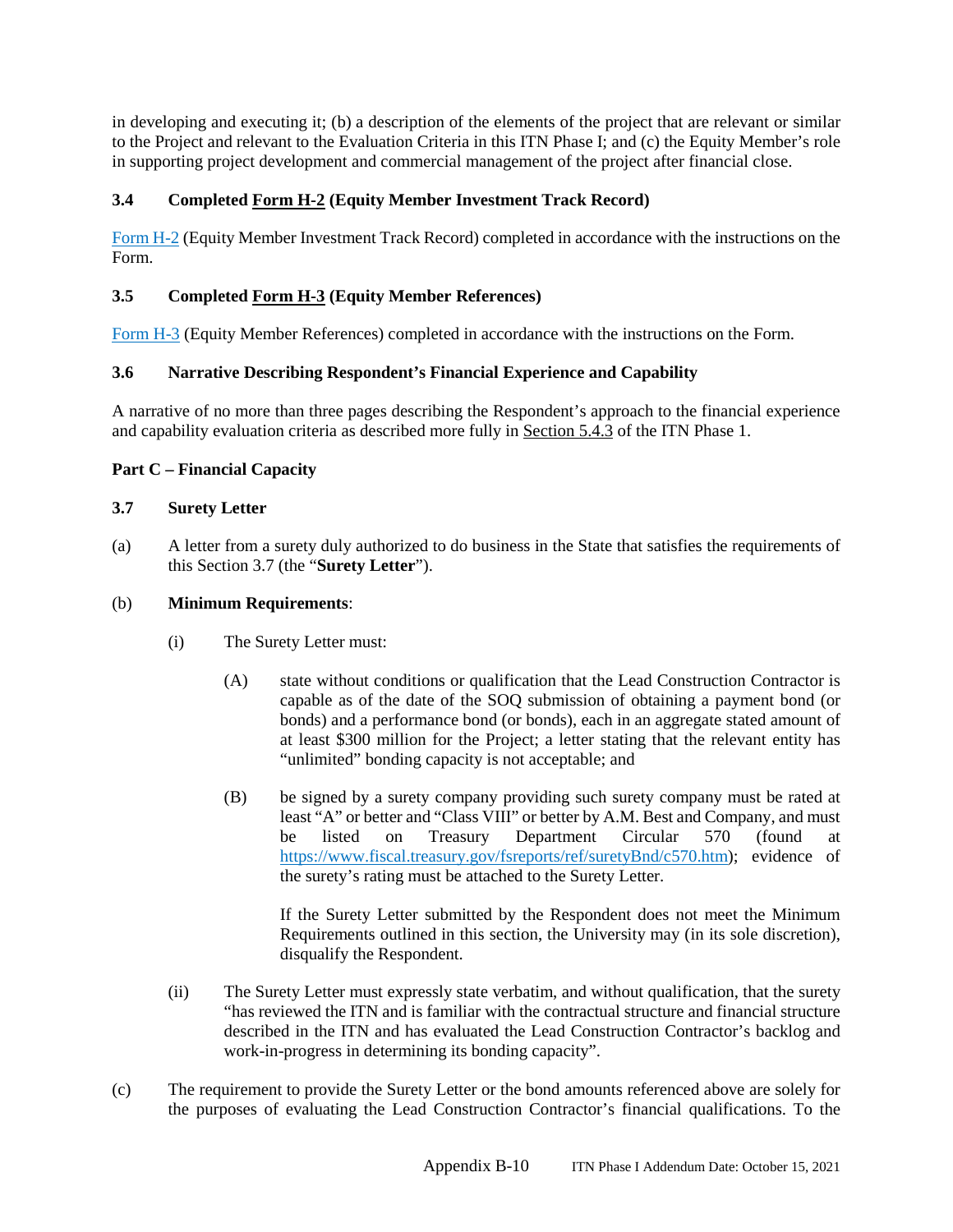extent the Lead Construction Contractor is a joint venture, each member of the joint venture must submit a separate Surety Letter.

### **3.8 Equity Funding Letter(s)**

(a) An equity funding letter shall be provided for each Equity Member that satisfies the requirements of this section (the "**Equity Funding Letter**"). The Equity Funding Letter(s) will be used as supporting evidence of each Equity Member's ability to fund the equity investment in the Project.

### (b) **Minimum Requirements**:

- (i) If the Equity Member is an investment fund, then the Equity Funding Letter must be signed by the fund's authorized signatory, and must include the following:
	- (A) Approval Process: Provide an overview of the completed to-date and remaining approval process (along with an indicative schedule) required to commit to and fund the required equity commitment for the Project.
	- (B) Funding Vehicle: Provide the name and ownership structure of the investment fund that will ultimately carry this investment, including an organizational chart which shows the ultimate beneficial owner of the investment fund and each Affiliate of the investment fund.
	- (C) Investment Capacity: Provide supplemental information to the financial statements of the investment fund cited in (B) above to positively demonstrate equity capital for the Project of at least \$100 million, or a proportionate amount consistent with the Equity Member's likely ownership percentage. Additionally, the letter shall indicate whether any foreseeable conditions, including but not limited to other investment opportunities pursued by the Equity Member or its Affiliates, may impact its ability to make the relevant equity investment.
	- (D) Investment Criteria: Provide assurances that the Project meets all of the investment policy requirements of the investment fund and is consistent with its investment objectives.
- (ii) If the Equity Member intends to fund its equity commitment through use of internal resources (e.g., a corporate entity supplying its own capital), the Equity Funding Letter must be signed by the chief investment officer, the chief financial officer or the chief executive officer, and must include the following:
	- (A) Approval Process: Provide an overview of the approval process required to commit to and fund the required equity commitment. This section should include an identification and description of any required board, investment committee, or other formal approvals needed, as well as an indicative schedule for securing those approvals.
	- (B) Sourcing Commitment: Identify where and how the equity commitment will be sourced and a narrative description of how competing allocation and capacity issues are considered among several project opportunities that the Equity Member pursues simultaneously.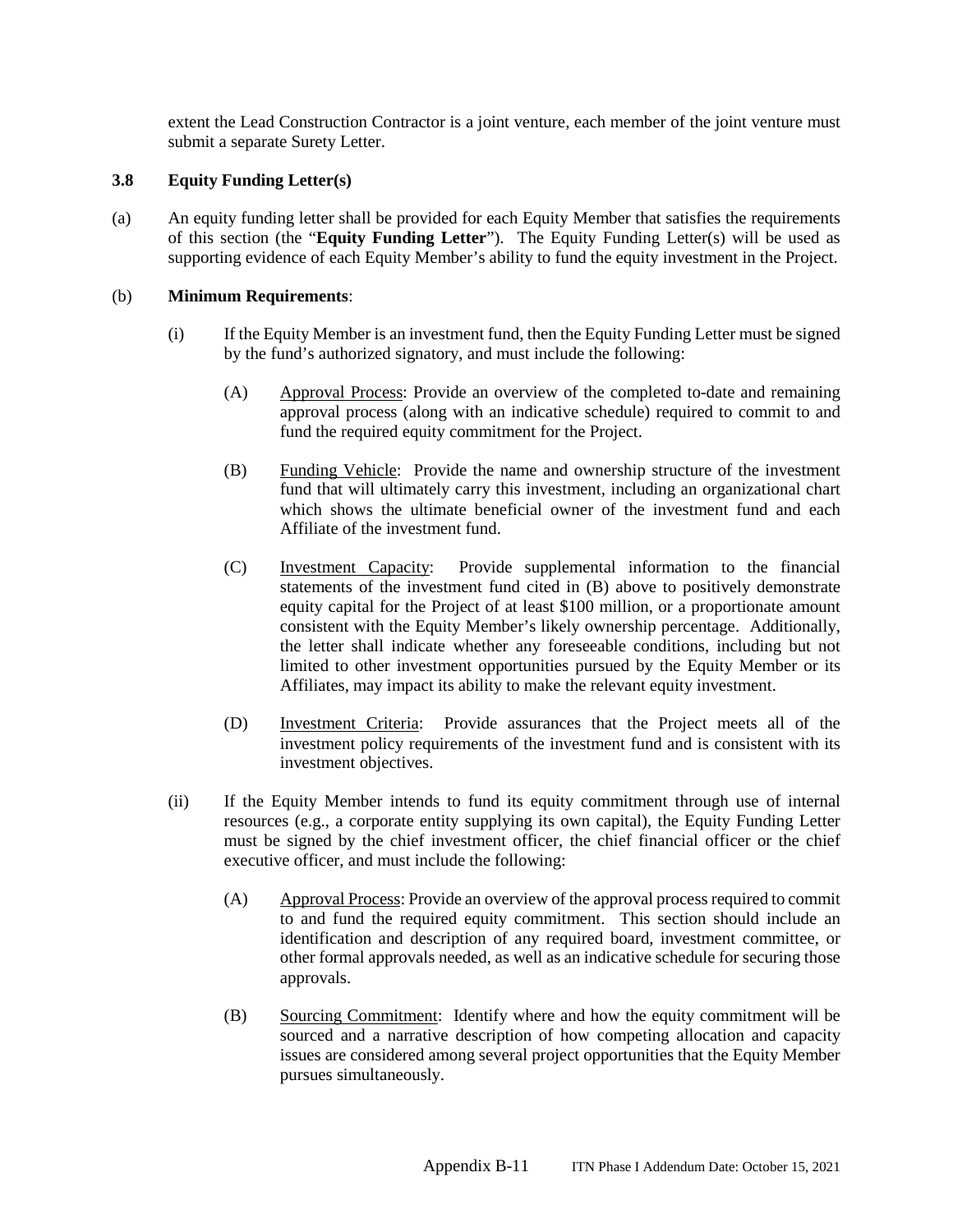- (C) Investment Capacity: Provide supplemental information to the financial statements to positively demonstrate existing or committed capital capacity for the Project of at least \$100 million, or a proportionate amount consistent with the Equity Member's likely ownership percentage. Additionally, the letter shall indicate whether any foreseeable conditions, including but not limited to other investment opportunities pursued by the Equity Member or its Affiliates, may impact its ability to make the relevant equity investment.
- (D) Investment Criteria: Provide assurances that the Project meets all corporate strategy and investment policy requirements.

If the Equity Funding Letter submitted by the Respondent does not meet the minimum requirements outlined in this Volume 3, Section 3.8(b) (Equity Funding Letter), the University may (in its sole discretion), disqualify the Respondent.

## **3.9 Completed Form H-4 (Financial Officer Certificate)**

Form H-4 (Financial Officer Certificate) completed in accordance with the instructions on the Form from each Equity Member and Lead Construction Contractor. To the extent the Lead Construction Contractor is a joint venture, each member of the joint venture must submit a separate Form H-4. Each Financial Officer Certificate must be signed by the chief financial (or equivalent) officer of the respective entity listed above, dated not earlier than 14 calendar days prior to the SOQ Submission Deadline.

# **Part D – Financial Statements**

### **3.10 Financial Statements**

- (a) A hard copy and an unencrypted, electronic copy that is not password-protected, in fully searchable PDF format, of the financial statements for the Respondent (if applicable), each Equity Member and the Lead Construction Contractor for the three most recently completed fiscal years; provided that Respondents may elect to submit financial statements in an encrypted (password protected) format, provided that no non-standard software is required to access the financial statements and the Respondent must inform the University via e-mail with the password for the financial statements. To the extent the Lead Construction Contractor is a joint venture, each member of the joint venture must submit its financial statements.
- (b) **Minimum Requirements**: Each financial statement must meet the following:
	- (i) GAAP/IFRS: Financial statements must be prepared in accordance with U.S. GAAP or IFRS. If financial statements are prepared in accordance with principles other than U.S. GAAP or IFRS, a letter must be provided from a firm or individual who is a certified public accountant discussing the areas of the financial statements that would be affected by a conversion to U.S. GAAP or IFRS. A restatement of the financial information in accordance with U.S. GAAP or IFRS is not required;
	- (ii) U.S. Dollars: Financial statements must be provided in U.S. dollars if available. If financial statements are not available in U.S. dollars, the Respondent must include summaries of the income statements, balance sheets and statement of cash flow for the applicable time periods converted to U.S. dollars with an explanation as to how they were converted, including date, value and source of exchange rates;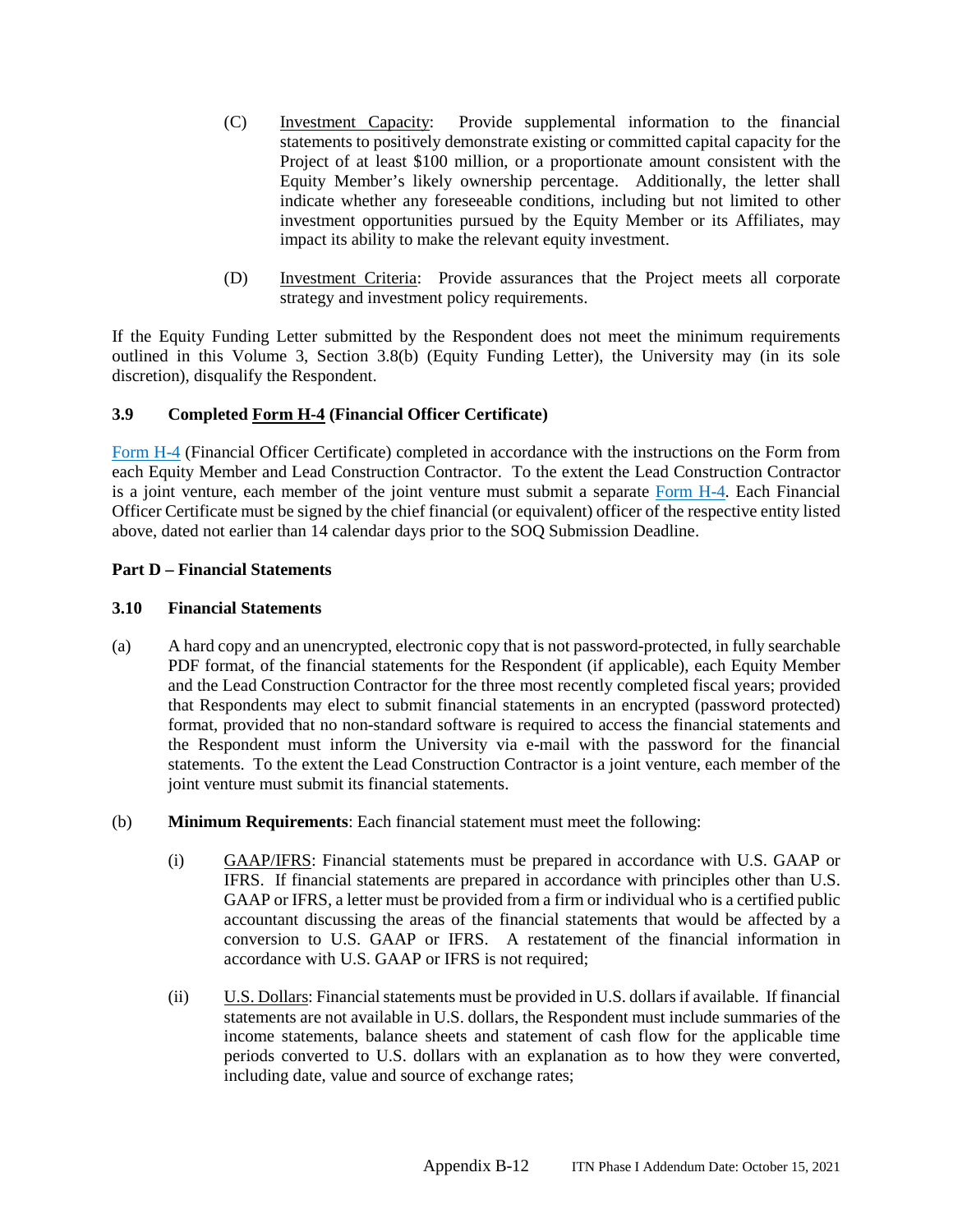- (iii) Audited: Financial statements must be audited by an independent party qualified to render audit opinions (e.g., a certified public accountant). If audited financial statements are not available for an entity, the SOQ must include unaudited financial statements for such entity, certified as true, correct and accurate by the chief financial (or equivalent) officer or a duly authorized representative of that entity; and
- (iv) English: Financial statement information must be provided in English (United States). If audited financial statements are prepared in a language other than English, the Respondent must provide a certificate of translation with the translated financial statements.
- (c) If the Respondent is a newly formed entity and does not have independent financial statements, the Respondent shall expressly state that it is a newly formed entity and does not have independent financial statements meeting the requirements of this Volume 3 (Financial), Section 3.10 (Financial Statements) and shall provide financial statements otherwise consistent with those required hereby for each of its Equity Members.
- (d) To the extent that the Respondent is including a Guarantor that is a parent entity of an Equity Member or the Lead Construction Contractor (or member of the Lead Construction Contractor), the Respondent may include the Guarantor's financial statements in lieu of the Equity Member or the Lead Construction Contractor (or member of the Lead Construction Contractor).
- (e) If an entity is performing more than one role as part of the Respondent's Team, provide only one set of financial statements and clearly state the roles the entity is performing.
- (f) As referred to in this ITN Phase I, "financial statements" include the following: (i) opinion letter (auditor's report); (ii) balance sheet; (iii) income statement; (iv) statement of cash flow; and (v) footnotes.
- (g) If an entity for whom financial statements are submitted files reports with the U.S. Securities and Exchange Commission, then the entity must provide electronic links to the most recently filed Forms 10-K and 10-Q for all such reporting entities and any Form 8-K filed in the 12 months preceding issuance of this ITN Phase I.

## **[End of Submittal Requirements for Volume 3]**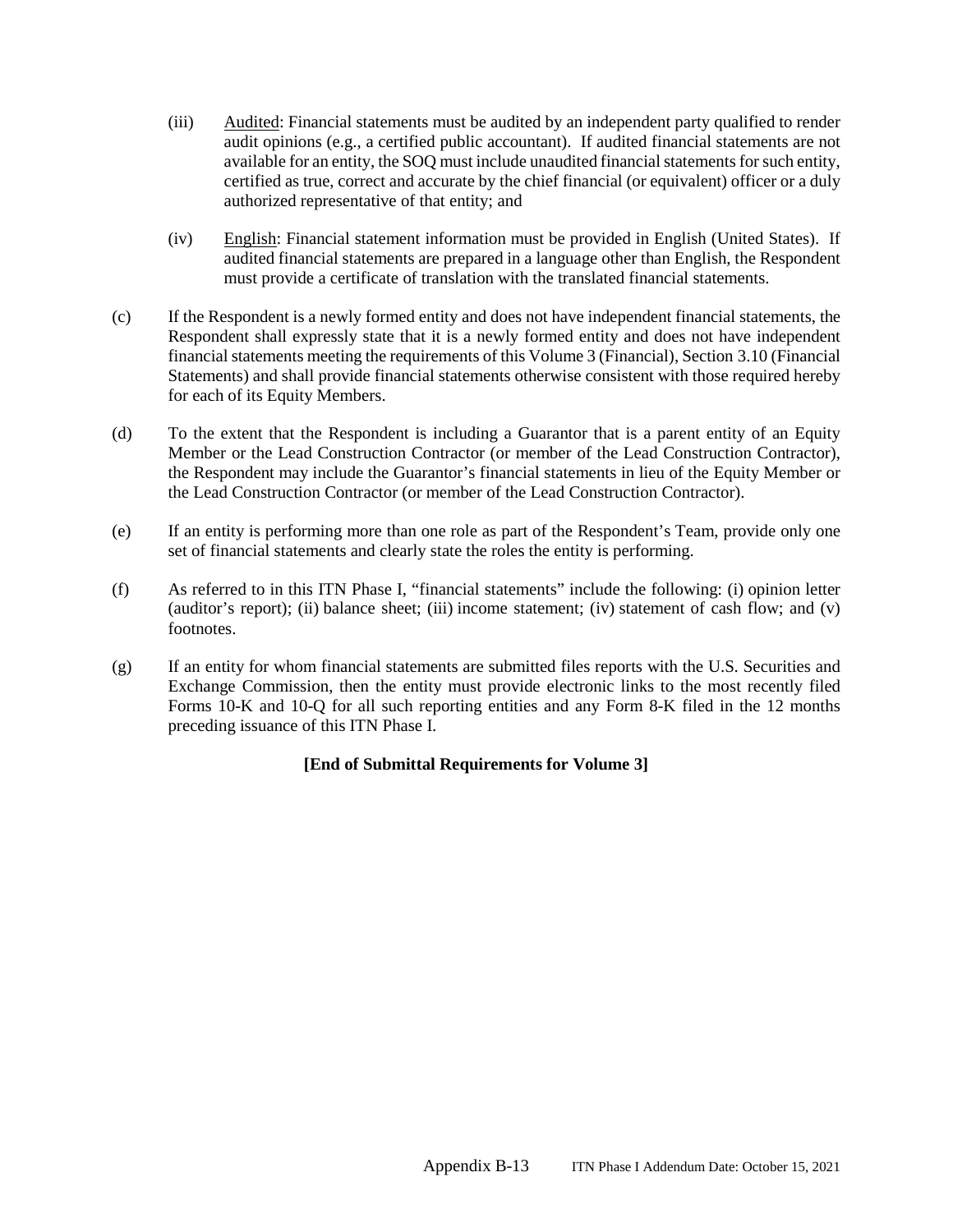## **APPENDIX C**

### **FORMS**

- Form A Transmittal Letter
- Form B Information Regarding Major Participants
- Form C Certification
- Form D Certification of Responsiveness; Pass/Fail Requirements
- Form E ITN Questions
- Form F-1 Key Personnel Resume Form
- Form F-2 Key Personnel References
- Form G-1 –Project Development Qualifications
- Form G-2 Technical Qualifications Construction
- Form G-3 Technical Qualifications Design
- Form G-4 Technical Qualifications O&M
- Form G-5 Technical References
- Form H-1 Equity Member Experience
- Form H-2 Equity Member Investment Track Record
- Form H-3 Equity Member References

Form H-4 – Financial Officer Certificate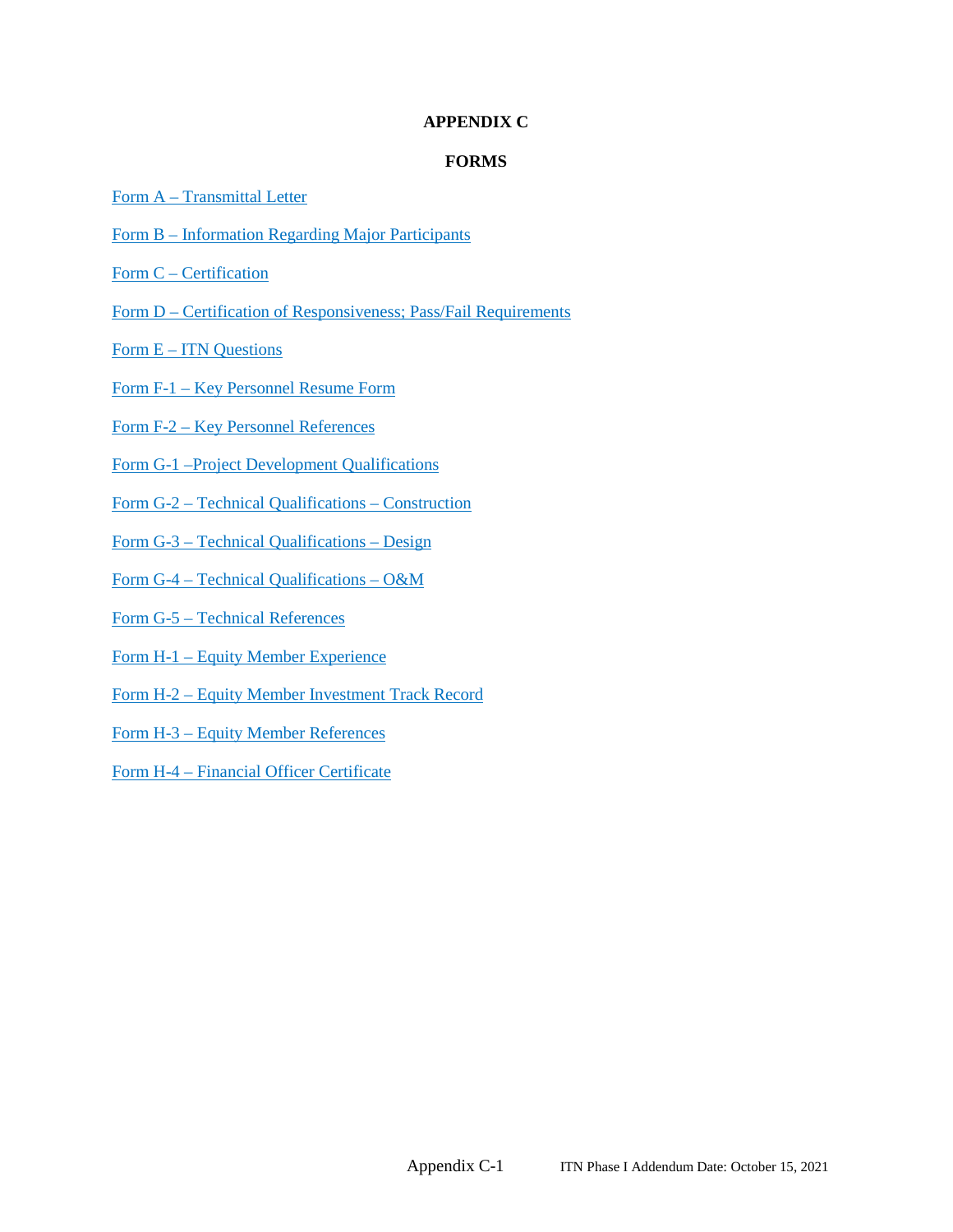### **FORM A**

### **TRANSMITTAL LETTER**

#### **INSTRUCTIONS:**

- (a) The Respondent's Authorized Representative must sign the transmittal letter on behalf of the Respondent.
- (b) An authorized representative of each Major Participant must sign the certification set out at the end of the Transmittal Letter.
- (c) All signature blocks on this Form may be modified to reflect properly the authority of the person signing. Multiple pages may be used for the signature blocks of each Major Participant (as may be required).

### **TRANSMITTAL LETTER**

#### **Respondent Name:**

### **SOQ Submission Date:**

University of Florida 971 Elmore Drive Gainesville, Florida 32611 Attention: Procurement Services

Ladies and Gentlemen:

#### 1. **Introduction**

The undersigned ("Respondent") submits this statement of qualifications (this "SOQ") in response to the ITN22LD-112 dated September 9, 2021 (as amended by the Addendum dated October 15, 2021 and as further amended from time to time, the "ITN") issued by the University of Florida (the "University") to design, build, finance, operate and maintain the Project. Capitalized terms not otherwise defined herein shall have the meanings set forth in the ITN.

#### 2. **Enclosures**

Enclosed is a complete and conforming SOQ meeting all the requirements of the ITN:

### **3. Acknowledgements, Representations and Warranties**

Respondent acknowledges receipt, understanding and full consideration of all materials posted on the Procurement Website. Respondent acknowledges receipt, understanding and full consideration of all of the addenda and ITN Questions and answers provided on the Procurement Website. Respondent represents and warrants that it has read the ITN, including any addenda, and agrees to comply with the contents and terms of the ITN.

Respondent represents and warrants to the University that all representations, certifications, statements, disclosures, authorizations and commitments made, and information contained, in the SOQ with respect to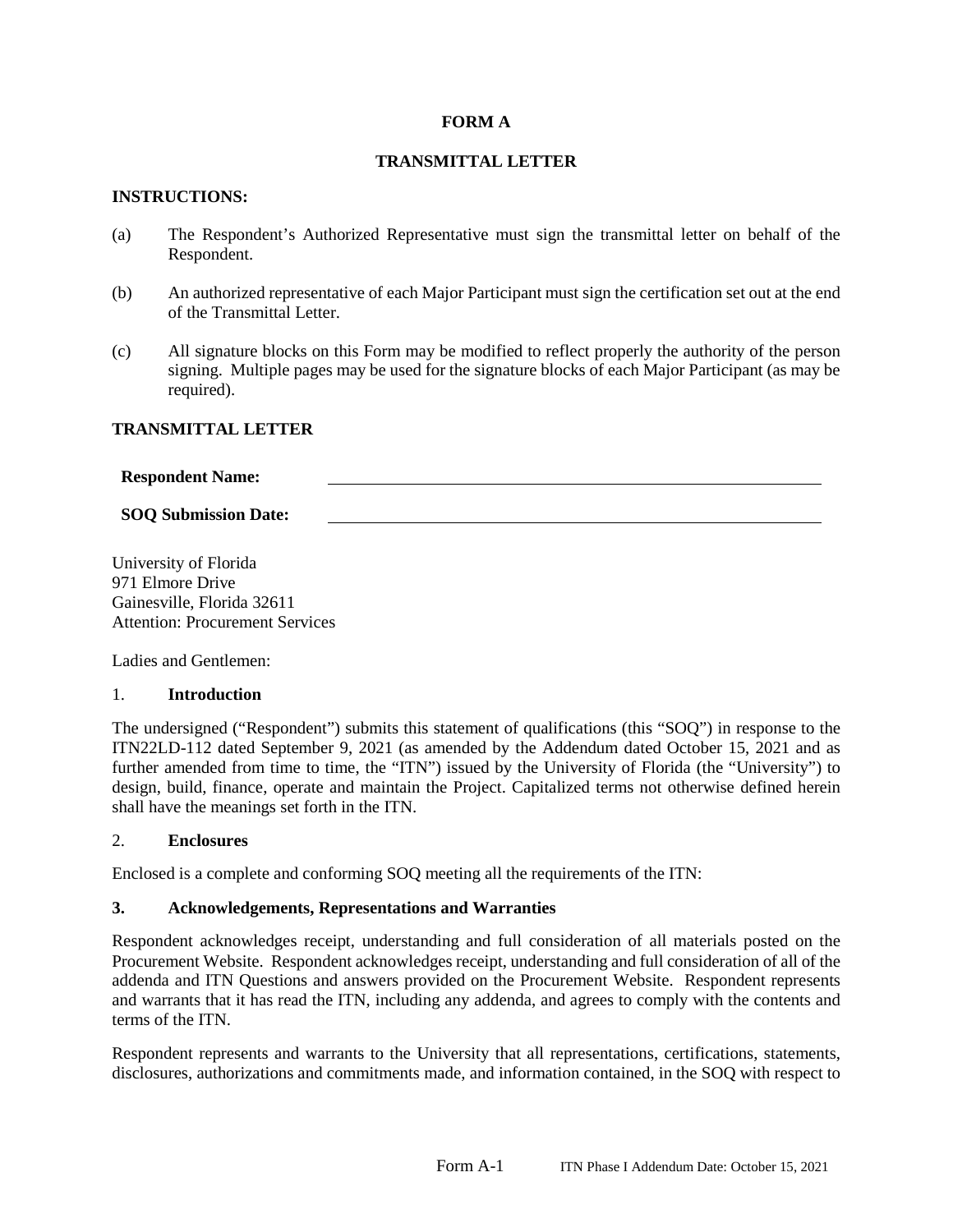each entity comprising the Team has been authorized by such entity, and is or are correct, complete and not materially misleading.

Respondent understands that the University is not bound to shortlist any Respondent and may reject each SOQ received.

Respondent further understands that, except as provided in the ITN, all costs and expenses incurred by it in preparing this SOQ and participating in the Project procurement will be borne solely by the Respondent.

Respondent agrees that the University will not be responsible for any errors, omissions, inaccuracies or incomplete statements in the ITN or in this SOQ.

### **4. Governing Law**

This SOQ shall be governed by and construed in all respects according to the laws of the State of Florida.

### **5. Authorized Representative**

Authorized Representative of Respondent:

Authorized Representative's contact information, including title, firm name, telephone

number and email address:

By executing this form, the Respondent confirms that the representative named above is authorized to act as agent on behalf of the Respondent and each of the Major Participants (i.e., is the "Authorized Representative").

Respondent's business address:

| (No.)  | (Street)            |                            | (Floor or Suite) |
|--------|---------------------|----------------------------|------------------|
| (City) | (State or Province) | <b>ZIP</b> or Postal Code) | (Country)        |

State or Country of Incorporation/Formation/Organization:

[*Insert appropriate signature block from the following*]

Sample signature block for corporation or limited liability company:

[*Insert Respondent's name*]

By:

Print Name:

Title:

Sample signature block for partnership or joint venture:

[*Insert Respondent's name*]

By: [*Insert general partner's or member's name*]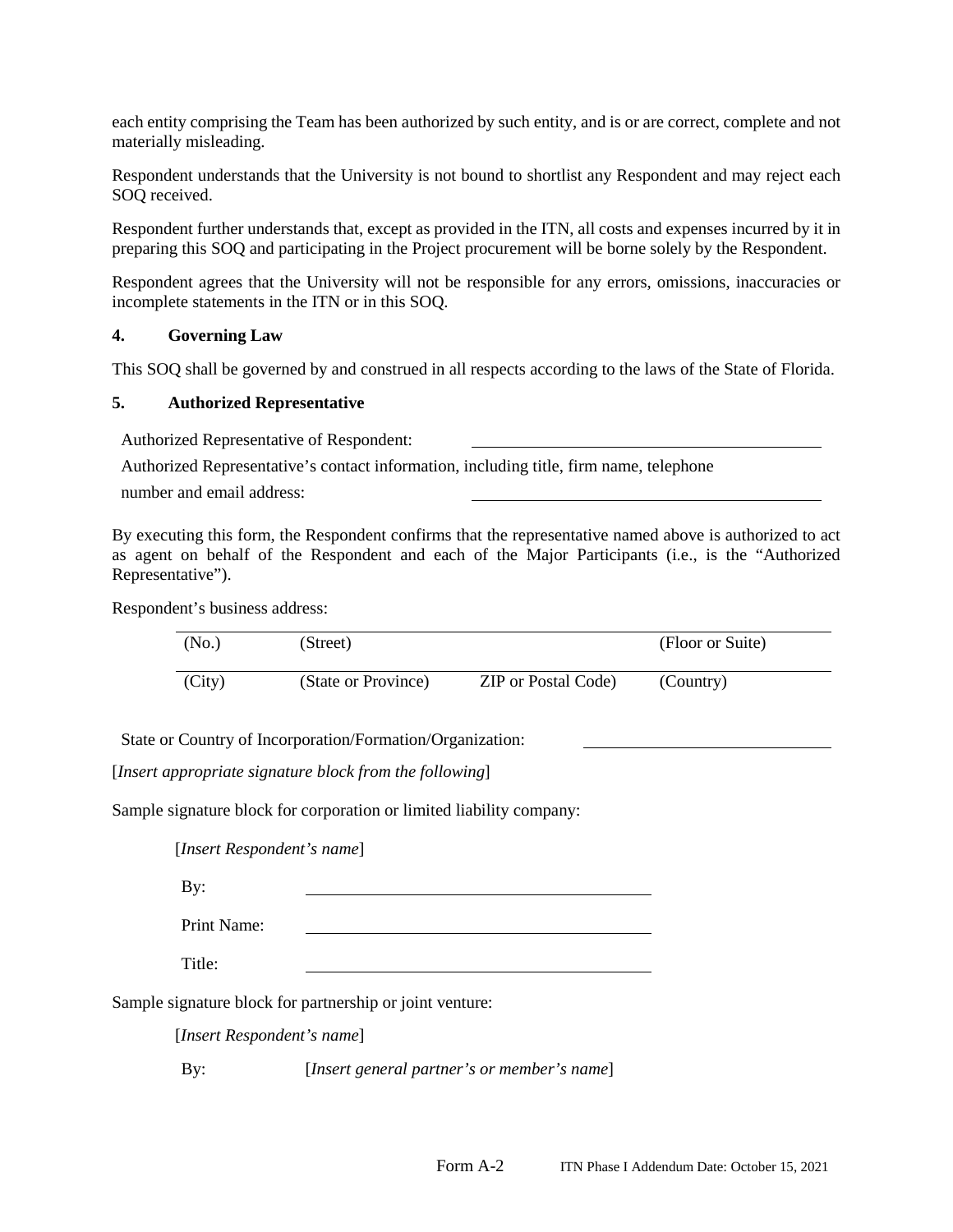| By:         |  |
|-------------|--|
| Print Name: |  |
| Title:      |  |

[*Add signatures of additional general partners or members as appropriate*]

Sample signature block for attorney in fact:

[*Insert Respondent's name*]

By:

Print Name:

Attorney in Fact

### 6. **Major Participants**

Under penalty of perjury, each of the undersigned certifies on behalf of the entity for which the undersigned signs that:

- (a) the Respondent's Authorized Representative named above is authorized by the relevant entity to sign this Transmittal Letter on behalf of the Respondent; and
- (b) the representations, certifications, statements, disclosures, authorizations and commitments made, and information contained, in the SOQ (including, in Form B (Information Regarding Major Participants) and  $\underline{Form C}$  (Certification)) with respect to such entity have been authorized by such entity, and is or are correct, complete and not materially misleading; and
- (c) the individual is authorized to act on behalf of the entity for which the undersigned signs and acknowledges that the University is relying on the undersigned's representation to this effect:

### [*Role of Team member*]:<sup>1</sup>

[*insert entity name*]

By: \_\_\_\_\_\_\_\_\_\_\_\_\_\_\_\_\_\_\_\_\_\_\_\_\_\_\_\_\_\_\_\_\_\_\_\_\_<sup>2</sup>

Printed Name: [*insert name*]

Title: [*insert title*]

<sup>&</sup>lt;sup>1</sup> Signature block to be repeated for each Major Participant.

<sup>&</sup>lt;sup>2</sup> For any Major Participant that is a joint venture, include signature by each joint venture member.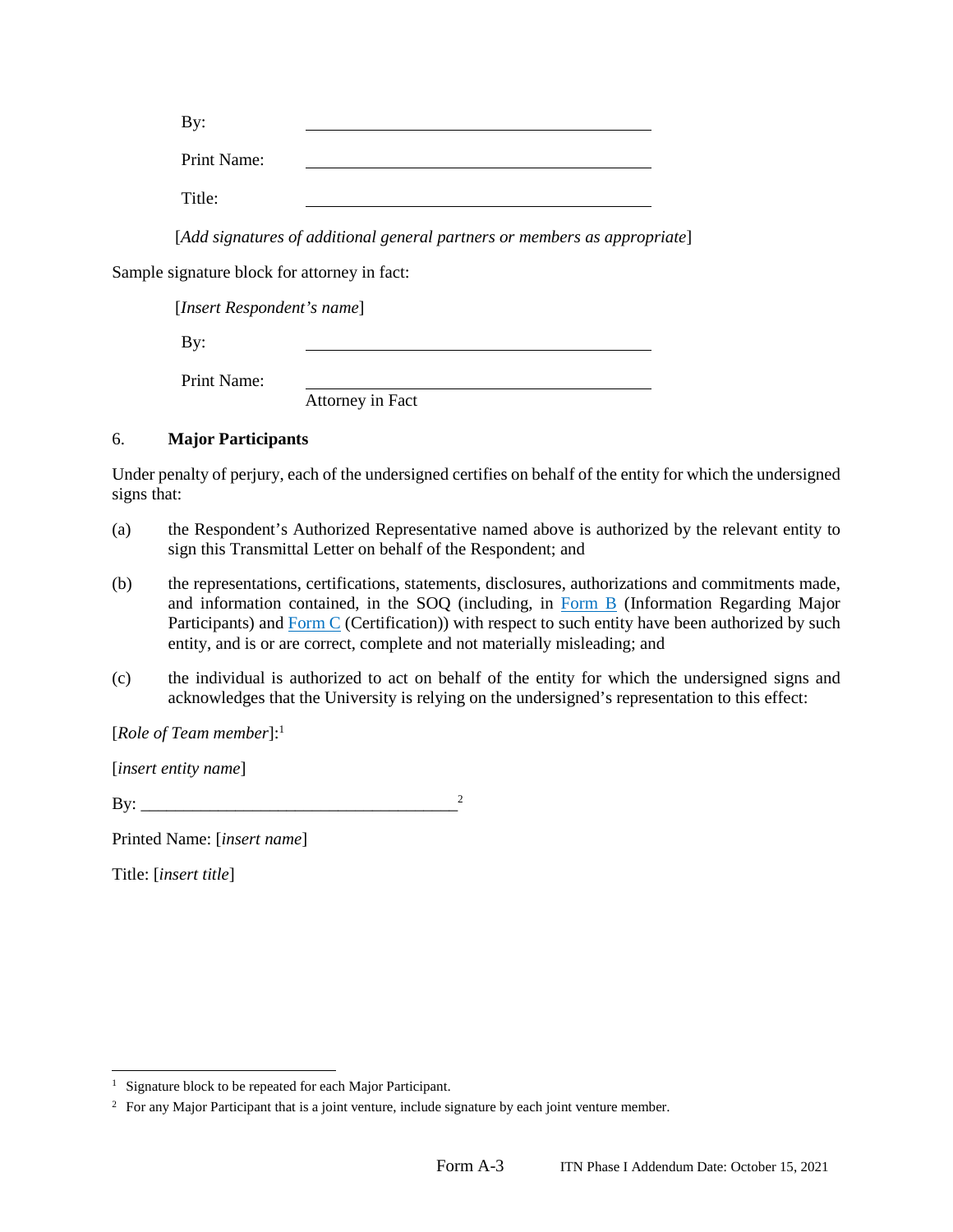#### **FORM B**

### **INFORMATION REGARDING MAJOR PARTICIPANTS**

### **INSTRUCTIONS:**

- (a) Submit one copy of Form B for each Major Participant.
- (b) If the Major Participant is an incorporated or unincorporated joint venture, submit:
	- (i) a Form B for the joint venture; and
	- (ii) a separate  $\frac{Form B}{Form B}$  for each member of the joint venture of the Major Participant.

The participants of any joint venture must be jointly and severally liable.

(c) Submit this form in Microsoft® Word format and searchable PDF format. The Microsoft® Word format does not require a signature.

#### **NAME OF RESPONDENT:**

#### **TEAM MEMBER AND ROLE**

| Name of Major Participant: |                                     |   |                                            |  |
|----------------------------|-------------------------------------|---|--------------------------------------------|--|
| Role:                      |                                     |   |                                            |  |
|                            |                                     |   |                                            |  |
| □                          | <b>Equity Member</b>                | п | <b>Lead Construction Contractor Member</b> |  |
| П                          | <b>Lead Design Contractor</b>       | П | Lead O&M Contractor                        |  |
| П                          | Lead Design Contractor Member       | П | Lead O&M Contractor Member                 |  |
| П                          | Nominated Subconsultant             | П | Nominated Subcontractor                    |  |
| П                          | <b>Lead Construction Contractor</b> | П | Guarantor                                  |  |
|                            | <b>LEGAL INFORMATION</b>            |   |                                            |  |
|                            | Type of Legal Entity:               |   |                                            |  |
| П                          | Corporation                         | □ | Partnership                                |  |
| П                          | Limited liability company           | □ | Joint venture                              |  |
|                            | Other: [Respondent to provide]      |   |                                            |  |

If there are multiple members of an Equity Member, indicate the name and percentage interest of each such member in the table below and complete a separate Form B for each such entity.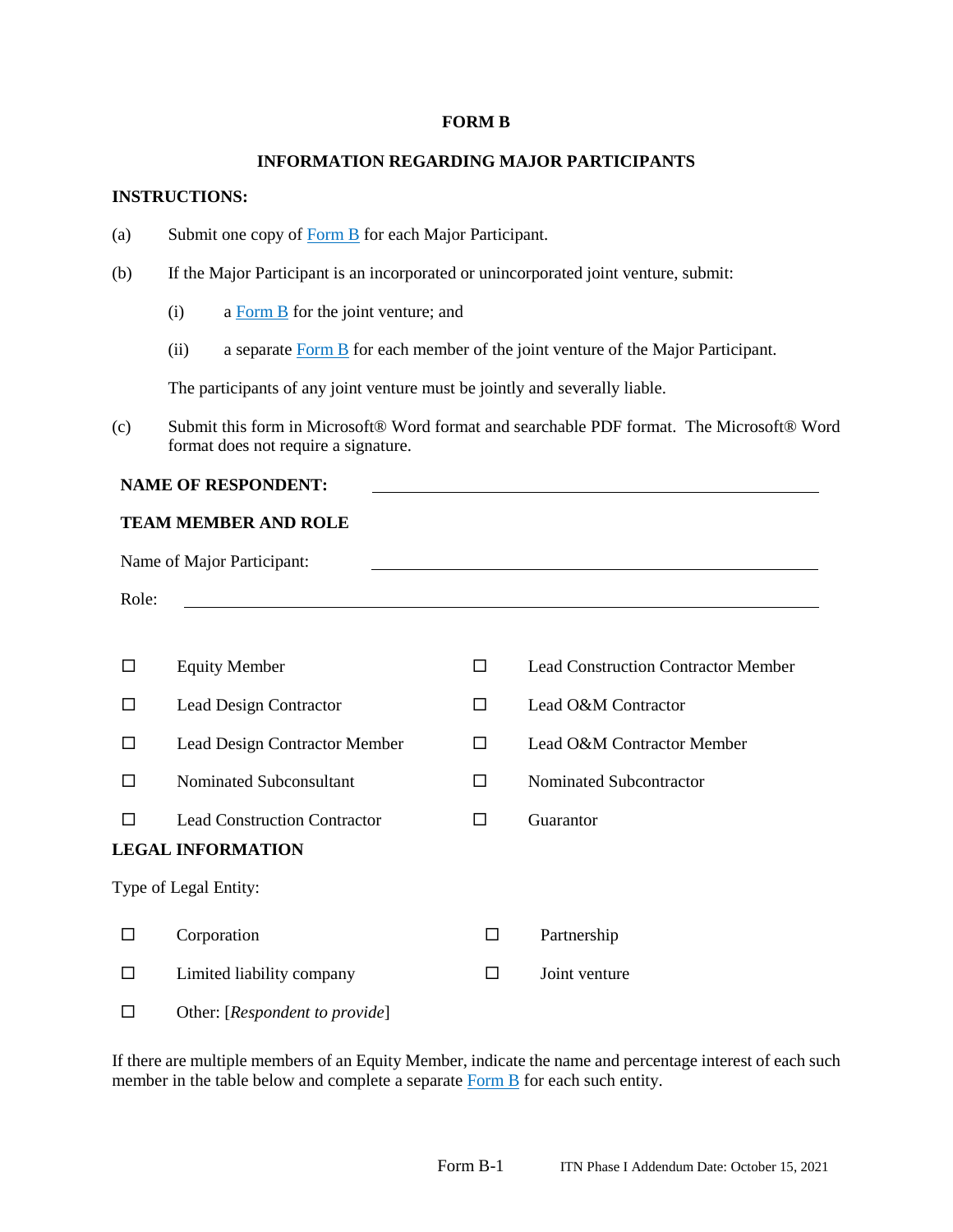| Name of member firm: | Percentage interest in relevant<br>member entity: |
|----------------------|---------------------------------------------------|
| Member 1:            |                                                   |
| Member 2:            |                                                   |

If the Major Participant is an incorporated or unincorporated joint venture, indicate the name and percentage interest in the relevant entity of each member of the joint venture of such Major Participant (as applicable) in the table below and complete a separate Form B for each such entity.

| Name of member firm: | Percentage interest in relevant<br>member entity: |
|----------------------|---------------------------------------------------|
| Member 1:            |                                                   |
| Member 2:            |                                                   |

## **ORGANIZATIONAL INFORMATION**

| Year Established:                                        |
|----------------------------------------------------------|
| Country and State/Province of Organization or Formation: |
| <b>Business Address:</b>                                 |
| Headquarters:                                            |
| <b>Office Performing Work:</b>                           |
| <b>Contact Name:</b>                                     |
| <b>Contact Telephone Number:</b>                         |
| Name of Authorized Representative:                       |

## **AUTHORIZED REPRESENTATIVE:**

Under penalty of perjury, I certify that the foregoing is true and correct, and that I am the authorized representative of the entity to which this Form relates:

| By:    | Print Name: |
|--------|-------------|
| Title: | Date:       |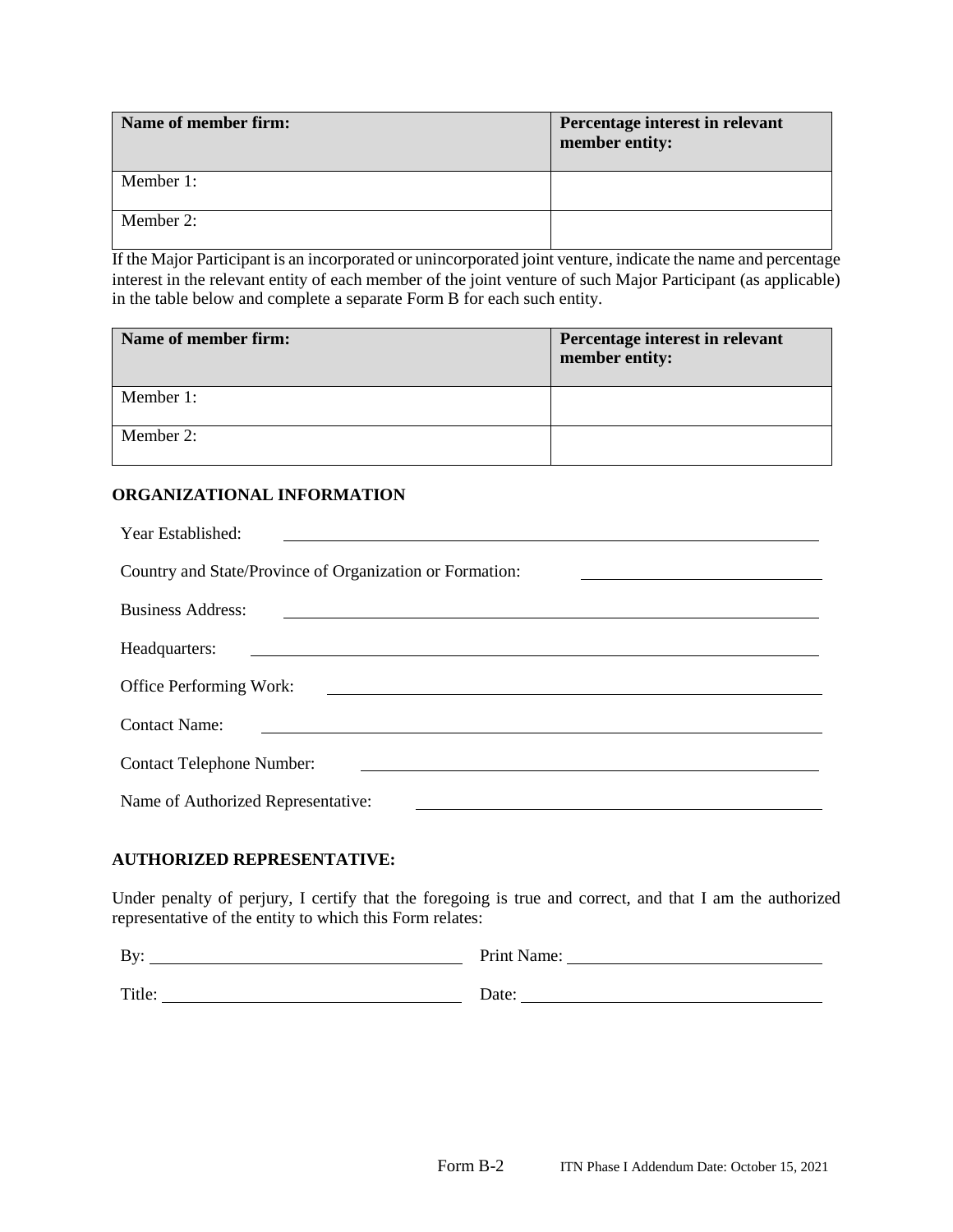#### **FORM C**

#### **CERTIFICATION**

#### **INSTRUCTIONS:**

- (a) Submit one copy of Form C related to the Respondent generally.
- (b) Submit one copy of  $\overline{Form C}$  for each Major Participant.

**Name of Respondent:** 

#### **Name of Major Participant:**

1. Has the firm or any affiliate or any current officer, director or employee thereof, been indicted, convicted, pled nolo contendere (or equivalent in the jurisdiction), received probation before judgment (or equivalent in the jurisdiction) of bid (i.e., fraud, bribery, collusion, conspiracy, antitrust, etc.) or a crime involving moral turpitude or business honesty or integrity in any jurisdiction or other contract related crimes or violations or any other felony or serious misdemeanor within the past ten years?

| $\Box$ Yes |  |  |  |  | No |
|------------|--|--|--|--|----|
|------------|--|--|--|--|----|

If yes, please explain:

2. Has the firm or any affiliate ever had any business license or professional license suspended or revoked within the past ten years?

| a katika | Yes |  |  |  | No |
|----------|-----|--|--|--|----|
|----------|-----|--|--|--|----|

|  | If yes, please explain: |  |
|--|-------------------------|--|
|  |                         |  |

3. Has the firm or any affiliate ever had any sanction or finding of fact imposed as a result of a judicial or administrative proceeding related to fraud, extortion, bribery, bid rigging, embezzlement, misrepresentation or anti-trust within the past ten years?

| I | $\mathbf{v}$<br>es<br>⊥ ບບ |  |  |  | - |
|---|----------------------------|--|--|--|---|
|---|----------------------------|--|--|--|---|

| If yes, please explain: |  |  |  |  |
|-------------------------|--|--|--|--|
|-------------------------|--|--|--|--|

4. Has the firm or any affiliate ever been or is it currently the subject of a criminal investigation by any federal, state or local prosecuting or investigative agency and/or civil anti-trust investigation by any federal, state or local prosecuting or investigative agency within the past ten years?

| $\Box$ | Yes |  |  | No |
|--------|-----|--|--|----|
|--------|-----|--|--|----|

|  |  |  | If yes, please explain: |
|--|--|--|-------------------------|
|--|--|--|-------------------------|

5. Has the firm or any affiliate ever sought protection under any provision of any bankruptcy act within the past ten years?

| $\perp$ | Yes |  | N <sub>0</sub> |
|---------|-----|--|----------------|
|---------|-----|--|----------------|

If yes, please explain: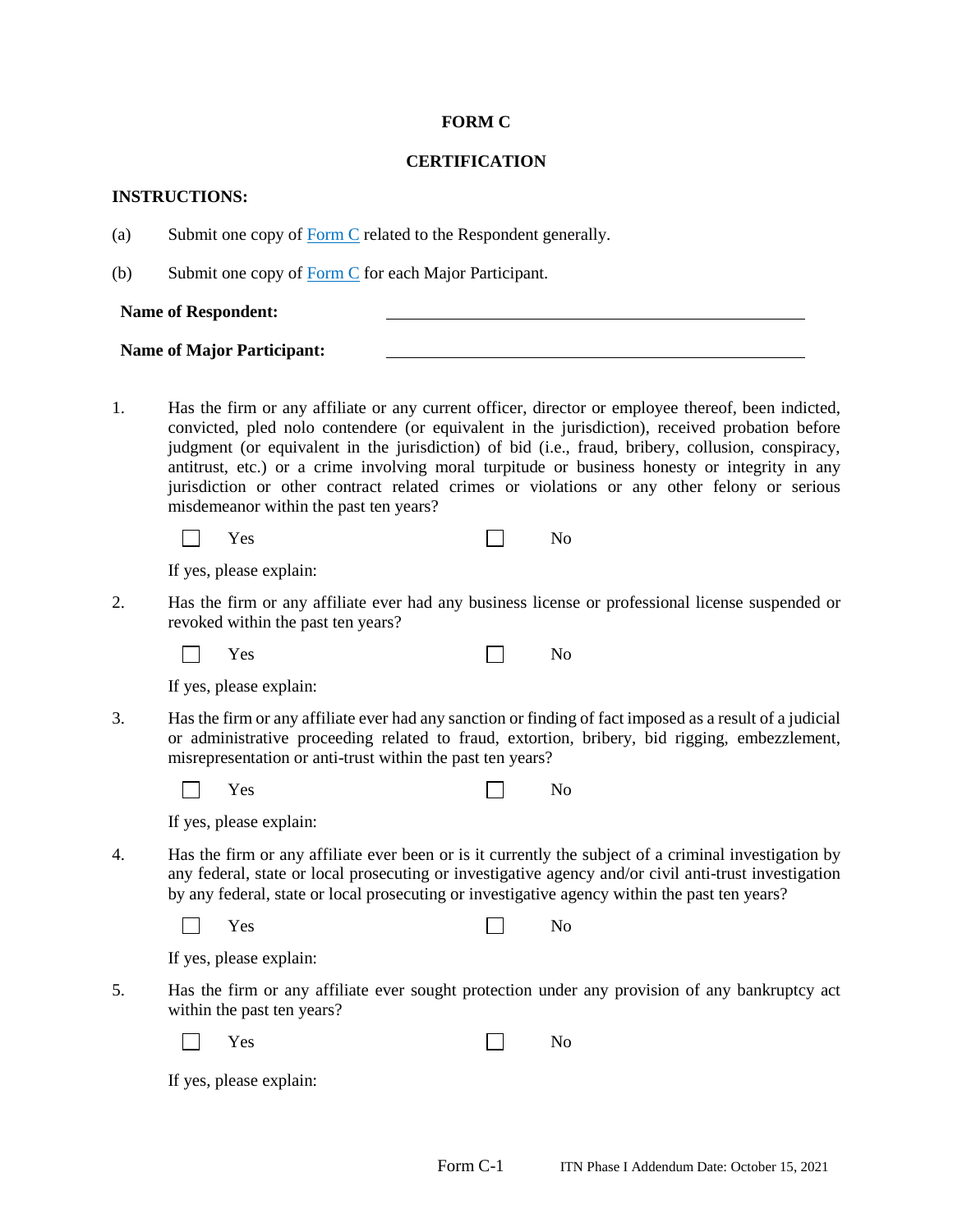6. Has the firm or any affiliate ever been disqualified, removed, debarred or suspended from performing work for the United States federal government, the State of Florida or any other state or territory of the United States, or any governmental entity, instrumentality or authority within the past ten years?

| $\Box$<br>$\mathbf{V}$<br>'es | N <sub>0</sub> |
|-------------------------------|----------------|
|-------------------------------|----------------|

If yes, please explain:

7. Has the firm or any affiliate ever been found liable in a civil suit or found guilty in a criminal action for making any false claim or other material misrepresentation to a public entity within the past ten years? This includes specifically bid fixing, any deceptive show of competition, or otherwise any action taken (or alleged to have been taken) in restraint of free competitive bidding in connection with any contract for which an accompanying statement of qualifications, proposal, bid, or offer.

 $\Box$ Yes No

If yes, as to each such inquiry, state the name of the public agency, the date of the inquiry, the grounds on which the public agency based the inquiry, and the result of the inquiry.

8. Has any construction project performed or managed by the firm or, to the knowledge of the undersigned, any affiliate involved serious, repeated or multiple failures to comply with safety rules, regulations, or requirements within the past ten years?

| $\Box$<br>Yes | No |
|---------------|----|
|---------------|----|

If yes, please identify the Team members and the projects, provide an explanation of the circumstances, and provide owner contact information including telephone numbers.

9. Has the firm or any affiliate been found, adjudicated or determined by any federal or state court or agency (including, but not limited to, the Equal Employment Opportunity Commission, the Office of Federal Contract Compliance Programs and any applicable Florida governmental agency) to have violated any laws or Executive Orders relating to employment discrimination or affirmative action within the past ten years, including but not limited to Title VII of the Civil Rights Act of 1964, as amended (42 U.S.C. Sections 2000 et seq.); the Equal Pay Act (29 U.S.C. Section 206(d)); and any applicable or similar Florida law?

| $\Box$ | Yes |  | No<br><b>+</b> |  |
|--------|-----|--|----------------|--|
|--------|-----|--|----------------|--|

|  | If yes, please explain: |
|--|-------------------------|

10. Has the firm or any affiliate been found, adjudicated, or determined by any state court, state administrative agency, including, but not limited to, the State of Florida, federal court or federal agency, to have violated or failed to comply with any law or regulation of the United States or any state within the past ten years governing prevailing wages (including but not limited to payment for health and welfare, pension, vacation, travel time, subsistence, apprenticeship or other training, or other fringe benefits) or overtime compensation?

| $\Box$ | Yes |  | No |
|--------|-----|--|----|
|        |     |  |    |

If yes, please explain: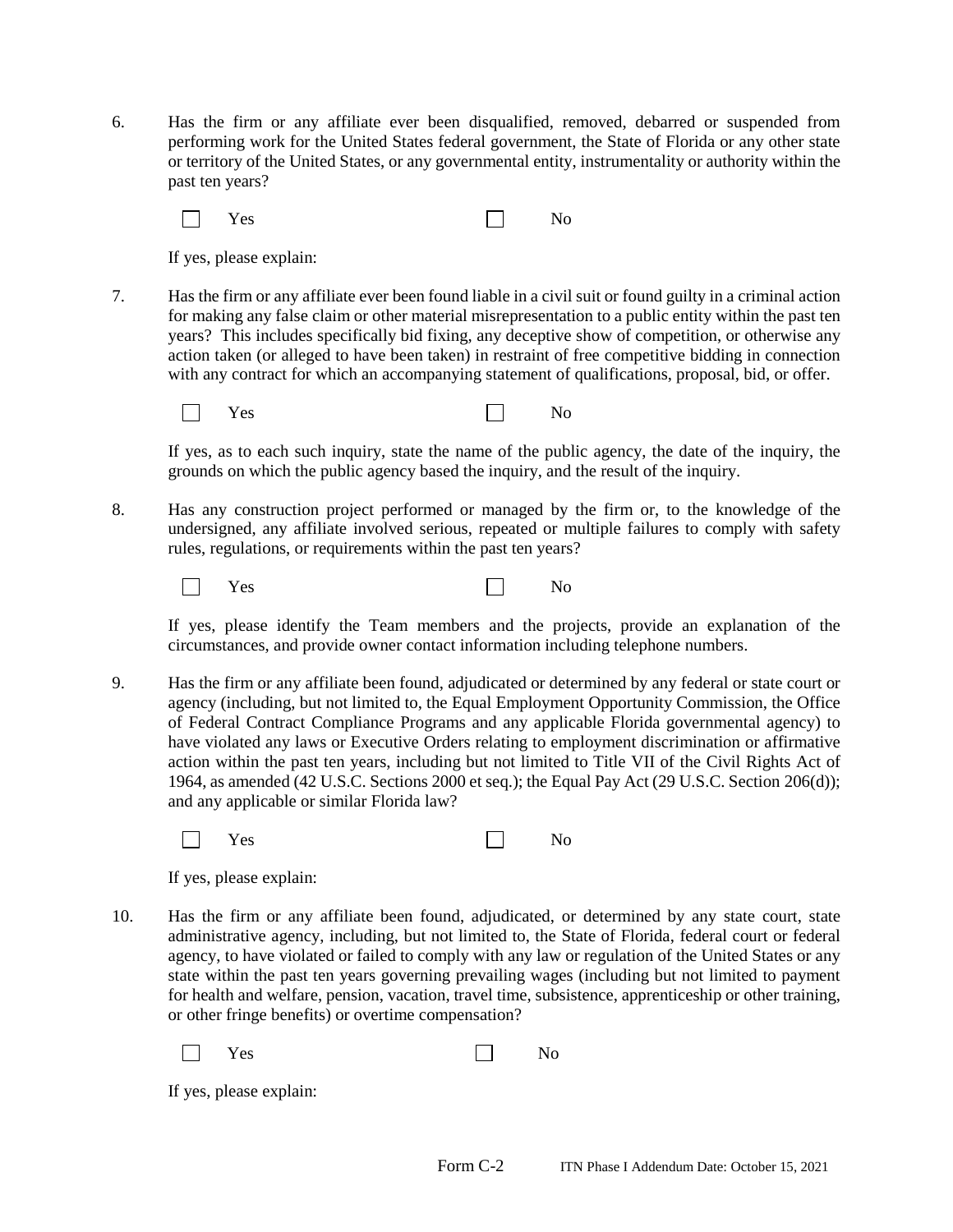11. Has the firm or any affiliate been involved in any arbitration, litigation, dispute review board or other formal dispute resolution proceeding involving an infrastructure project occurring in the past ten years where the amount in dispute is in excess of the lesser of (a) 2% of the original contract value (for projects in excess of \$100 million) or (b) if contract value in excess of \$250 million, \$500,000?

| $\Box$ Yes |  | No |
|------------|--|----|
|            |  |    |

If yes, please provide a brief description (including the resolution) of each qualifying arbitration, litigation, dispute review board or other dispute resolution proceeding. For each instance, identify an owner's representative with a current telephone and fax number and email address.

12. Does the firm or any affiliate have any tax liabilities to the State of Florida or any governmental entity, instrumentality or authority or other State of Florida obligations or has the firm or any affiliate filed a timely administrative or judicial appeal if such liabilities or obligations exist, or is the firm or any affiliate subject to a duly approved deferred payment plan if such liabilities exist?

| $\Box$ | Yes |  | No |
|--------|-----|--|----|
|--------|-----|--|----|

If yes, please explain:

13. Has the firm or any affiliate been determined, pursuant to a final determination in a court of law, arbitration proceeding or other dispute resolution proceeding, to have defaulted under, or otherwise be liable for a material breach of, its contract during the last five years with respect to a public project?

| Yes | No |
|-----|----|
|     |    |

If yes, please explain:

14. With respect to each of Questions 1-13 above, if not previously answered or included in a prior response on this form, is any proceeding, claim, matter, suit, indictment, etc. currently pending against the firm that could result in the firm being found liable, guilty or in violation of the matters referenced in Questions 1-13 above and/or subject to debarment, suspension, removal or disqualification by the United States federal government, the State of Florida or any other state or territory of the United States, or any governmental entity, instrumentality or authority?

| $\Box$ | No |
|--------|----|
| Yes    |    |

If yes, please explain and provide the information requested as to such similar items set forth in Questions 1-13 above.

15. During the last five years, has the firm or affiliate withdrawn, after shortlisting or pre-qualification, from a P3 or alternative project delivery procurement of public infrastructure projects in North America that later achieved commercial close?

| Yes<br>$\Box$ | No |
|---------------|----|
|---------------|----|

If yes, please provide (for each instance) an explanation of the circumstances, including the reason for the withdrawal, the project name and the contact information for an owner's representative with a current telephone and fax number (and email address if available).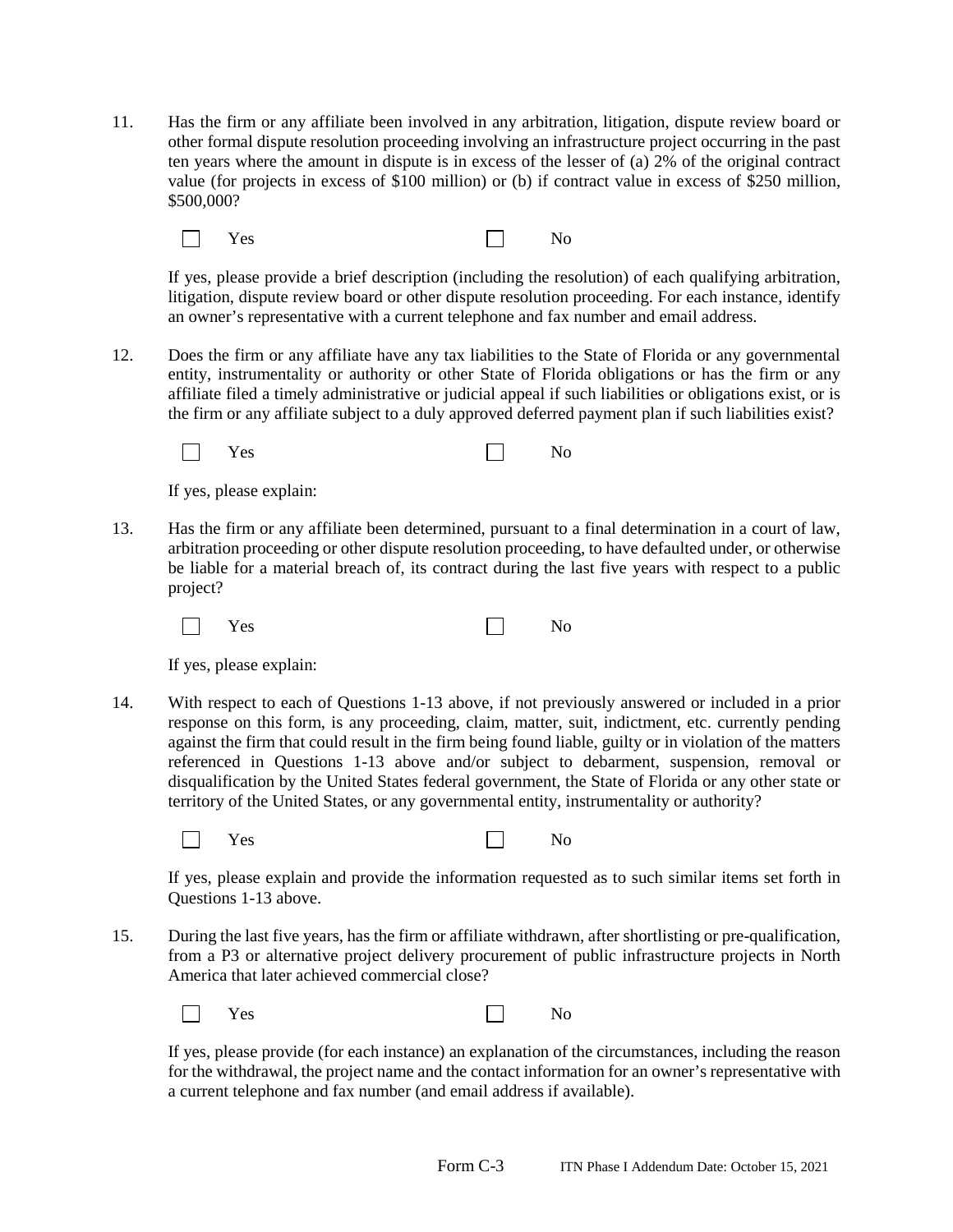16. During the last five years, has the firm or affiliate had any license, credential, or registration revoked or suspended?



If yes, as to each such revocation or suspension, state the name of the issuing entity or agency, the date(s), including end dates, if any, of the revocation or suspension, the grounds on which the revocation or suspension were based, and other information for the University to consider.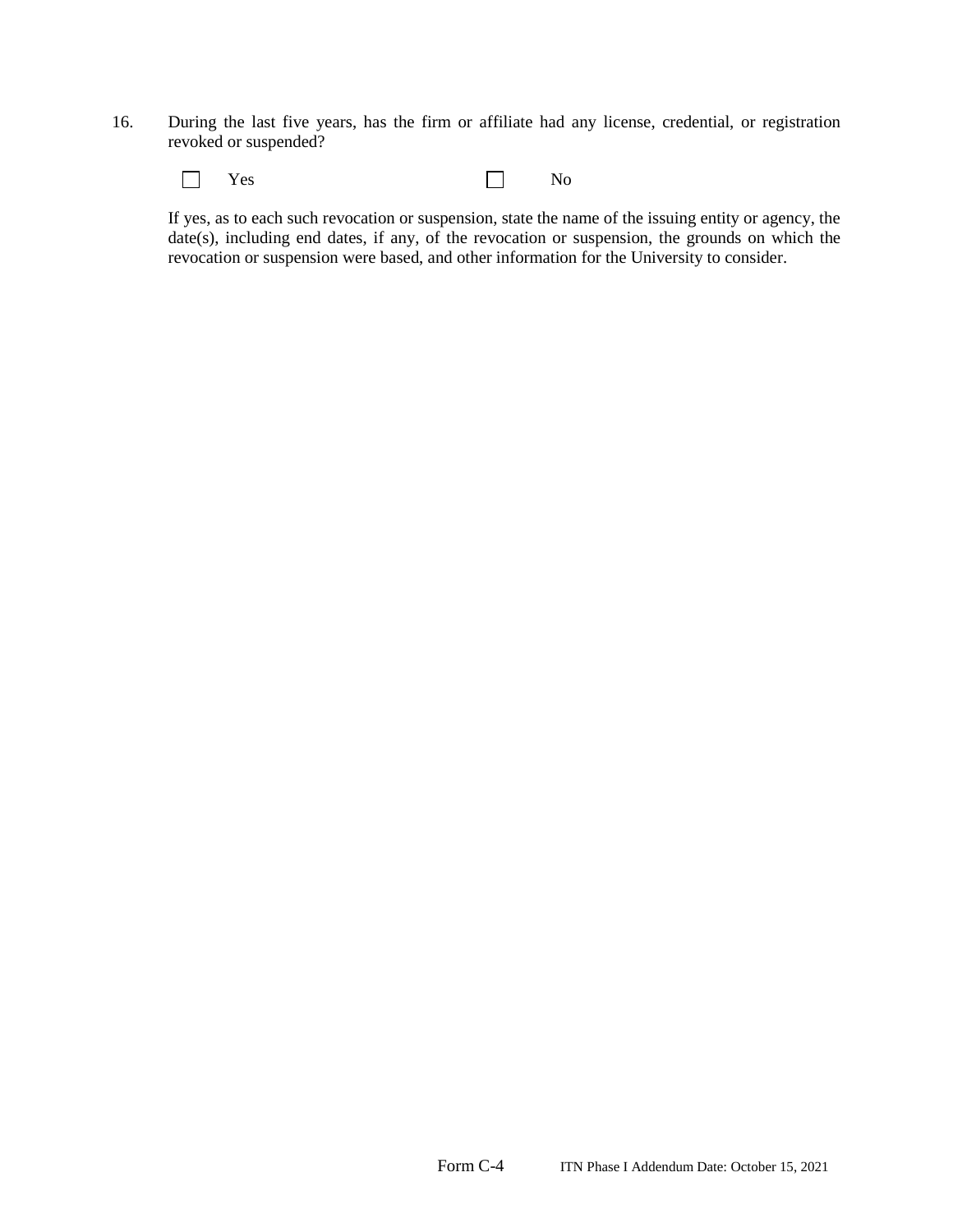Under penalty of perjury, I certify that the foregoing is true and correct, and that I am the firm's authorized representative:

| D<br> |  |  |  |
|-------|--|--|--|
|       |  |  |  |

Print Name:

Title:

Date: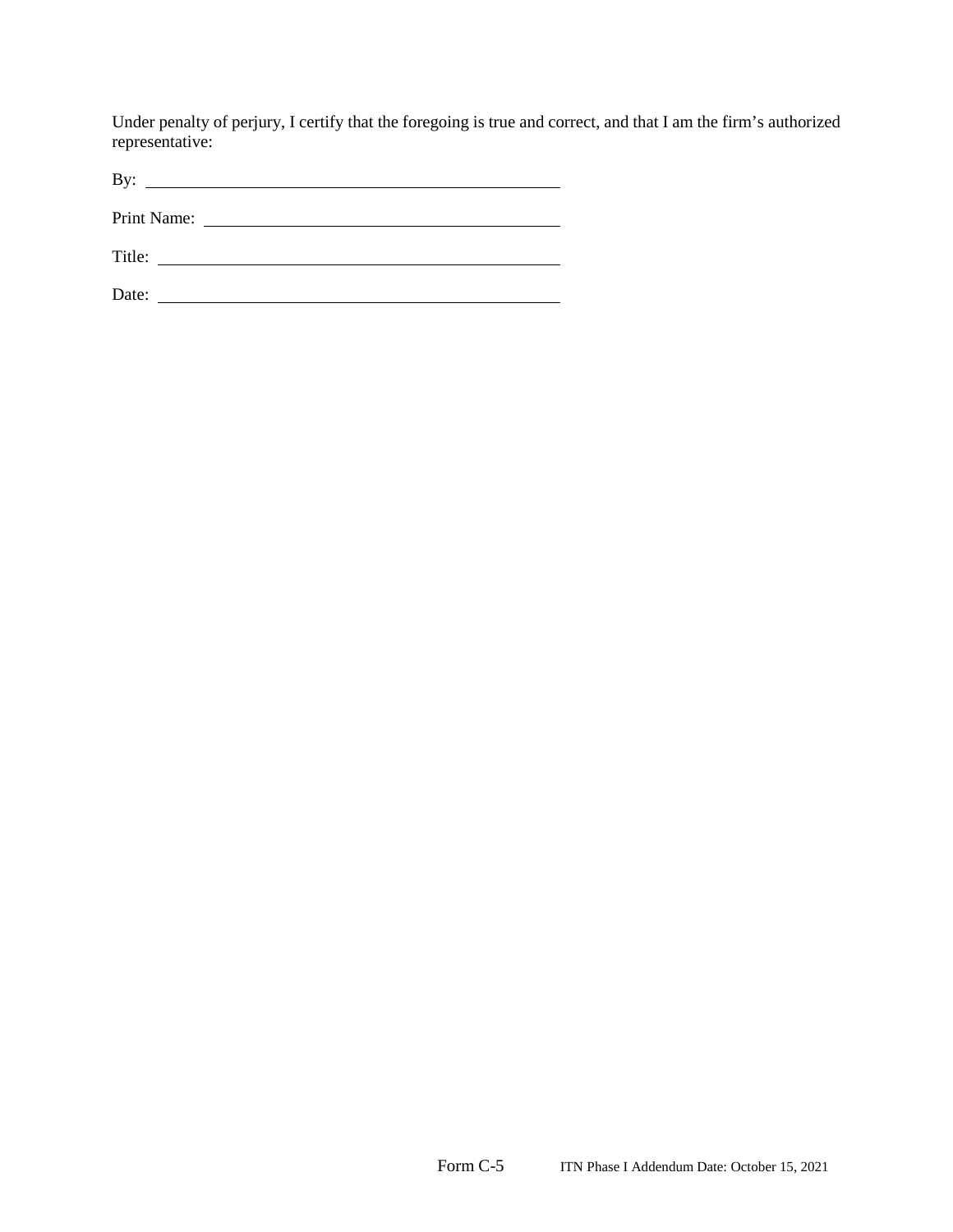#### **FORM D**

#### **CERTIFICATION OF RESPONSIVENESS; PASS/FAIL REQUIREMENTS**

#### **INSTRUCTIONS:**

(a) Submit one copy of  $\overline{Form D}$  for the Respondent.

The undersigned certifies on behalf of \_\_\_\_\_\_\_\_\_\_\_\_\_\_\_\_\_\_\_\_\_\_\_\_\_\_\_\_\_\_\_\_, that:

(*Name of entity making certification*)

[*check each of the following boxes that applies*]

The SOQ contains all of the Volume 1 Information, Volume 2 Information and Volume 3 Information (including all completed Forms) or to a relevant placeholder in accordance with Section 4.3.4 (Placeholders) of the ITN Phase I.

Neither the Respondent, nor any other entity that has submitted  $\overline{Form C}$  (Certification) as required  $\perp$ by the ITN, has been disqualified, removed, is currently debarred or suspended, or is a party to an agreement for voluntary exclusion, from performing or bidding on work for the United States federal government, the State of Florida or any other state or territory of the United States, or any governmental entity, instrumentality or authority where such disqualification, removal, debarment, suspension, or voluntary exclusion would preclude selection and award under the laws of the State of Florida.

П The information disclosed in any Form C (Certification) does not materially adversely affect the Respondent's ability to carry out the Project responsibilities potentially allocated to it.

The Respondent has provided evidence that it can comply with the Project's bonding requirements  $\Box$ by providing a letter in accordance with the requirements in Volume 3, Section 3.7 (Surety Letter).

Signature:

Title:

Date: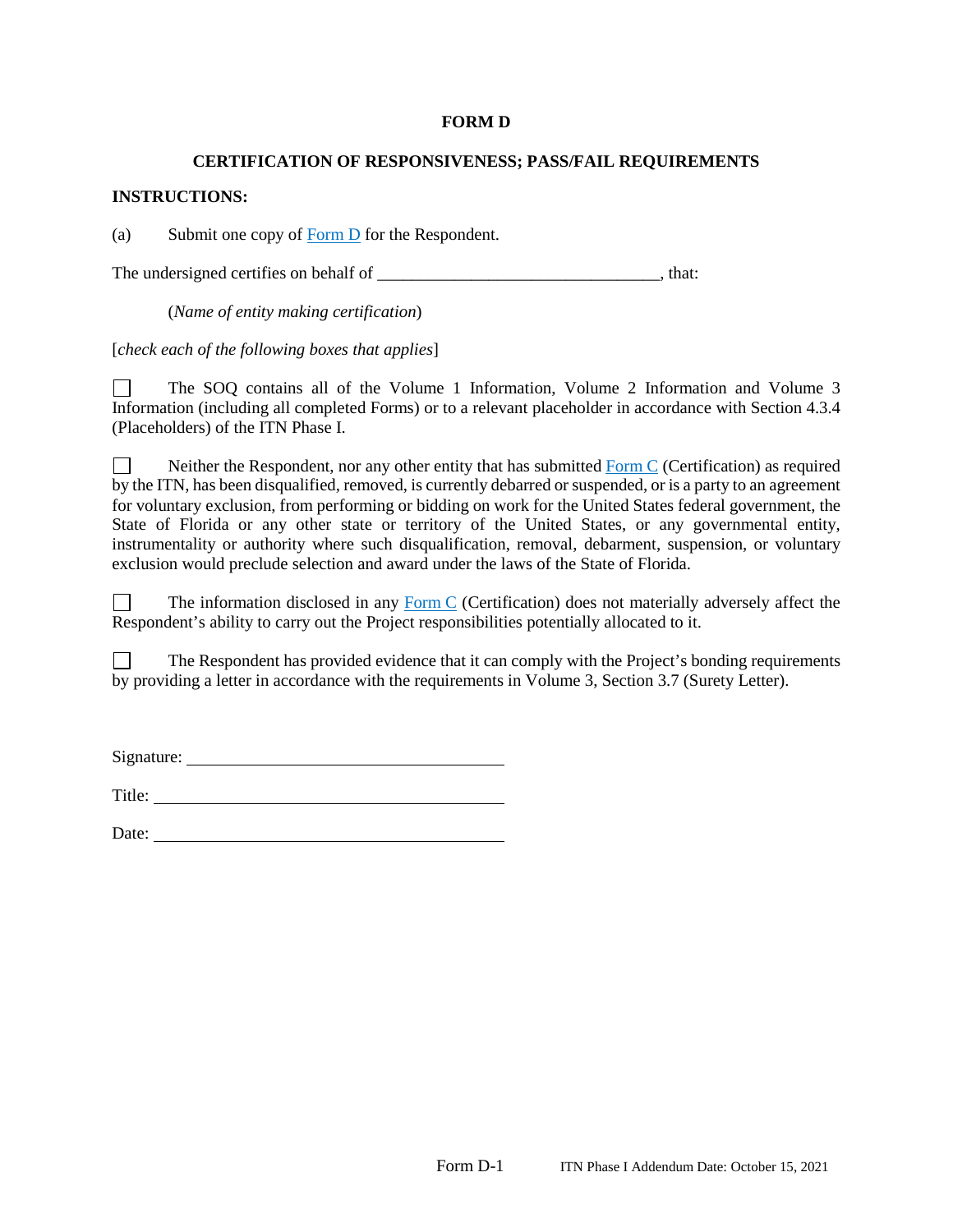## **FORM E**

## **ITN QUESTIONS**

## **INSTRUCTIONS:**

- (a) Submit one copy of Form E for each set of ITN Questions being submitted by the Respondent.
- (b) Submit this form in English (United States) and in Microsoft® Word file format.

### **NAME OF RESPONDENT:**

**Address: Telephone Number: E-mail Address:** 

**Date:** 

| No. | <b>ITN Phase</b><br><b>1 Section</b> | <b>Category</b> | <b>Issue Topic</b>   | <b>ITN Question</b>                                                     |
|-----|--------------------------------------|-----------------|----------------------|-------------------------------------------------------------------------|
|     | 3.3                                  |                 | <b>ITN</b> Questions | May respondents submit two-part questions pertaining to the same topic? |
|     |                                      |                 |                      |                                                                         |
|     |                                      |                 |                      |                                                                         |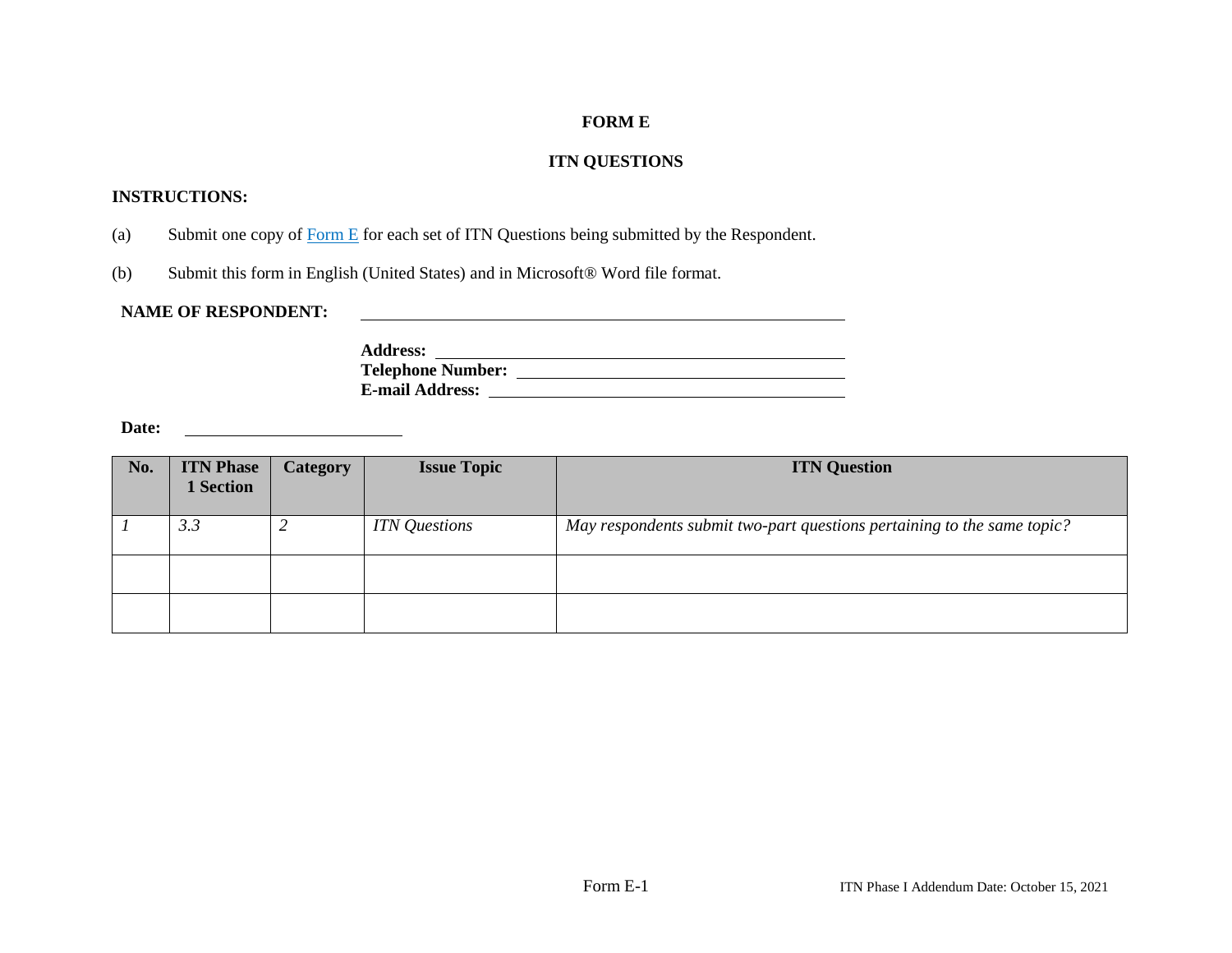## **FORM F-1**

## **KEY PERSONNEL RESUME FORM**

| <b>Key Personnel Position</b> | [Insert title here]                                                                                                    |                                                                              |
|-------------------------------|------------------------------------------------------------------------------------------------------------------------|------------------------------------------------------------------------------|
| <b>Project</b>                | Project Name / Employer Name                                                                                           |                                                                              |
| <b>Experience</b><br>#1       | Project Description                                                                                                    |                                                                              |
|                               | <b>Position Title</b>                                                                                                  |                                                                              |
|                               | Time in this position                                                                                                  | From $(year)$ (month) to<br>(year) (month) equals total of<br>$years$ months |
|                               | Detailed description of project responsibilities for this position title                                               |                                                                              |
|                               | Explanation regarding the relevance of this experience to the minimum<br>qualifications for the Key Personnel position |                                                                              |
|                               |                                                                                                                        |                                                                              |
| Project                       | Project Name / Employer Name                                                                                           |                                                                              |
| <b>Experience</b><br>#2       | Project Description                                                                                                    |                                                                              |
|                               | <b>Position Title</b>                                                                                                  |                                                                              |
|                               | Time in this position                                                                                                  | From $(year)$ (month) to<br>(year) (month) equals total of<br>$years$ months |
|                               | Detailed description of project responsibilities for this position title                                               |                                                                              |
|                               | Explanation regarding the relevance of this experience to the minimum<br>qualifications for the Key Personnel position |                                                                              |
|                               |                                                                                                                        |                                                                              |
|                               | [Copy and paste as needed to demonstrate additional project experience]                                                |                                                                              |
|                               |                                                                                                                        |                                                                              |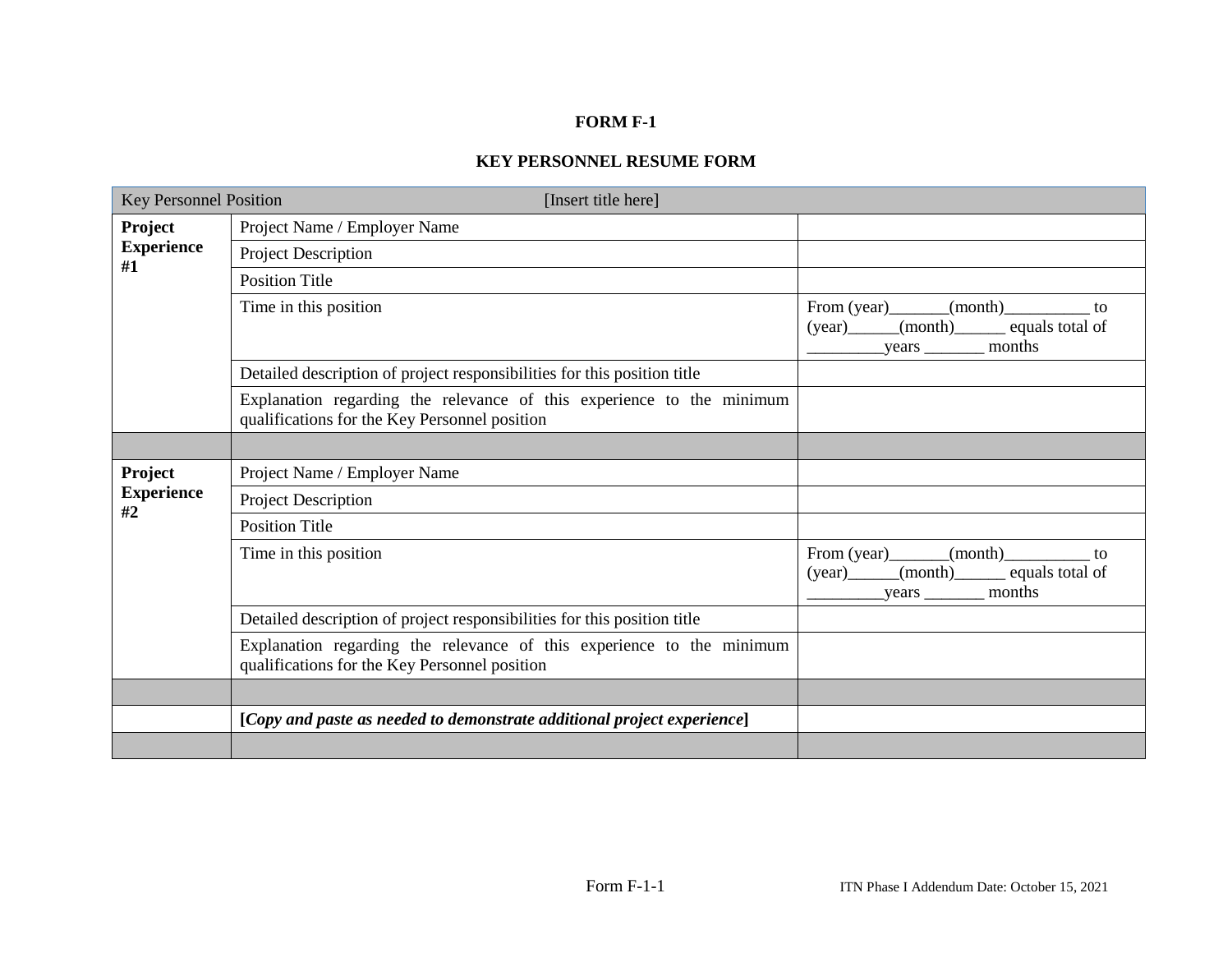| Summary of<br><b>Experience</b>                            | Total number of years and months of experience in a position relevant to<br>experience required for the Key Personnel position, including any University<br>related projects, expressly addressing those pertaining to alternative project<br>delivery any other relevant experience, including, if applicable, any experience<br>on conventional project delivery or alternative project delivery of projects of<br>similar size, scope, and complexity. | [Insert cumulative total years and months of<br>experience as demonstrated by the above<br>experience that are applicable to the Key<br><b>Personnel position.</b> ] |  |  |  |
|------------------------------------------------------------|-----------------------------------------------------------------------------------------------------------------------------------------------------------------------------------------------------------------------------------------------------------------------------------------------------------------------------------------------------------------------------------------------------------------------------------------------------------|----------------------------------------------------------------------------------------------------------------------------------------------------------------------|--|--|--|
|                                                            |                                                                                                                                                                                                                                                                                                                                                                                                                                                           |                                                                                                                                                                      |  |  |  |
| <b>Education</b>                                           |                                                                                                                                                                                                                                                                                                                                                                                                                                                           |                                                                                                                                                                      |  |  |  |
| <b>Registration /</b><br>Licensing<br><b>Certification</b> |                                                                                                                                                                                                                                                                                                                                                                                                                                                           |                                                                                                                                                                      |  |  |  |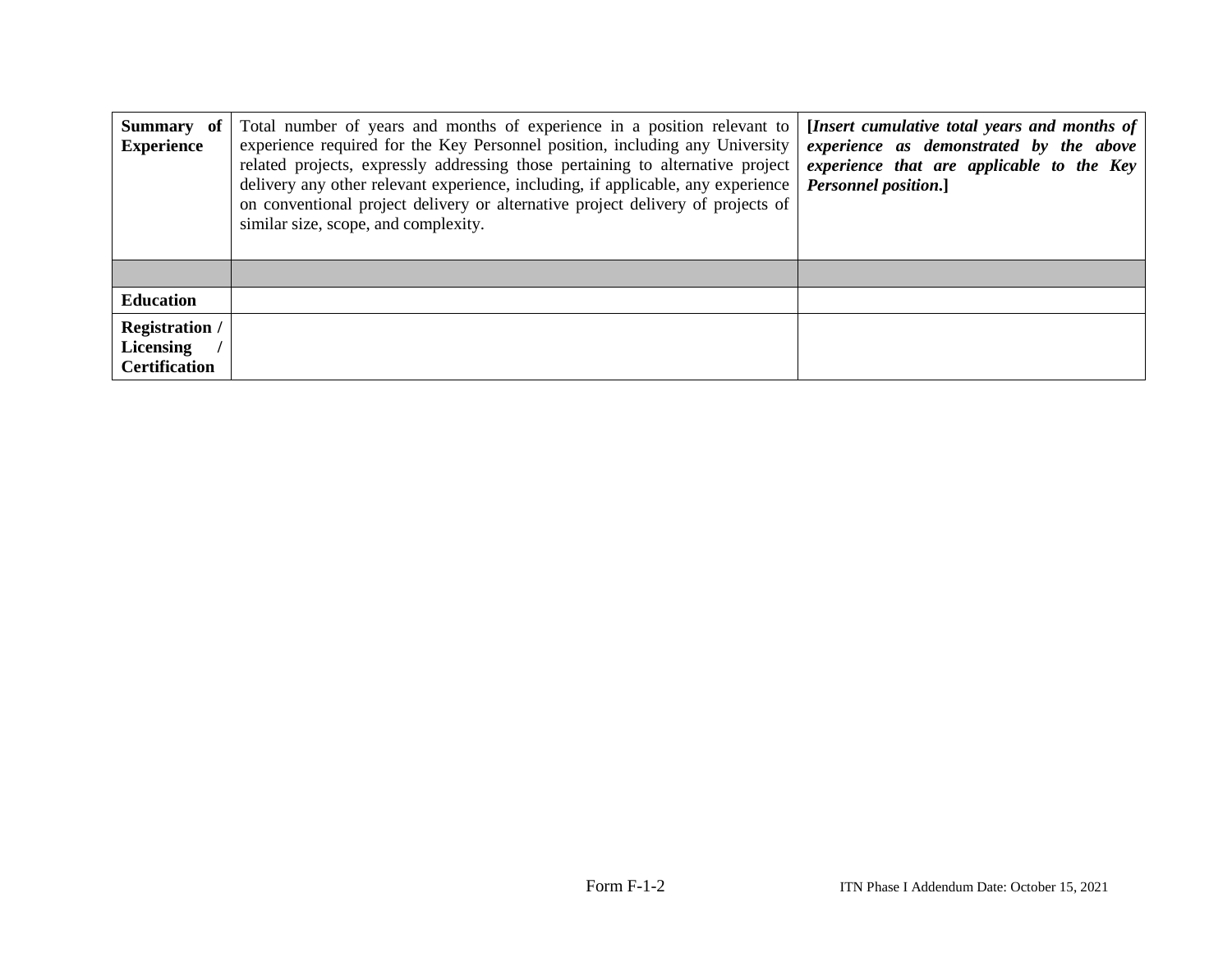### **FORM F-2**

### **KEY PERSONNEL REFERENCES**

#### **INSTRUCTIONS:**

- (a) Submit one Form F-2 for each of the Key Personnel.
- (b) For each Key Personnel listed in Form  $F-1$  submit the contact information of the entity that is the project's owner familiar with the Key Personnel's experience.
- (c) No reference may be used who has a conflict of interest.
- (d) Verify each reference's contact information in advance of SOQ submission.
- (e) Each of the three references: (i) shall be from at least two different projects; and (ii) may include two references in relation to the same project.
- (f) Submit this form in Microsoft® Word format and searchable PDF format.

### **NAME OF RESPONDENT:**\_\_\_\_\_\_\_\_\_\_\_\_\_\_\_\_\_\_\_\_\_\_\_\_\_\_\_\_\_\_\_\_\_\_\_\_\_\_\_\_\_\_\_\_\_\_\_\_\_\_\_\_\_\_

| <b>Position</b>                                                                                                       | <b>Name of Individual</b>                                       |
|-----------------------------------------------------------------------------------------------------------------------|-----------------------------------------------------------------|
| Development Entity's Project Manager                                                                                  |                                                                 |
| EPC/Design-Build Project Manager                                                                                      |                                                                 |
| <b>Construction Manager</b>                                                                                           |                                                                 |
| O&M Manager                                                                                                           |                                                                 |
| <b>Financing Manager</b>                                                                                              |                                                                 |
| <b>REFERENCES FOR KEY PERSONNEL(1)</b>                                                                                |                                                                 |
| Name of individual proposed as [Title]                                                                                |                                                                 |
| <b>Key Personnel - Reference 1</b>                                                                                    |                                                                 |
| Name of the project (including project ID number, if  <br>known) on which the reference worked with the<br>individual | $[$ e.g. Project xyz; 12345; location $]$                       |
| Name of reference                                                                                                     |                                                                 |
| Reference's employer                                                                                                  | [e.g. Office of Procurement Services; University<br>of Florida] |
| Reference's title/position                                                                                            | [e.g. Director; Office of Procurement Services]                 |
| Reference's contact number (2)                                                                                        |                                                                 |
| Reference's address                                                                                                   |                                                                 |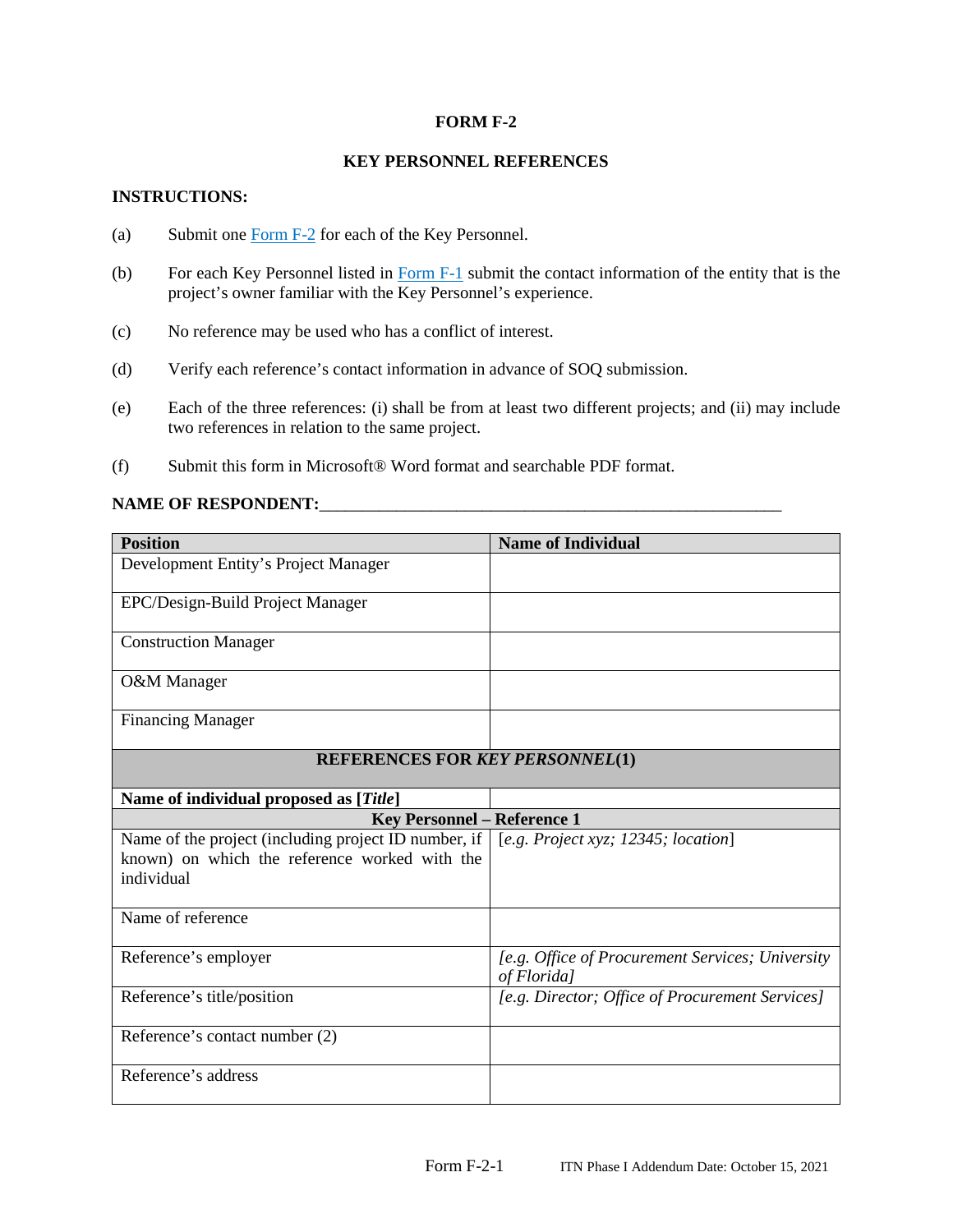| <b>Key Personnel - Reference 2</b>                              |
|-----------------------------------------------------------------|
| [e.g. Project xyz; 12345; location]                             |
|                                                                 |
| [e.g. Office of Procurement Services; University<br>of Florida] |
| [e.g. Director; Office of Procurement Services]                 |
|                                                                 |
|                                                                 |
|                                                                 |
| <b>Key Personnel - Reference 3</b>                              |
| [e.g. Project xyz; 12345; location]                             |
|                                                                 |
| [e.g. Office of Procurement Services; University<br>of Florida] |
| [e.g. Director; Office of Procurement Services]                 |
|                                                                 |
|                                                                 |
|                                                                 |
|                                                                 |

**NOTES**:

(1) All responses to be provided without line breaks and separated by semicolons, commas or periods to the extent necessary. (2) Provide a phone or cell number. For international phone numbers, include the full dialing code for calling from the

United States including dates and times for contact.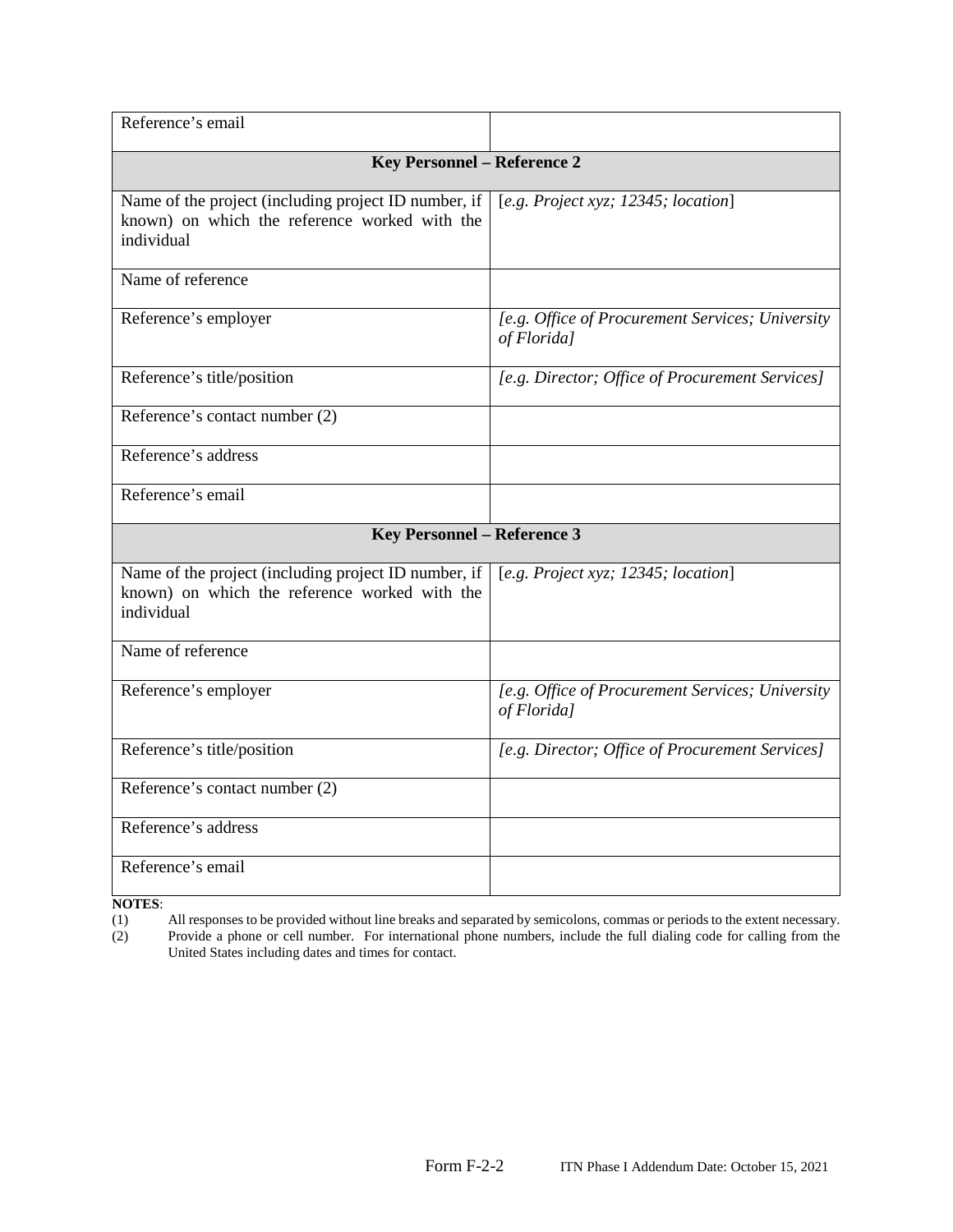## **FORM G-1**

## **PROJECT DEVELOPMENT QUALIFICATIONS**

## **INSTRUCTIONS:**

(a) List no more than three projects for each of the Lead Construction Contractor, the Lead Design Contractor and each Equity Member (but not any Nominated Subcontractors or Nominated Subconsultants) that meet all of the following threshold requirements. If the Lead Construction Contractor is a joint venture, the project can be from any of the members of the Lead Construction Contractor. Please provide one Form G-1 for the entire Respondent (listing the Lead Design Contractor's projects first, followed by the Lead Construction Contractor's projects, then followed by the Equity Members' projects).

(i) CHP utility, combined cycle power plant, cogeneration facility, district energy system, biomass facility or similar type of utility related infrastructure, similar in scope and size to the Project, one of which must be a CHP or combined cycle power plant;

(ii) project located in the U.S. or Canada;

(iii) construction ongoing or completed within the last ten years or project terminated within the last ten years; and

(iv) the Lead Design Contractor is/was responsible for 30% of the design work (by value), the Lead Construction Contractor is/was responsible for at least 30% of the construction work (by value) or the Equity Member was responsible for at least 10% of the equity, as applicable. This includes where 30% of the design work has been performed for owners.

(b) Attach a maximum one page narrative description for each project listed. The description should, at minimum, give an overview of the project, describe the type/sector of infrastructure involved, explain why the experience the Lead Construction Contractor, the Lead Design Contractor or the Equity Member, as applicable, gained on the project is relevant to the Project.

(c) Submit this form in Microsoft® Word format and searchable PDF format.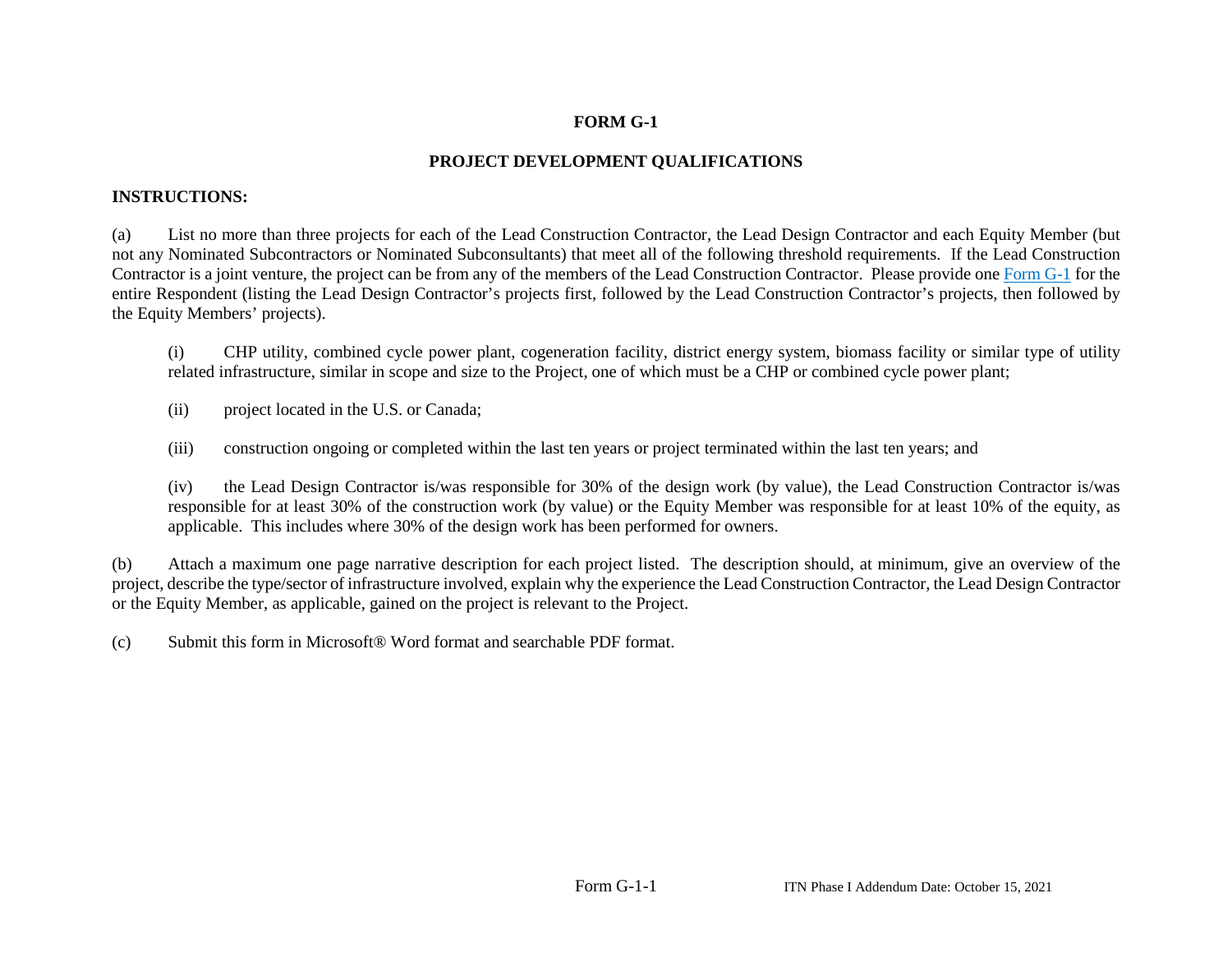| <b>ENTITY</b>                                                                    | <b>OWNER</b><br><b>INFORMATION</b> | <b>PROJECT</b><br><b>NAME AND</b><br><b>LOCATION</b>                   | <b>PROJECT</b><br><b>STRUCTURE</b>                                       | <b>PROJECT COST</b><br>$(1)$ $(2)$ | <b>START/END</b><br>DATES &<br>DURATION,<br>DELAYS $(3)$                                 | $%$ OF<br><b>WORKS</b><br><b>COMPLETED</b><br>BY 06/30/2021 | <b>LEVEL OF</b><br><b>COMPANY'S</b><br><b>PARTICIPATION</b><br>(4) |
|----------------------------------------------------------------------------------|------------------------------------|------------------------------------------------------------------------|--------------------------------------------------------------------------|------------------------------------|------------------------------------------------------------------------------------------|-------------------------------------------------------------|--------------------------------------------------------------------|
| [Lead Design]<br>Contractor/Lead<br>Construction<br>Contractor/Equity<br>Member] | [University of<br>Florida]         | <b>IUF</b> Central<br><b>Energy Plant</b><br>Project, Florida,<br>U.S. | [CMGC,<br>Progressive DB,<br>DBF, DBFOM,<br>$DBFM/O$ , or<br><b>DBOM</b> | USD<br>1\$                         | [January 2015 to<br>April 31, 2017 (2)<br>yrs. 3 months), 3<br>months of delay<br>total] | $150\%$                                                     | $[$400,000 / 25\%$ -<br>Thermal Piping]                            |
| 1.                                                                               |                                    |                                                                        |                                                                          |                                    |                                                                                          |                                                             |                                                                    |
| 2.                                                                               |                                    |                                                                        |                                                                          |                                    |                                                                                          |                                                             |                                                                    |
| 3.                                                                               |                                    |                                                                        |                                                                          |                                    |                                                                                          |                                                             |                                                                    |

#### **NOTES:**

General: Specifically annotate pre-development activities, as and where relevant with the accompanying narrative.

- (1) Project Cost should be in nominal dollars for the year of expenditure. Identify exchange rates of amount in other currencies using the exchange rate as of July 1, 2021, including the rate used and source thereof as a footnote on this Form.
- (2) Project Cost means the total construction cost budgeted or, if the project is complete, the total construction cost of the completed project.
- (3) This is the original contracted end date (or for design activities only, the original, contracted end date for design activities), the actual end/completion date (or for design activities only, the original, contracted end date for design activities), and the number of delay days, if any, that were excused under the terms of the relevant project agreement (or, for design activities only, design contract under the project agreement).
- (4) Show relevant company's participation in terms of money and percentage of work or equity participation, as applicable. Include a brief summary of the role the company played in the listed project scope of work.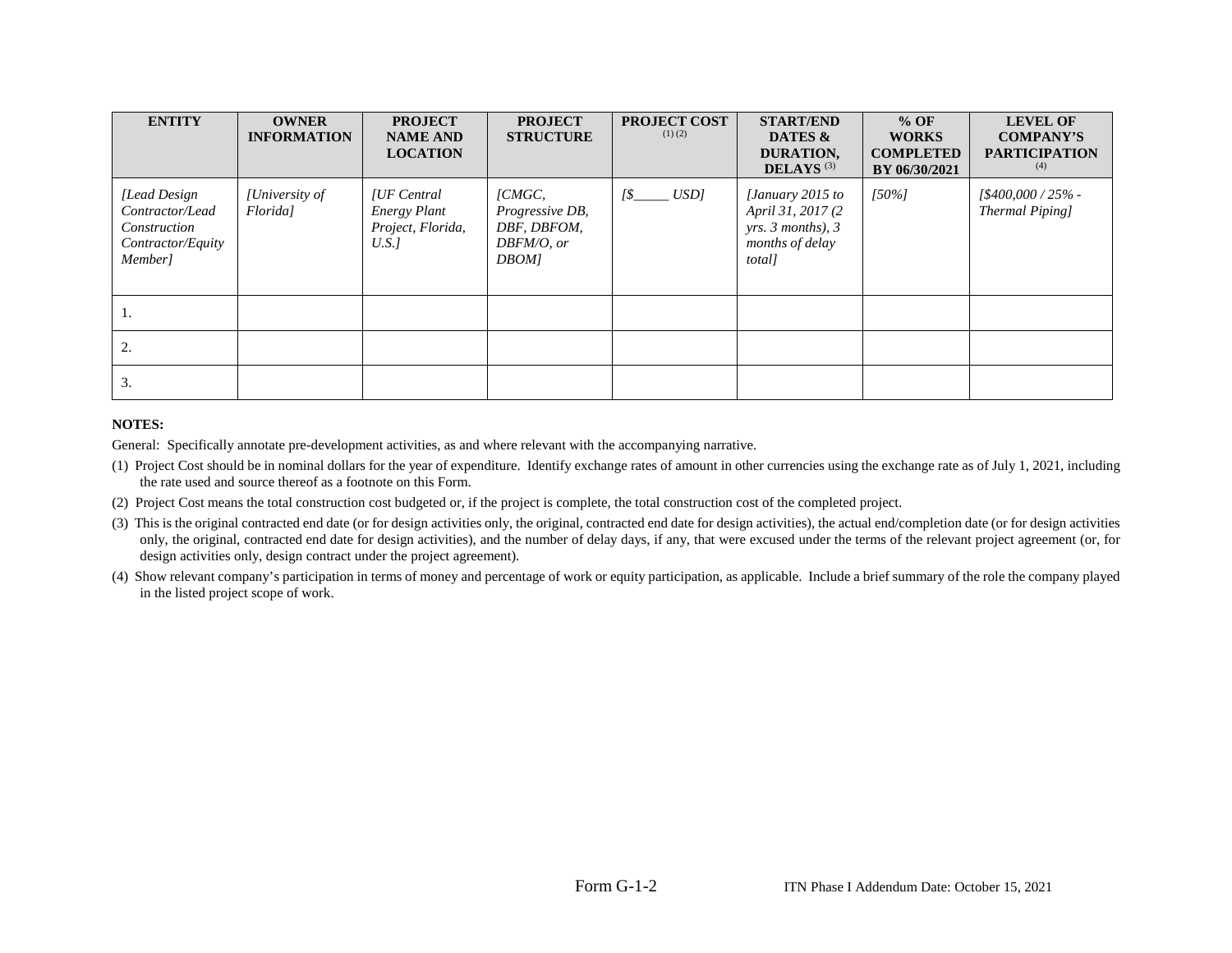## **FORM G-2**

## **TECHNICAL QUALIFICATIONS – CONSTRUCTION**

## **EXPERIENCE OF THE LEAD CONSTRUCTION CONTRACTOR OR NOMINATED SUBCONTRACTOR IN THE CONSTRUCTION OF THE PROJECT**

## **INSTRUCTIONS:**

(a) List the experience of the Lead Construction Contractor or its Nominated Subcontractor. Please provide one Form G-2 encompassing the Lead Construction Contractor and each of its Nominated Subcontractors.

(b) List no more than three projects for each of the Lead Construction Contractor and each of its Nominated Subcontractors on Form G-2 (of which at least three must be in the U.S. or Canada) in which the Lead Construction Contractor or its Nominated Subcontractor's work involved a CHP utility, combined cycle power plant, cogeneration facility, district energy system, biomass facility or similar type of utility related infrastructure, similar in scope and size to the Project, one of which must be a CHP or combined cycle power plant, and each of which have been completed in the last 10 years or are currently in actual construction. The Lead Construction Contractor or its Nominated Subcontractor must have a minimum 30% of the ultimate responsibility for the construction. If the Lead Construction Contractor is a joint venture, the experience must be from joint ventures that will perform at least 30% of the ultimate responsibility for the construction work on the Project.

(c) Attach a maximum one page narrative description for each project listed. The description should, at minimum, give an overview of the project, describe the type/sector of infrastructure involved, explain why the experience the Lead Construction Contractor or its Nominated Subcontractor gained on the project is relevant to the Project, highlighting similarities in project design and/or construction.

(d) Submit this form in Microsoft® Word format and searchable PDF format.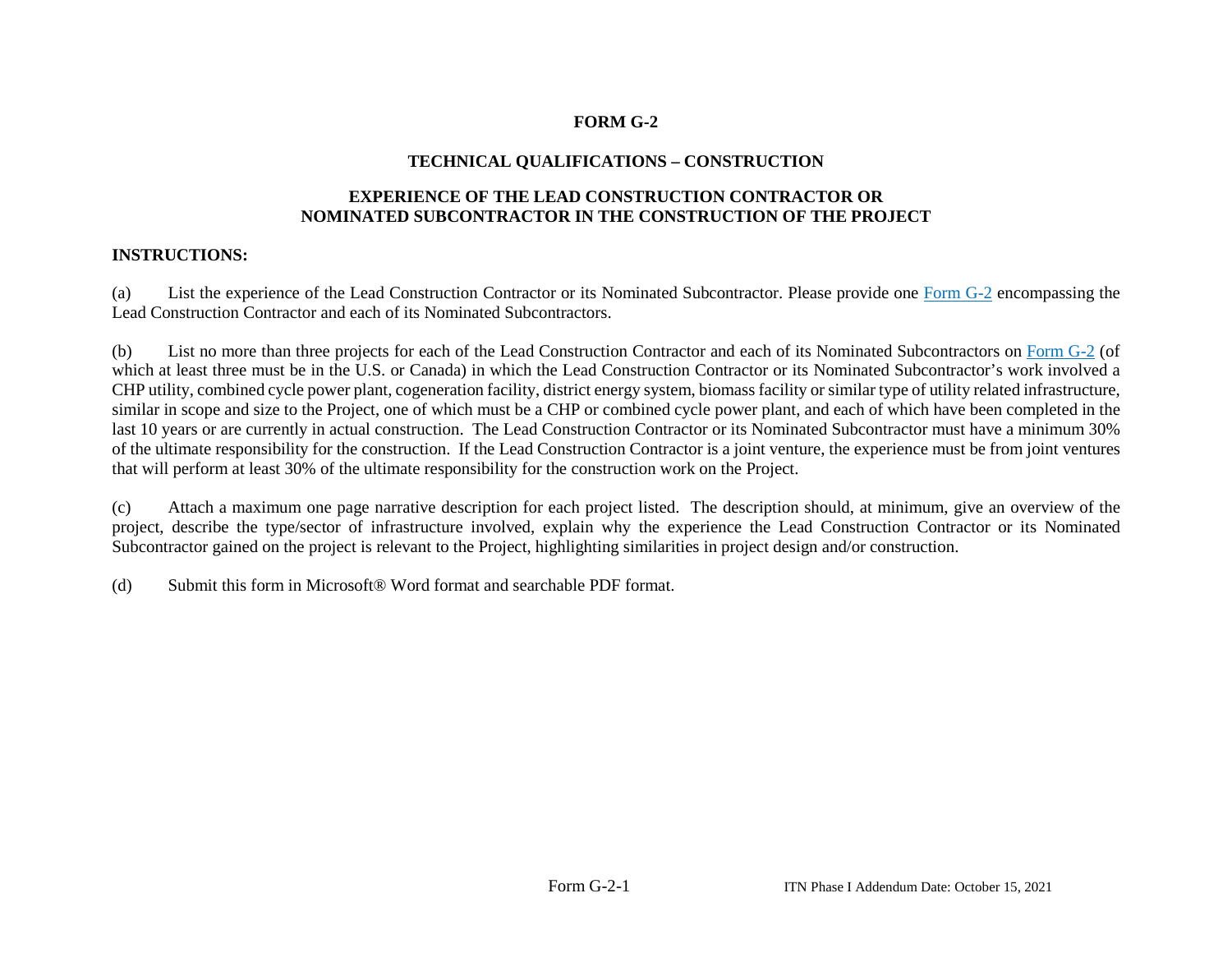| <b>COMPANY</b><br><b>NAME</b>                 | <b>OWNER</b><br><b>INFORMATION</b> | <b>PROJECT</b><br><b>NAME AND</b><br><b>LOCATION</b>              | <b>PROJECT</b><br><b>STRUCTURE</b> | PROJECT COST<br>$(1)$ $(2)$ | <b>START/END</b><br>DATES &<br>DURATION,<br>DELAYS $(3)$                                 | $%$ OF<br><b>WORKS</b><br><b>COMPLETED</b><br>BY 06/30/2021 | <b>LEVEL OF</b><br><b>COMPANY'S</b><br><b>PARTICIPATION</b><br>(4)(5) |
|-----------------------------------------------|------------------------------------|-------------------------------------------------------------------|------------------------------------|-----------------------------|------------------------------------------------------------------------------------------|-------------------------------------------------------------|-----------------------------------------------------------------------|
| Sample entry<br>[Energy Partners,<br>$Inc.$ . | [University of<br><i>Floridal</i>  | [UF Central]<br><b>Energy Plant</b><br>Project, Florida,<br>U.S.1 | [DBB, or other<br>structure]       | USD                         | [January 2015 to<br>April 31, 2017 (2)<br>yrs. 3 months), 3<br>months of delay<br>total] | $[50\%]$                                                    | $1\frac{$400,000}{25\%}$ -<br>Thermal Piping]                         |
| 1.                                            |                                    |                                                                   |                                    |                             |                                                                                          |                                                             |                                                                       |
| 2.                                            |                                    |                                                                   |                                    |                             |                                                                                          |                                                             |                                                                       |
| 3.                                            |                                    |                                                                   |                                    |                             |                                                                                          |                                                             |                                                                       |

#### **NOTES:**

General: Specifically annotate "progressive" approaches, as and where relevant with the accompanying narrative.

- (1) Project Cost should be in nominal dollars for the year of expenditure. Identify exchange rates of amount in other currencies using the exchange rate as of July 1, 2021, including the rate used and source thereof as a footnote on this Form.
- (2) Project Cost means the total construction cost budgeted or, if the project is complete, the total construction cost of the completed project.
- (3) See note (5); include within the narrative the original, contracted end date, the actual end/completion date, and explanation as to what number of the delay days, if any, were excused under the terms of the relevant project agreement (with accompanying contextual information).
- (4) Show the company's participation in terms of money and percentage of work. Include a brief summary of the role the company played in the listed project scope of work.

(5) Attach a maximum one page narrative for each project listed.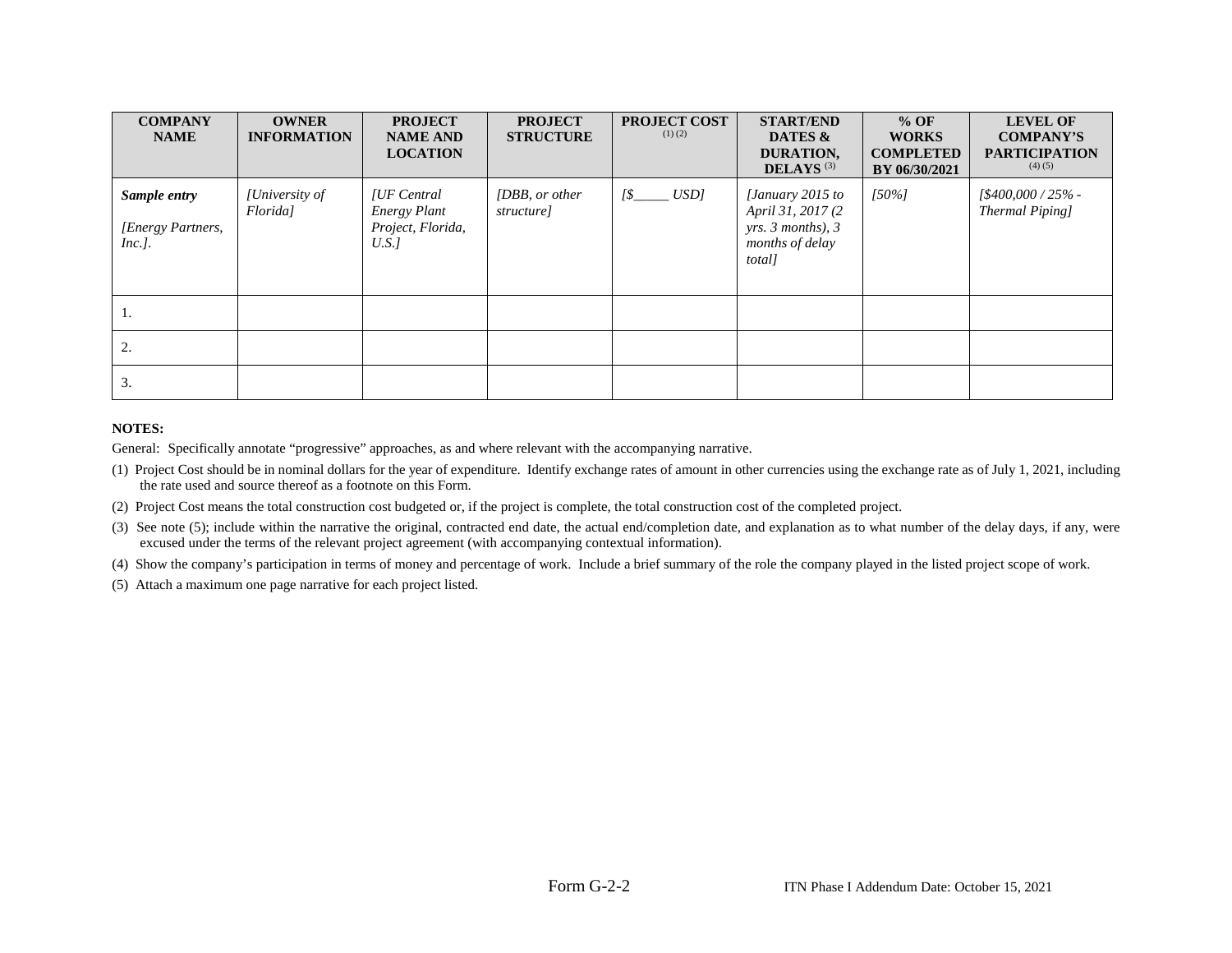## **FORM G-3**

## **TECHNICAL QUALIFICATIONS – DESIGN**

## **EXPERIENCE OF THE LEAD ENGINEER FIRM OR NOMINATED SUBCONSULTANT IN THE DESIGN AND ENGINEERING OF THE PROJECT**

## **INSTRUCTIONS:**

- (a) List the experience of the Lead Design Contractor or its Nominated Subcontractor. Please provide one Form G-3 encompassing the Lead Design Contractor and each of its Nominated Subcontractors.
- (b) List no more than three projects for each of the Lead Design Contractor and each of its Nominated Subcontractors on Form G-3 (of which at least three must be in the U.S. or Canada) in which the design and engineering work of the Lead Design Contractor and each of its Nominated Subcontractors, involved utility infrastructure that achieved final design in five years or less. For the purposes of this paragraph (b), final design is achieved when the last plans are released for construction and are approved or accepted by the owner. The Lead Design Contractor or its Nominated Subcontractor must have held a minimum 30% of the ultimate responsibility for the listed design and engineering work. The Lead Design Contractor or its Nominated Subcontractor may include experience performing design and engineering work for owners that meets such criteria. If the Lead Design Contractor is a joint venture, the experience must be from joint venturers that will perform at least 30% of the potential design and engineering work for the Project.
- (c) Attach a maximum one page narrative description for each project listed. The description should, at a minimum, give an overview of the project, describe the type/sector of infrastructure involved, explain why the experience the Lead Design Contractor or its Nominated Subcontractor gained on the project is relevant to the Project, highlighting similarities in project design and/or construction.
- (d) Submit this form in Microsoft® Word format and searchable PDF format.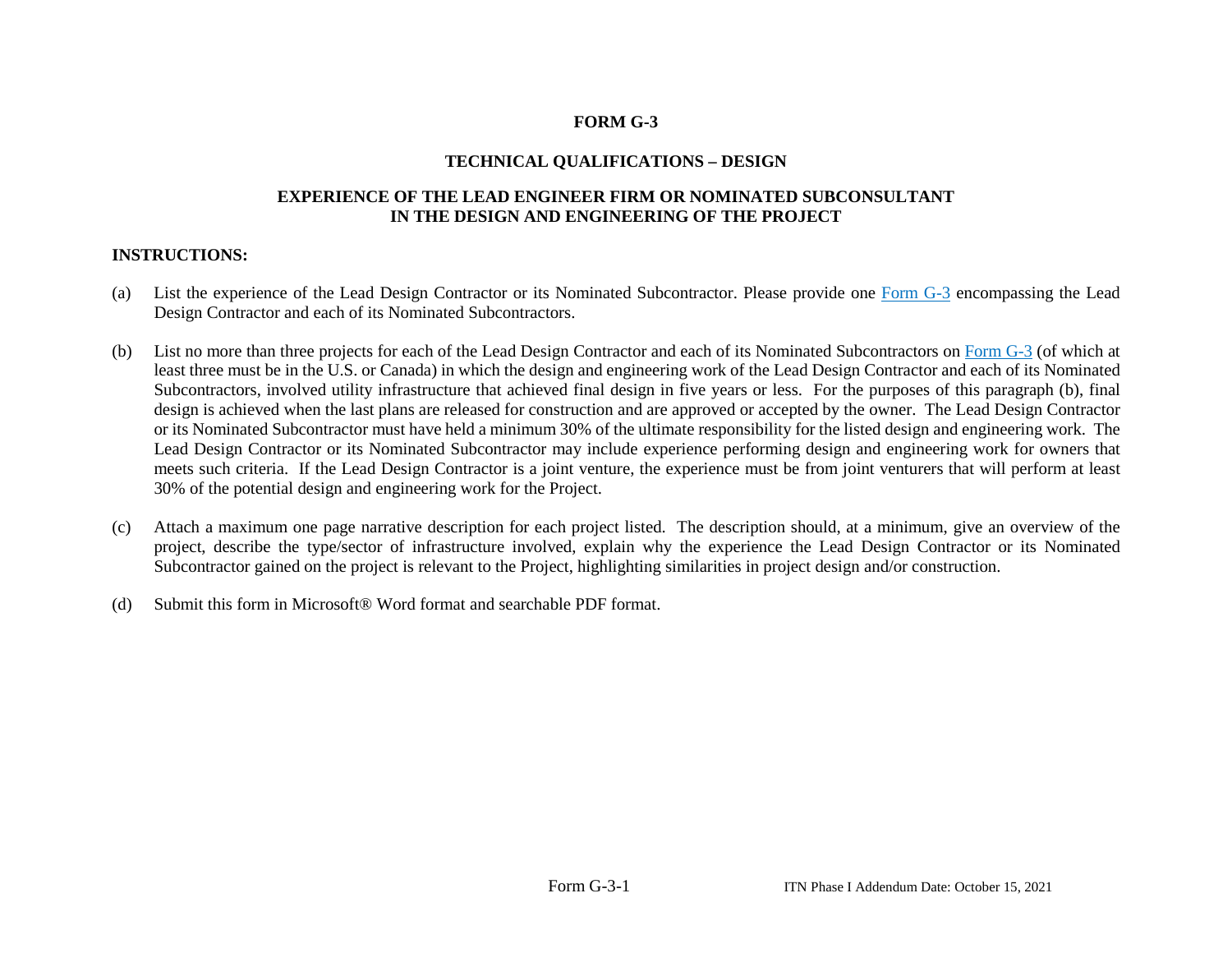| <b>COMPANY</b><br><b>NAME</b>                 | <b>OWNER</b><br><b>INFORMATION</b> | <b>PROJECT</b><br><b>NAME AND</b><br><b>LOCATION</b>             | <b>PROJECT</b><br><b>STRUCTURE</b> | <b>PROJECT</b><br>$\text{COST}^{(1)(2)}$ | <b>START/END</b><br>DATES &<br>DURATION,<br><b>DELAYS</b> <sup>(3)</sup>               | % OF WORKS<br><b>COMPLETED BY</b><br>06/30/2021 | <b>LEVEL OF</b><br><b>COMPANY'S</b><br>PARTICIPATION <sup>(4)(5)</sup> |
|-----------------------------------------------|------------------------------------|------------------------------------------------------------------|------------------------------------|------------------------------------------|----------------------------------------------------------------------------------------|-------------------------------------------------|------------------------------------------------------------------------|
| Sample entry<br>[Example]<br>Designers, Inc.] | [University of<br>Florida]         | [UF Central<br><b>Energy Plant</b><br>Project, Florida,,<br>U.S. | [DBB, or other<br>structure]       | $[$$ <sub>_____</sub> $USD]$             | [March $2014/$<br>June 2017 (2)<br>yrs. 3<br>months); $3$<br>months of<br>delay total] | $1100\%$ by June<br>2017]                       | [\$14,000 / 70% - Lead<br>Designer for Thermal<br>Piping]              |
|                                               |                                    |                                                                  |                                    |                                          |                                                                                        |                                                 |                                                                        |
| 2.                                            |                                    |                                                                  |                                    |                                          |                                                                                        |                                                 |                                                                        |
| 3.                                            |                                    |                                                                  |                                    |                                          |                                                                                        |                                                 |                                                                        |

#### **NOTES**:

General: Specifically annotate alterative project delivery activities, as and where relevant with the accompanying narrative.

- (1) Project Cost should be in nominal dollars for the year of expenditure. Identify exchange rates of amount in other currencies using the exchange rate as of July 1, 2021, including the rate used and source thereof as a footnote on this Form.
- (2) Project Cost means the total construction cost budgeted or, if the project is complete, the total construction cost of the completed project.
- (3) See note (5); include within the narrative the original, contracted end date for design activities, the actual end/completion date for design activities, and explanation as to what number of the delay days, if any, were excused under the terms of the relevant design contract under the project agreement (with accompanying contextual information).
- (4) Show the company's participation in terms of money and percentage of work. Include a brief summary of the role the company played in the listed project.

(5) Attach a maximum one page narrative for each project listed.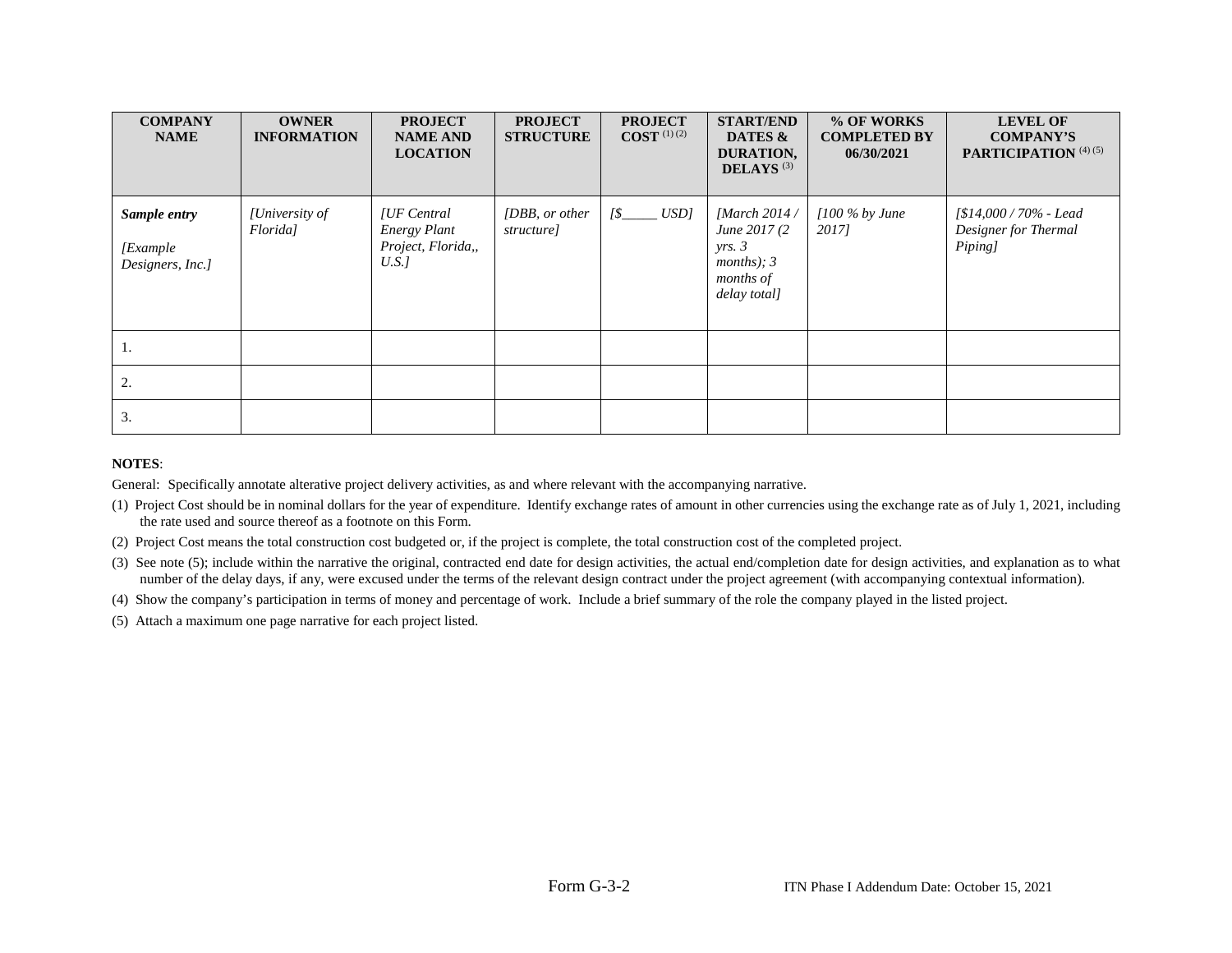## **FORM G-4**

## **TECHNICAL QUALIFICATIONS – O&M**

## **EXPERIENCE OF THE LEAD O&M CONTRACTOR IN THE O&M OF THE PROJECT**

## **INSTRUCTIONS:**

(a) List the experience of the Lead O&M Contractor or its Nominated Subcontractor. Please provide one Form G-4 encompassing the Lead O&M Contractor and each of its Nominated Subcontractors.

(b) List no more than three projects for the Lead O&M Contractor and each of its Nominated Subcontractors on Form G-4 (of which at least one must be in the U.S. or Canada) in which the Lead O&M Contractor or its Nominated Subcontractor work involved the operations, routine maintenance, major maintenance or lifecycle management of a CHP utility, combined cycle power plant, cogeneration facility, district energy system, biomass facility or similar type of utility related infrastructure, similar in scope and size to the Project, one of which must be a CHP or combined cycle power plant. The Lead O&M Contractor or its Nominated Subcontractor must have a minimum 30% of the ultimate responsibility for the relevant maintenance.

(c) Attach a maximum one page narrative description for each project listed. The description should, at minimum, give an overview of the project, describe the type/sector of infrastructure involved, explain why the experience the Lead O&M Contractor or its Nominated Subcontractor gained on the project is relevant to the Project, highlighting similarities in the maintenance services delivered.

(d) Submit this form in Microsoft® Word format and searchable PDF format.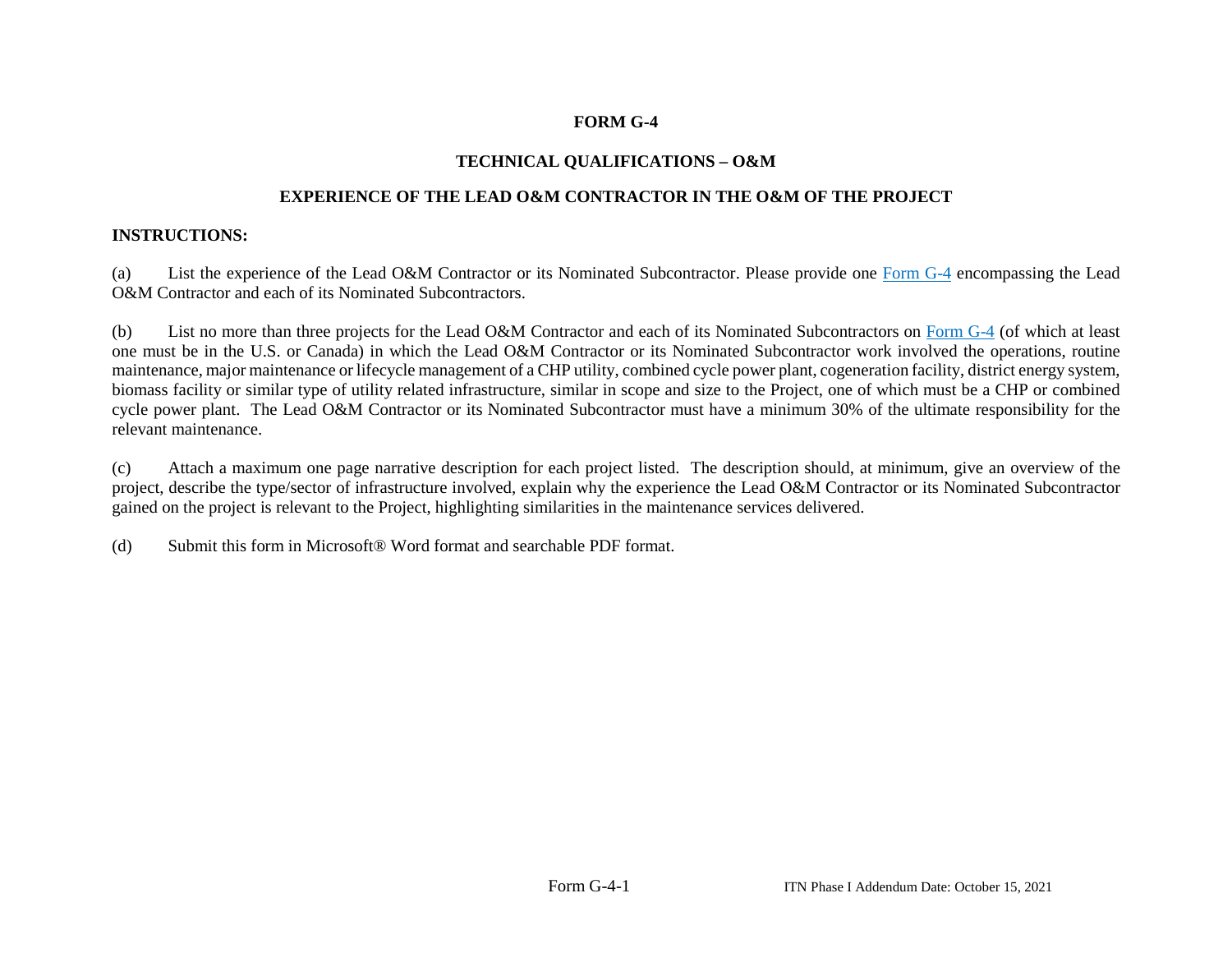| <b>COMPANY</b><br><b>NAME</b>                              | <b>OWNER</b><br><b>INFORMATION</b> | <b>PROJECT NAME</b><br><b>AND LOCATION</b>              | <b>PROJECT</b><br><b>STRUCTURE</b> | <b>PROJECT</b><br><b>COST</b> $(1)(2)$ | <b>START/END DATES</b><br>& DURATION,<br><b>DELAYS</b>                   | % OF WORKS<br><b>COMPLETED BY</b><br>06/30/2021 | <b>LEVEL OF COMPANY'S</b><br><b>PARTICIPATION</b> (3) (4) |
|------------------------------------------------------------|------------------------------------|---------------------------------------------------------|------------------------------------|----------------------------------------|--------------------------------------------------------------------------|-------------------------------------------------|-----------------------------------------------------------|
| Sample entry<br><i>[Maintenance</i><br>Specialists, Inc.]. | [University of<br>Florida]         | [UF Central Energy]<br>Plant Project,<br>Florida, U.S.1 | [DBB, or other<br>structure]       | $[$$ <sub>_____</sub> $USD]$           | $[June\ 2005\ to\ May$<br>2025 (June 2021) (20<br>$\gamma$ rs 0 months)] | $[75\%$ by June<br>20211                        | $1\$ 100,000/25% - Thermal<br>Piping]                     |
|                                                            |                                    |                                                         |                                    |                                        |                                                                          |                                                 |                                                           |
| ۷.                                                         |                                    |                                                         |                                    |                                        |                                                                          |                                                 |                                                           |
|                                                            |                                    |                                                         |                                    |                                        |                                                                          |                                                 |                                                           |

#### **NOTES**:

- (1) Project Cost should be in nominal dollars for the year of expenditure. Identify exchange rates of amount in other currencies using the exchange rate as of July 1, 2021, including the rate used and source thereof as a footnote on this Form.
- (2) Project Cost means the total maintenance cost budgeted or, if the maintenance is complete, the total maintenance cost of the completed maintenance services. In the case of a multi-year maintenance contract, Project Cost refers to the total budgeted value of maintenance services over all years including routine maintenance and major maintenance.
- (3) Show the Lead O&M Contractor or its Nominated Subcontractor's participation in terms of money and percentage of work. Include a brief summary of the role the Lead O&M Contractor or its Nominated Subcontractor played in the listed project scope of work.

(4) Attach a maximum one page narrative for each project listed.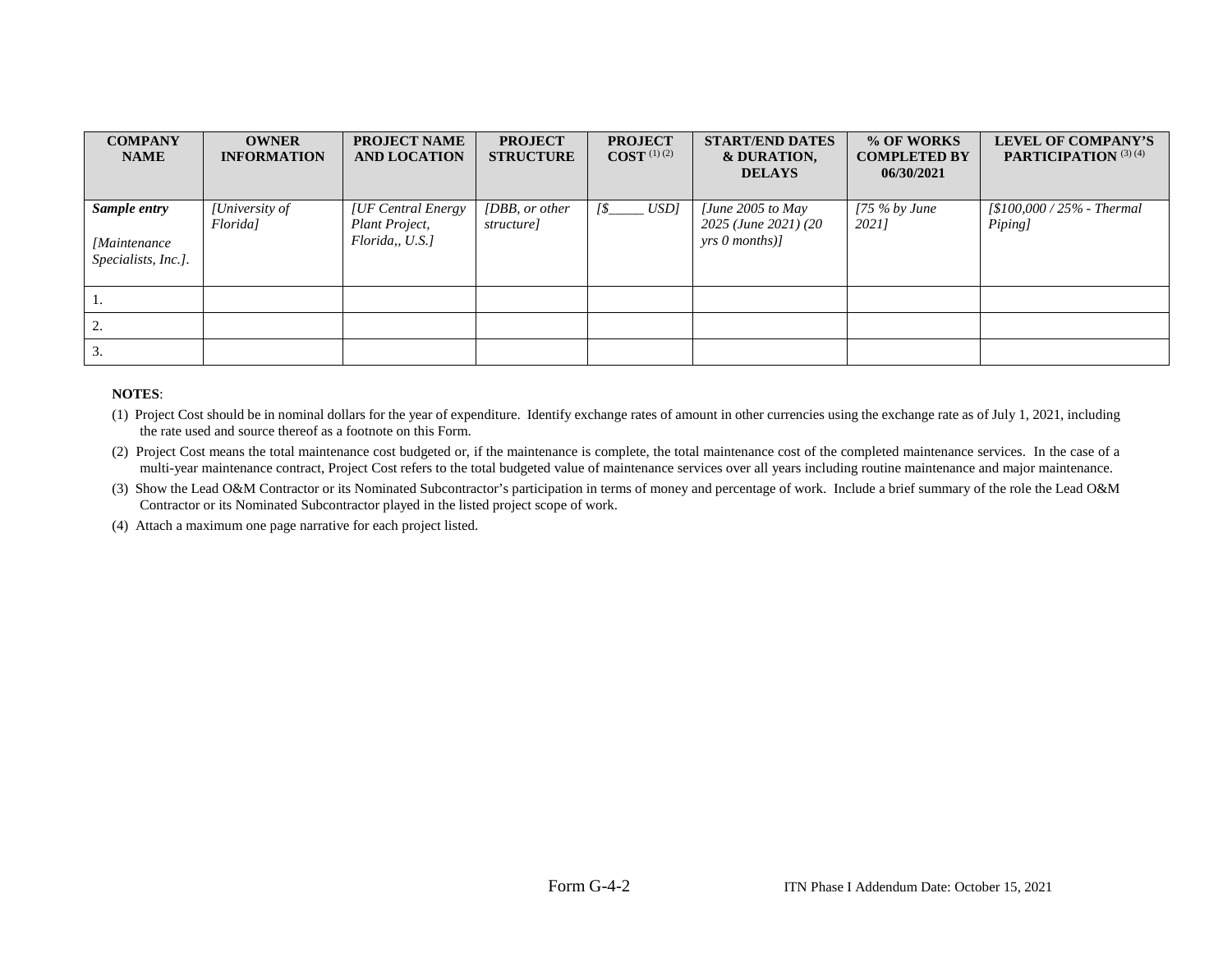### **FORM G-5**

## **TECHNICAL PROJECT REFERENCES**

### **INSTRUCTIONS:**

(a) For each project listed on  $\underline{Form G-1}$  (Project Development Qualifications),  $\underline{Form G-2}$  (Technical Qualifications – Construction), Form G-3 (Technical Qualifications – Design) and Form G-4 (Technical Qualifications – O&M) submit the contact information of the entity that is the project's owner familiar with the relevant entity's experience.

- (b) All references must comply with the restrictions set forth in Section 4.3.5 of the ITN Phase I.
- (c) Verify each reference's contact information in advance of SOQ submission.

| (d) | Submit this form in Microsoft <sup>®</sup> Word format and searchable PDF format. |
|-----|-----------------------------------------------------------------------------------|
|-----|-----------------------------------------------------------------------------------|

| References for projects LISTED ON FORM G-1 <sup>(1)</sup>                                                                                           |                                                                          |  |  |  |  |
|-----------------------------------------------------------------------------------------------------------------------------------------------------|--------------------------------------------------------------------------|--|--|--|--|
| G-1 - Reference 1                                                                                                                                   |                                                                          |  |  |  |  |
| Name of the project (including project ID $ $ [e.g. Project xyz; 12345; location]<br>number, if known) on which reference<br>worked with the entity |                                                                          |  |  |  |  |
| Name of reference                                                                                                                                   |                                                                          |  |  |  |  |
| Reference's employer                                                                                                                                | Office of Procurement<br>Services;<br>$[$ e.g.<br>University of Florida] |  |  |  |  |
| Reference's title/position                                                                                                                          | [e.g. Director; Office of Procurement<br>Services]                       |  |  |  |  |
| Reference's contact number <sup>(2)</sup>                                                                                                           |                                                                          |  |  |  |  |
| Reference's address                                                                                                                                 |                                                                          |  |  |  |  |
| Reference's email                                                                                                                                   |                                                                          |  |  |  |  |
| G-1 – Reference 2                                                                                                                                   |                                                                          |  |  |  |  |
| Name of the project (including project ID<br>number, if known) on which reference<br>worked with the entity                                         | [e.g. Project xyz; $12345$ ; location]                                   |  |  |  |  |
| Name of reference                                                                                                                                   |                                                                          |  |  |  |  |
| Reference's employer                                                                                                                                | Office of Procurement<br>Services;<br>$[$ e.g.<br>University of Florida] |  |  |  |  |
| Reference's title/position                                                                                                                          | [e.g. Director; Office of Procurement<br>Services]                       |  |  |  |  |
| Reference's contact number <sup>(2)</sup>                                                                                                           |                                                                          |  |  |  |  |
| Reference's address                                                                                                                                 |                                                                          |  |  |  |  |
| Reference's email                                                                                                                                   |                                                                          |  |  |  |  |
| G-1 - Reference 3                                                                                                                                   |                                                                          |  |  |  |  |
| Name of the project (including project ID<br>number, if known) on which reference<br>worked with the entity<br>Name of reference                    | [e.g. Project xyz; $12345$ ; location]                                   |  |  |  |  |
|                                                                                                                                                     |                                                                          |  |  |  |  |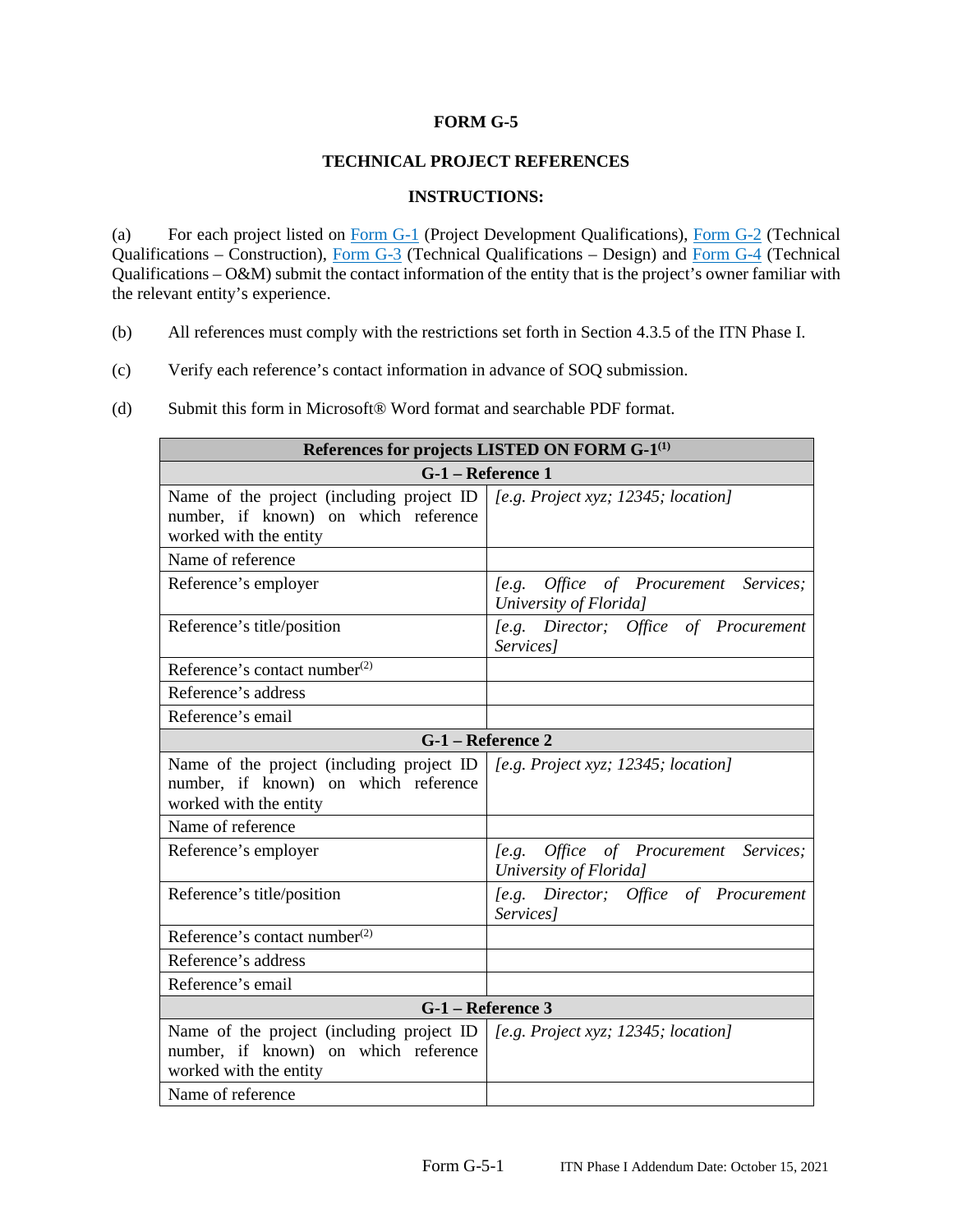| Reference's employer                | [e.g. Office of Procurement Services;<br>University of Florida] |
|-------------------------------------|-----------------------------------------------------------------|
| Reference's title/position          | [e.g. Director; Office of Procurement<br>Services]              |
| Reference's contact number $^{(2)}$ |                                                                 |
| Reference's address                 |                                                                 |
| Reference's email                   |                                                                 |

#### **NOTES:**

- (1) All responses to be provided without line breaks and separated by semicolons, commas or periods to the extent necessary.
- (2) Provide a phone or cell number. For international phone numbers, include the full dialing code for calling from the United States including dates and times for contact.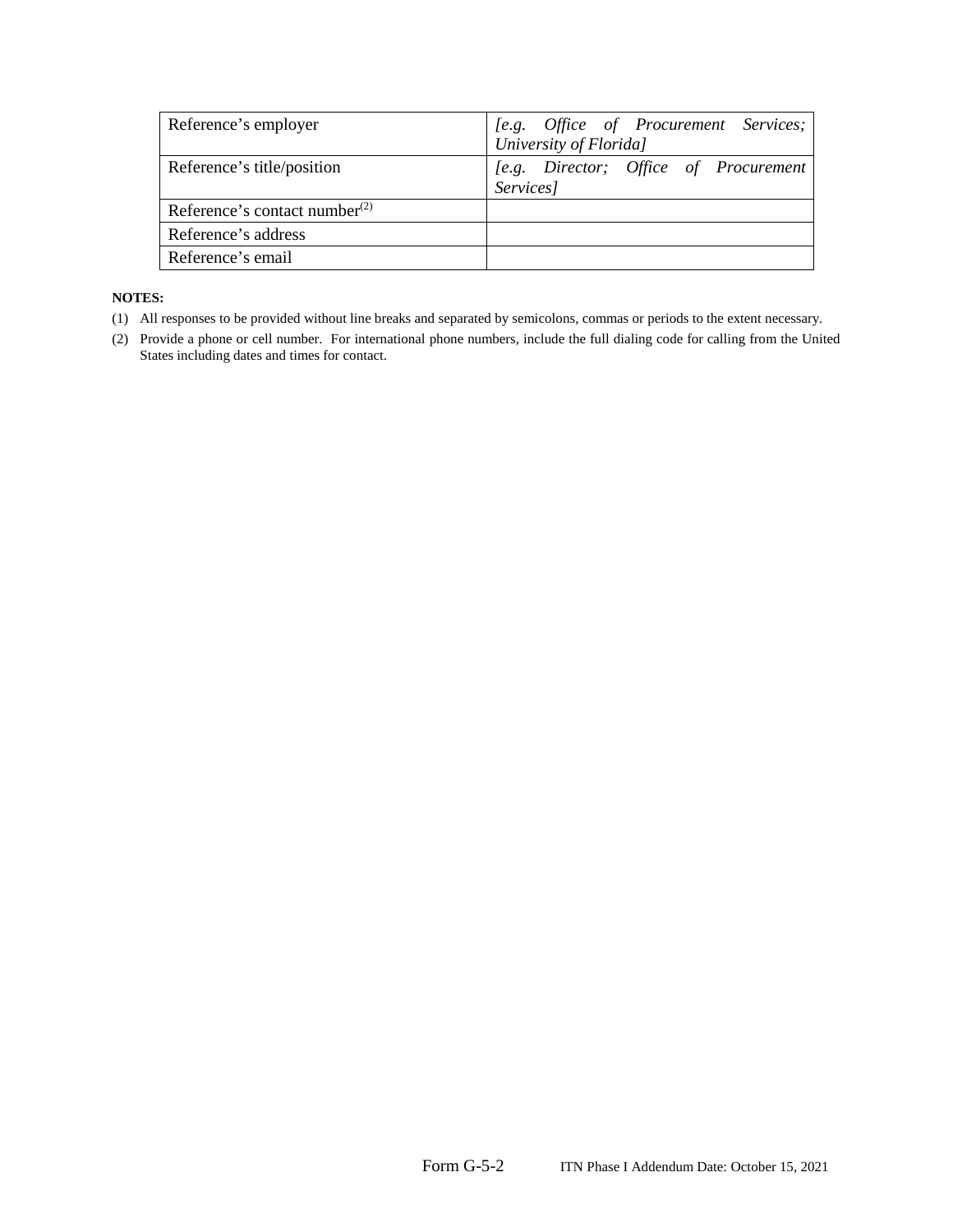| References for projects LISTED ON FORM G-2 <sup>(1)</sup>                                                   |                                                                                               |  |  |
|-------------------------------------------------------------------------------------------------------------|-----------------------------------------------------------------------------------------------|--|--|
|                                                                                                             | G-2 - Reference 1                                                                             |  |  |
| Name of the project (including project ID<br>number, if known) on which reference worked<br>with the entity | [e.g. Project xyz; $12345$ ; location]                                                        |  |  |
| Name of reference                                                                                           |                                                                                               |  |  |
| Reference's employer                                                                                        | Services;<br><i>Office</i><br>$\sigma f$<br>Procurement<br>$[$ e.g.<br>University of Florida] |  |  |
| Reference's title/position                                                                                  | [e.g. Director; Office of Procurement Services]                                               |  |  |
| Reference's contact number $(2)$                                                                            |                                                                                               |  |  |
| Reference's address                                                                                         |                                                                                               |  |  |
| Reference's email                                                                                           |                                                                                               |  |  |
|                                                                                                             | G-2 – Reference 2                                                                             |  |  |
| Name of the project (including project ID<br>number, if known) on which reference worked<br>with the entity | [e.g. Project xyz; 12345; location]                                                           |  |  |
| Name of reference                                                                                           |                                                                                               |  |  |
| Reference's employer                                                                                        | $[$ e.g.<br>Office<br>of Procurement<br>Services;<br>University of Florida]                   |  |  |
| Reference's title/position                                                                                  | [e.g. Director; Office of Procurement Services]                                               |  |  |
| Reference's contact number <sup>(2)</sup>                                                                   |                                                                                               |  |  |
| Reference's address                                                                                         |                                                                                               |  |  |
| Reference's email                                                                                           |                                                                                               |  |  |
|                                                                                                             | G-2 - Reference 3                                                                             |  |  |
| Name of the project (including project ID<br>number, if known) on which reference worked<br>with the entity | [e.g. Project xyz; $12345$ ; location]                                                        |  |  |
| Name of reference                                                                                           |                                                                                               |  |  |
| Reference's employer                                                                                        | Office<br>of Procurement<br>Services;<br>$[$ e.g.<br>University of Florida]                   |  |  |
| Reference's title/position                                                                                  | [e.g. Director; Office of Procurement Services]                                               |  |  |
| Reference's contact number (2)                                                                              |                                                                                               |  |  |
| Reference's address                                                                                         |                                                                                               |  |  |
| Reference's email                                                                                           |                                                                                               |  |  |

- (1) All responses to be provided without line breaks and separated by semicolons, commas or periods to the extent necessary.
- (2) Provide a phone or cell number. For international phone numbers, include the full dialing code for calling from the United States including dates and times for contact.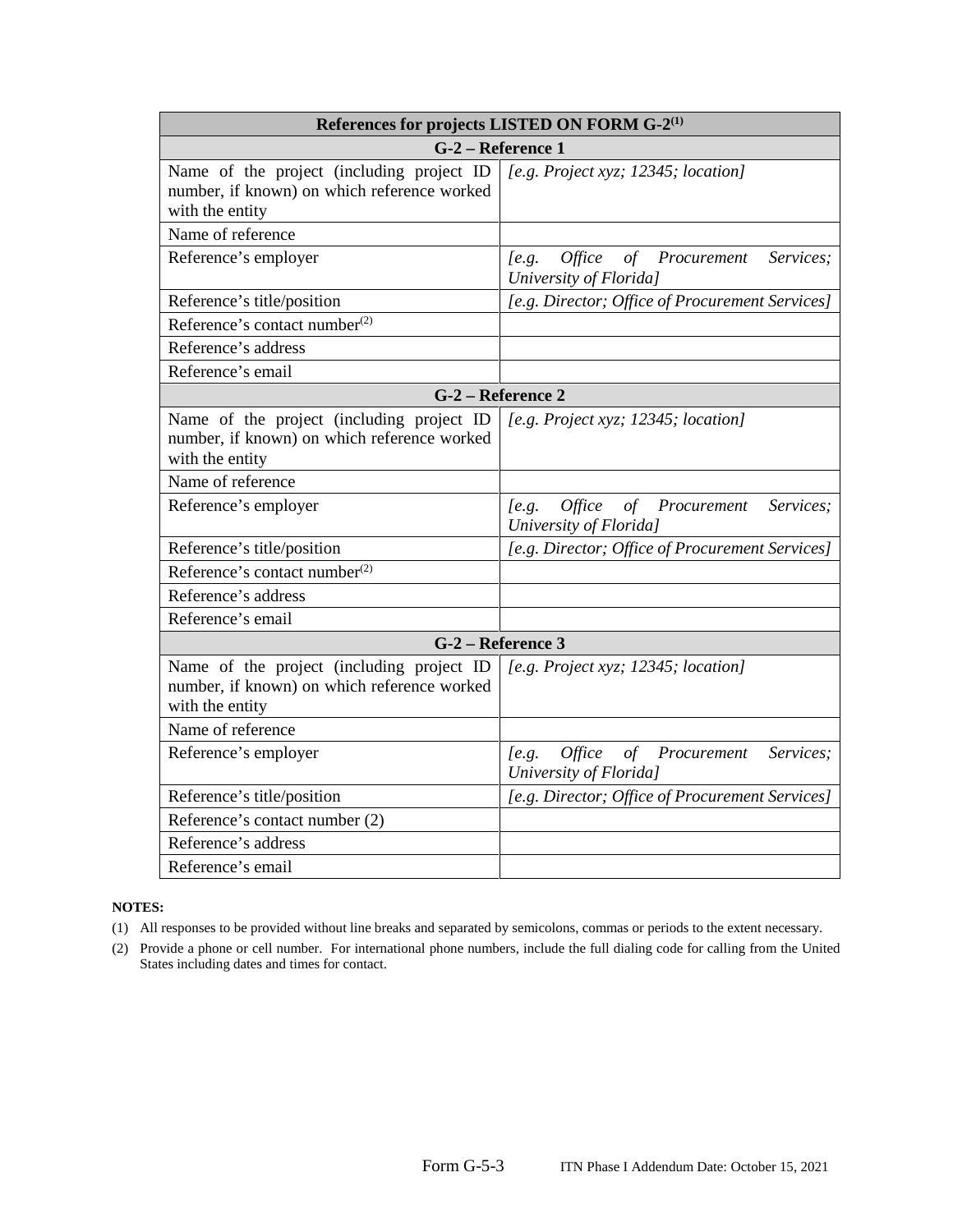| References for projects LISTED ON FORM G-3 <sup>(1)</sup>                                                   |                                                                 |  |  |
|-------------------------------------------------------------------------------------------------------------|-----------------------------------------------------------------|--|--|
|                                                                                                             | G-3 – Reference 1                                               |  |  |
| Name of the project (including project ID<br>number, if known) on which reference worked<br>with the entity | [e.g. Project xyz; $12345$ ; location]                          |  |  |
| Name of reference                                                                                           |                                                                 |  |  |
| Reference's employer                                                                                        | [e.g. Office of Procurement Services; University<br>of Florida] |  |  |
| Reference's title/position                                                                                  | [e.g. Director; Office of Procurement Services]                 |  |  |
| Reference's contact number <sup>(2)</sup>                                                                   |                                                                 |  |  |
| Reference's address                                                                                         |                                                                 |  |  |
| Reference's email                                                                                           |                                                                 |  |  |
|                                                                                                             | G-3 – Reference 2                                               |  |  |
| Name of the project (including project ID<br>number, if known) on which reference worked<br>with the entity | [e.g. Project xyz; $12345$ ; location]                          |  |  |
| Name of reference                                                                                           |                                                                 |  |  |
| Reference's employer                                                                                        | [e.g. Office of Procurement Services; University<br>of Florida] |  |  |
| Reference's title/position                                                                                  | [e.g. Director; Office of Procurement Services]                 |  |  |
| Reference's contact number <sup>(2)</sup>                                                                   |                                                                 |  |  |
| Reference's address                                                                                         |                                                                 |  |  |
| Reference's email                                                                                           |                                                                 |  |  |
|                                                                                                             | G-3 – Reference 3                                               |  |  |
| Name of the project (including project ID<br>number, if known) on which reference worked<br>with the entity | [e.g. Project xyz; $12345$ ; location]                          |  |  |
| Name of reference                                                                                           |                                                                 |  |  |
| Reference's employer                                                                                        | [e.g. Office of Procurement Services; University<br>of Florida] |  |  |
| Reference's title/position                                                                                  | [e.g. Director; Office of Procurement Services]                 |  |  |
| Reference's contact number <sup>(2)</sup>                                                                   |                                                                 |  |  |
| Reference's address                                                                                         |                                                                 |  |  |
| Reference's email                                                                                           |                                                                 |  |  |

- (1) All responses to be provided without line breaks and separated by semicolons, commas or periods to the extent necessary.
- (2) Provide a phone or cell number. For international phone numbers, include the full dialing code for calling from the United States including dates and times for contact.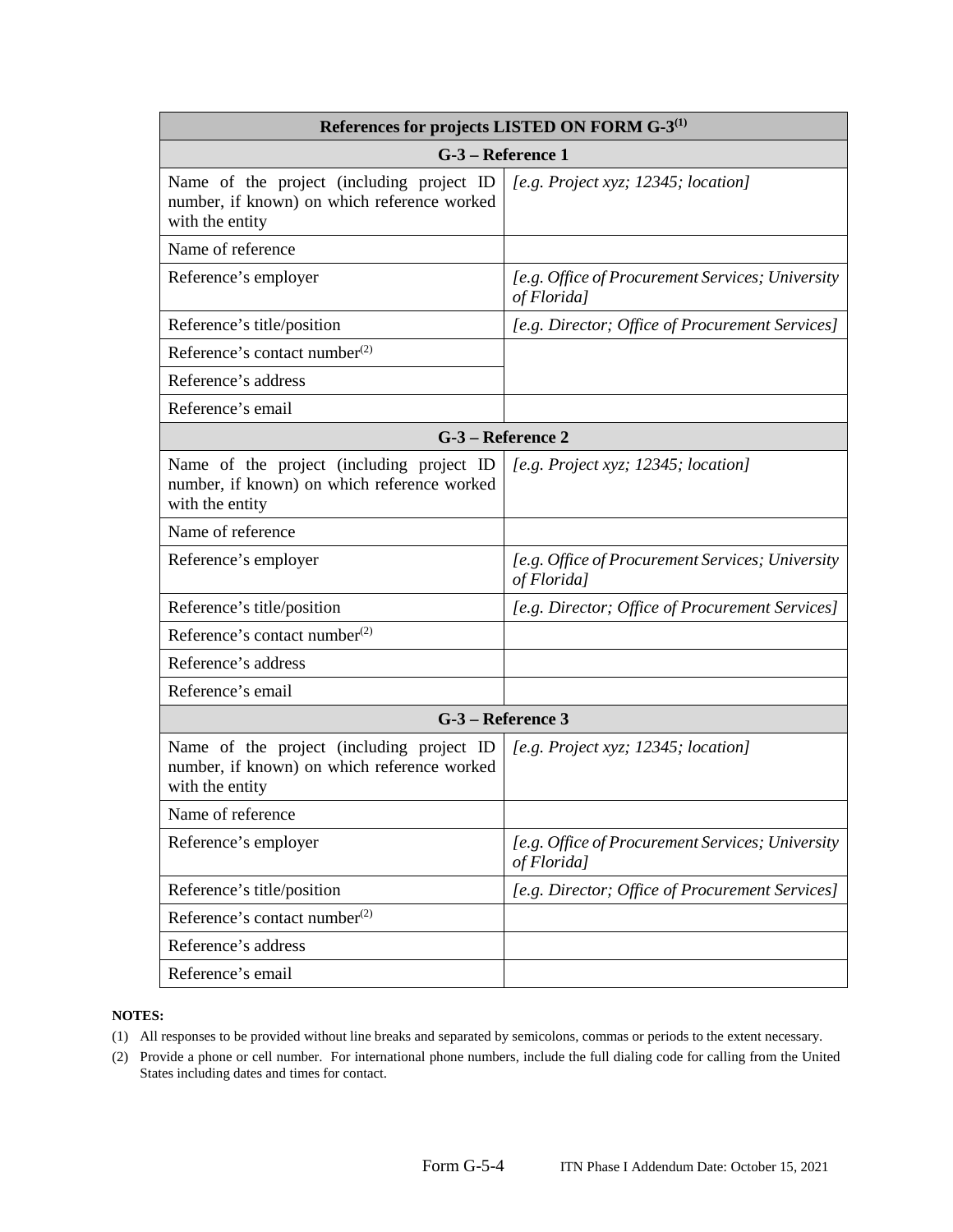| References for projects LISTED ON FORM G-4 <sup>(1)</sup>                                                   |                                                                 |  |  |  |
|-------------------------------------------------------------------------------------------------------------|-----------------------------------------------------------------|--|--|--|
|                                                                                                             | G-4 – Reference 1                                               |  |  |  |
| Name of the project (including project ID<br>number, if known) on which reference worked<br>with the entity | [e.g. Project xyz; $12345$ ; location]                          |  |  |  |
| Name of reference                                                                                           |                                                                 |  |  |  |
| Reference's employer                                                                                        | [e.g. Office of Procurement Services; University<br>of Florida] |  |  |  |
| Reference's title/position                                                                                  | [e.g. Director; Office of Procurement Services]                 |  |  |  |
| Reference's contact number <sup>(2)</sup>                                                                   |                                                                 |  |  |  |
| Reference's address                                                                                         |                                                                 |  |  |  |
| Reference's email                                                                                           |                                                                 |  |  |  |
|                                                                                                             | G-4 – Reference 2                                               |  |  |  |
| Name of the project (including project ID<br>number, if known) on which reference worked<br>with the entity | [e.g. Project xyz; $12345$ ; location]                          |  |  |  |
| Name of reference                                                                                           |                                                                 |  |  |  |
| Reference's employer                                                                                        | [e.g. Office of Procurement Services; University<br>of Florida] |  |  |  |
| Reference's title/position                                                                                  | [e.g. Director; Office of Procurement Services]                 |  |  |  |
| Reference's contact number <sup>(2)</sup>                                                                   |                                                                 |  |  |  |
| Reference's address                                                                                         |                                                                 |  |  |  |
| Reference's email                                                                                           |                                                                 |  |  |  |
| G-4 – Reference 3                                                                                           |                                                                 |  |  |  |
| Name of the project (including project ID<br>number, if known) on which reference worked<br>with the entity | [e.g. Project xyz; $12345$ ; location]                          |  |  |  |
| Name of reference                                                                                           |                                                                 |  |  |  |
| Reference's employer                                                                                        | [e.g. Office of Procurement Services; University<br>of Florida] |  |  |  |
| Reference's title/position                                                                                  | [e.g. Director; Office of Procurement Services]                 |  |  |  |
| Reference's contact number <sup>(2)</sup>                                                                   |                                                                 |  |  |  |
| Reference's address                                                                                         |                                                                 |  |  |  |
| Reference's email                                                                                           |                                                                 |  |  |  |

- (1) All responses to be provided without line breaks and separated by semicolons, commas or periods to the extent necessary.
- (2) Provide a phone or cell number. For international phone numbers, include the full dialing code for calling from the United States including dates and times for contact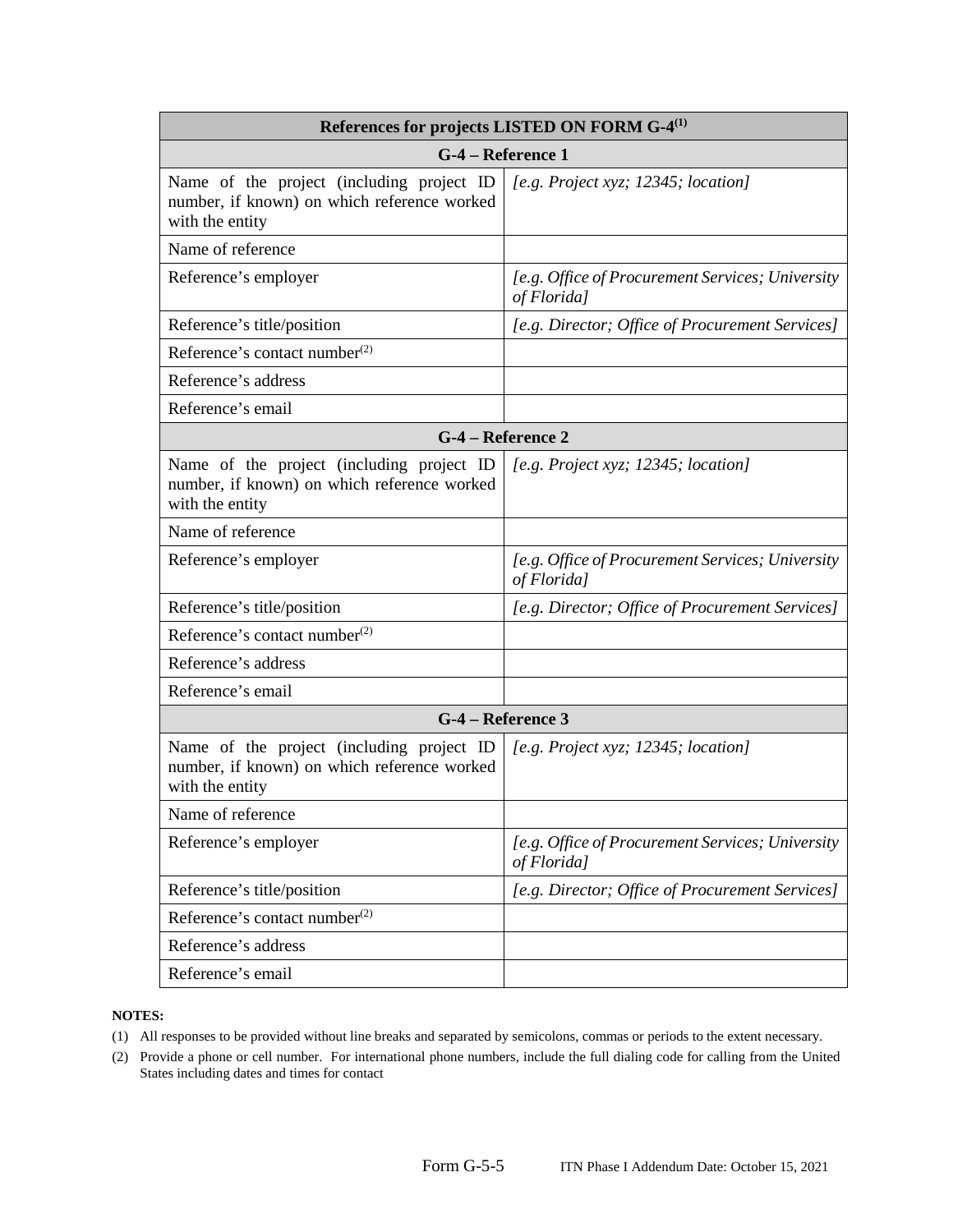# **EQUITY MEMBER EXPERIENCE**

# **INSTRUCTIONS:**

(a) List the financing experience and experience supporting project development and commercial management of the project after financial close of each Equity Member. Please provide a single Form H-1 encompassing all of the Equity Members.

(b) List no more than three projects for each Equity Member on Form H-1.

(c) All values should be stated in U.S. dollars using the conversion rate as at July 1, 2021. Please make note of the date, source of the rate and rate used. You may include such description as a footnote on this Form.

(d) Attach a maximum one page narrative description for each project listed. For each project, the narrative should include at a minimum: (i) a description of the financial plan and the Equity Member's role in developing and executing it; (ii) a description of the elements of the project that are relevant or similar to the Project and relevant to the Evaluation Criteria in this ITN Phase I; and (iii) the Equity Member's role in supporting project development and commercial management of the project after financial close.

(e) Submit this form in Microsoft® Word format and searchable PDF format.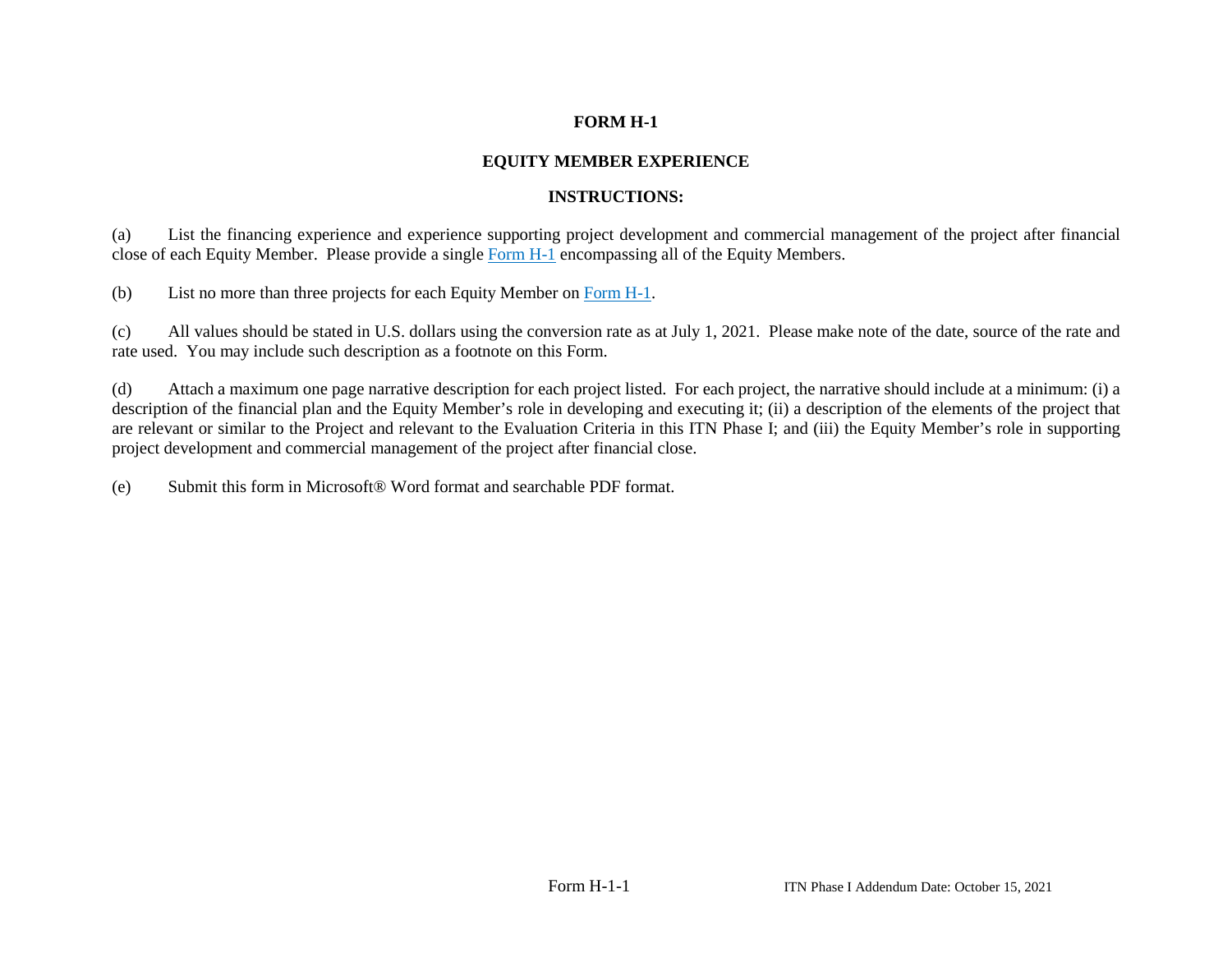| <b>EQUITY</b><br><b>MEMBER</b><br>$NAME^{(1)}$ | PROJECT NAME,<br><b>LOCATION &amp;</b><br><b>DESCRIPTION</b>                                                  | <b>CONTRACT</b><br><b>STRUCTURE,</b><br><b>PAYMENT</b><br><b>MECHANISM &amp;</b><br><b>DESCRIPTION OF</b><br><b>REVENUE</b><br>SOURCE(S)                                                                       | <b>DATE OF</b><br><b>FINANCIAL</b><br>CLOSE,<br><b>PROJECT</b><br><b>TERM</b> | <b>PROJECT</b><br><b>MILESTONES &amp;</b><br><b>CURRENT</b><br><b>STATUS</b>                                              | <b>PROJECT</b><br>$\text{SIZE}^{(2)}$ &<br><b>TOTAL</b><br><b>SOURCES &amp;</b><br><b>USES</b><br>VALUE <sup>(3)</sup> | <b>DEBT AMOUNT</b><br><b>BY SOURCE</b> | <b>TOTAL</b><br><b>EQUITY</b><br>AMOUNT & $\%$<br><b>OF</b><br><b>COMPANY'S</b><br><b>EQUITY</b><br><b>SHARE</b> |
|------------------------------------------------|---------------------------------------------------------------------------------------------------------------|----------------------------------------------------------------------------------------------------------------------------------------------------------------------------------------------------------------|-------------------------------------------------------------------------------|---------------------------------------------------------------------------------------------------------------------------|------------------------------------------------------------------------------------------------------------------------|----------------------------------------|------------------------------------------------------------------------------------------------------------------|
| <b>Sample</b><br><b>Entry</b><br>[Company A]   | [University of Florida<br>Central Energy Plant<br>Project, thermal<br>utility built on<br>university campus.] | [DBFOM, Milestone]<br>payments and<br>substantial completion<br>payment during<br>construction, availability<br><i>payments during</i><br>operations, Revenue<br>from tolls and state<br><i>appropriations</i> | [January 1, 2015,<br>35-year term,<br>from financial<br><i>closel</i>         | $\text{[NTP}$ on January 1,<br>2016, Anticipated<br>substantial<br>completion June<br>2021, Currently in<br>construction] | [Project size:<br>\$400 million;<br>Total sources<br>& uses: \$500<br>million]                                         | [\$400 million]<br>private placement]  | [\$100 million,<br>20% equity<br>share]                                                                          |
|                                                |                                                                                                               |                                                                                                                                                                                                                |                                                                               |                                                                                                                           |                                                                                                                        |                                        |                                                                                                                  |
|                                                |                                                                                                               |                                                                                                                                                                                                                |                                                                               |                                                                                                                           |                                                                                                                        |                                        |                                                                                                                  |
|                                                |                                                                                                               |                                                                                                                                                                                                                |                                                                               |                                                                                                                           |                                                                                                                        |                                        |                                                                                                                  |
|                                                |                                                                                                               |                                                                                                                                                                                                                |                                                                               |                                                                                                                           |                                                                                                                        |                                        |                                                                                                                  |

- (1) If using experience of an entity other than an Equity Member, please describe the relationship of such entity to the respective Equity Member, and include an explanation of how the experience relates to the Equity Member on this Project. Include such description as a footnote on this Form.
- (2) Total dollar value of design and construction costs. Use nominal value.
- (3) Total dollar value of all sources and uses, including all private debt, equity, and public funding.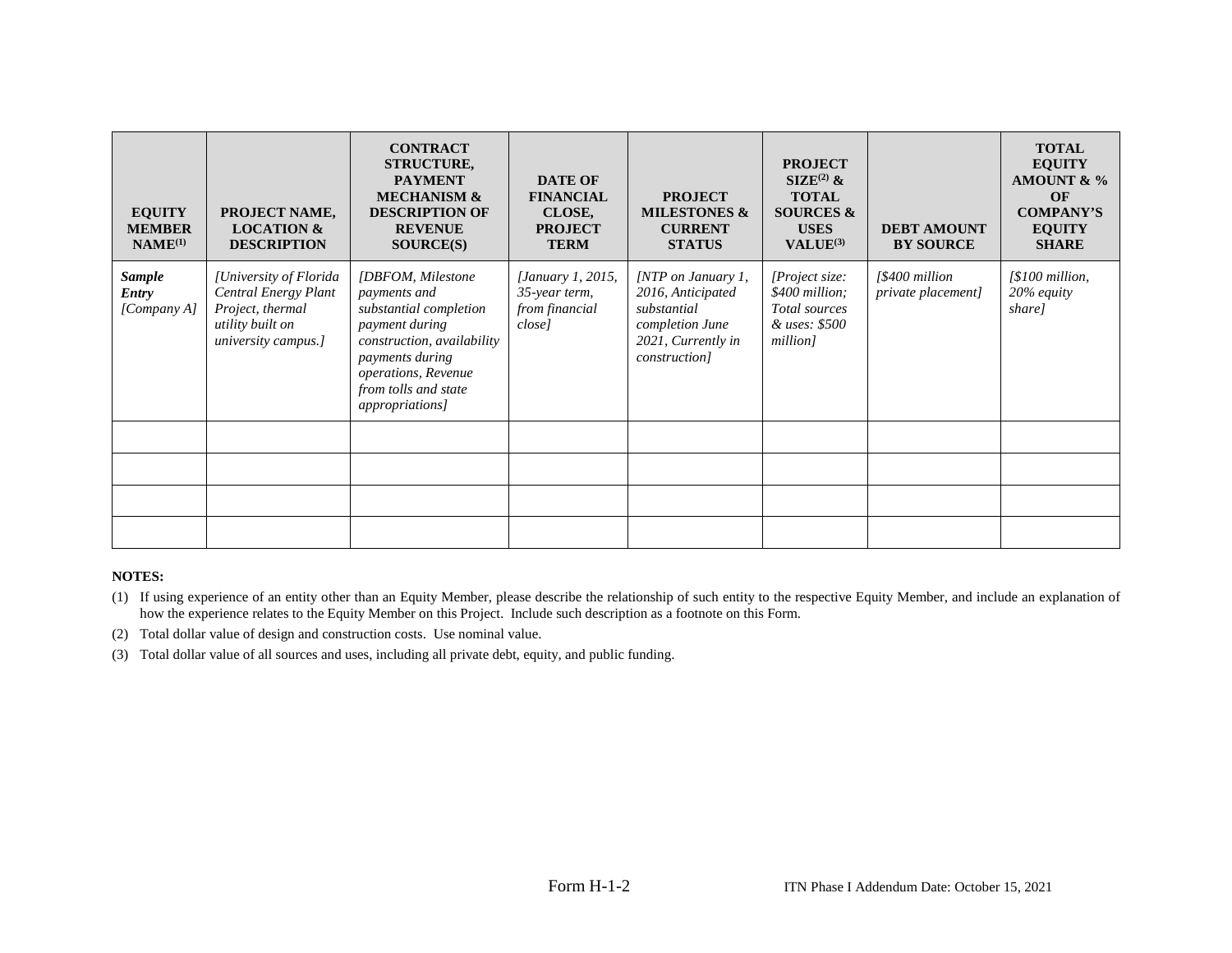## **EQUITY MEMBER INVESTMENT TRACK RECORD**

## **INSTRUCTIONS:**

- (a) Respondent should complete a separate row of this  $\overline{Form H-2}$  for each Equity Member. Add more rows to the table, as needed.
- (b) Only one Form H-2 including all Equity Members should be submitted.
- (c) Submit this form in Microsoft® Word format and searchable PDF format.

| <b>EQUITY</b>    | <b>PROJECTS FOR WHICH</b> | <b>PROPOSAL</b>                   | <b>WITHDRAWALS</b>         | <b>PROJECTS THAT</b>        | <b>NUMBER OF PROJECTS</b> |
|------------------|---------------------------|-----------------------------------|----------------------------|-----------------------------|---------------------------|
| <b>MEMBER</b>    | <b>EQUITY MEMBER WAS</b>  | <b>SUBMISSIONS</b> <sup>(2)</sup> | <b>FROM, OR OTHER</b>      | <b>REACHED FINANCIAL</b>    | <b>THAT REACHED</b>       |
| <b>NAME</b>      | <b>SHORTLISTED IN THE</b> |                                   | <b>CHANGES IN,</b>         | <b>CLOSE IN THE U.S. OR</b> | <b>FINANCIAL CLOSE</b>    |
|                  | <b>U.S. OR CANADA (1)</b> |                                   | PROCUREMENT <sup>(3)</sup> | CANADA <sup>(4)</sup>       | GLOBALLY <sup>(5)</sup>   |
| [Name of         |                           |                                   |                            |                             |                           |
| <b>Equity</b>    |                           |                                   |                            |                             |                           |
| Member 11        |                           |                                   |                            |                             |                           |
| [Name of         |                           |                                   |                            |                             |                           |
| <b>Equity</b>    |                           |                                   |                            |                             |                           |
| <b>Member 21</b> |                           |                                   |                            |                             |                           |
| [Add or delete   |                           |                                   |                            |                             |                           |
| rows as          |                           |                                   |                            |                             |                           |
| needed]          |                           |                                   |                            |                             |                           |
|                  |                           |                                   |                            |                             |                           |
|                  |                           |                                   |                            |                             |                           |

- (1) PROJECTS FOR WHICH EQUITY MEMBER WAS SHORTLISTED IN THE U.S. OR CANADA List the names of projects and the names of their procuring agencies in which the Equity Member, in its capacity as potential equity investors in a project, was shortlisted or otherwise invited to submit a proposal. Each project listed should have: (a) had an initial release of the related request for proposals within the past ten years; (b) been procured in the U.S. or Canada; and (c) required private financing.
- (2) PROPOSAL SUBMISSIONS With respect to the projects listed in response to item (1): (a) list the projects that have not yet required final financial proposals to be submitted; and (b) list the projects where the Equity Member (individually or as a member of a team) submitted compliant, final technical and financial proposals.
- (3) WITHDRAWALS FROM, OR OTHER CHANGES IN, PROCUREMENT List each project that was included in response to item (1) but not included in the response to item (2). For each such project, provide: (a) the public sector owner and a contact name and phone number; and (b) a brief explanation for why an Equity Member did not submit compliant final technical and/or financial proposals or for not remaining engaged in the procurement for that project as an equity investor in a team that submitted a compliant final proposal (as applicable). Explanations may be attached in a separate sheet, if necessary.
- (4) PROJECTS THAT REACHED FINANCIAL CLOSE IN THE U.S. OR CANADA List the projects in which the Equity Member was an equity investor at the time of the respective financial close date. Each project listed should: (a) have reached financial close within the past ten years; (b) been procured by a public sector owner in the U.S. or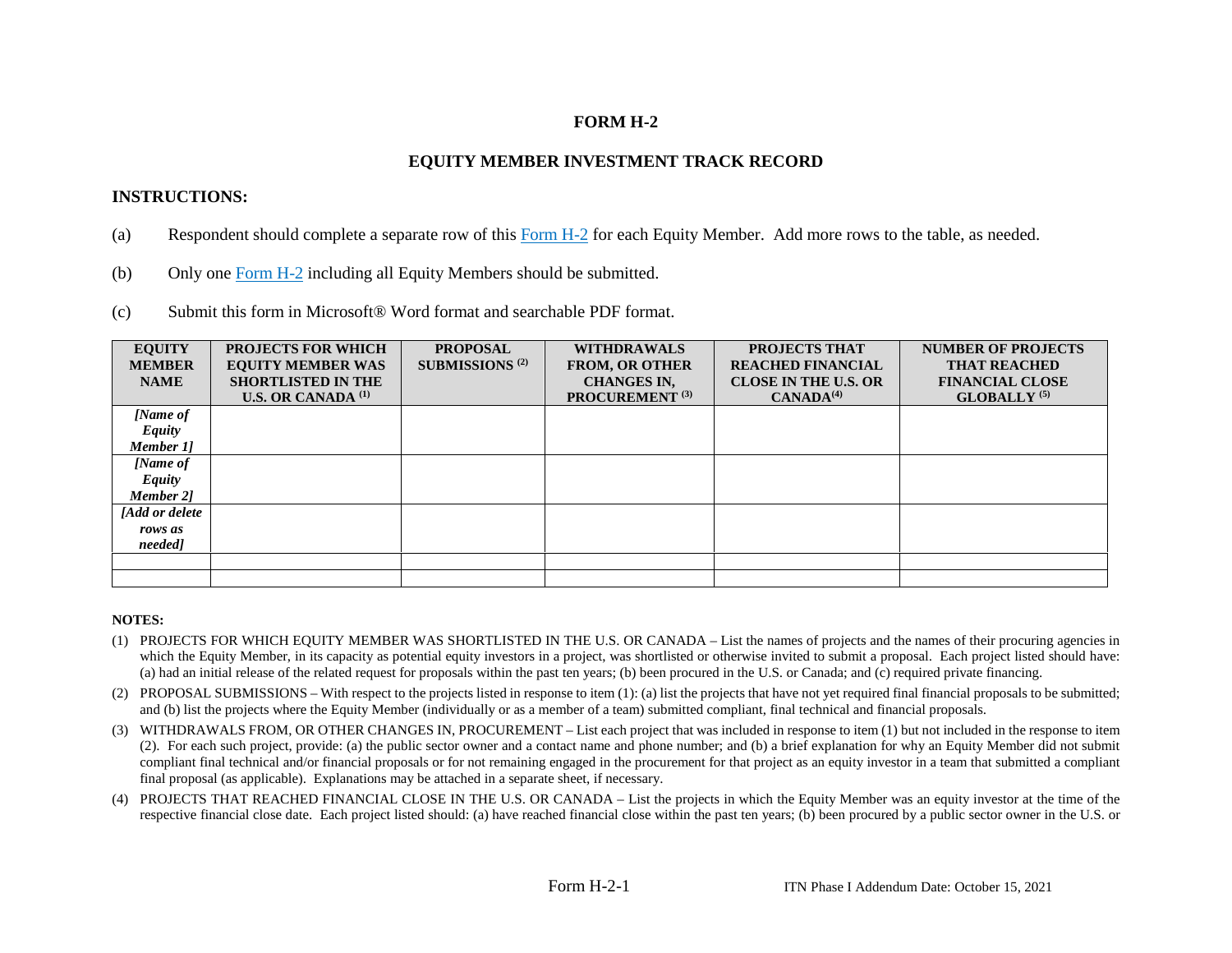Canada; (c) require private financing; and (d) have an actual or estimated construction cost of at least \$300 million (in nominal dollars, as of the date of financial close of the project for any projects not in the U.S.).

(5) NUMBER OF PROJECTS THAT REACHED FINANCIAL CLOSE GLOBALLY – Provide the number of projects globally (inclusive of those in the U.S. or Canada): (a) that achieved financial close within the past ten years; (b) that were procured by a public sector owner; (c) required private financing; and (d) for which the Equity Member was an equity investor at the time of financial close.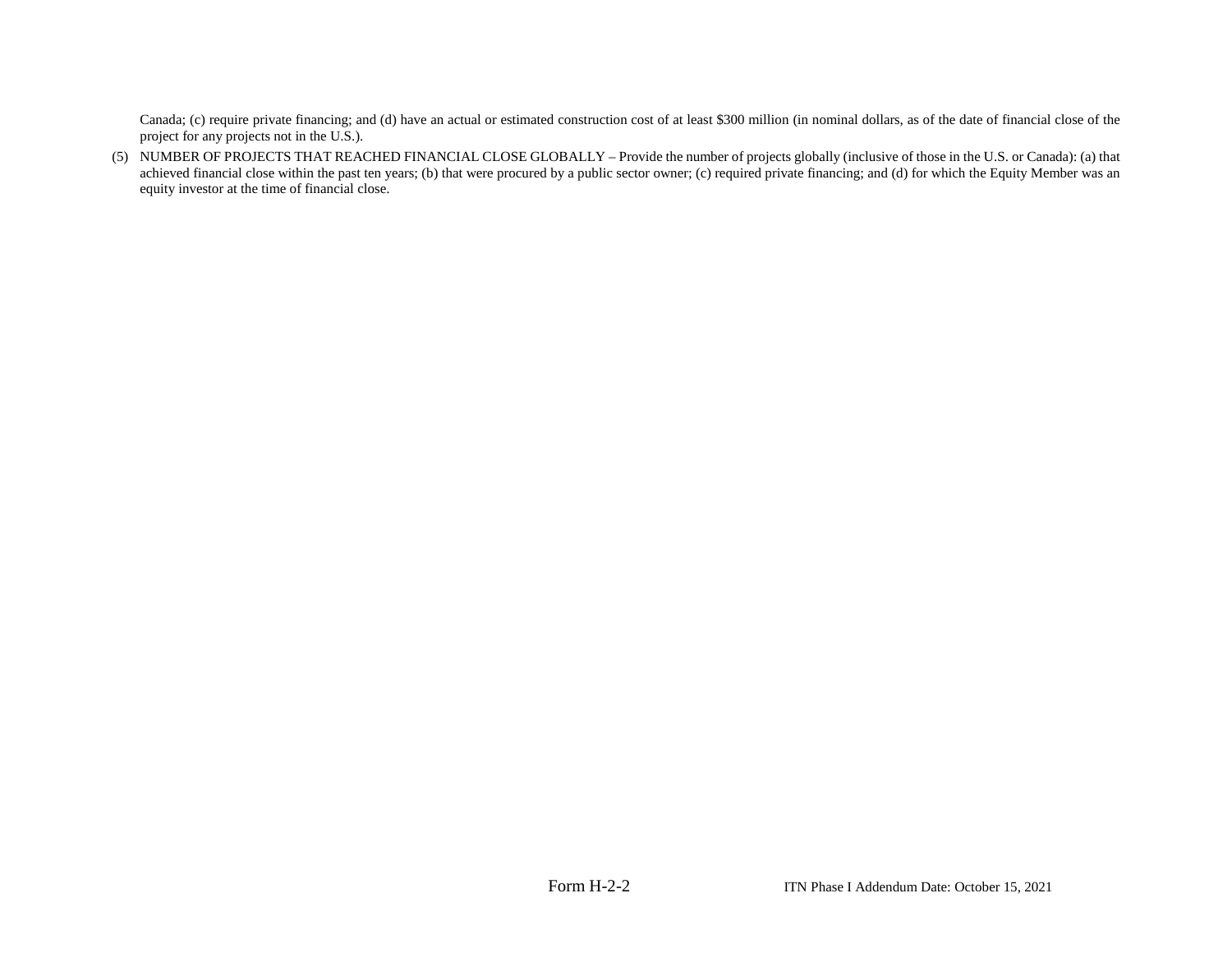## **EQUITY MEMBER REFERENCES**

### **INSTRUCTIONS:**

(a) For each experience listed on Form H-1 (Equity Member Experience) submit the contact information of the entity that is the project's owner familiar with the Equity Member's experience. The reference should be familiar with the Equity Member's development and financing experience, or performance as an equity member of a P3 developer following a financial close, or both.

- (b) No reference may be used who has a conflict of interest.
- (c) Verify each reference's contact information in advance of SOQ submission.
- (d) Submit this form in Microsoft® Word format and searchable PDF format.

| References for EQUITY MEMBER EXPERIENCE LISTED ON FORM H-1 <sup>(1)</sup>                                              |                                                                                    |  |  |
|------------------------------------------------------------------------------------------------------------------------|------------------------------------------------------------------------------------|--|--|
| H-1 - Reference 1                                                                                                      |                                                                                    |  |  |
| Name of the project (including project ID<br>number, if known) on which the reference<br>worked with the Equity Member | [e.g. Project xyz; 12345; location]                                                |  |  |
| Name of reference                                                                                                      |                                                                                    |  |  |
| Reference's employer                                                                                                   | <i>Office</i><br>Services;<br>of Procurement<br>$[$ e.g.<br>University of Florida] |  |  |
| Reference's title/position                                                                                             | [e.g. Director; Office of Procurement Services]                                    |  |  |
| Reference's contact number <sup>(2)</sup>                                                                              |                                                                                    |  |  |
| Reference's address                                                                                                    |                                                                                    |  |  |
| Reference's email                                                                                                      |                                                                                    |  |  |
|                                                                                                                        | H-1 - Reference 2                                                                  |  |  |
| Name of the project (including project ID<br>number, if known) on which the reference<br>worked with the Equity Member | [e.g. Project xyz; $12345$ ; location]                                             |  |  |
| Name of reference                                                                                                      |                                                                                    |  |  |
| Reference's employer                                                                                                   | Services;<br>Office of Procurement<br>$[$ e.g.<br>University of Florida]           |  |  |
| Reference's title/position                                                                                             | [e.g. Director; Office of Procurement Services]                                    |  |  |
| Reference's contact number $^{(2)}$                                                                                    |                                                                                    |  |  |
| Reference's address                                                                                                    |                                                                                    |  |  |
| Reference's email                                                                                                      |                                                                                    |  |  |
| H-1 - Reference 3                                                                                                      |                                                                                    |  |  |
| Name of the project (including project ID<br>number, if known) on which the reference<br>worked with the Equity Member | [e.g. Project xyz; $12345$ ; location]                                             |  |  |
| Name of reference                                                                                                      |                                                                                    |  |  |
| Reference's employer                                                                                                   | <i>Office</i><br>of Procurement<br>Services;<br>$[$ e.g.<br>University of Florida] |  |  |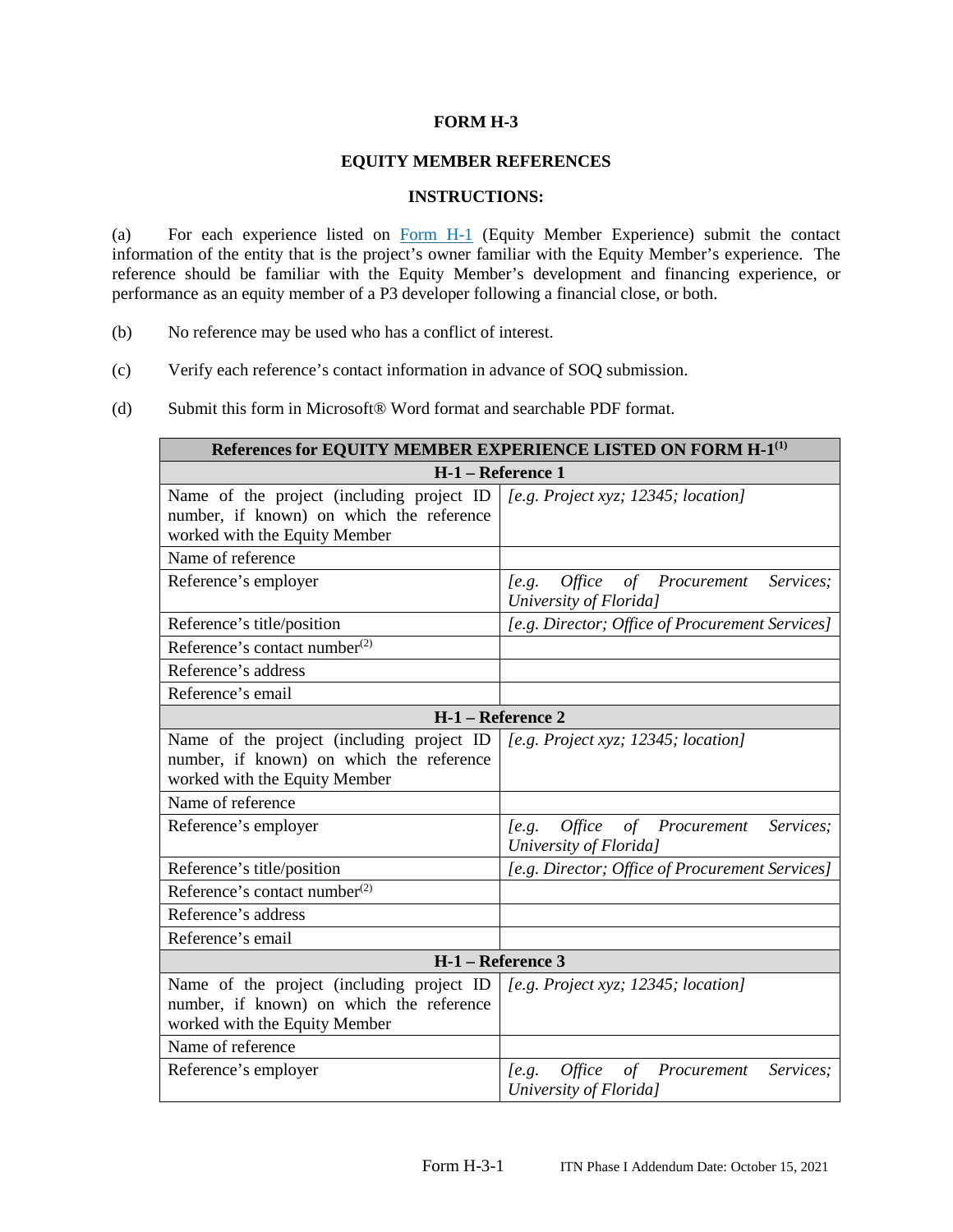| Reference's title/position          | [e.g. Director; Office of Procurement Services] |
|-------------------------------------|-------------------------------------------------|
| Reference's contact number $^{(2)}$ |                                                 |
| Reference's address                 |                                                 |
| Reference's email                   |                                                 |

- (1) All responses to be provided without line breaks and separated by semicolons, commas or periods to the extent necessary.
- (2) Provide a phone or cell number. For international phone numbers, include the full dialing code for calling from the United States including dates and times for contact.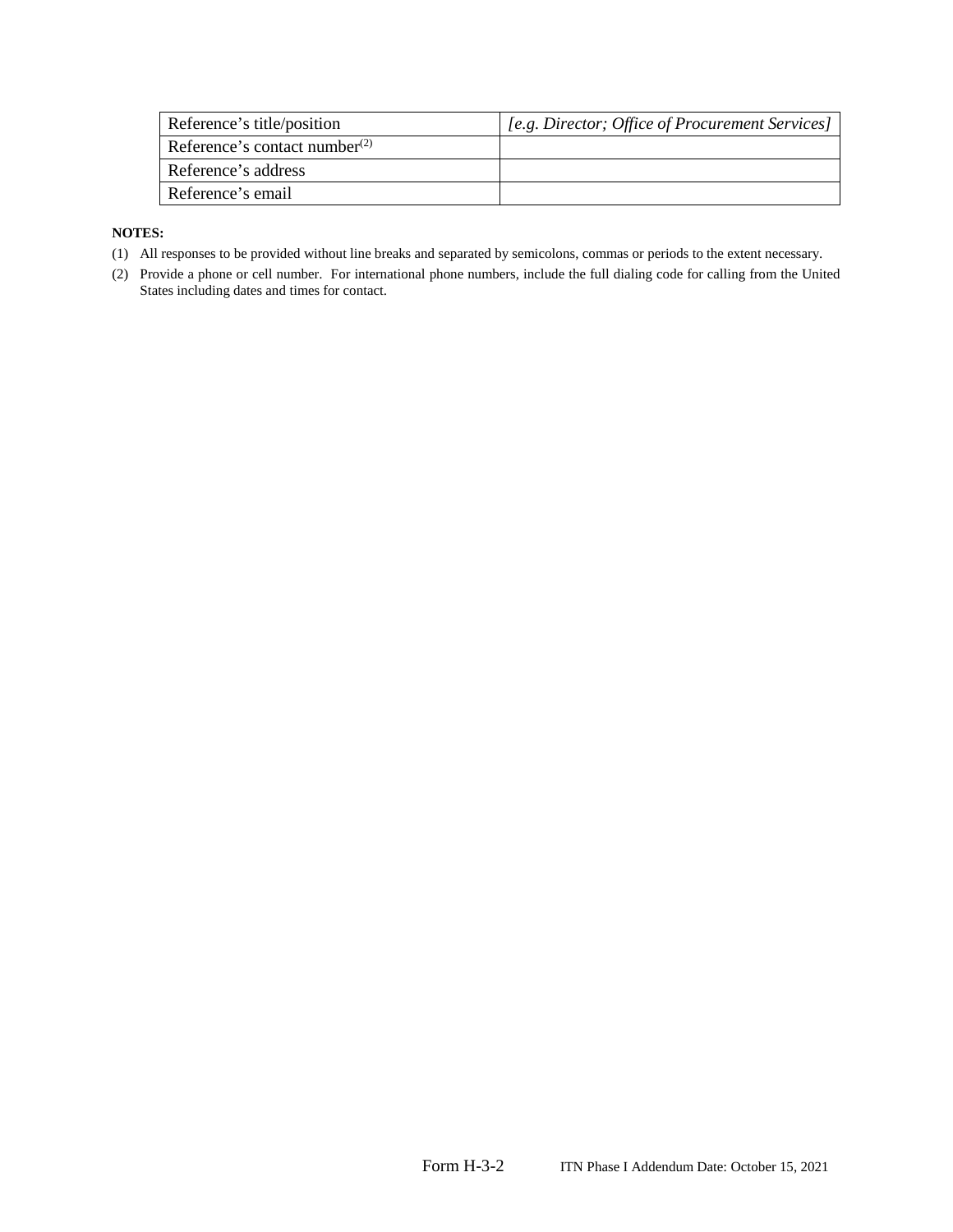## **FINANCIAL OFFICER CERTIFICATE**

## **INSTRUCTIONS:**

- (a) Complete a separate Form H-4 for each Equity Member and Lead Construction Contractor.
- (b) Each Financial Officer Certificate should be signed by the chief financial officer (or equivalent) of each entity listed above, dated not earlier than 14 calendar days prior to the SOQ Due Date.

I, [*Name*], the [*Title*] of [*Name of Equity Member or Lead Construction Contractor*] (the Company), do hereby certify as of  $[Date]^3$  that:

- (1) This certificate is being executed and delivered in connection with the Statement of Qualifications (the SOQ) submitted by [Respondent Name] (the Respondent) in response to the Invitation to Negotiate in Relation to the Central Energy Plant Project (the ITN) issued by the University of Florida (the "University").
- (2) As to the matters herein set forth below, I either have personal knowledge or have obtained information from officers or employees of the Company in whom I have confidence and whose duties require them to have personal knowledge thereof. I make the certifications herein to the University pursuant to the requirements of the ITN with the intent and understanding that they will be relied upon by the University as a basis for the evaluation of the SOQ contemplated by the ITN.
- (3) **Audited Financial Statements:** The audited financial statements provided by the Company in the SOQ for the fiscal years ended [\_], [\_] and [\_] [and the interim financial statements for the following periods  $[\ ]$  and  $[\ ]$ <sup>4</sup>are complete and correct copies thereof. Where the Company has provided unaudited financial results, such financial results present fairly, in all material respects, the financial position and results of operations and cash flows of the Company, as of such dates and for such periods. The Company has no material contingent liabilities or unusual forward or long-term commitments not disclosed therein.<sup>5</sup>
- (4) Off-Balance Sheet Liabilities: The Company does not have any material off-balance sheet liabilities other than as described in the financial statements referred to above or listed in Annex A hereto attached.<sup>6</sup>
- (5) Financial Information Summary: Attached hereto as Annex B is a completed Company Information Summary relating to the Company. All the information provided in the attached Annex B is complete and correct to the best of my knowledge.
- (6) Bankruptcy/insolvency proceedings: [There has been no Insolvency Event relating to the Company or any person or entity which directly or indirectly through one or more intermediaries controls, or

 $3$  Date must not be earlier than fourteen (14) calendar days prior to the SOQ Due Date.

<sup>4</sup> Delete if there are no interim financial statements.

<sup>&</sup>lt;sup>5</sup> For entities that do not prepare audited financial statements, Respondents should submit a question to the University by the deadline for ITN Questions indicated in the Procurement Schedule set forth in Section 3.2, outlining the proposed information that it would submit to provide similar support to audited financial statements and seeking confirmation of its appropriateness by the University. Information Respondent considers confidential should be submitted in accordance with the ITN Phase I and will be subject to the limitations and conditions set forth therein.

<sup>&</sup>lt;sup>6</sup> Fill out Annex A as "not applicable" if there is no off-balance sheet liability to disclose.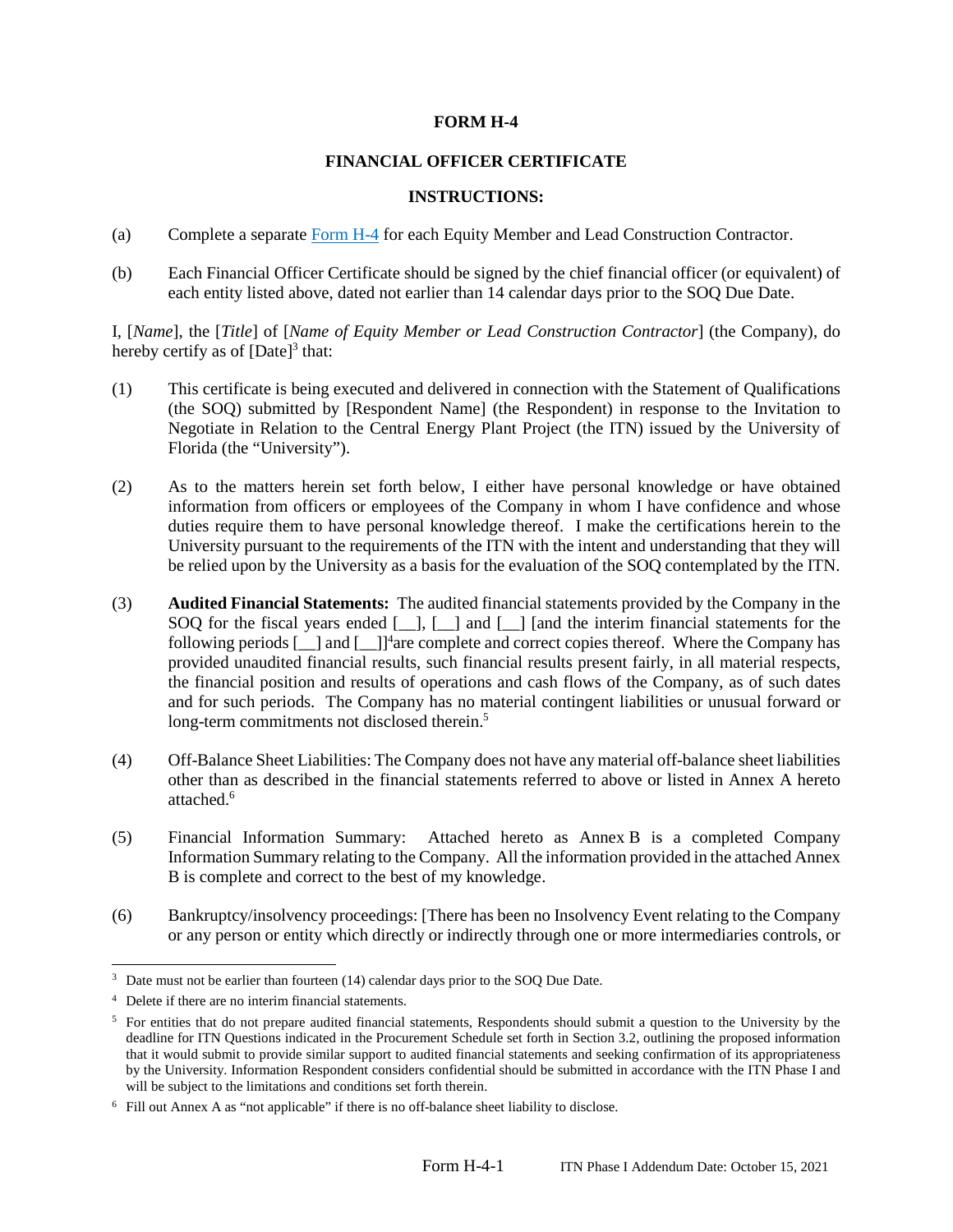is controlled by, or is under common control with, the Company which has occurred within the most recent three fiscal years (whether or not such proceeding was ultimately dismissed).] [Attached hereto as Annex C is a detailed description of all Insolvency Events relating to the Company or any person or entity which directly or indirectly through one or more intermediaries controls, or is controlled by, or is under common control with, the Company which has occurred within the most recent three fiscal years (whether or not such proceeding was ultimately dismissed). $]^{7}$ 

For the purposes of this certification, Insolvency Event means any voluntary or involuntary bankruptcy, insolvency, liquidation, restructuring, suspension of payments, scheme of arrangement, appointment of provisional liquidator, receiver or administrative receiver, resolution or petition for winding-up or similar proceeding, under any applicable law, in any jurisdiction.

(7) Material Changes in Financial Condition: [No material change in the financial condition of the Company has occurred or is projected to occur, as applicable (i) within the most recently completed three fiscal years that is not reflected in the its audited financial statements; (ii) since the date of its audited financial statements for its most recently completed fiscal year; or (iii) during the next fiscal quarter following the date of the SOQ.] [Attached hereto as Annex D is a detailed description of Material Changes in the Financial Condition of the Company.]<sup>8</sup>

Capitalized terms used but not defined herein shall have the meanings set forth in the ITN.

<sup>7</sup> Complete the appropriate certification. Delete the sentence that is not applicable. Fill out Annex C as "not applicable" if there is no Insolvency Event to disclose.

<sup>&</sup>lt;sup>8</sup> Complete the appropriate certification. Delete the sentence that is not applicable. Fill out Annex D as "not applicable" if there is no material change in financial condition to disclose. Further instructions regarding material changes are provided in Annex D.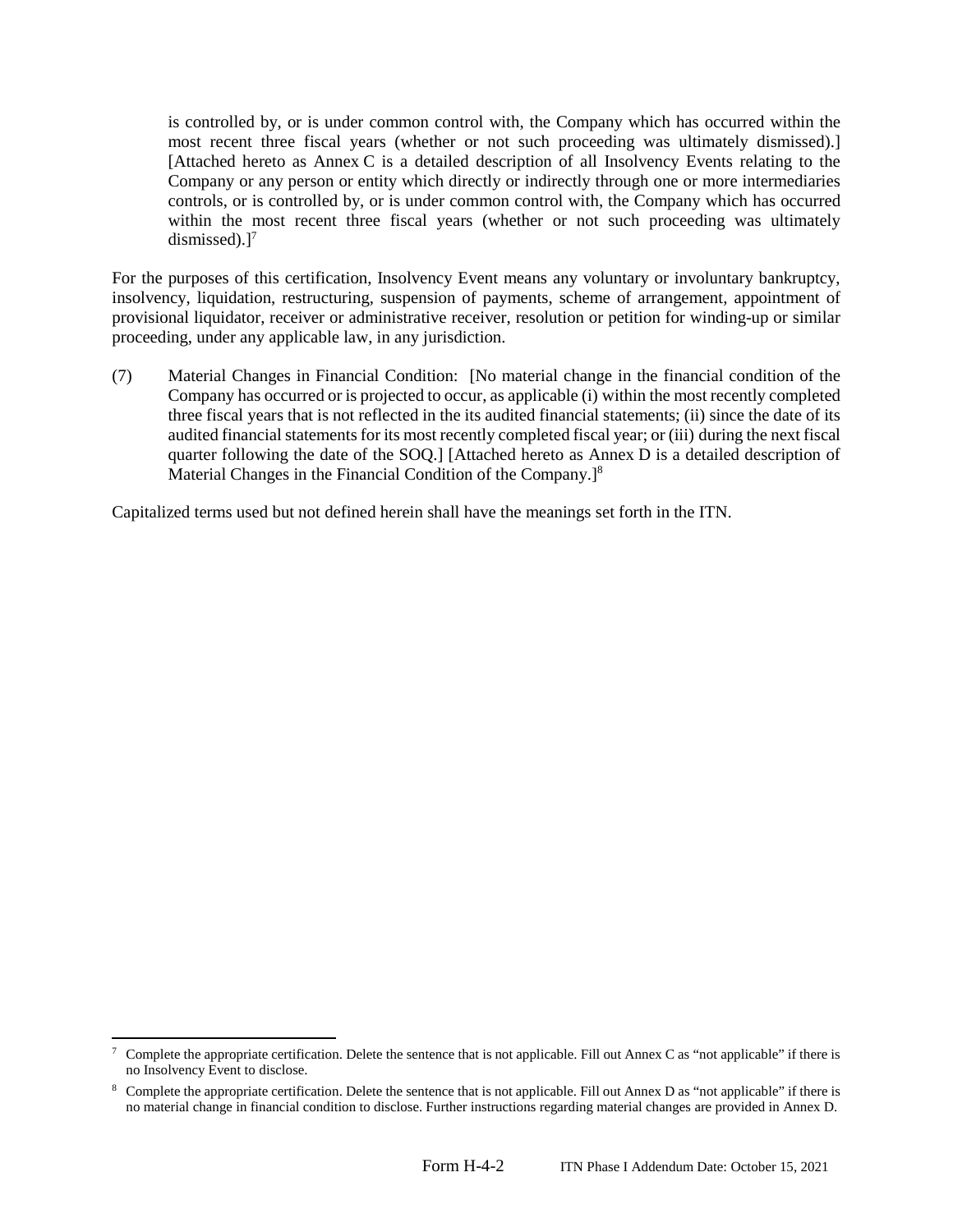IN WITNESS WHEREOF, the undersigned is the [Chief Financial Officer, Treasurer or equivalent officer] of the entity to which this Form relates, and has duly executed this certificate as of the date first written above.

| D<br><b>.</b> | ------ |
|---------------|--------|
|               |        |

Title: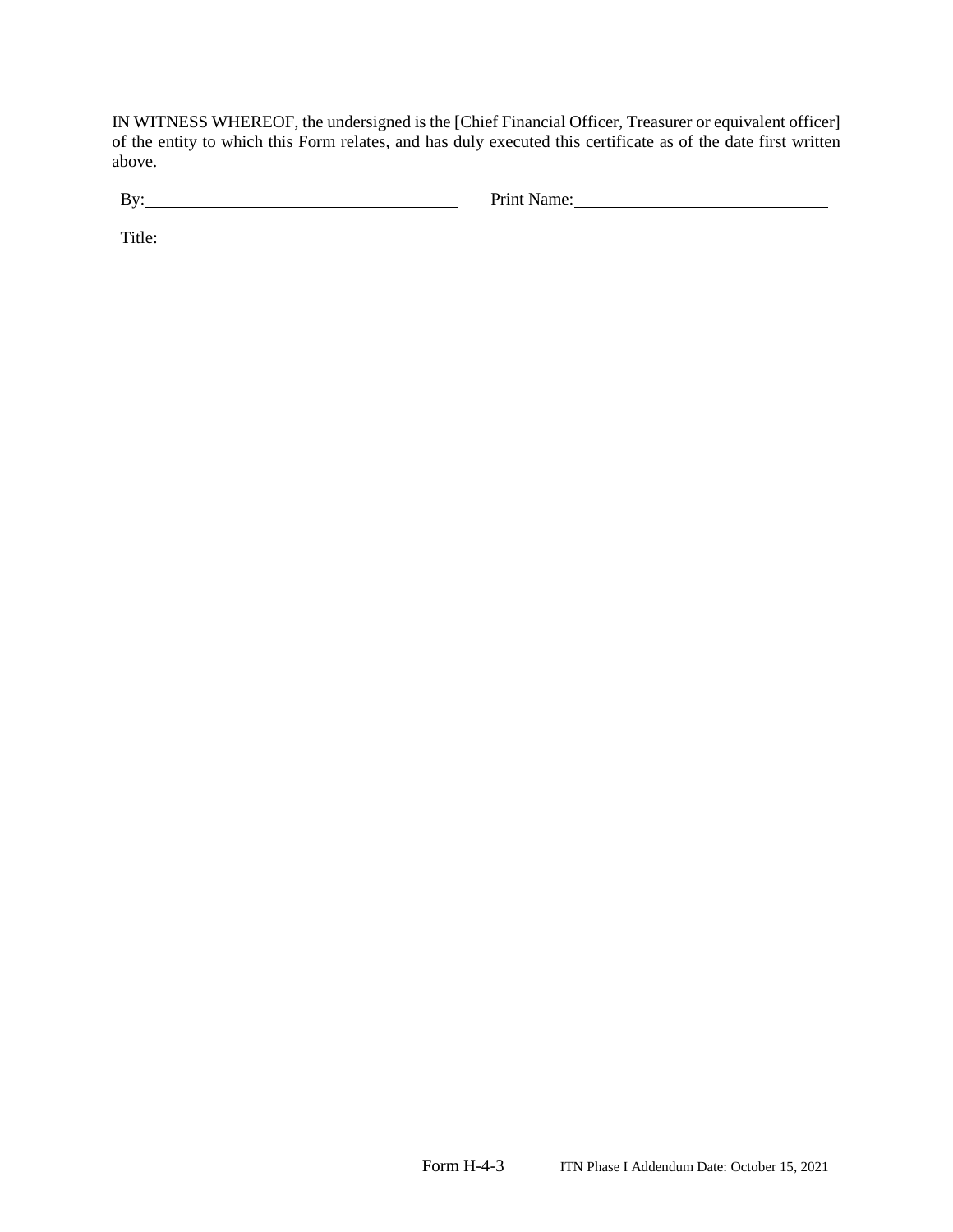# **ANNEX A TO FINANCIAL OFFICER'S CERTIFICATE**

**Off-Balance Sheet Liabilities** 

**[COMPANY TO PROVIDE DETAILS]**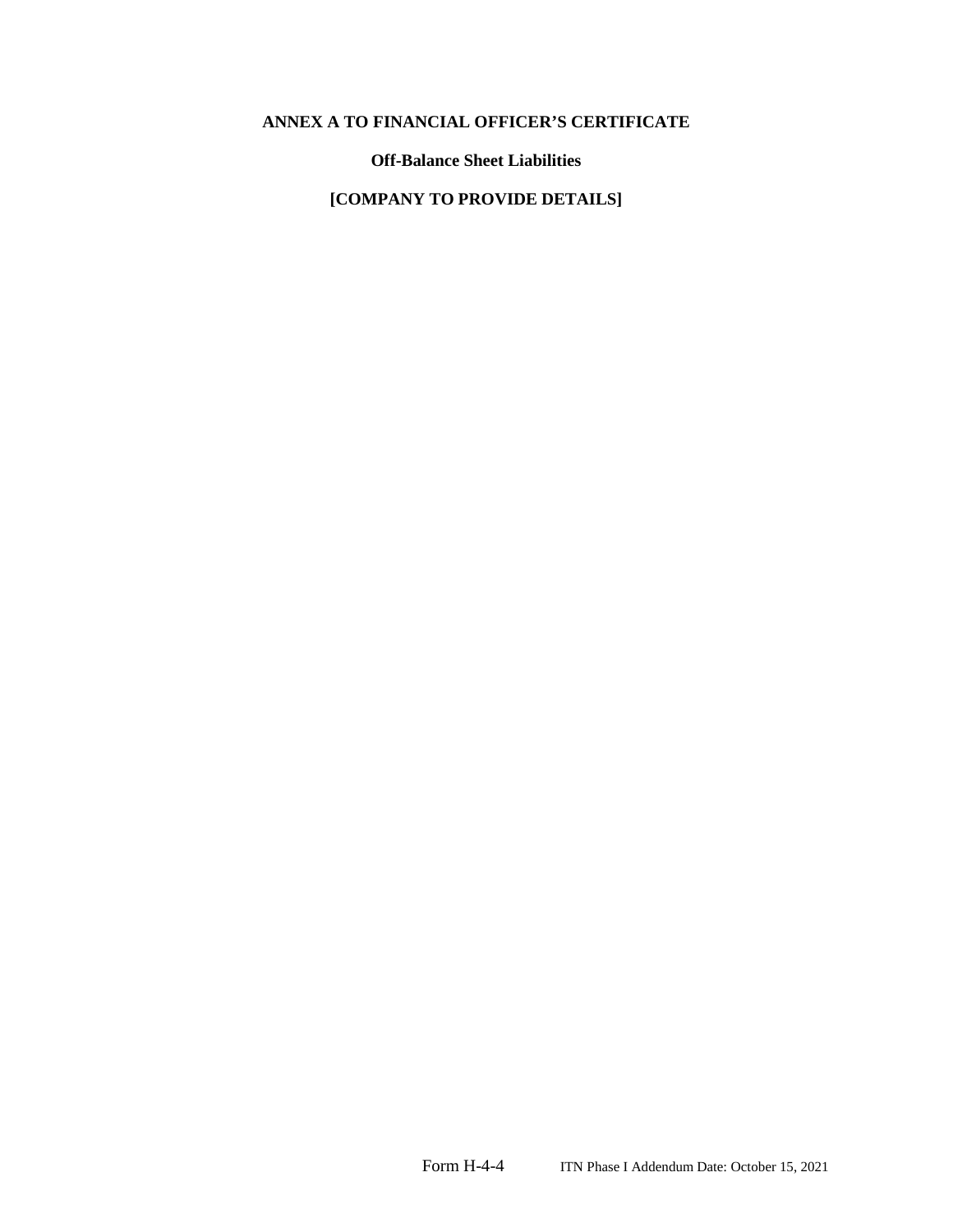## **ANNEX B TO FINANCIAL OFFICER'S CERTIFICATE**

### **Company Information Summary**

### **Entity: \_\_\_\_\_\_\_\_\_\_\_\_\_\_\_\_\_\_\_**

Designate whether Lead Construction Contractor, or the Equity Member: \_\_\_\_\_\_\_\_\_\_\_\_\_\_\_\_\_

| <b>SHAREHOLDER<sup>9</sup></b>                    | <b>INTEREST</b> $(\% )$ |
|---------------------------------------------------|-------------------------|
| [Shareholder name]                                |                         |
| [No current shareholders, equity members partners |                         |
| or equivalent have a holding of 15% or greater    |                         |

| <b>RATING AGENCY<sup>10</sup></b> | <b>CURRENT RATING</b> | <b>PREVIOUS</b><br><b>RATING</b> | <b>DATE OF</b><br><b>CHANGE IN</b><br><b>RATING</b> |
|-----------------------------------|-----------------------|----------------------------------|-----------------------------------------------------|
| [Rating agency name]              |                       |                                  |                                                     |
| [Debt of the Company is not       |                       |                                  |                                                     |
| rated by any major credit         |                       |                                  |                                                     |
| rating agency]                    |                       |                                  |                                                     |
| [Company has no debt]             |                       |                                  |                                                     |

<sup>9</sup> List current shareholders, equity members partners or equivalent holding a 15% or greater interest in the company (indicate their percentage interest), as well as those having the right to appoint one or more board director(s). If such interest is held by a holding company, a shell corporation or other form of intermediary, also identify the ultimate or parent entity.

<sup>&</sup>lt;sup>10</sup> If applicable, list all credit ratings available for the company and attach a copy of the most recent credit report.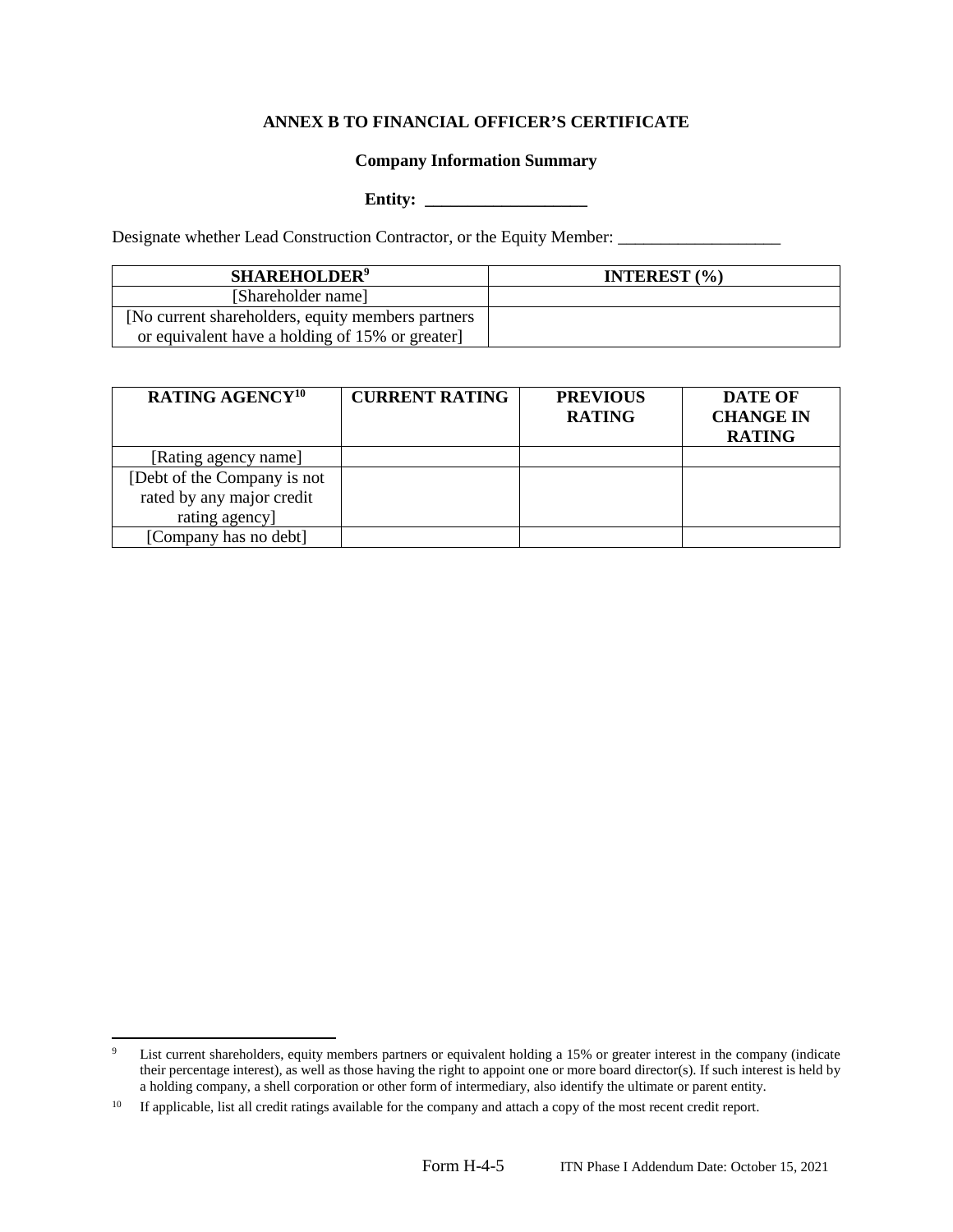# **ANNEX C TO FINANCIAL OFFICER'S CERTIFICATE**

# **Insolvency Events**

*[COMPANY TO PROVIDE DETAILS]*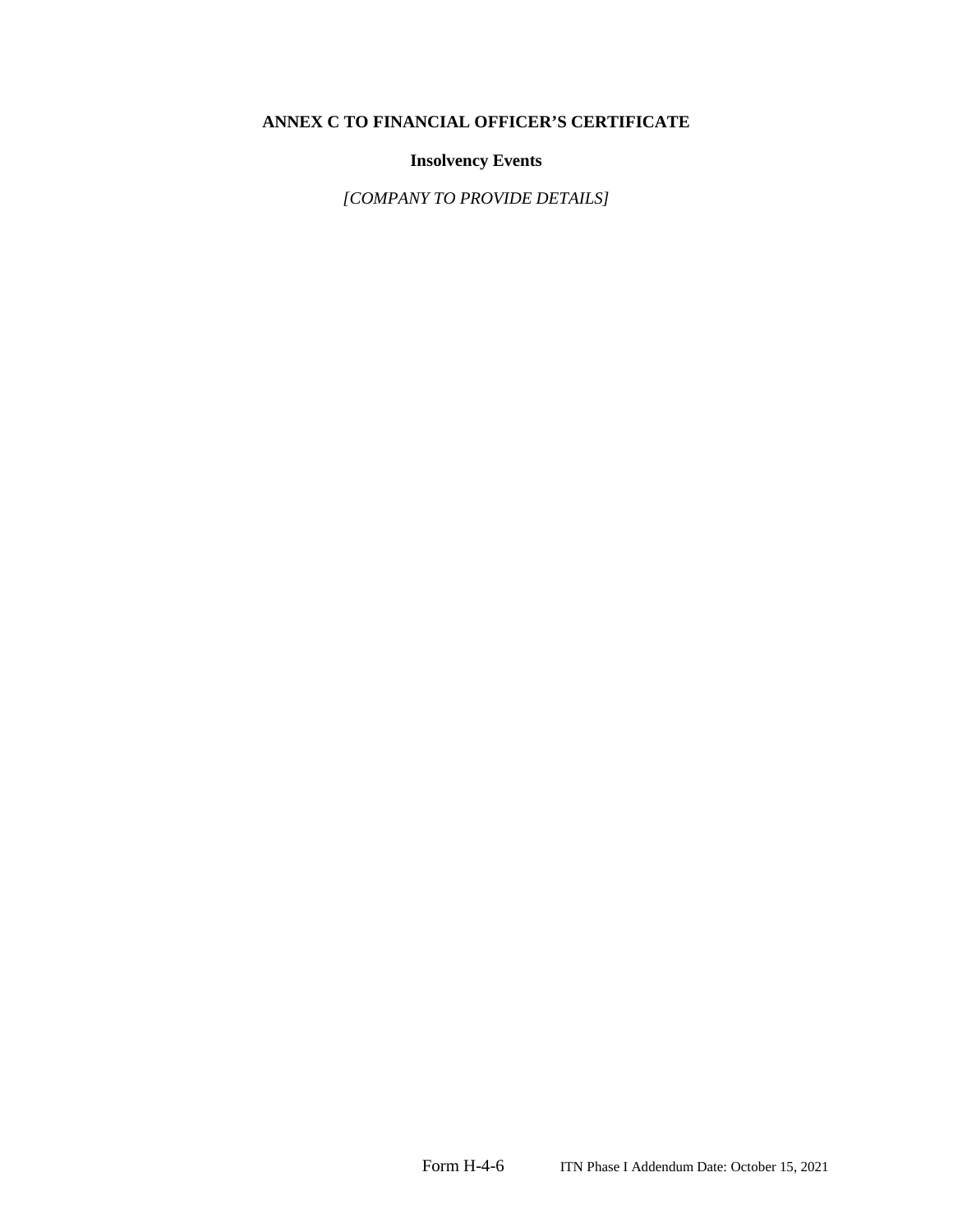## **ANNEX D TO FINANCIAL OFFICER'S CERTIFICATE**

### **Material Changes in Financial Condition**

## *[COMPANY TO PROVIDE DETAILS]*

## **INSTRUCTIONS TO RESPONDENTS REGARDING ANNEX D:**

If applicable, this Annex D should include the following details regarding material changes in the Company's financial condition:

- (1) A description of each material change, actual and projected, and any related changes or disruptions in executive management;
- (2) Actual and projected impacts on the affected entity's organizational and financial capacity and its ability to remain engaged in this procurement and submit a responsive proposal; and
- (3) A detailed description of any other projected impacts, positive and negative, of the changes experienced and anticipated to be experienced in the periods ahead, including the likelihood that the circumstances of the change or impacts thereof will continue during the Project term.

Estimates of the impact on revenues, expenses and the change in equity should be provided separately for each material change. **References to the notes in the financial statements are not sufficient to address the requirement to discuss the impact of material changes.** Where a material change will have a negative financial impact, the affected entity should describe measures that would be undertaken to insulate the Project from any recent material changes and those currently in progress or reasonably anticipated in the future. If its financial statements indicate that expenses and losses exceed income in each of the three completed fiscal years (even if there has not been a material change), the affected entity should describe measures that will be undertaken to make the entity profitable in the future and an estimate of when the entity will be profitable.

Set forth below is a list of examples of what the University considers to be a material change in financial condition. **At the discretion of the University, any failure to disclose a prior or pending material change may result in disqualification from the procurement:**

- (a) A change in the tangible net worth of 10% or more of net assets;
- (b) A sale, merger or acquisition exceeding 10% of the value of net assets prior to the sale, merger or acquisition which in any way involves the affected entity;
- (c) A change in credit rating for the affected entity;
- (d) Inability to meet material conditions of loan or debt covenants by the affected entity; that has required or will require a waiver or modification of agreed financial ratios, coverage factors or other loan stipulations or additional credit support from shareholders or other third parties;
- (e) In the current and three most recent completed fiscal years, the affected entity; (i) incurred a net operating loss; (ii) sustained charges exceeding 5% of the then net assets due to claims, changes in accounting, write-offs or business restructuring; or (iii) implemented a restructuring/reduction in labor force exceeding 5% of employees or involved the disposition of assets exceeding 10% of the then-net assets; and
- (f) Other events known to the affected entity that represent a material change in financial condition over the past three years, or which may be pending for the next reporting period.